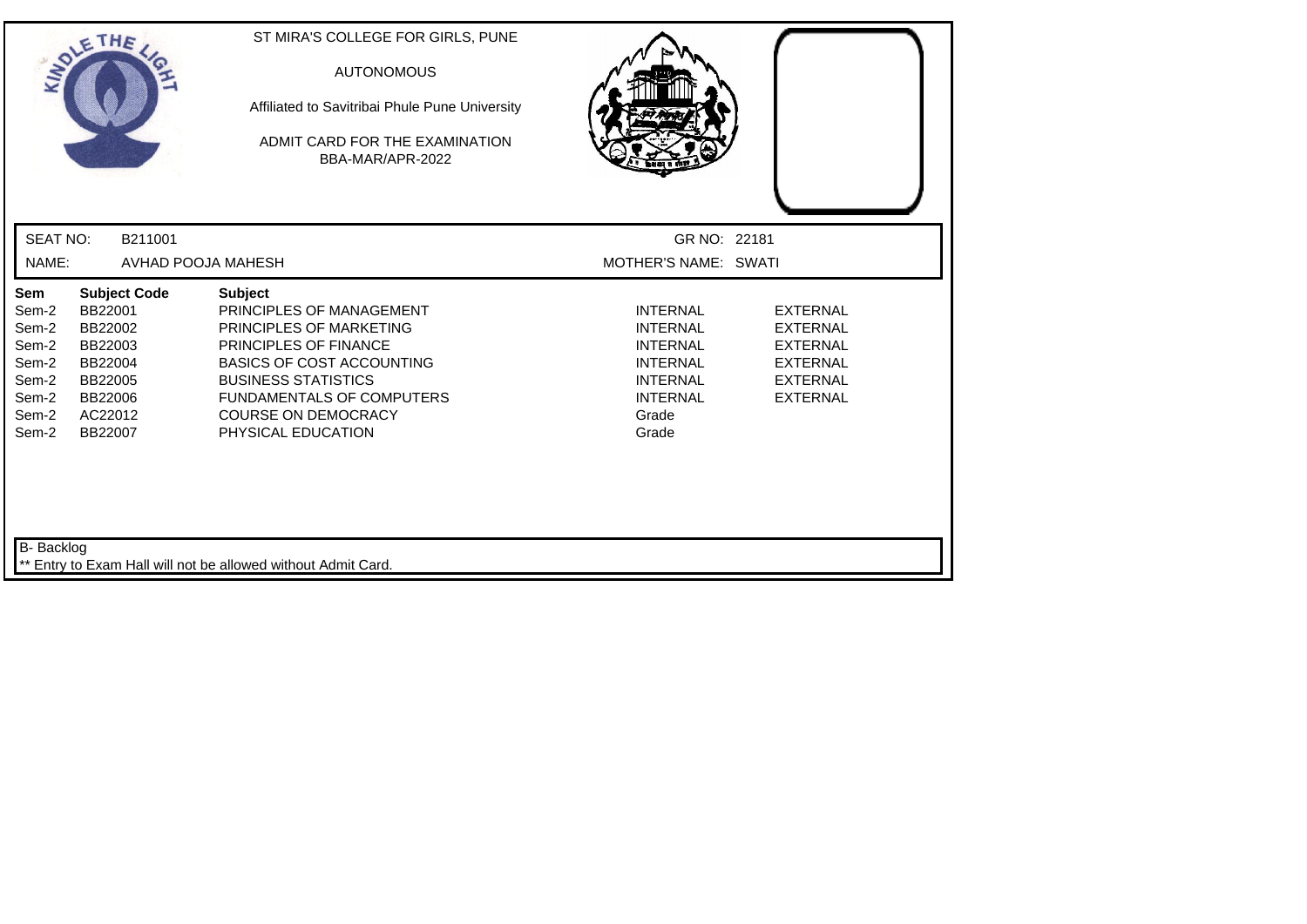|                          | SOLETHE                 | ST MIRA'S COLLEGE FOR GIRLS, PUNE<br><b>AUTONOMOUS</b><br>Affiliated to Savitribai Phule Pune University<br>ADMIT CARD FOR THE EXAMINATION<br>BBA-MAR/APR-2022 |                                      |                                    |
|--------------------------|-------------------------|----------------------------------------------------------------------------------------------------------------------------------------------------------------|--------------------------------------|------------------------------------|
| <b>SEAT NO:</b><br>NAME: | B211002<br>Lata Punjabi |                                                                                                                                                                | GR NO: 22177<br>MOTHER'S NAME: Beena |                                    |
| <b>Sem</b>               | <b>Subject Code</b>     | <b>Subject</b>                                                                                                                                                 |                                      |                                    |
| Sem-2                    | BB22001                 | PRINCIPLES OF MANAGEMENT                                                                                                                                       | <b>INTERNAL</b>                      | <b>EXTERNAL</b>                    |
| Sem-2                    | BB22002                 | PRINCIPLES OF MARKETING                                                                                                                                        | <b>INTERNAL</b>                      | <b>EXTERNAL</b>                    |
| Sem-2                    | BB22003                 | <b>PRINCIPLES OF FINANCE</b>                                                                                                                                   | <b>INTERNAL</b>                      | <b>EXTERNAL</b>                    |
| Sem-2                    | BB22004                 | <b>BASICS OF COST ACCOUNTING</b>                                                                                                                               | <b>INTERNAL</b>                      | <b>EXTERNAL</b>                    |
| Sem-2                    | BB22005<br>BB22006      | <b>BUSINESS STATISTICS</b><br>FUNDAMENTALS OF COMPUTERS                                                                                                        | <b>INTERNAL</b><br><b>INTERNAL</b>   | <b>EXTERNAL</b><br><b>EXTERNAL</b> |
| Sem-2<br>Sem-2           | AC22012                 | <b>COURSE ON DEMOCRACY</b>                                                                                                                                     | Grade                                |                                    |
| Sem-2                    | BB22007                 | PHYSICAL EDUCATION                                                                                                                                             | Grade                                |                                    |
| B- Backlog               |                         | ** Entry to Exam Hall will not be allowed without Admit Card.                                                                                                  |                                      |                                    |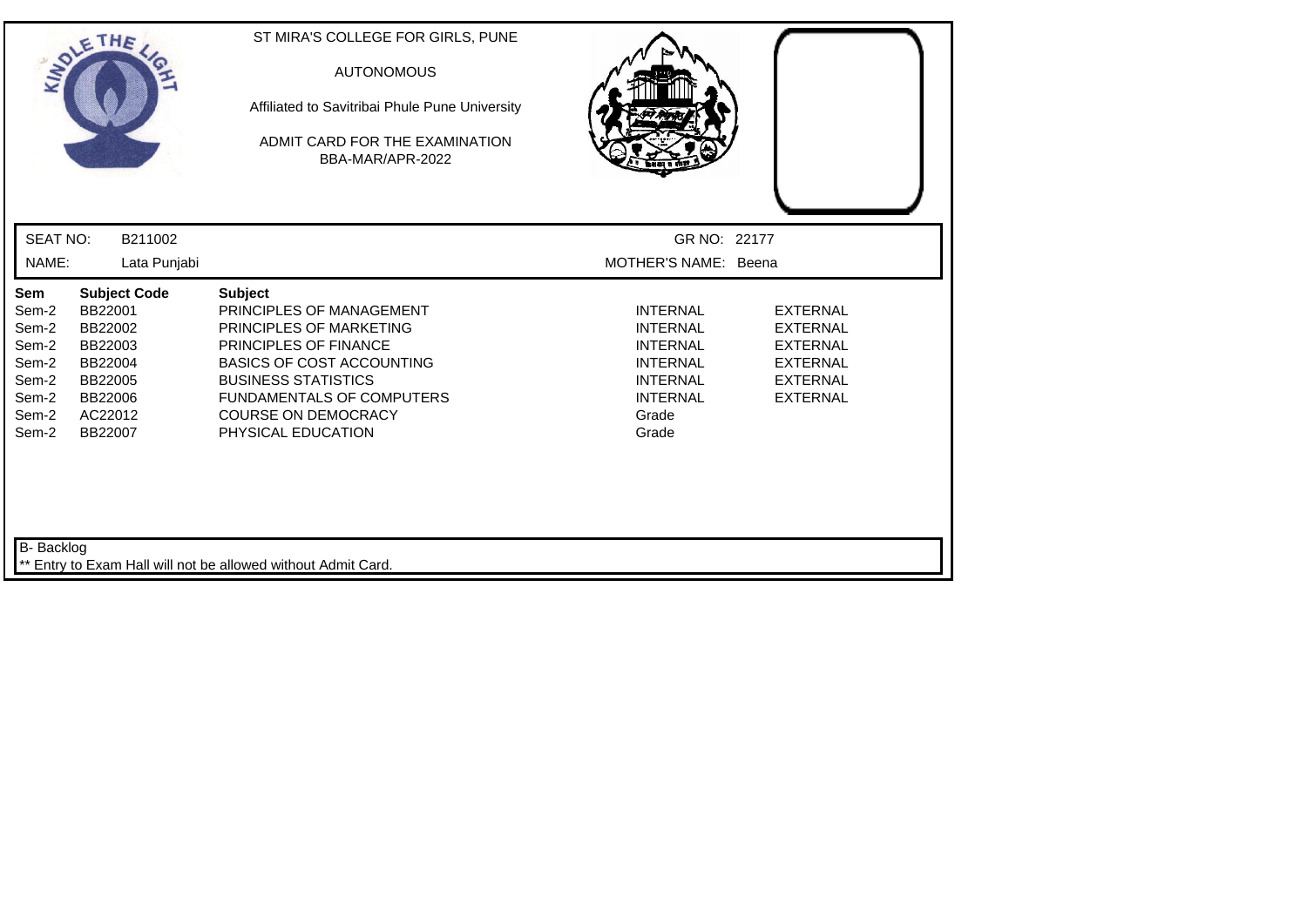| SOLETHE                                                                     |                                                                                                             | ST MIRA'S COLLEGE FOR GIRLS, PUNE<br><b>AUTONOMOUS</b><br>Affiliated to Savitribai Phule Pune University<br>ADMIT CARD FOR THE EXAMINATION<br>BBA-MAR/APR-2022                                                                                                  |                                                                                                                                  |                                                                                                                |
|-----------------------------------------------------------------------------|-------------------------------------------------------------------------------------------------------------|-----------------------------------------------------------------------------------------------------------------------------------------------------------------------------------------------------------------------------------------------------------------|----------------------------------------------------------------------------------------------------------------------------------|----------------------------------------------------------------------------------------------------------------|
| <b>SEAT NO:</b>                                                             | B211003                                                                                                     |                                                                                                                                                                                                                                                                 | GR NO: 22142                                                                                                                     |                                                                                                                |
| NAME:                                                                       | ADVANI LEENA DINESH                                                                                         |                                                                                                                                                                                                                                                                 | MOTHER'S NAME: KOMAL                                                                                                             |                                                                                                                |
| Sem<br>Sem-2<br>Sem-2<br>Sem-2<br>Sem-2<br>Sem-2<br>Sem-2<br>Sem-2<br>Sem-2 | <b>Subject Code</b><br>BB22001<br>BB22002<br>BB22003<br>BB22004<br>BB22005<br>BB22006<br>AC22012<br>BB22007 | <b>Subject</b><br>PRINCIPLES OF MANAGEMENT<br>PRINCIPLES OF MARKETING<br><b>PRINCIPLES OF FINANCE</b><br><b>BASICS OF COST ACCOUNTING</b><br><b>BUSINESS STATISTICS</b><br><b>FUNDAMENTALS OF COMPUTERS</b><br><b>COURSE ON DEMOCRACY</b><br>PHYSICAL EDUCATION | <b>INTERNAL</b><br><b>INTERNAL</b><br><b>INTERNAL</b><br><b>INTERNAL</b><br><b>INTERNAL</b><br><b>INTERNAL</b><br>Grade<br>Grade | <b>EXTERNAL</b><br><b>EXTERNAL</b><br><b>EXTERNAL</b><br><b>EXTERNAL</b><br><b>EXTERNAL</b><br><b>EXTERNAL</b> |
| B- Backlog                                                                  |                                                                                                             | Entry to Exam Hall will not be allowed without Admit Card.                                                                                                                                                                                                      |                                                                                                                                  |                                                                                                                |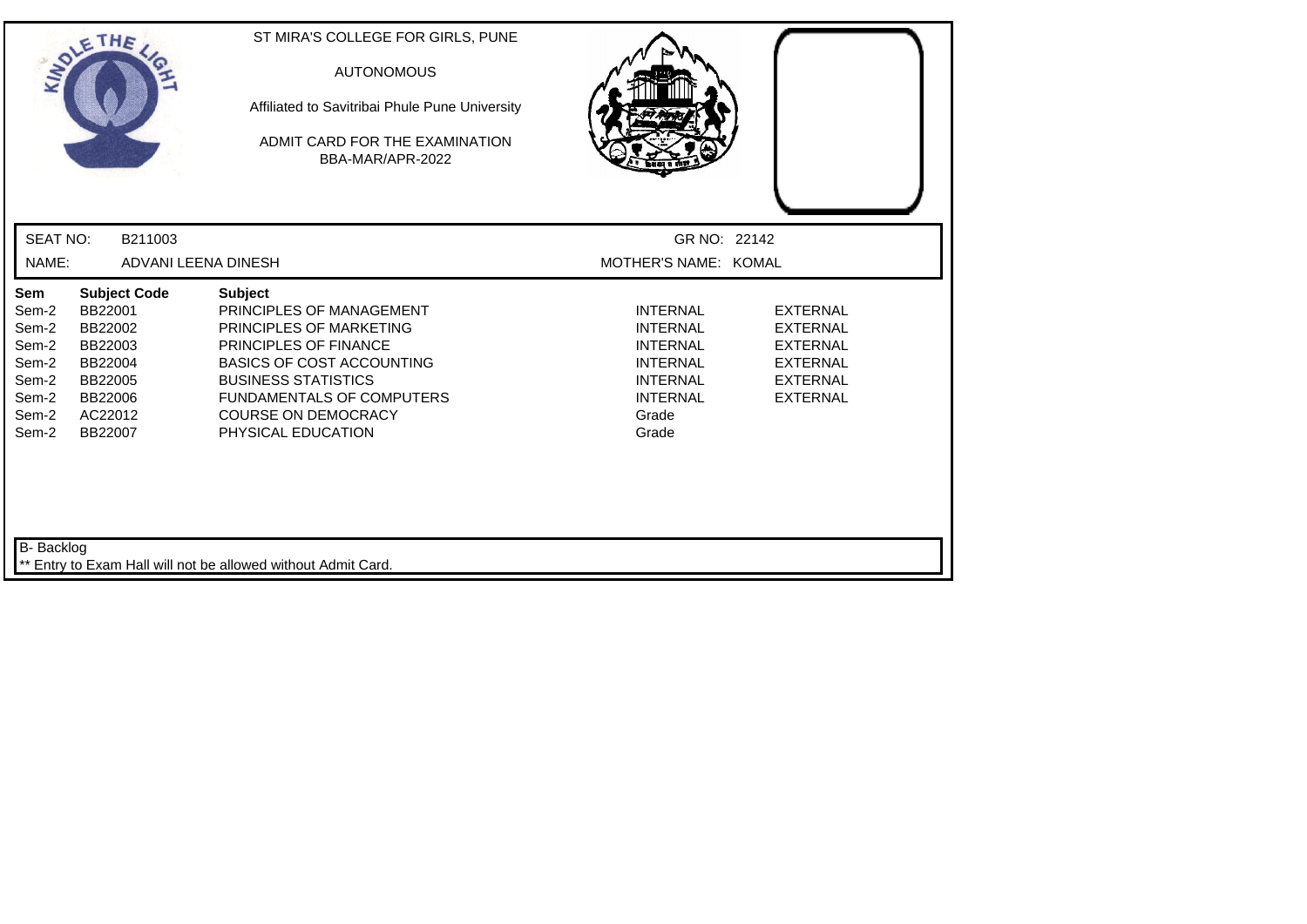| SOLETHE,                                                                                                                                                                                   | ST MIRA'S COLLEGE FOR GIRLS, PUNE<br><b>AUTONOMOUS</b><br>Affiliated to Savitribai Phule Pune University<br>ADMIT CARD FOR THE EXAMINATION<br>BBA-MAR/APR-2022                                                                                                  |                                                                                                                                  |                                                                                                                |
|--------------------------------------------------------------------------------------------------------------------------------------------------------------------------------------------|-----------------------------------------------------------------------------------------------------------------------------------------------------------------------------------------------------------------------------------------------------------------|----------------------------------------------------------------------------------------------------------------------------------|----------------------------------------------------------------------------------------------------------------|
| <b>SEAT NO:</b><br>B211004                                                                                                                                                                 |                                                                                                                                                                                                                                                                 | GR NO: 22126                                                                                                                     |                                                                                                                |
| NAME:                                                                                                                                                                                      | AGRAWAL SRUSHTI GOVIND                                                                                                                                                                                                                                          | MOTHER'S NAME: RACHANA                                                                                                           |                                                                                                                |
| Sem<br><b>Subject Code</b><br>BB22001<br>Sem-2<br>Sem-2<br>BB22002<br>Sem-2<br>BB22003<br>Sem-2<br>BB22004<br>Sem-2<br>BB22005<br>Sem-2<br>BB22006<br>Sem-2<br>AC22012<br>Sem-2<br>BB22007 | <b>Subject</b><br>PRINCIPLES OF MANAGEMENT<br>PRINCIPLES OF MARKETING<br><b>PRINCIPLES OF FINANCE</b><br><b>BASICS OF COST ACCOUNTING</b><br><b>BUSINESS STATISTICS</b><br><b>FUNDAMENTALS OF COMPUTERS</b><br><b>COURSE ON DEMOCRACY</b><br>PHYSICAL EDUCATION | <b>INTERNAL</b><br><b>INTERNAL</b><br><b>INTERNAL</b><br><b>INTERNAL</b><br><b>INTERNAL</b><br><b>INTERNAL</b><br>Grade<br>Grade | <b>EXTERNAL</b><br><b>EXTERNAL</b><br><b>EXTERNAL</b><br><b>EXTERNAL</b><br><b>EXTERNAL</b><br><b>EXTERNAL</b> |
| B- Backlog                                                                                                                                                                                 | Entry to Exam Hall will not be allowed without Admit Card.                                                                                                                                                                                                      |                                                                                                                                  |                                                                                                                |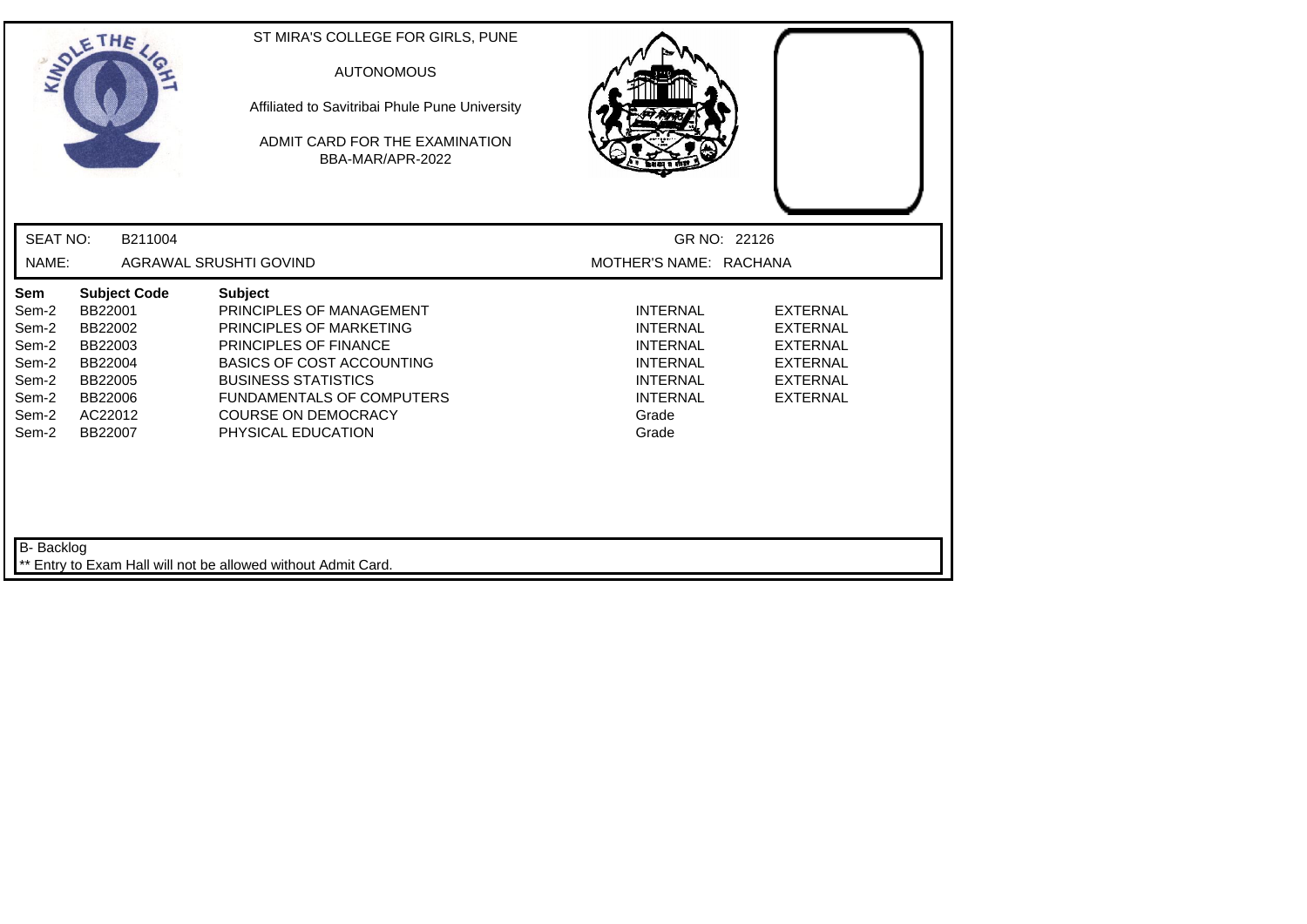| THE<br>ANDLE                                                                                                                                                                               | ST MIRA'S COLLEGE FOR GIRLS, PUNE<br><b>AUTONOMOUS</b><br>Affiliated to Savitribai Phule Pune University<br>ADMIT CARD FOR THE EXAMINATION<br>BBA-MAR/APR-2022                                                                                           |                                                                                                                                  |                                                                                                                |
|--------------------------------------------------------------------------------------------------------------------------------------------------------------------------------------------|----------------------------------------------------------------------------------------------------------------------------------------------------------------------------------------------------------------------------------------------------------|----------------------------------------------------------------------------------------------------------------------------------|----------------------------------------------------------------------------------------------------------------|
| <b>SEAT NO:</b>                                                                                                                                                                            | B211005                                                                                                                                                                                                                                                  | GR NO: 22152                                                                                                                     |                                                                                                                |
| NAME:                                                                                                                                                                                      | <b>DUSANE AKANKSHA VILAS</b>                                                                                                                                                                                                                             | MOTHER'S NAME: MAMATA                                                                                                            |                                                                                                                |
| Sem<br><b>Subject Code</b><br>BB22001<br>Sem-2<br>Sem-2<br>BB22002<br>Sem-2<br>BB22003<br>Sem-2<br>BB22004<br>Sem-2<br>BB22005<br>Sem-2<br>BB22006<br>Sem-2<br>AC22012<br>Sem-2<br>BB22007 | <b>Subject</b><br>PRINCIPLES OF MANAGEMENT<br>PRINCIPLES OF MARKETING<br>PRINCIPLES OF FINANCE<br><b>BASICS OF COST ACCOUNTING</b><br><b>BUSINESS STATISTICS</b><br><b>FUNDAMENTALS OF COMPUTERS</b><br><b>COURSE ON DEMOCRACY</b><br>PHYSICAL EDUCATION | <b>INTERNAL</b><br><b>INTERNAL</b><br><b>INTERNAL</b><br><b>INTERNAL</b><br><b>INTERNAL</b><br><b>INTERNAL</b><br>Grade<br>Grade | <b>EXTERNAL</b><br><b>EXTERNAL</b><br><b>EXTERNAL</b><br><b>EXTERNAL</b><br><b>EXTERNAL</b><br><b>EXTERNAL</b> |
| B- Backlog                                                                                                                                                                                 | ** Entry to Exam Hall will not be allowed without Admit Card.                                                                                                                                                                                            |                                                                                                                                  |                                                                                                                |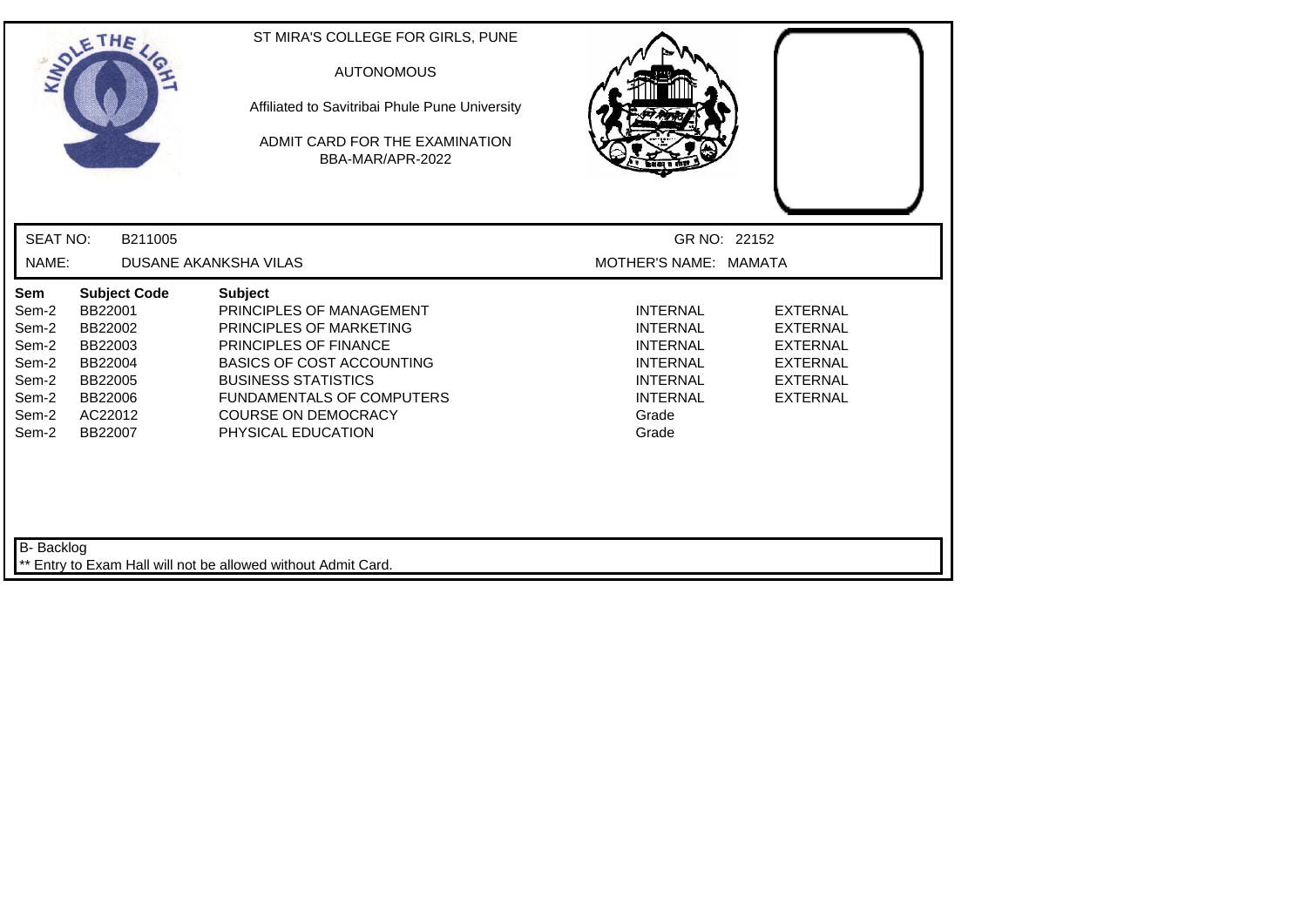| SOLETHE,                                                                                                                                                            |                                                               | ST MIRA'S COLLEGE FOR GIRLS, PUNE<br><b>AUTONOMOUS</b><br>Affiliated to Savitribai Phule Pune University<br>ADMIT CARD FOR THE EXAMINATION<br>BBA-MAR/APR-2022                                                                                |                                                                                                                                  |                                                                                                                |
|---------------------------------------------------------------------------------------------------------------------------------------------------------------------|---------------------------------------------------------------|-----------------------------------------------------------------------------------------------------------------------------------------------------------------------------------------------------------------------------------------------|----------------------------------------------------------------------------------------------------------------------------------|----------------------------------------------------------------------------------------------------------------|
| <b>SEAT NO:</b>                                                                                                                                                     | B211006                                                       |                                                                                                                                                                                                                                               |                                                                                                                                  | GR NO: 22104                                                                                                   |
| NAME:                                                                                                                                                               | PAREKH ZAINAB ALI HASNAIN                                     |                                                                                                                                                                                                                                               | MOTHER'S NAME: NAHID                                                                                                             |                                                                                                                |
| Sem<br>BB22001<br>Sem-2<br>Sem-2<br>BB22002<br>Sem-2<br>BB22003<br>Sem-2<br>BB22004<br>Sem-2<br>BB22005<br>Sem-2<br>BB22006<br>Sem-2<br>AC22012<br>Sem-2<br>BB22007 | <b>Subject Code</b><br><b>Subject</b>                         | PRINCIPLES OF MANAGEMENT<br>PRINCIPLES OF MARKETING<br><b>PRINCIPLES OF FINANCE</b><br><b>BASICS OF COST ACCOUNTING</b><br><b>BUSINESS STATISTICS</b><br><b>FUNDAMENTALS OF COMPUTERS</b><br><b>COURSE ON DEMOCRACY</b><br>PHYSICAL EDUCATION | <b>INTERNAL</b><br><b>INTERNAL</b><br><b>INTERNAL</b><br><b>INTERNAL</b><br><b>INTERNAL</b><br><b>INTERNAL</b><br>Grade<br>Grade | <b>EXTERNAL</b><br><b>EXTERNAL</b><br><b>EXTERNAL</b><br><b>EXTERNAL</b><br><b>EXTERNAL</b><br><b>EXTERNAL</b> |
| B- Backlog                                                                                                                                                          | ** Entry to Exam Hall will not be allowed without Admit Card. |                                                                                                                                                                                                                                               |                                                                                                                                  |                                                                                                                |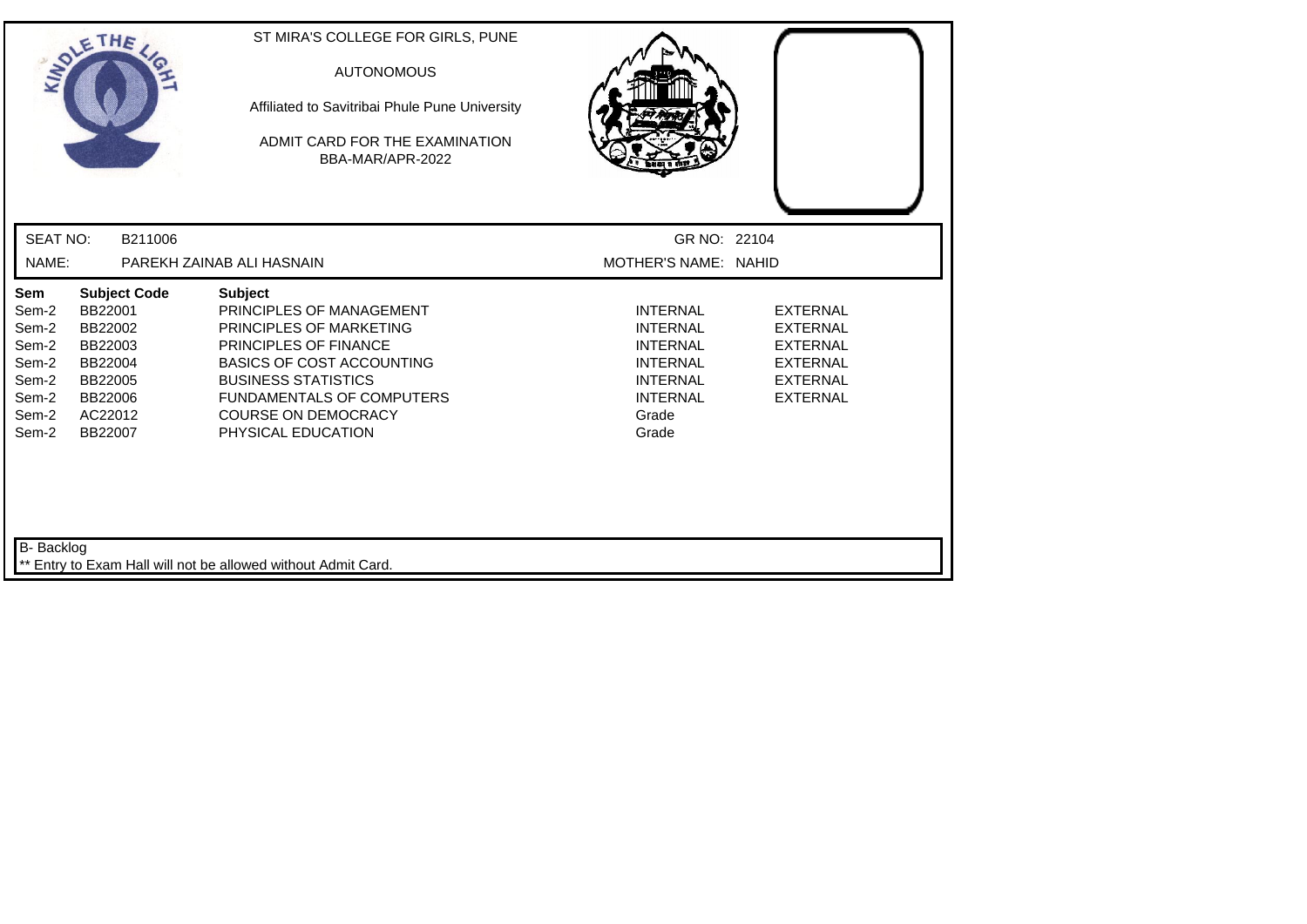| <b>SEAT NO:</b><br>B211007<br>GR NO: 22166<br>NAME:<br>APEKSHA SHANKAR CHOUGULE<br>MOTHER'S NAME: MAYA CHOUGULE<br>Sem<br><b>Subject Code</b><br><b>Subject</b><br>BB12001<br><b>BUSINESS ORGANIZATION AND SYSTEMS</b><br>Sem-1<br>(B) INTERNAL<br>(B) EXTERNAL<br>Sem-2<br>BB22001<br>PRINCIPLES OF MANAGEMENT<br><b>INTERNAL</b><br><b>EXTERNAL</b><br>Sem-2<br>BB22002<br><b>INTERNAL</b><br><b>EXTERNAL</b><br>PRINCIPLES OF MARKETING<br>PRINCIPLES OF FINANCE<br><b>INTERNAL</b><br>Sem-2<br>BB22003<br><b>EXTERNAL</b><br>Sem-2<br><b>BASICS OF COST ACCOUNTING</b><br>BB22004<br><b>INTERNAL</b><br><b>EXTERNAL</b><br><b>BUSINESS STATISTICS</b><br>Sem-2<br>BB22005<br><b>INTERNAL</b><br><b>EXTERNAL</b><br><b>FUNDAMENTALS OF COMPUTERS</b><br><b>INTERNAL</b><br><b>EXTERNAL</b><br>Sem-2<br>BB22006<br>Sem-2<br>AC22012<br><b>COURSE ON DEMOCRACY</b><br>Grade<br>PHYSICAL EDUCATION<br>Sem-2<br>BB22007<br>Grade | LADLE | THE | ST MIRA'S COLLEGE FOR GIRLS, PUNE<br><b>AUTONOMOUS</b><br>Affiliated to Savitribai Phule Pune University<br>ADMIT CARD FOR THE EXAMINATION<br>BBA-MAR/APR-2022 |  |
|---------------------------------------------------------------------------------------------------------------------------------------------------------------------------------------------------------------------------------------------------------------------------------------------------------------------------------------------------------------------------------------------------------------------------------------------------------------------------------------------------------------------------------------------------------------------------------------------------------------------------------------------------------------------------------------------------------------------------------------------------------------------------------------------------------------------------------------------------------------------------------------------------------------------------------|-------|-----|----------------------------------------------------------------------------------------------------------------------------------------------------------------|--|
|                                                                                                                                                                                                                                                                                                                                                                                                                                                                                                                                                                                                                                                                                                                                                                                                                                                                                                                                 |       |     |                                                                                                                                                                |  |
|                                                                                                                                                                                                                                                                                                                                                                                                                                                                                                                                                                                                                                                                                                                                                                                                                                                                                                                                 |       |     |                                                                                                                                                                |  |
|                                                                                                                                                                                                                                                                                                                                                                                                                                                                                                                                                                                                                                                                                                                                                                                                                                                                                                                                 |       |     |                                                                                                                                                                |  |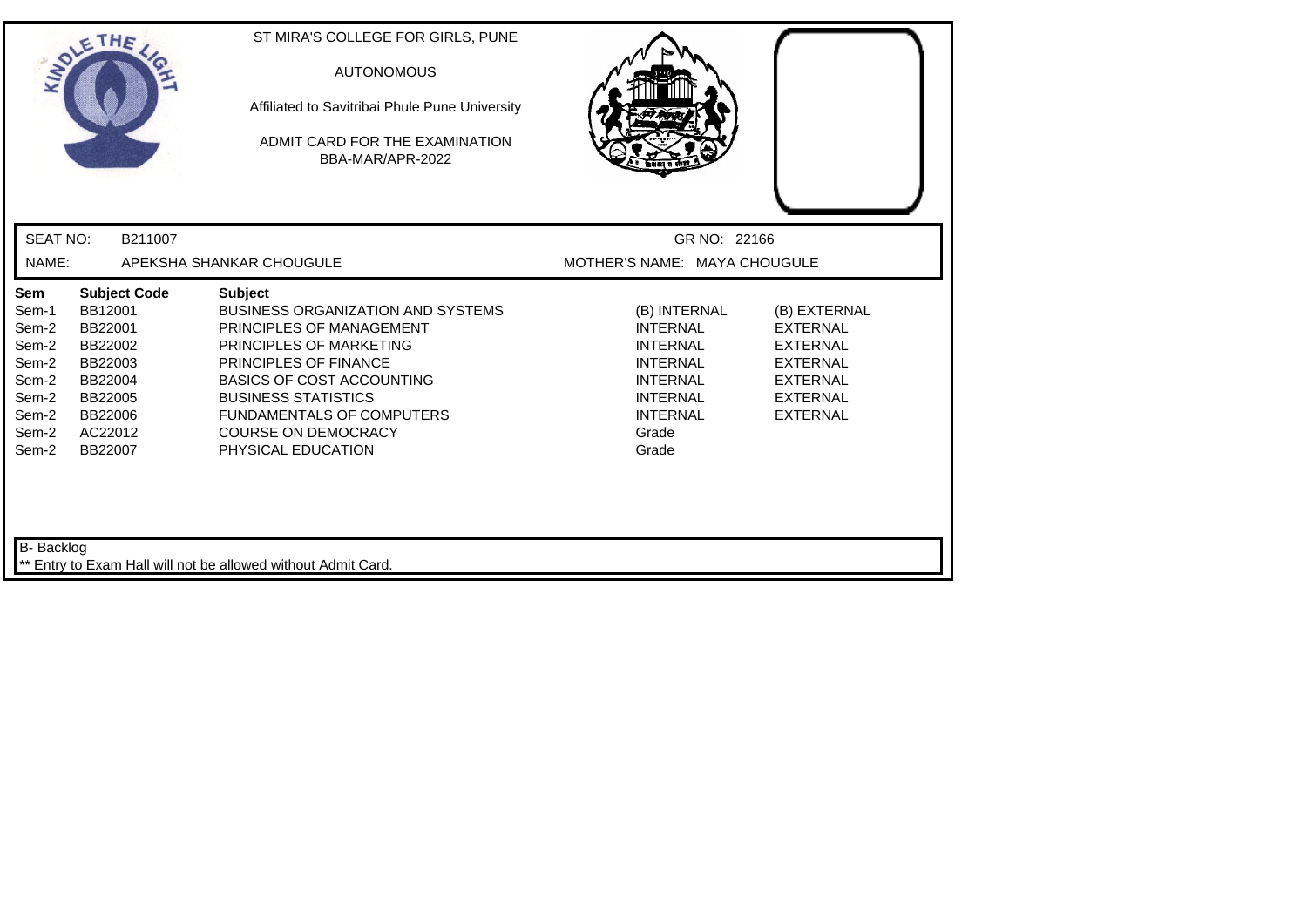| THE<br>ANDLE                                                                                                                                                                               | ST MIRA'S COLLEGE FOR GIRLS, PUNE<br><b>AUTONOMOUS</b><br>Affiliated to Savitribai Phule Pune University<br>ADMIT CARD FOR THE EXAMINATION<br>BBA-MAR/APR-2022                                                                                           |                                                                                                                                  |                                                                                                                |
|--------------------------------------------------------------------------------------------------------------------------------------------------------------------------------------------|----------------------------------------------------------------------------------------------------------------------------------------------------------------------------------------------------------------------------------------------------------|----------------------------------------------------------------------------------------------------------------------------------|----------------------------------------------------------------------------------------------------------------|
| <b>SEAT NO:</b><br>B211008                                                                                                                                                                 |                                                                                                                                                                                                                                                          | GR NO: 22167                                                                                                                     |                                                                                                                |
| NAME:                                                                                                                                                                                      | BIRAJDAR AISHWARYA VILAS                                                                                                                                                                                                                                 | MOTHER'S NAME: VAISHALI                                                                                                          |                                                                                                                |
| Sem<br><b>Subject Code</b><br>BB22001<br>Sem-2<br>Sem-2<br>BB22002<br>Sem-2<br>BB22003<br>Sem-2<br>BB22004<br>Sem-2<br>BB22005<br>BB22006<br>Sem-2<br>Sem-2<br>AC22012<br>Sem-2<br>BB22007 | <b>Subject</b><br>PRINCIPLES OF MANAGEMENT<br>PRINCIPLES OF MARKETING<br>PRINCIPLES OF FINANCE<br><b>BASICS OF COST ACCOUNTING</b><br><b>BUSINESS STATISTICS</b><br><b>FUNDAMENTALS OF COMPUTERS</b><br><b>COURSE ON DEMOCRACY</b><br>PHYSICAL EDUCATION | <b>INTERNAL</b><br><b>INTERNAL</b><br><b>INTERNAL</b><br><b>INTERNAL</b><br><b>INTERNAL</b><br><b>INTERNAL</b><br>Grade<br>Grade | <b>EXTERNAL</b><br><b>EXTERNAL</b><br><b>EXTERNAL</b><br><b>EXTERNAL</b><br><b>EXTERNAL</b><br><b>EXTERNAL</b> |
| B- Backlog                                                                                                                                                                                 | Entry to Exam Hall will not be allowed without Admit Card.                                                                                                                                                                                               |                                                                                                                                  |                                                                                                                |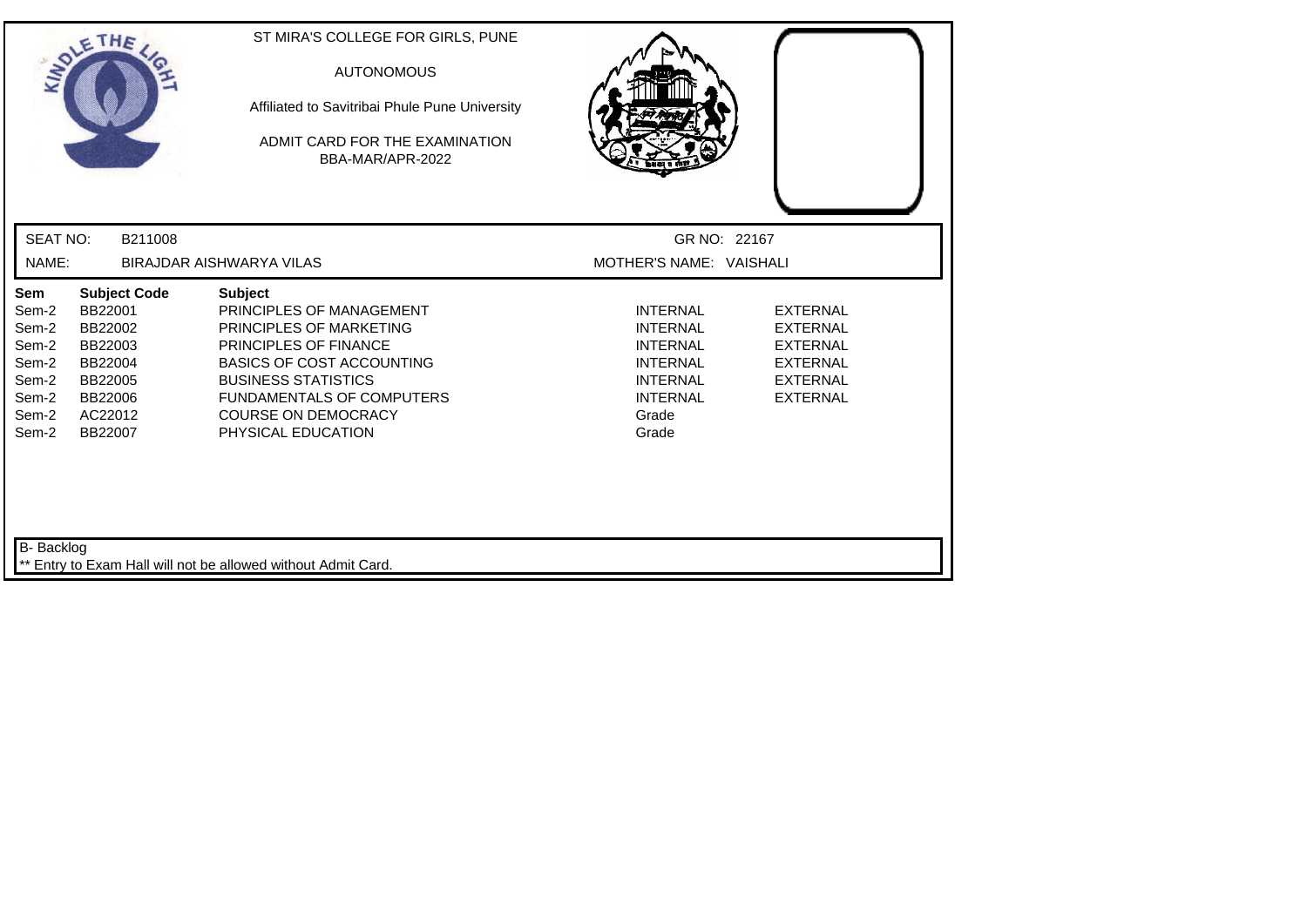| SOLETHE,                                                                                                                                                                                   | ST MIRA'S COLLEGE FOR GIRLS, PUNE<br><b>AUTONOMOUS</b><br>Affiliated to Savitribai Phule Pune University<br>ADMIT CARD FOR THE EXAMINATION<br>BBA-MAR/APR-2022                                                                                                  |                                                                                                                                  |                                                                                                                |
|--------------------------------------------------------------------------------------------------------------------------------------------------------------------------------------------|-----------------------------------------------------------------------------------------------------------------------------------------------------------------------------------------------------------------------------------------------------------------|----------------------------------------------------------------------------------------------------------------------------------|----------------------------------------------------------------------------------------------------------------|
| <b>SEAT NO:</b><br>B211009                                                                                                                                                                 |                                                                                                                                                                                                                                                                 | GR NO: 22116                                                                                                                     |                                                                                                                |
| NAME:<br><b>CHAHAT RANJAN</b>                                                                                                                                                              |                                                                                                                                                                                                                                                                 | MOTHER'S NAME: NISHA RANJAN                                                                                                      |                                                                                                                |
| Sem<br><b>Subject Code</b><br>BB22001<br>Sem-2<br>Sem-2<br>BB22002<br>Sem-2<br>BB22003<br>Sem-2<br>BB22004<br>Sem-2<br>BB22005<br>Sem-2<br>BB22006<br>Sem-2<br>AC22012<br>Sem-2<br>BB22007 | <b>Subject</b><br>PRINCIPLES OF MANAGEMENT<br>PRINCIPLES OF MARKETING<br><b>PRINCIPLES OF FINANCE</b><br><b>BASICS OF COST ACCOUNTING</b><br><b>BUSINESS STATISTICS</b><br><b>FUNDAMENTALS OF COMPUTERS</b><br><b>COURSE ON DEMOCRACY</b><br>PHYSICAL EDUCATION | <b>INTERNAL</b><br><b>INTERNAL</b><br><b>INTERNAL</b><br><b>INTERNAL</b><br><b>INTERNAL</b><br><b>INTERNAL</b><br>Grade<br>Grade | <b>EXTERNAL</b><br><b>EXTERNAL</b><br><b>EXTERNAL</b><br><b>EXTERNAL</b><br><b>EXTERNAL</b><br><b>EXTERNAL</b> |
| B- Backlog                                                                                                                                                                                 | Entry to Exam Hall will not be allowed without Admit Card.                                                                                                                                                                                                      |                                                                                                                                  |                                                                                                                |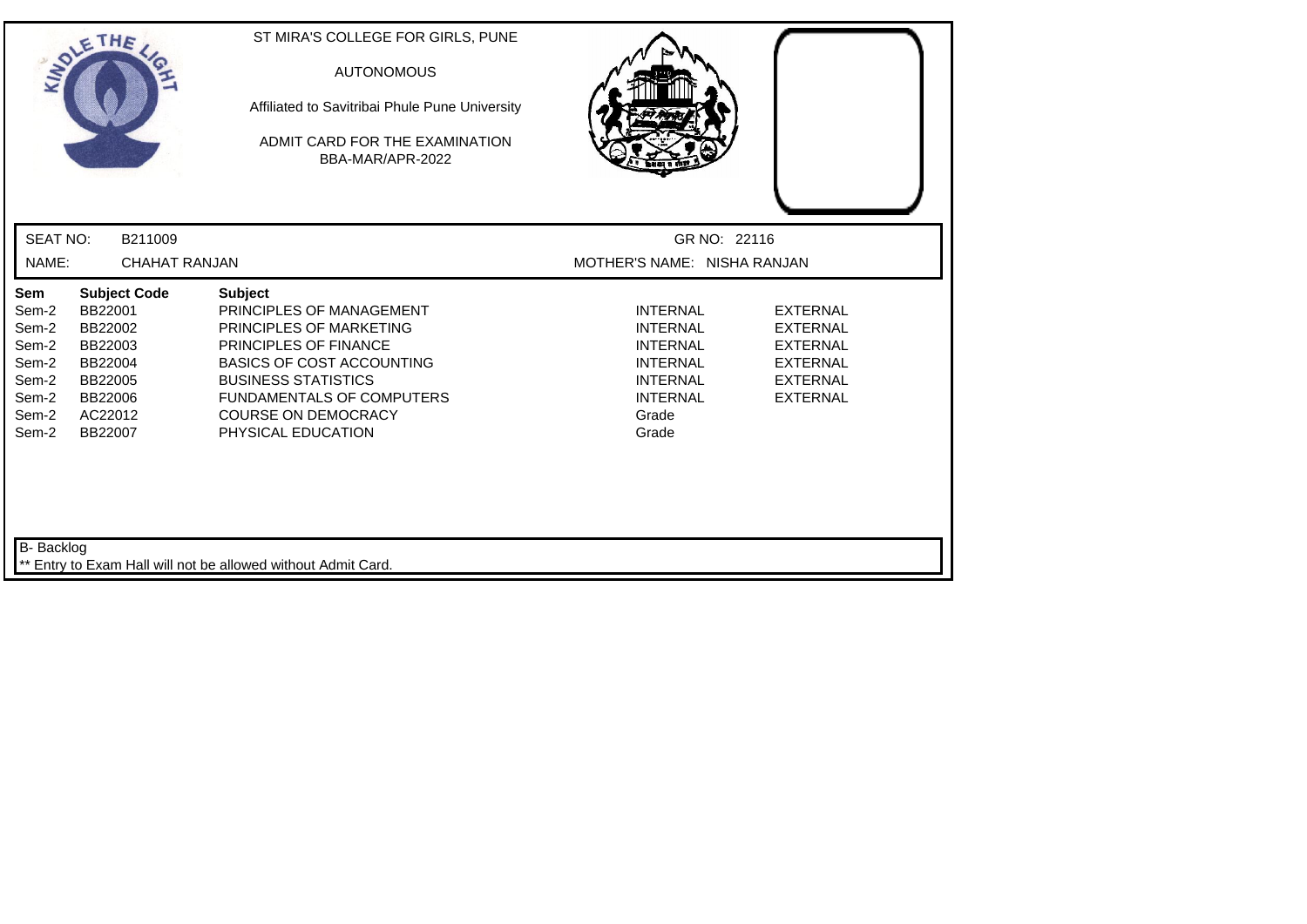|                                                                                    | SOLETHE ,                                                                                                   | ST MIRA'S COLLEGE FOR GIRLS, PUNE<br><b>AUTONOMOUS</b><br>Affiliated to Savitribai Phule Pune University<br>ADMIT CARD FOR THE EXAMINATION<br>BBA-MAR/APR-2022                                                                                                  |                                                                                                                                  |                                                                                                                |
|------------------------------------------------------------------------------------|-------------------------------------------------------------------------------------------------------------|-----------------------------------------------------------------------------------------------------------------------------------------------------------------------------------------------------------------------------------------------------------------|----------------------------------------------------------------------------------------------------------------------------------|----------------------------------------------------------------------------------------------------------------|
| <b>SEAT NO:</b>                                                                    | B211010                                                                                                     |                                                                                                                                                                                                                                                                 | GR NO: 22127                                                                                                                     |                                                                                                                |
| NAME:                                                                              |                                                                                                             | CHARU MANISH RAMNANY                                                                                                                                                                                                                                            | MOTHER'S NAME: ANUPAMA M RAMNANY                                                                                                 |                                                                                                                |
| <b>Sem</b><br>Sem-2<br>Sem-2<br>Sem-2<br>Sem-2<br>Sem-2<br>Sem-2<br>Sem-2<br>Sem-2 | <b>Subject Code</b><br>BB22001<br>BB22002<br>BB22003<br>BB22004<br>BB22005<br>BB22006<br>AC22012<br>BB22007 | <b>Subject</b><br>PRINCIPLES OF MANAGEMENT<br>PRINCIPLES OF MARKETING<br><b>PRINCIPLES OF FINANCE</b><br><b>BASICS OF COST ACCOUNTING</b><br><b>BUSINESS STATISTICS</b><br><b>FUNDAMENTALS OF COMPUTERS</b><br><b>COURSE ON DEMOCRACY</b><br>PHYSICAL EDUCATION | <b>INTERNAL</b><br><b>INTERNAL</b><br><b>INTERNAL</b><br><b>INTERNAL</b><br><b>INTERNAL</b><br><b>INTERNAL</b><br>Grade<br>Grade | <b>EXTERNAL</b><br><b>EXTERNAL</b><br><b>EXTERNAL</b><br><b>EXTERNAL</b><br><b>EXTERNAL</b><br><b>EXTERNAL</b> |
| B- Backlog                                                                         |                                                                                                             | Entry to Exam Hall will not be allowed without Admit Card.                                                                                                                                                                                                      |                                                                                                                                  |                                                                                                                |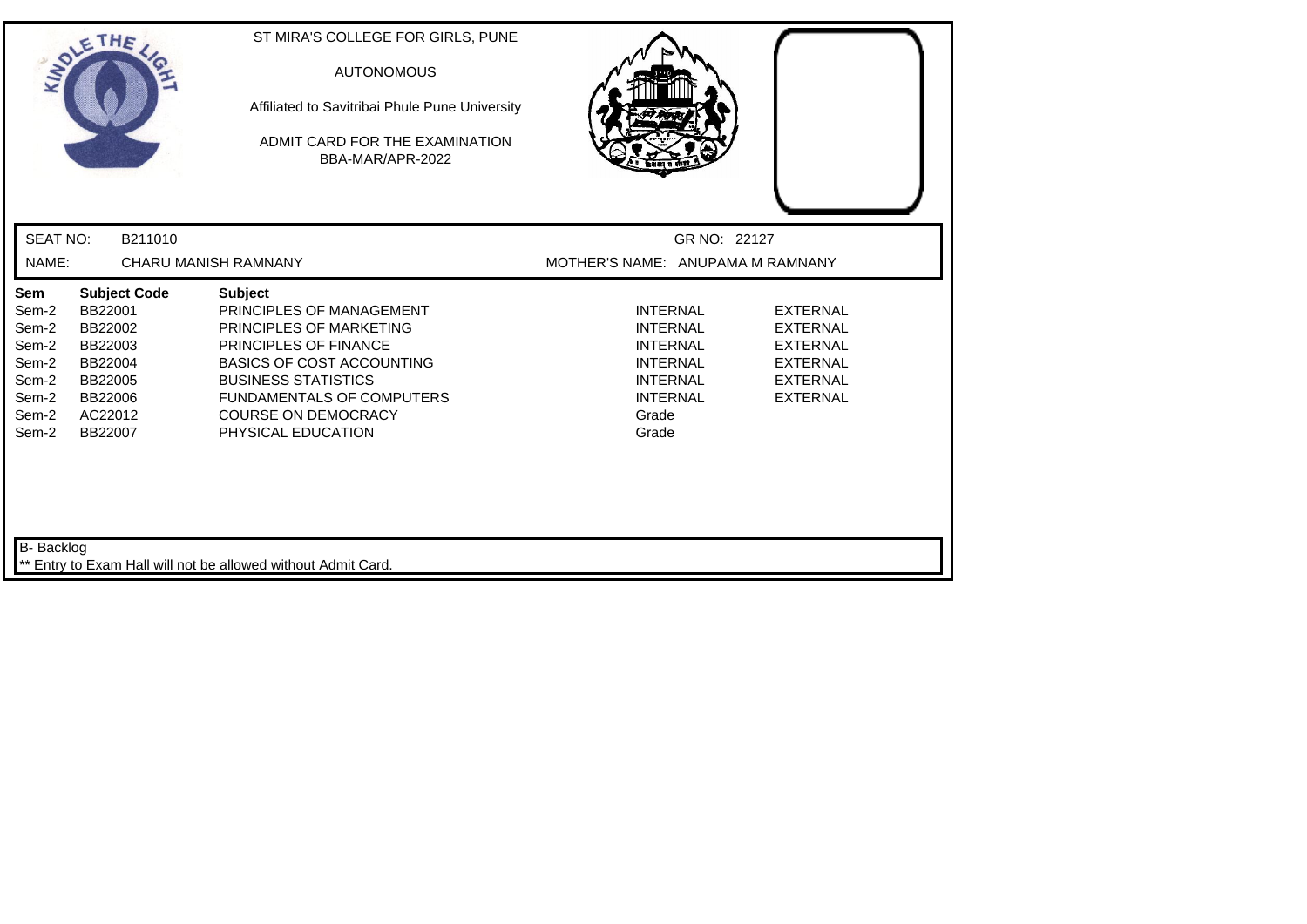| INDIE                                                                              | THE                                                                                                         | ST MIRA'S COLLEGE FOR GIRLS, PUNE<br><b>AUTONOMOUS</b><br>Affiliated to Savitribai Phule Pune University<br>ADMIT CARD FOR THE EXAMINATION<br>BBA-MAR/APR-2022                                                                                                  |                                                                                                                                  |                                                                                                                |
|------------------------------------------------------------------------------------|-------------------------------------------------------------------------------------------------------------|-----------------------------------------------------------------------------------------------------------------------------------------------------------------------------------------------------------------------------------------------------------------|----------------------------------------------------------------------------------------------------------------------------------|----------------------------------------------------------------------------------------------------------------|
| <b>SEAT NO:</b>                                                                    | B211011                                                                                                     |                                                                                                                                                                                                                                                                 | GR NO: 22113                                                                                                                     |                                                                                                                |
| NAME:                                                                              |                                                                                                             | CHINDHY KAYNUSH BARZIN                                                                                                                                                                                                                                          | MOTHER'S NAME: NAINAZ                                                                                                            |                                                                                                                |
| <b>Sem</b><br>Sem-2<br>Sem-2<br>Sem-2<br>Sem-2<br>Sem-2<br>Sem-2<br>Sem-2<br>Sem-2 | <b>Subject Code</b><br>BB22001<br>BB22002<br>BB22003<br>BB22004<br>BB22005<br>BB22006<br>AC22012<br>BB22007 | <b>Subject</b><br>PRINCIPLES OF MANAGEMENT<br>PRINCIPLES OF MARKETING<br><b>PRINCIPLES OF FINANCE</b><br><b>BASICS OF COST ACCOUNTING</b><br><b>BUSINESS STATISTICS</b><br><b>FUNDAMENTALS OF COMPUTERS</b><br><b>COURSE ON DEMOCRACY</b><br>PHYSICAL EDUCATION | <b>INTERNAL</b><br><b>INTERNAL</b><br><b>INTERNAL</b><br><b>INTERNAL</b><br><b>INTERNAL</b><br><b>INTERNAL</b><br>Grade<br>Grade | <b>EXTERNAL</b><br><b>EXTERNAL</b><br><b>EXTERNAL</b><br><b>EXTERNAL</b><br><b>EXTERNAL</b><br><b>EXTERNAL</b> |
| B- Backlog                                                                         |                                                                                                             | ** Entry to Exam Hall will not be allowed without Admit Card.                                                                                                                                                                                                   |                                                                                                                                  |                                                                                                                |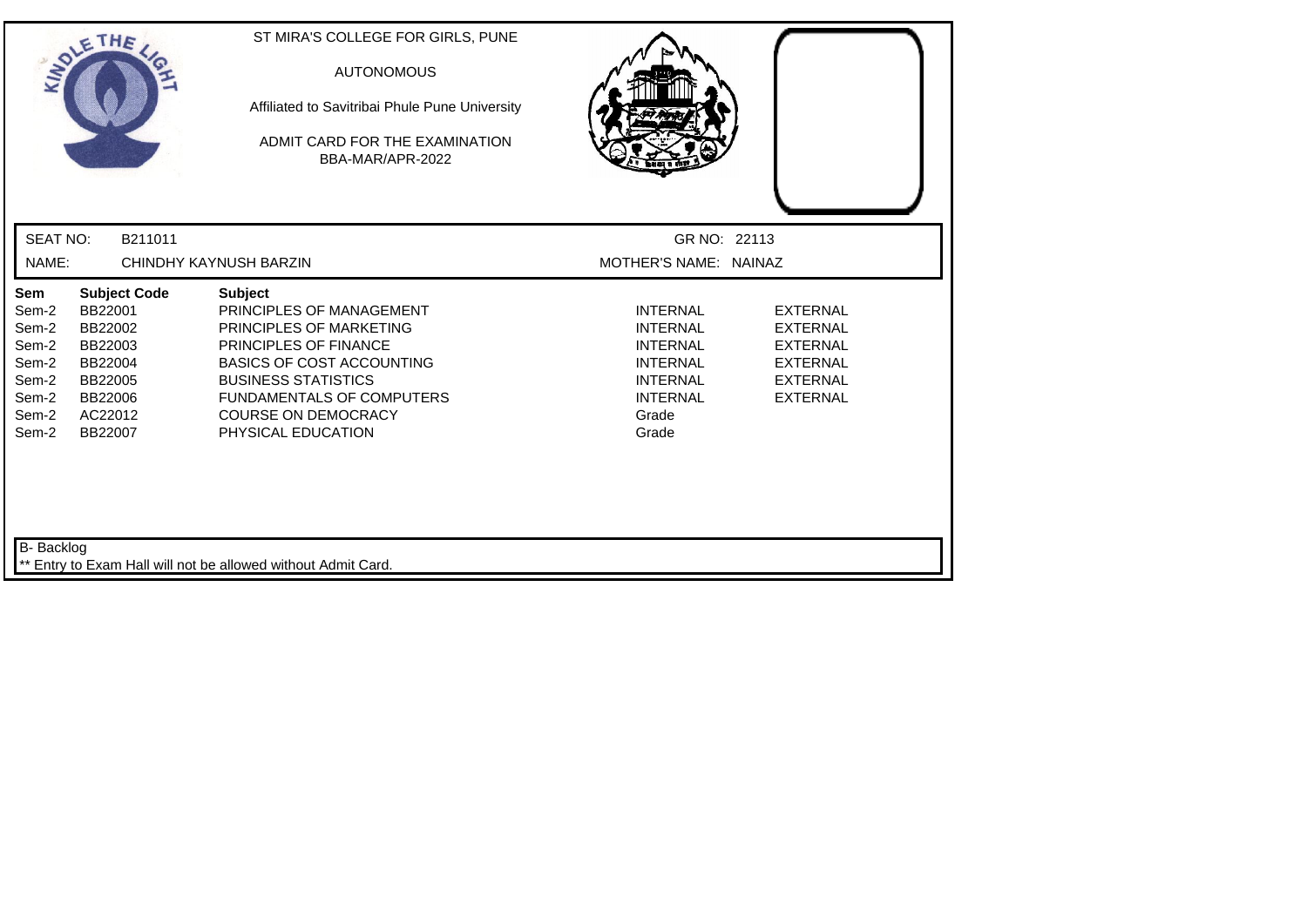| SOLETHE,                                                                    |                                                                                                             | ST MIRA'S COLLEGE FOR GIRLS, PUNE<br><b>AUTONOMOUS</b><br>Affiliated to Savitribai Phule Pune University<br>ADMIT CARD FOR THE EXAMINATION<br>BBA-MAR/APR-2022                                                                                                  |                                                                                                                                  |                                                                                                                |
|-----------------------------------------------------------------------------|-------------------------------------------------------------------------------------------------------------|-----------------------------------------------------------------------------------------------------------------------------------------------------------------------------------------------------------------------------------------------------------------|----------------------------------------------------------------------------------------------------------------------------------|----------------------------------------------------------------------------------------------------------------|
| <b>SEAT NO:</b>                                                             | B211012                                                                                                     |                                                                                                                                                                                                                                                                 | GR NO: 22155                                                                                                                     |                                                                                                                |
| NAME:                                                                       | CHULANI NISHITA JAIDEV                                                                                      |                                                                                                                                                                                                                                                                 | MOTHER'S NAME: ANJU                                                                                                              |                                                                                                                |
| Sem<br>Sem-2<br>Sem-2<br>Sem-2<br>Sem-2<br>Sem-2<br>Sem-2<br>Sem-2<br>Sem-2 | <b>Subject Code</b><br>BB22001<br>BB22002<br>BB22003<br>BB22004<br>BB22005<br>BB22006<br>AC22012<br>BB22007 | <b>Subject</b><br>PRINCIPLES OF MANAGEMENT<br><b>PRINCIPLES OF MARKETING</b><br>PRINCIPLES OF FINANCE<br><b>BASICS OF COST ACCOUNTING</b><br><b>BUSINESS STATISTICS</b><br><b>FUNDAMENTALS OF COMPUTERS</b><br><b>COURSE ON DEMOCRACY</b><br>PHYSICAL EDUCATION | <b>INTERNAL</b><br><b>INTERNAL</b><br><b>INTERNAL</b><br><b>INTERNAL</b><br><b>INTERNAL</b><br><b>INTERNAL</b><br>Grade<br>Grade | <b>EXTERNAL</b><br><b>EXTERNAL</b><br><b>EXTERNAL</b><br><b>EXTERNAL</b><br><b>EXTERNAL</b><br><b>EXTERNAL</b> |
| B- Backlog                                                                  |                                                                                                             | Entry to Exam Hall will not be allowed without Admit Card.                                                                                                                                                                                                      |                                                                                                                                  |                                                                                                                |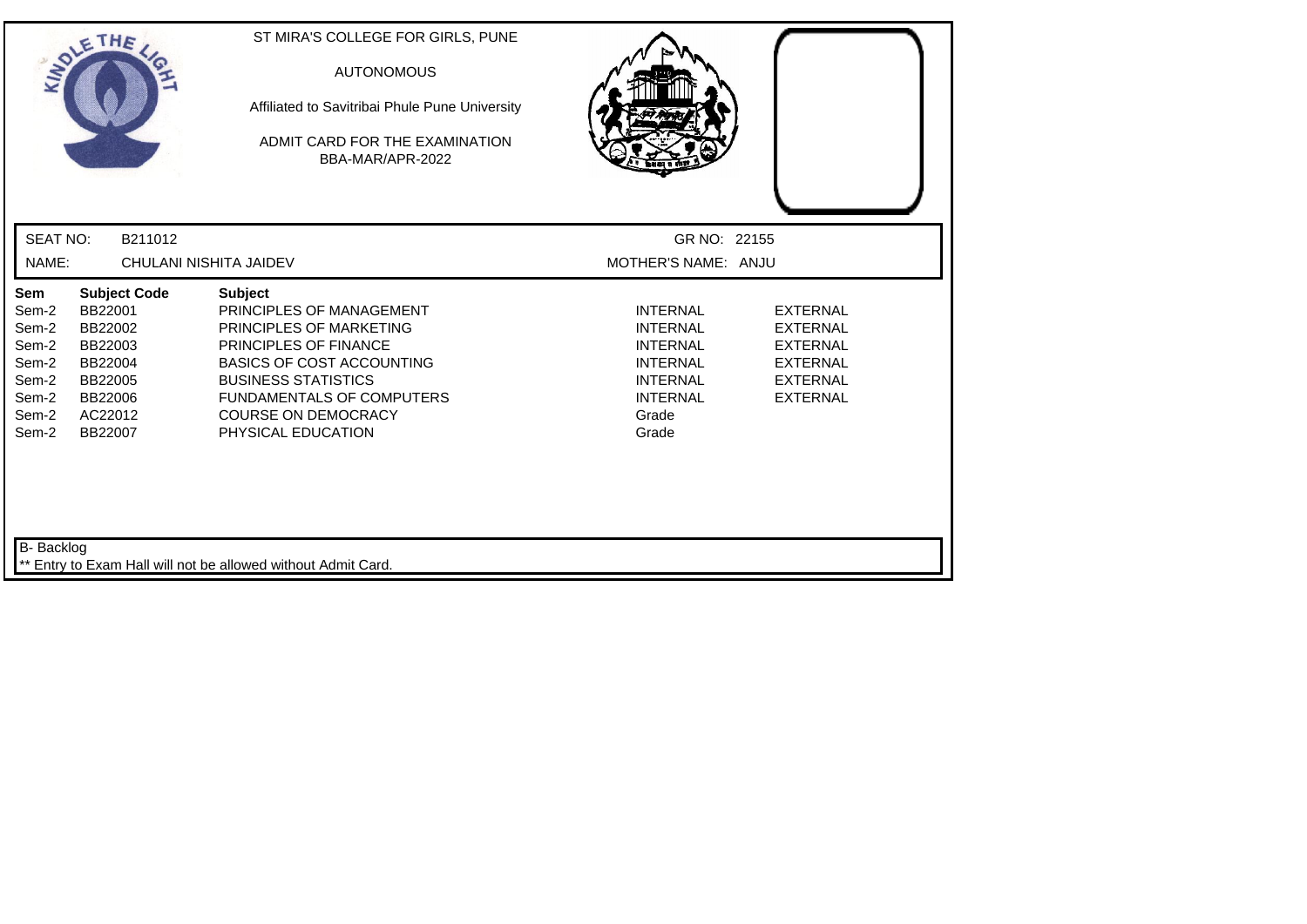| SOLETHE,                                                                    |                                                                                                             | ST MIRA'S COLLEGE FOR GIRLS, PUNE<br><b>AUTONOMOUS</b><br>Affiliated to Savitribai Phule Pune University<br>ADMIT CARD FOR THE EXAMINATION<br>BBA-MAR/APR-2022                                                                                           |                                                                                                                                  |                                                                                                                |
|-----------------------------------------------------------------------------|-------------------------------------------------------------------------------------------------------------|----------------------------------------------------------------------------------------------------------------------------------------------------------------------------------------------------------------------------------------------------------|----------------------------------------------------------------------------------------------------------------------------------|----------------------------------------------------------------------------------------------------------------|
| <b>SEAT NO:</b>                                                             | B211013                                                                                                     |                                                                                                                                                                                                                                                          | GR NO: 22112                                                                                                                     |                                                                                                                |
| NAME:                                                                       | DAVE RIBAAH SAJID                                                                                           |                                                                                                                                                                                                                                                          | MOTHER'S NAME: SHABNOOR                                                                                                          |                                                                                                                |
| Sem<br>Sem-2<br>Sem-2<br>Sem-2<br>Sem-2<br>Sem-2<br>Sem-2<br>Sem-2<br>Sem-2 | <b>Subject Code</b><br>BB22001<br>BB22002<br>BB22003<br>BB22004<br>BB22005<br>BB22006<br>AC22012<br>BB22007 | <b>Subject</b><br>PRINCIPLES OF MANAGEMENT<br>PRINCIPLES OF MARKETING<br>PRINCIPLES OF FINANCE<br><b>BASICS OF COST ACCOUNTING</b><br><b>BUSINESS STATISTICS</b><br><b>FUNDAMENTALS OF COMPUTERS</b><br><b>COURSE ON DEMOCRACY</b><br>PHYSICAL EDUCATION | <b>INTERNAL</b><br><b>INTERNAL</b><br><b>INTERNAL</b><br><b>INTERNAL</b><br><b>INTERNAL</b><br><b>INTERNAL</b><br>Grade<br>Grade | <b>EXTERNAL</b><br><b>EXTERNAL</b><br><b>EXTERNAL</b><br><b>EXTERNAL</b><br><b>EXTERNAL</b><br><b>EXTERNAL</b> |
| B- Backlog                                                                  |                                                                                                             | ** Entry to Exam Hall will not be allowed without Admit Card.                                                                                                                                                                                            |                                                                                                                                  |                                                                                                                |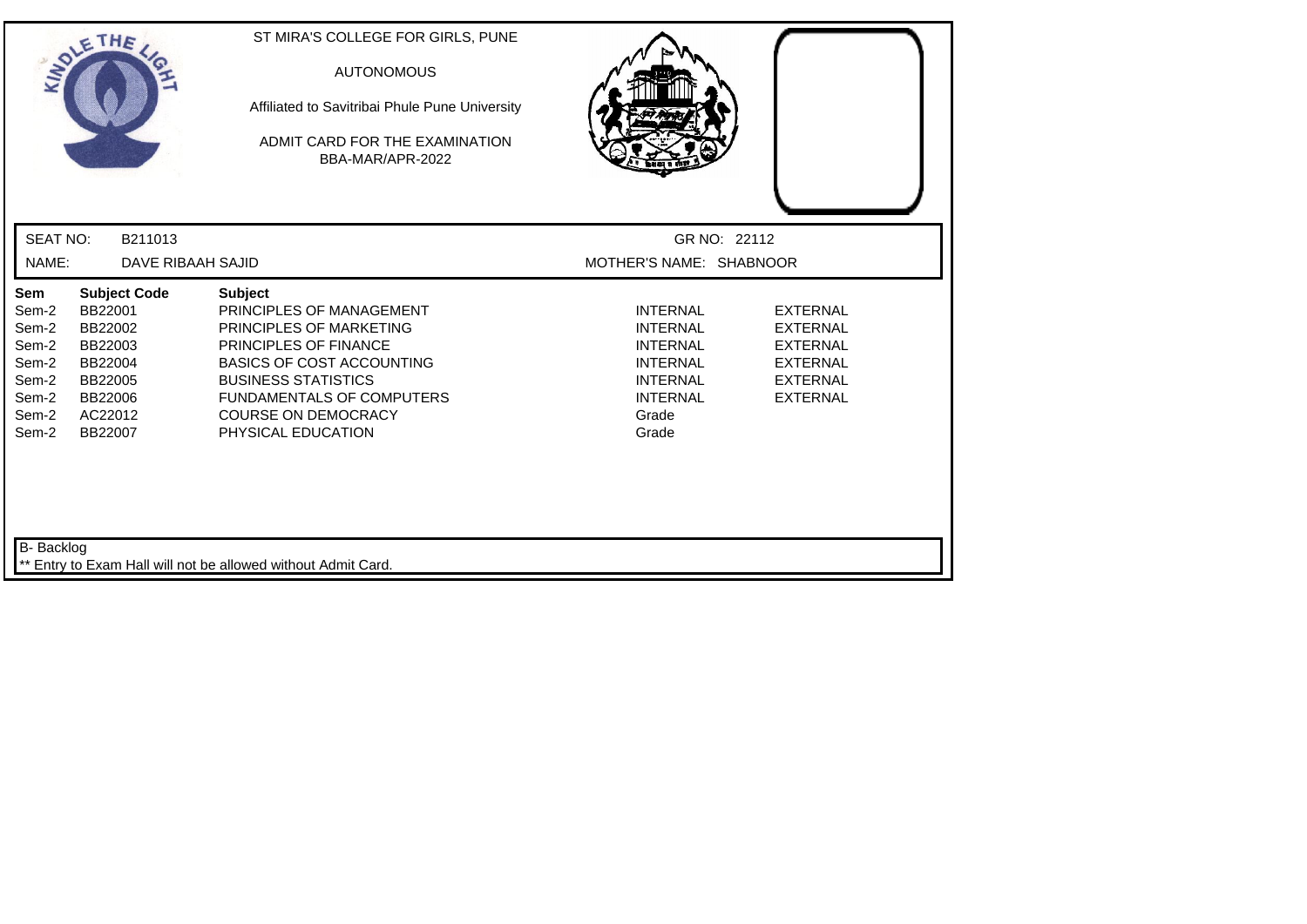| SOLETHE ,                                                                   |                                                                                                             | ST MIRA'S COLLEGE FOR GIRLS, PUNE<br><b>AUTONOMOUS</b><br>Affiliated to Savitribai Phule Pune University<br>ADMIT CARD FOR THE EXAMINATION<br>BBA-MAR/APR-2022                                                                                                  |                                                                                                                                  |                                                                                                                |
|-----------------------------------------------------------------------------|-------------------------------------------------------------------------------------------------------------|-----------------------------------------------------------------------------------------------------------------------------------------------------------------------------------------------------------------------------------------------------------------|----------------------------------------------------------------------------------------------------------------------------------|----------------------------------------------------------------------------------------------------------------|
| <b>SEAT NO:</b>                                                             | B211015                                                                                                     |                                                                                                                                                                                                                                                                 | GR NO: 22158                                                                                                                     |                                                                                                                |
| NAME:                                                                       | ROHIDA DIKSHA RAVI                                                                                          |                                                                                                                                                                                                                                                                 | MOTHER'S NAME: GAYATRI                                                                                                           |                                                                                                                |
| Sem<br>Sem-2<br>Sem-2<br>Sem-2<br>Sem-2<br>Sem-2<br>Sem-2<br>Sem-2<br>Sem-2 | <b>Subject Code</b><br>BB22001<br>BB22002<br>BB22003<br>BB22004<br>BB22005<br>BB22006<br>AC22012<br>BB22007 | <b>Subject</b><br>PRINCIPLES OF MANAGEMENT<br>PRINCIPLES OF MARKETING<br><b>PRINCIPLES OF FINANCE</b><br><b>BASICS OF COST ACCOUNTING</b><br><b>BUSINESS STATISTICS</b><br><b>FUNDAMENTALS OF COMPUTERS</b><br><b>COURSE ON DEMOCRACY</b><br>PHYSICAL EDUCATION | <b>INTERNAL</b><br><b>INTERNAL</b><br><b>INTERNAL</b><br><b>INTERNAL</b><br><b>INTERNAL</b><br><b>INTERNAL</b><br>Grade<br>Grade | <b>EXTERNAL</b><br><b>EXTERNAL</b><br><b>EXTERNAL</b><br><b>EXTERNAL</b><br><b>EXTERNAL</b><br><b>EXTERNAL</b> |
| B- Backlog                                                                  |                                                                                                             | ** Entry to Exam Hall will not be allowed without Admit Card.                                                                                                                                                                                                   |                                                                                                                                  |                                                                                                                |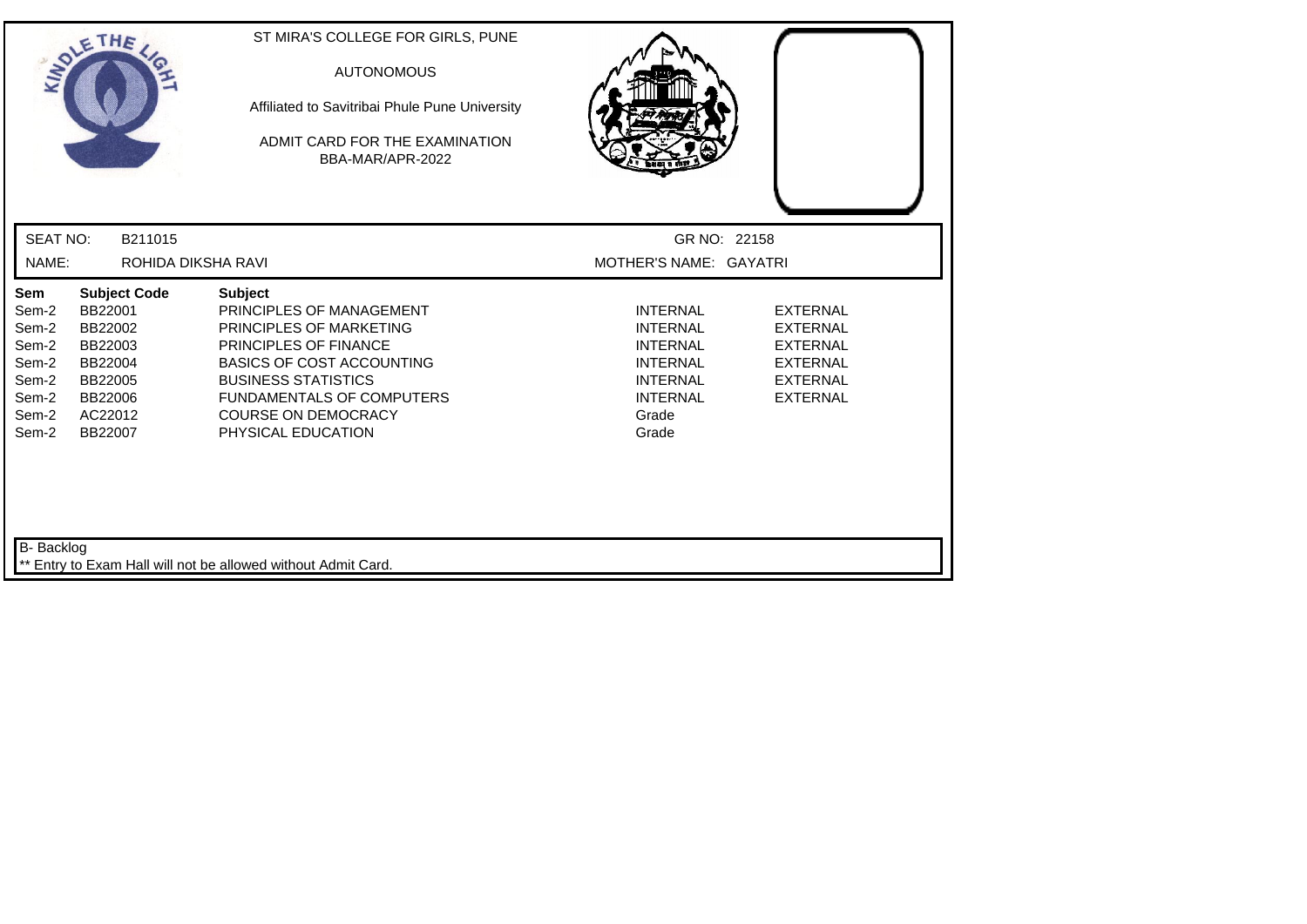|                                                                             | SOLETHE                                                                                                     | ST MIRA'S COLLEGE FOR GIRLS, PUNE<br><b>AUTONOMOUS</b><br>Affiliated to Savitribai Phule Pune University<br>ADMIT CARD FOR THE EXAMINATION<br>BBA-MAR/APR-2022                                                                                                  |                                                                                                                                  |                                                                                                                |
|-----------------------------------------------------------------------------|-------------------------------------------------------------------------------------------------------------|-----------------------------------------------------------------------------------------------------------------------------------------------------------------------------------------------------------------------------------------------------------------|----------------------------------------------------------------------------------------------------------------------------------|----------------------------------------------------------------------------------------------------------------|
| <b>SEAT NO:</b>                                                             | B211016                                                                                                     |                                                                                                                                                                                                                                                                 | GR NO: 22118                                                                                                                     |                                                                                                                |
| NAME:                                                                       |                                                                                                             | <b>BHONG DURVA GANESH</b>                                                                                                                                                                                                                                       | MOTHER'S NAME: SWATI                                                                                                             |                                                                                                                |
| Sem<br>Sem-2<br>Sem-2<br>Sem-2<br>Sem-2<br>Sem-2<br>Sem-2<br>Sem-2<br>Sem-2 | <b>Subject Code</b><br>BB22001<br>BB22002<br>BB22003<br>BB22004<br>BB22005<br>BB22006<br>AC22012<br>BB22007 | <b>Subject</b><br>PRINCIPLES OF MANAGEMENT<br>PRINCIPLES OF MARKETING<br><b>PRINCIPLES OF FINANCE</b><br><b>BASICS OF COST ACCOUNTING</b><br><b>BUSINESS STATISTICS</b><br><b>FUNDAMENTALS OF COMPUTERS</b><br><b>COURSE ON DEMOCRACY</b><br>PHYSICAL EDUCATION | <b>INTERNAL</b><br><b>INTERNAL</b><br><b>INTERNAL</b><br><b>INTERNAL</b><br><b>INTERNAL</b><br><b>INTERNAL</b><br>Grade<br>Grade | <b>EXTERNAL</b><br><b>EXTERNAL</b><br><b>EXTERNAL</b><br><b>EXTERNAL</b><br><b>EXTERNAL</b><br><b>EXTERNAL</b> |
| B- Backlog                                                                  |                                                                                                             | ** Entry to Exam Hall will not be allowed without Admit Card.                                                                                                                                                                                                   |                                                                                                                                  |                                                                                                                |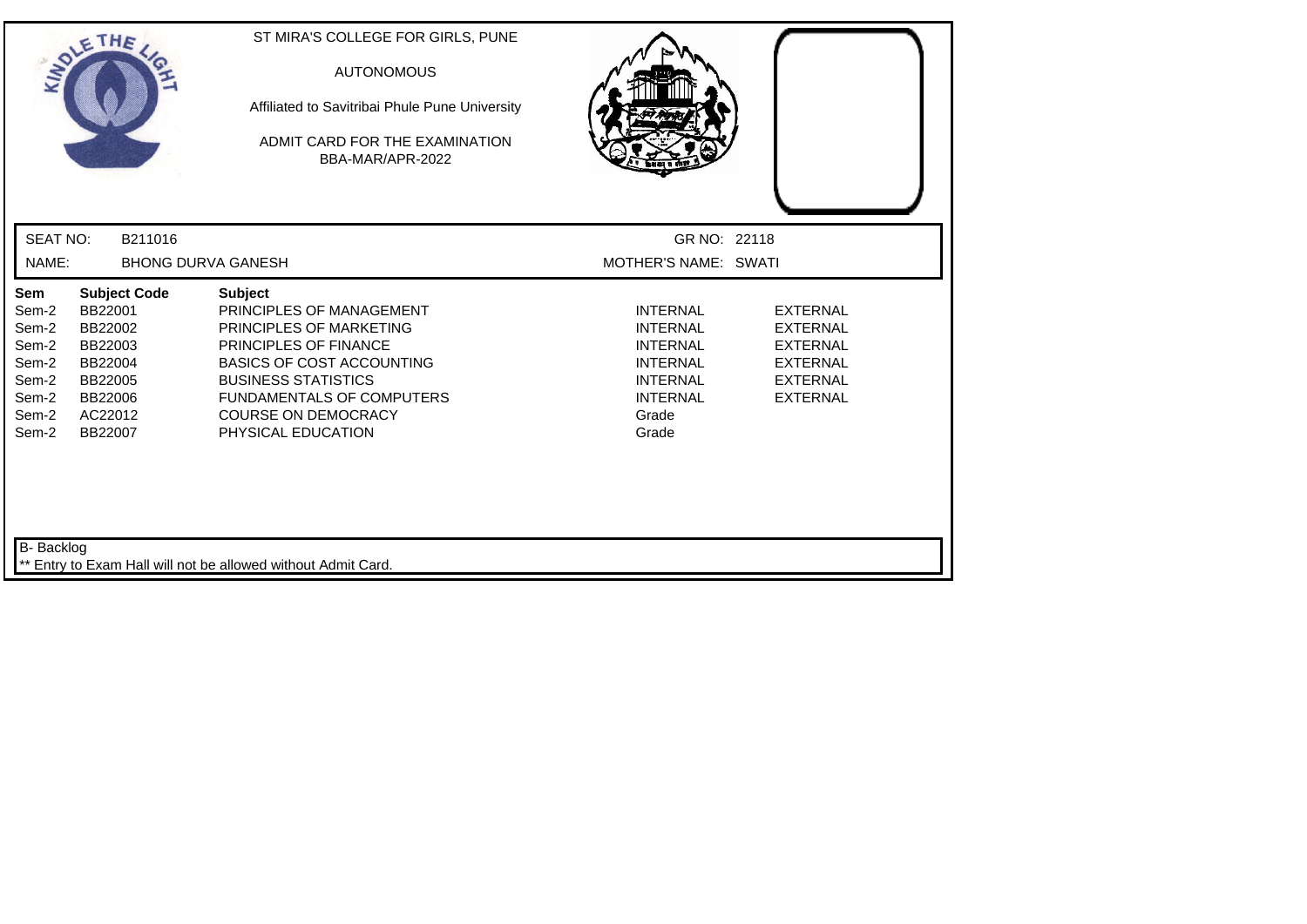| <b>SEAT NO:</b><br>B211017<br>GR NO: 22149<br>NAME:<br>MOTHER'S NAME: RAZIA MUQTEDAR<br>FATEMEH MOHAMMED ALI MUQTEDAR<br>Sem<br><b>Subject Code</b><br><b>Subject</b><br>BB22001<br>PRINCIPLES OF MANAGEMENT<br><b>INTERNAL</b><br><b>EXTERNAL</b><br>Sem-2<br>Sem-2<br>BB22002<br>PRINCIPLES OF MARKETING<br><b>INTERNAL</b><br><b>EXTERNAL</b><br>Sem-2<br>BB22003<br><b>PRINCIPLES OF FINANCE</b><br><b>INTERNAL</b><br><b>EXTERNAL</b><br>Sem-2<br><b>BASICS OF COST ACCOUNTING</b><br><b>INTERNAL</b><br><b>EXTERNAL</b><br>BB22004<br>Sem-2<br><b>BUSINESS STATISTICS</b><br><b>INTERNAL</b><br><b>EXTERNAL</b><br>BB22005<br><b>FUNDAMENTALS OF COMPUTERS</b><br><b>INTERNAL</b><br><b>EXTERNAL</b><br>Sem-2<br>BB22006<br><b>COURSE ON DEMOCRACY</b><br>Sem-2<br>AC22012<br>Grade<br>Sem-2<br>Grade<br>BB22007<br>PHYSICAL EDUCATION | SOLETHE, | ST MIRA'S COLLEGE FOR GIRLS, PUNE<br><b>AUTONOMOUS</b><br>Affiliated to Savitribai Phule Pune University<br>ADMIT CARD FOR THE EXAMINATION.<br>BBA-MAR/APR-2022 |  |
|----------------------------------------------------------------------------------------------------------------------------------------------------------------------------------------------------------------------------------------------------------------------------------------------------------------------------------------------------------------------------------------------------------------------------------------------------------------------------------------------------------------------------------------------------------------------------------------------------------------------------------------------------------------------------------------------------------------------------------------------------------------------------------------------------------------------------------------------|----------|-----------------------------------------------------------------------------------------------------------------------------------------------------------------|--|
|                                                                                                                                                                                                                                                                                                                                                                                                                                                                                                                                                                                                                                                                                                                                                                                                                                              |          |                                                                                                                                                                 |  |
|                                                                                                                                                                                                                                                                                                                                                                                                                                                                                                                                                                                                                                                                                                                                                                                                                                              |          |                                                                                                                                                                 |  |
|                                                                                                                                                                                                                                                                                                                                                                                                                                                                                                                                                                                                                                                                                                                                                                                                                                              |          |                                                                                                                                                                 |  |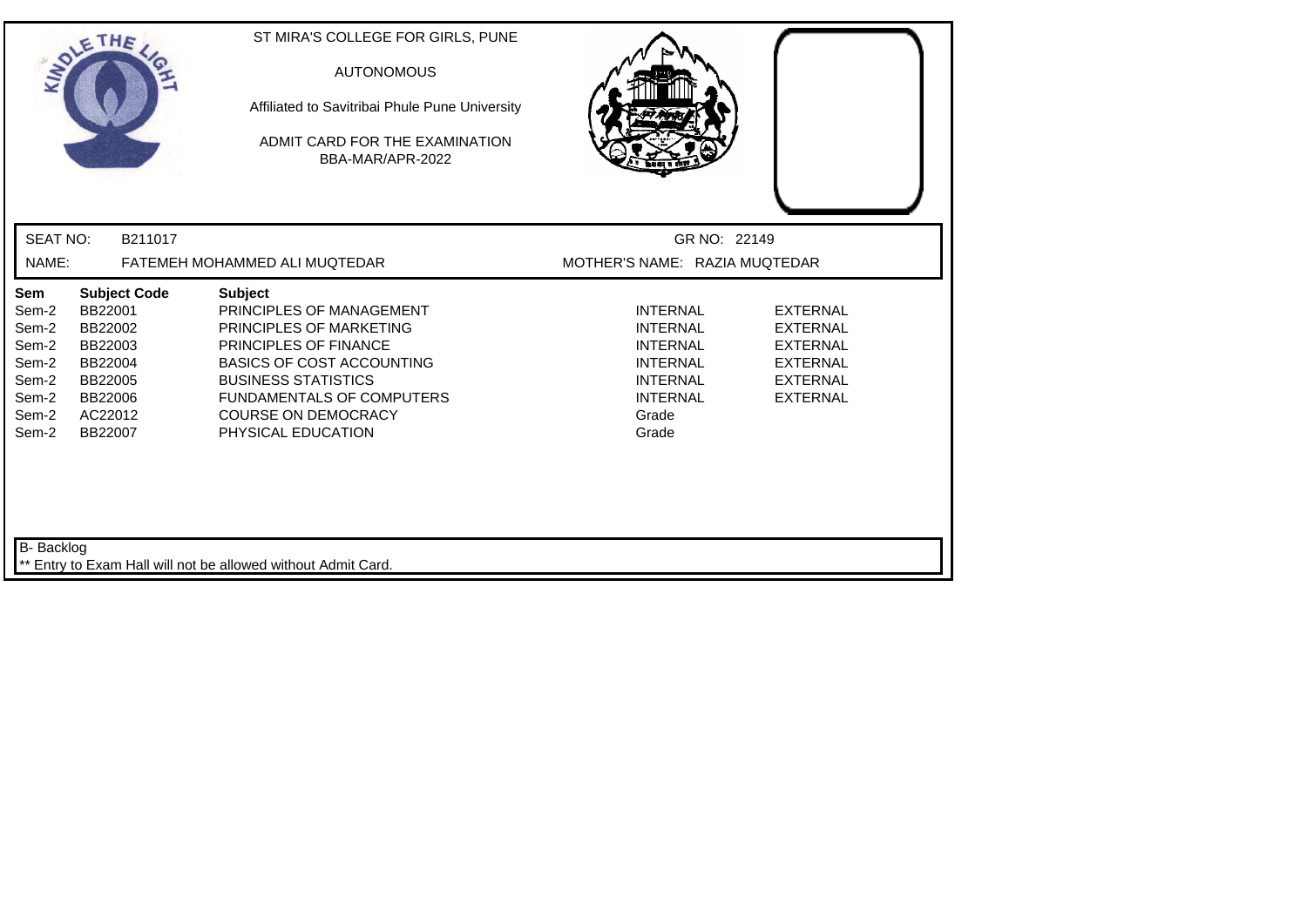| SOLETHE ,                                                                                                                                                                                  | ST MIRA'S COLLEGE FOR GIRLS, PUNE<br><b>AUTONOMOUS</b><br>Affiliated to Savitribai Phule Pune University<br>ADMIT CARD FOR THE EXAMINATION<br>BBA-MAR/APR-2022                                                                                                  |                                                                                                                                  |                                                                                                                |
|--------------------------------------------------------------------------------------------------------------------------------------------------------------------------------------------|-----------------------------------------------------------------------------------------------------------------------------------------------------------------------------------------------------------------------------------------------------------------|----------------------------------------------------------------------------------------------------------------------------------|----------------------------------------------------------------------------------------------------------------|
| <b>SEAT NO:</b><br>B211018                                                                                                                                                                 |                                                                                                                                                                                                                                                                 | GR NO: 22176                                                                                                                     |                                                                                                                |
| NAME:                                                                                                                                                                                      | <b>GAIKWAD PRERNA VIJAY</b>                                                                                                                                                                                                                                     | MOTHER'S NAME: RAJASHREE                                                                                                         |                                                                                                                |
| Sem<br><b>Subject Code</b><br>BB22001<br>Sem-2<br>Sem-2<br>BB22002<br>Sem-2<br>BB22003<br>Sem-2<br>BB22004<br>Sem-2<br>BB22005<br>Sem-2<br>BB22006<br>Sem-2<br>AC22012<br>Sem-2<br>BB22007 | <b>Subject</b><br>PRINCIPLES OF MANAGEMENT<br>PRINCIPLES OF MARKETING<br><b>PRINCIPLES OF FINANCE</b><br><b>BASICS OF COST ACCOUNTING</b><br><b>BUSINESS STATISTICS</b><br><b>FUNDAMENTALS OF COMPUTERS</b><br><b>COURSE ON DEMOCRACY</b><br>PHYSICAL EDUCATION | <b>INTERNAL</b><br><b>INTERNAL</b><br><b>INTERNAL</b><br><b>INTERNAL</b><br><b>INTERNAL</b><br><b>INTERNAL</b><br>Grade<br>Grade | <b>EXTERNAL</b><br><b>EXTERNAL</b><br><b>EXTERNAL</b><br><b>EXTERNAL</b><br><b>EXTERNAL</b><br><b>EXTERNAL</b> |
| B- Backlog                                                                                                                                                                                 | Entry to Exam Hall will not be allowed without Admit Card.                                                                                                                                                                                                      |                                                                                                                                  |                                                                                                                |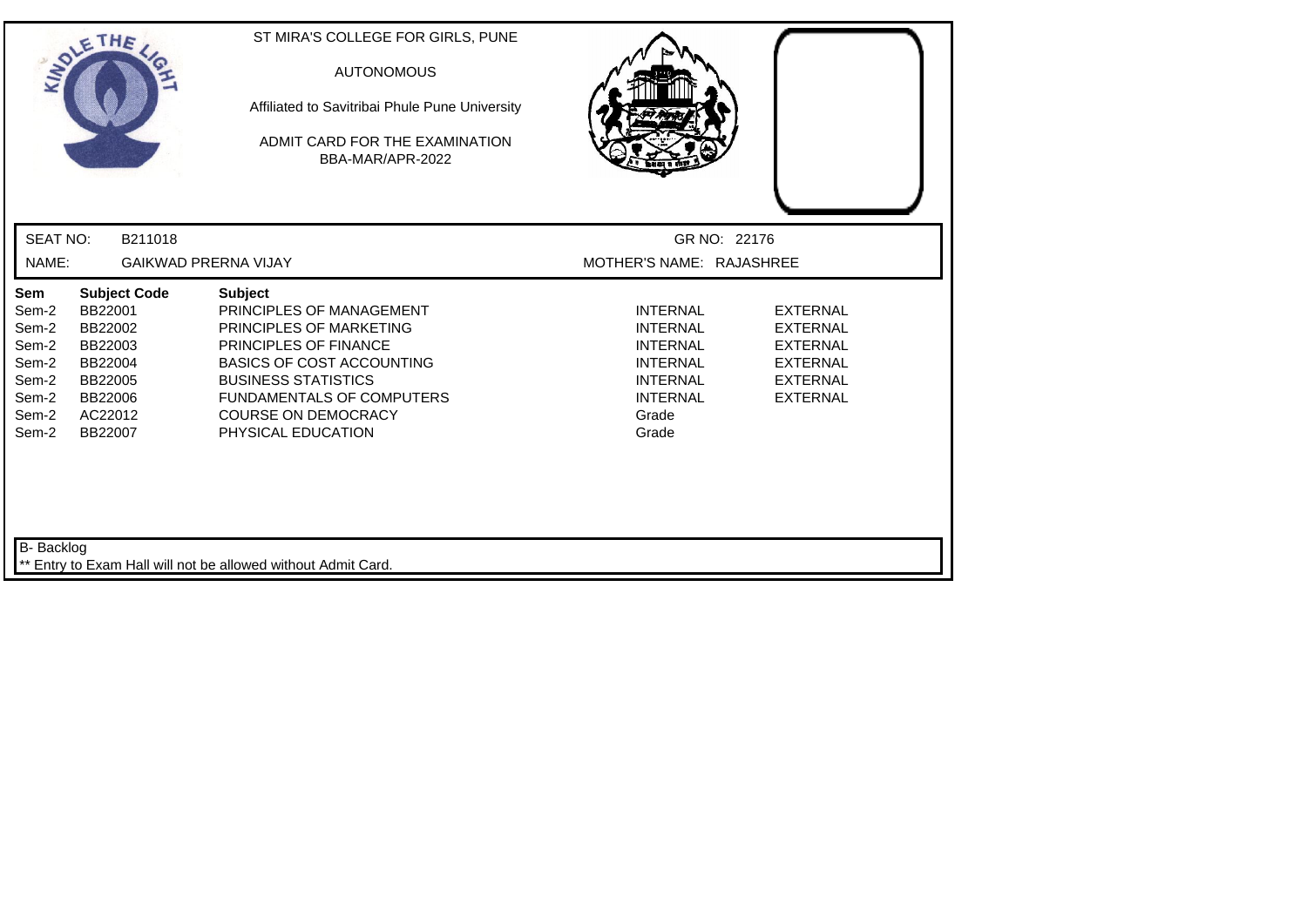| ANDLE                                                                       | THE                                                                                                         | ST MIRA'S COLLEGE FOR GIRLS, PUNE<br><b>AUTONOMOUS</b><br>Affiliated to Savitribai Phule Pune University<br>ADMIT CARD FOR THE EXAMINATION<br>BBA-MAR/APR-2022                                                                                           |                                                                                                                                  |                                                                                                                |
|-----------------------------------------------------------------------------|-------------------------------------------------------------------------------------------------------------|----------------------------------------------------------------------------------------------------------------------------------------------------------------------------------------------------------------------------------------------------------|----------------------------------------------------------------------------------------------------------------------------------|----------------------------------------------------------------------------------------------------------------|
| <b>SEAT NO:</b>                                                             | B211019                                                                                                     |                                                                                                                                                                                                                                                          | GR NO: 22175                                                                                                                     |                                                                                                                |
| NAME:                                                                       |                                                                                                             | <b>GALANDE VEDIKA PRASHANT</b>                                                                                                                                                                                                                           | MOTHER'S NAME: DEEPALI                                                                                                           |                                                                                                                |
| Sem<br>Sem-2<br>Sem-2<br>Sem-2<br>Sem-2<br>Sem-2<br>Sem-2<br>Sem-2<br>Sem-2 | <b>Subject Code</b><br>BB22001<br>BB22002<br>BB22003<br>BB22004<br>BB22005<br>BB22006<br>AC22012<br>BB22007 | <b>Subject</b><br>PRINCIPLES OF MANAGEMENT<br>PRINCIPLES OF MARKETING<br>PRINCIPLES OF FINANCE<br><b>BASICS OF COST ACCOUNTING</b><br><b>BUSINESS STATISTICS</b><br><b>FUNDAMENTALS OF COMPUTERS</b><br><b>COURSE ON DEMOCRACY</b><br>PHYSICAL EDUCATION | <b>INTERNAL</b><br><b>INTERNAL</b><br><b>INTERNAL</b><br><b>INTERNAL</b><br><b>INTERNAL</b><br><b>INTERNAL</b><br>Grade<br>Grade | <b>EXTERNAL</b><br><b>EXTERNAL</b><br><b>EXTERNAL</b><br><b>EXTERNAL</b><br><b>EXTERNAL</b><br><b>EXTERNAL</b> |
| B- Backlog                                                                  |                                                                                                             | Entry to Exam Hall will not be allowed without Admit Card.                                                                                                                                                                                               |                                                                                                                                  |                                                                                                                |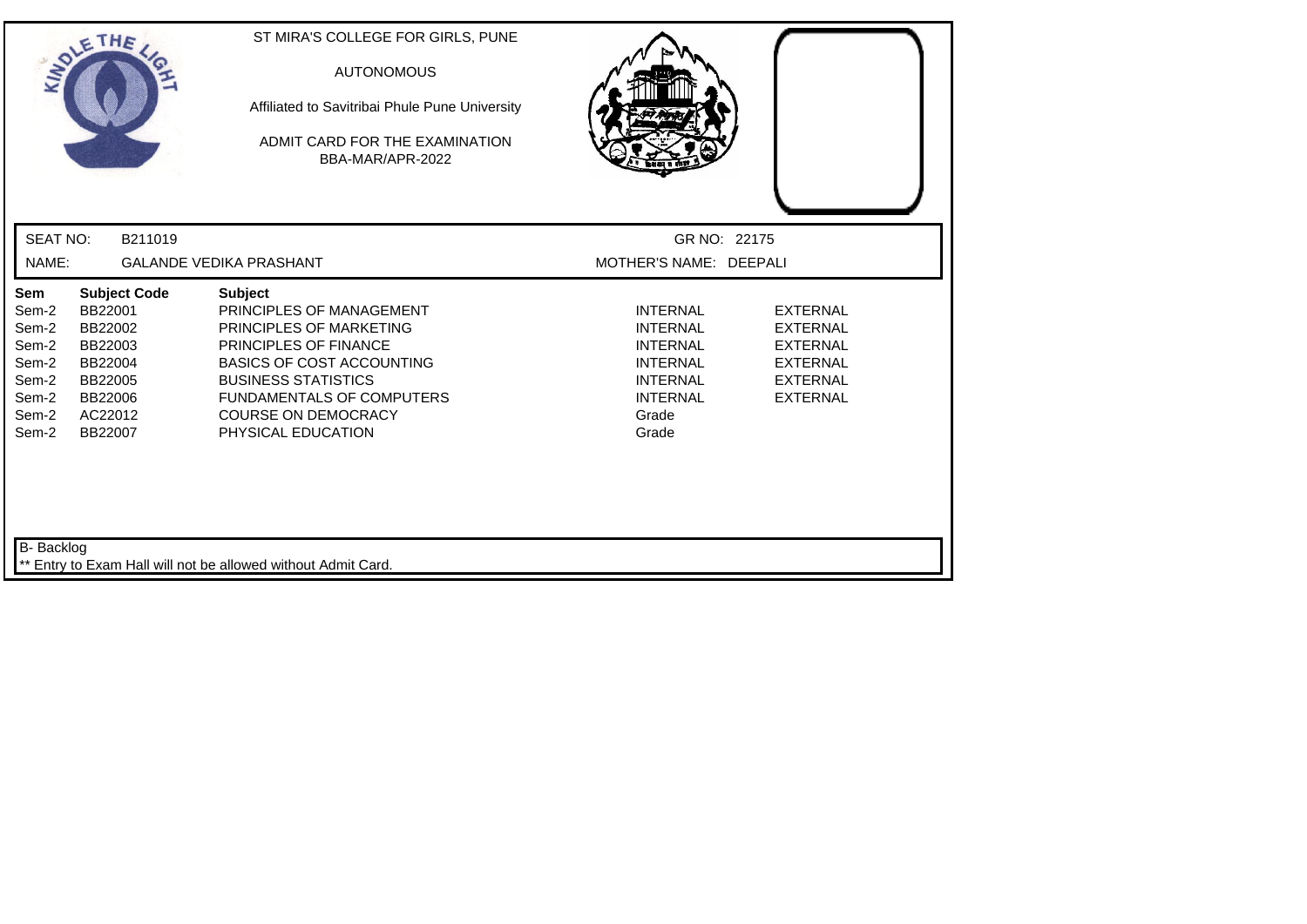| SOLETHE,                                                                    |                                                                                                             | ST MIRA'S COLLEGE FOR GIRLS, PUNE<br><b>AUTONOMOUS</b><br>Affiliated to Savitribai Phule Pune University<br>ADMIT CARD FOR THE EXAMINATION<br>BBA-MAR/APR-2022                                                                                                  |                                                                                                                                  |                                                                                                                |
|-----------------------------------------------------------------------------|-------------------------------------------------------------------------------------------------------------|-----------------------------------------------------------------------------------------------------------------------------------------------------------------------------------------------------------------------------------------------------------------|----------------------------------------------------------------------------------------------------------------------------------|----------------------------------------------------------------------------------------------------------------|
| <b>SEAT NO:</b>                                                             | B211020                                                                                                     |                                                                                                                                                                                                                                                                 | GR NO: 22128                                                                                                                     |                                                                                                                |
| NAME:                                                                       |                                                                                                             | GOVANKOP AKSHATA SHIVANAND                                                                                                                                                                                                                                      | MOTHER'S NAME: SAVITA                                                                                                            |                                                                                                                |
| Sem<br>Sem-2<br>Sem-2<br>Sem-2<br>Sem-2<br>Sem-2<br>Sem-2<br>Sem-2<br>Sem-2 | <b>Subject Code</b><br>BB22001<br>BB22002<br>BB22003<br>BB22004<br>BB22005<br>BB22006<br>AC22012<br>BB22007 | <b>Subject</b><br>PRINCIPLES OF MANAGEMENT<br>PRINCIPLES OF MARKETING<br><b>PRINCIPLES OF FINANCE</b><br><b>BASICS OF COST ACCOUNTING</b><br><b>BUSINESS STATISTICS</b><br><b>FUNDAMENTALS OF COMPUTERS</b><br><b>COURSE ON DEMOCRACY</b><br>PHYSICAL EDUCATION | <b>INTERNAL</b><br><b>INTERNAL</b><br><b>INTERNAL</b><br><b>INTERNAL</b><br><b>INTERNAL</b><br><b>INTERNAL</b><br>Grade<br>Grade | <b>EXTERNAL</b><br><b>EXTERNAL</b><br><b>EXTERNAL</b><br><b>EXTERNAL</b><br><b>EXTERNAL</b><br><b>EXTERNAL</b> |
| B- Backlog                                                                  |                                                                                                             | ** Entry to Exam Hall will not be allowed without Admit Card.                                                                                                                                                                                                   |                                                                                                                                  |                                                                                                                |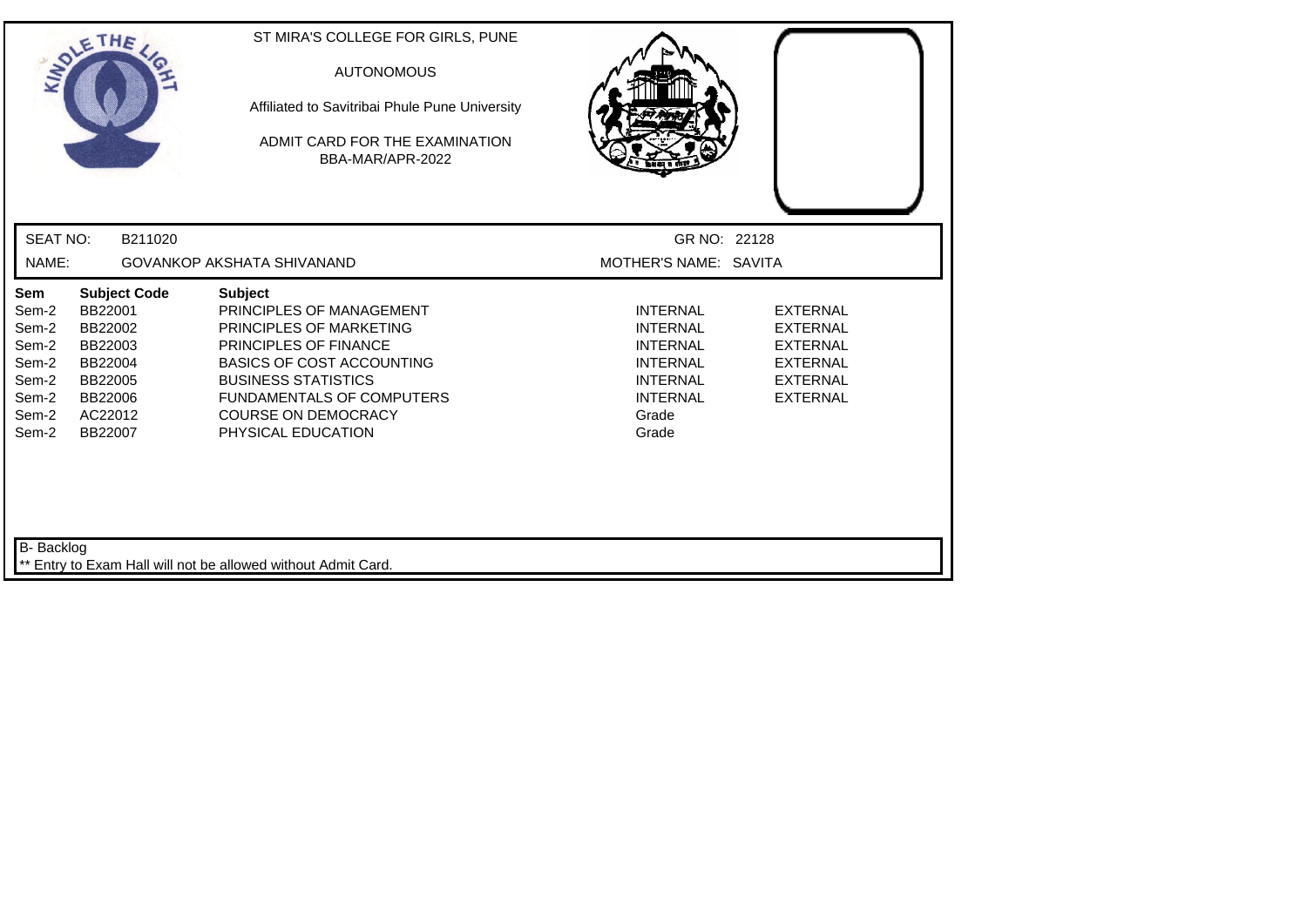| SOLETHE,                                                                                                                                                                                   | ST MIRA'S COLLEGE FOR GIRLS, PUNE<br><b>AUTONOMOUS</b><br>Affiliated to Savitribai Phule Pune University<br>ADMIT CARD FOR THE EXAMINATION<br>BBA-MAR/APR-2022                                                                                           |                                                                                                                                  |                                                                                                                |
|--------------------------------------------------------------------------------------------------------------------------------------------------------------------------------------------|----------------------------------------------------------------------------------------------------------------------------------------------------------------------------------------------------------------------------------------------------------|----------------------------------------------------------------------------------------------------------------------------------|----------------------------------------------------------------------------------------------------------------|
| <b>SEAT NO:</b><br>B211021                                                                                                                                                                 |                                                                                                                                                                                                                                                          | GR NO: 22171                                                                                                                     |                                                                                                                |
| NAME:                                                                                                                                                                                      | <b>GUPTA ADITI HEMANT</b>                                                                                                                                                                                                                                | MOTHER'S NAME: SUNITA                                                                                                            |                                                                                                                |
| Sem<br><b>Subject Code</b><br>BB22001<br>Sem-2<br>Sem-2<br>BB22002<br>Sem-2<br>BB22003<br>Sem-2<br>BB22004<br>Sem-2<br>BB22005<br>Sem-2<br>BB22006<br>Sem-2<br>AC22012<br>Sem-2<br>BB22007 | <b>Subject</b><br>PRINCIPLES OF MANAGEMENT<br>PRINCIPLES OF MARKETING<br>PRINCIPLES OF FINANCE<br><b>BASICS OF COST ACCOUNTING</b><br><b>BUSINESS STATISTICS</b><br><b>FUNDAMENTALS OF COMPUTERS</b><br><b>COURSE ON DEMOCRACY</b><br>PHYSICAL EDUCATION | <b>INTERNAL</b><br><b>INTERNAL</b><br><b>INTERNAL</b><br><b>INTERNAL</b><br><b>INTERNAL</b><br><b>INTERNAL</b><br>Grade<br>Grade | <b>EXTERNAL</b><br><b>EXTERNAL</b><br><b>EXTERNAL</b><br><b>EXTERNAL</b><br><b>EXTERNAL</b><br><b>EXTERNAL</b> |
| B- Backlog                                                                                                                                                                                 | Entry to Exam Hall will not be allowed without Admit Card.                                                                                                                                                                                               |                                                                                                                                  |                                                                                                                |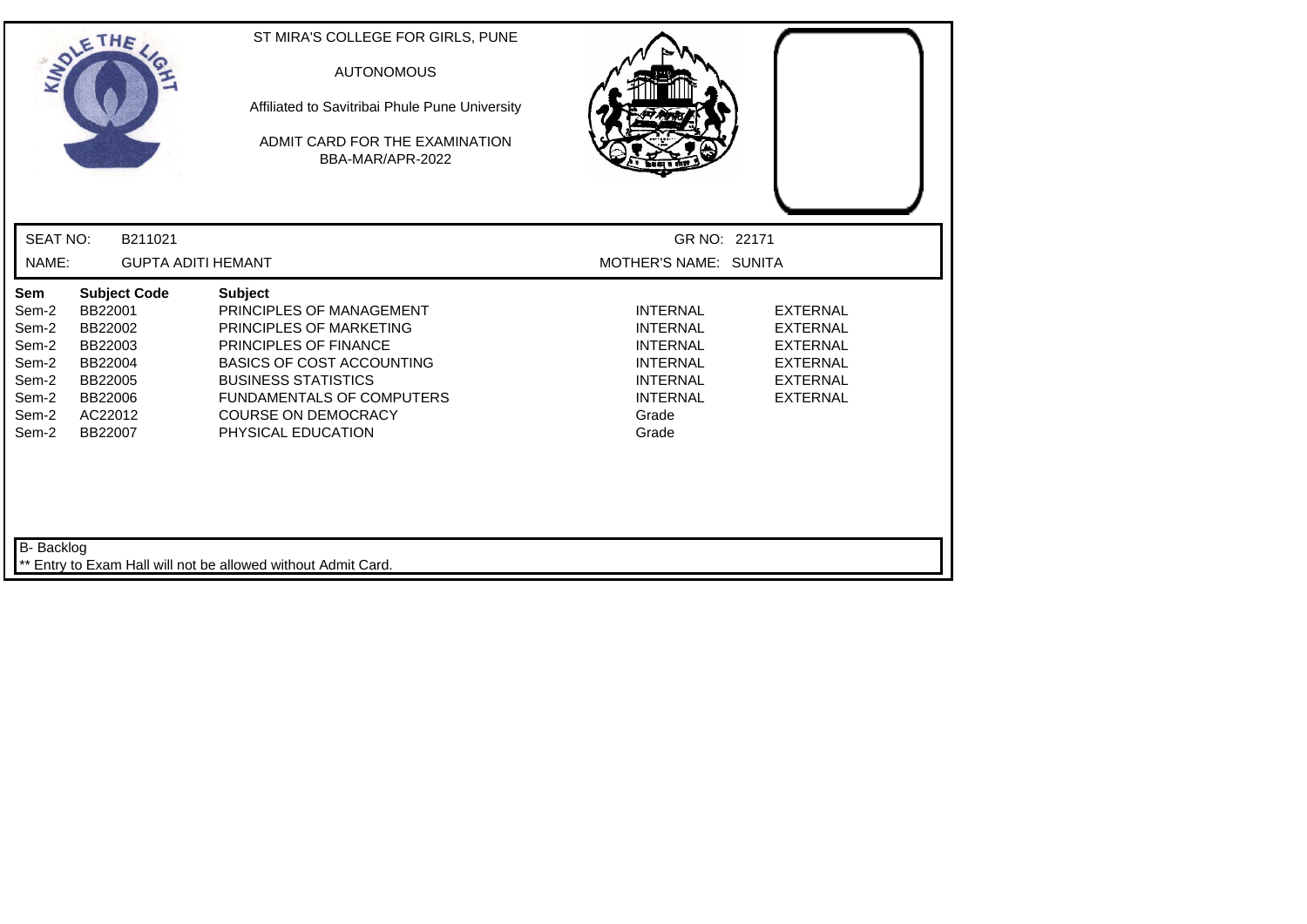| SOLETHE,                                                                                                                                                                                   | ST MIRA'S COLLEGE FOR GIRLS, PUNE<br><b>AUTONOMOUS</b><br>Affiliated to Savitribai Phule Pune University<br>ADMIT CARD FOR THE EXAMINATION<br>BBA-MAR/APR-2022                                                                                                  |                                                                                                                                  |                                                                                                                |
|--------------------------------------------------------------------------------------------------------------------------------------------------------------------------------------------|-----------------------------------------------------------------------------------------------------------------------------------------------------------------------------------------------------------------------------------------------------------------|----------------------------------------------------------------------------------------------------------------------------------|----------------------------------------------------------------------------------------------------------------|
| <b>SEAT NO:</b><br>B211023                                                                                                                                                                 |                                                                                                                                                                                                                                                                 | GR NO: 22139                                                                                                                     |                                                                                                                |
| NAME:                                                                                                                                                                                      | DHOKALE HARSHADA RAVINDRA                                                                                                                                                                                                                                       | MOTHER'S NAME: SUJATA                                                                                                            |                                                                                                                |
| Sem<br><b>Subject Code</b><br>BB22001<br>Sem-2<br>Sem-2<br>BB22002<br>Sem-2<br>BB22003<br>BB22004<br>Sem-2<br>Sem-2<br>BB22005<br>Sem-2<br>BB22006<br>AC22012<br>Sem-2<br>Sem-2<br>BB22007 | <b>Subject</b><br>PRINCIPLES OF MANAGEMENT<br>PRINCIPLES OF MARKETING<br><b>PRINCIPLES OF FINANCE</b><br><b>BASICS OF COST ACCOUNTING</b><br><b>BUSINESS STATISTICS</b><br><b>FUNDAMENTALS OF COMPUTERS</b><br><b>COURSE ON DEMOCRACY</b><br>PHYSICAL EDUCATION | <b>INTERNAL</b><br><b>INTERNAL</b><br><b>INTERNAL</b><br><b>INTERNAL</b><br><b>INTERNAL</b><br><b>INTERNAL</b><br>Grade<br>Grade | <b>EXTERNAL</b><br><b>EXTERNAL</b><br><b>EXTERNAL</b><br><b>EXTERNAL</b><br><b>EXTERNAL</b><br><b>EXTERNAL</b> |
| B- Backlog                                                                                                                                                                                 | Entry to Exam Hall will not be allowed without Admit Card.                                                                                                                                                                                                      |                                                                                                                                  |                                                                                                                |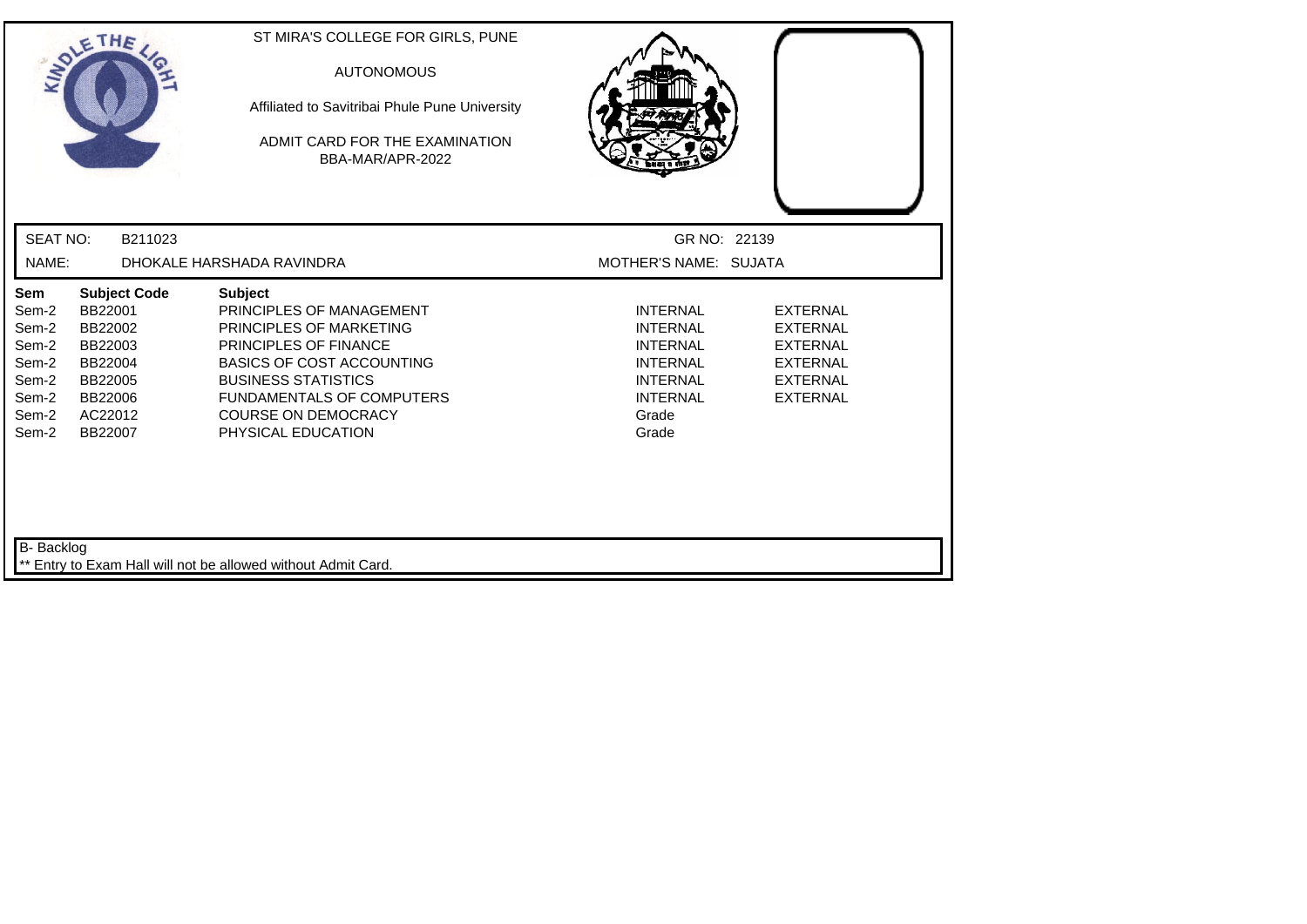|                                                                             | SOLETHE                                                                                                     | ST MIRA'S COLLEGE FOR GIRLS, PUNE<br><b>AUTONOMOUS</b><br>Affiliated to Savitribai Phule Pune University<br>ADMIT CARD FOR THE EXAMINATION<br>BBA-MAR/APR-2022                                                                                                  |                                                                                                                                  |                                                                                                                |
|-----------------------------------------------------------------------------|-------------------------------------------------------------------------------------------------------------|-----------------------------------------------------------------------------------------------------------------------------------------------------------------------------------------------------------------------------------------------------------------|----------------------------------------------------------------------------------------------------------------------------------|----------------------------------------------------------------------------------------------------------------|
| <b>SEAT NO:</b>                                                             | B211024                                                                                                     |                                                                                                                                                                                                                                                                 | GR NO: 22129                                                                                                                     |                                                                                                                |
| NAME:                                                                       | HONKALAS JYOTI BAPU                                                                                         |                                                                                                                                                                                                                                                                 | MOTHER'S NAME: PARVATI                                                                                                           |                                                                                                                |
| Sem<br>Sem-2<br>Sem-2<br>Sem-2<br>Sem-2<br>Sem-2<br>Sem-2<br>Sem-2<br>Sem-2 | <b>Subject Code</b><br>BB22001<br>BB22002<br>BB22003<br>BB22004<br>BB22005<br>BB22006<br>AC22012<br>BB22007 | <b>Subject</b><br>PRINCIPLES OF MANAGEMENT<br>PRINCIPLES OF MARKETING<br><b>PRINCIPLES OF FINANCE</b><br><b>BASICS OF COST ACCOUNTING</b><br><b>BUSINESS STATISTICS</b><br><b>FUNDAMENTALS OF COMPUTERS</b><br><b>COURSE ON DEMOCRACY</b><br>PHYSICAL EDUCATION | <b>INTERNAL</b><br><b>INTERNAL</b><br><b>INTERNAL</b><br><b>INTERNAL</b><br><b>INTERNAL</b><br><b>INTERNAL</b><br>Grade<br>Grade | <b>EXTERNAL</b><br><b>EXTERNAL</b><br><b>EXTERNAL</b><br><b>EXTERNAL</b><br><b>EXTERNAL</b><br><b>EXTERNAL</b> |
| B- Backlog                                                                  |                                                                                                             | Entry to Exam Hall will not be allowed without Admit Card.                                                                                                                                                                                                      |                                                                                                                                  |                                                                                                                |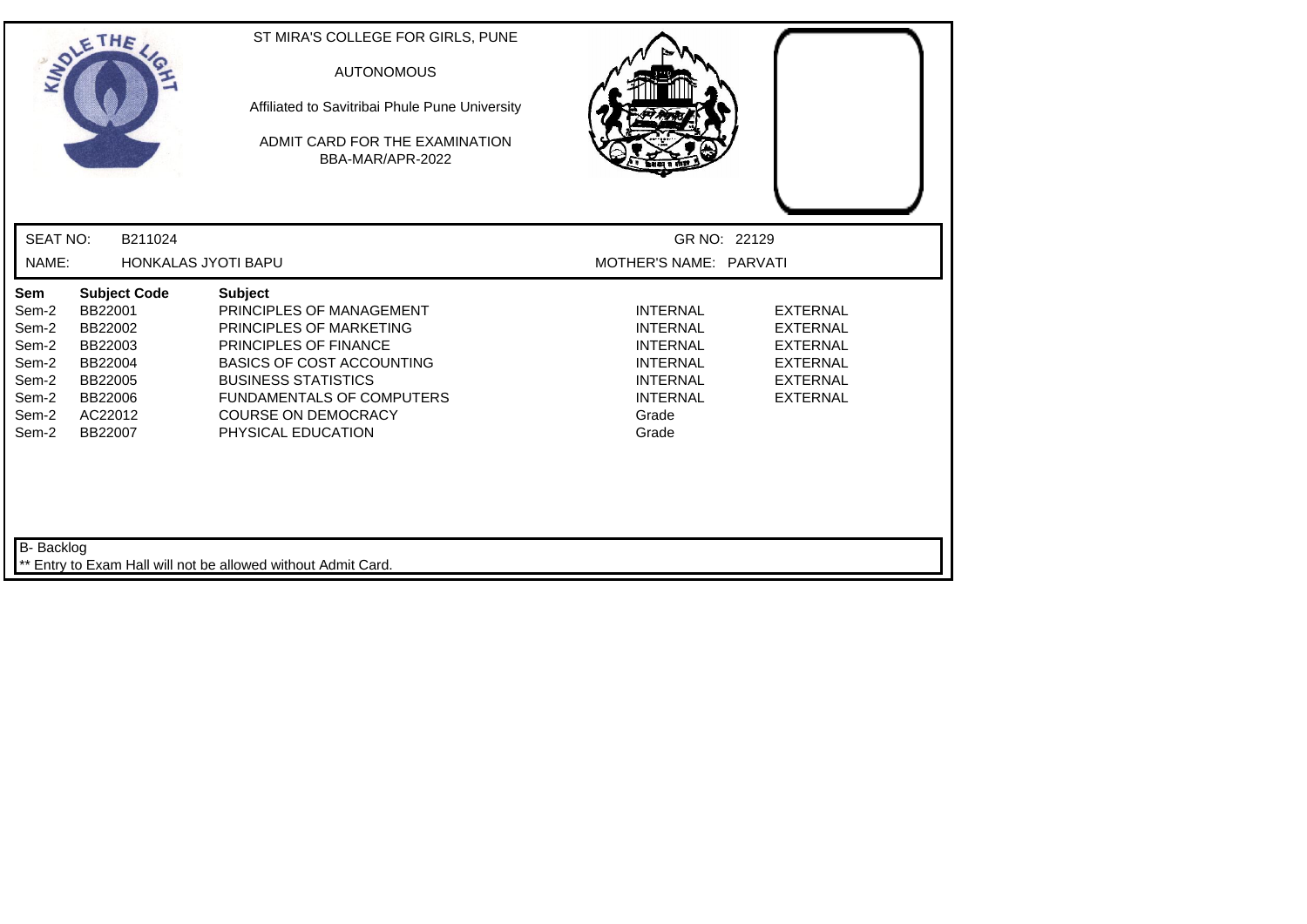| SOLETHE,                                                                                                                                                                                   | ST MIRA'S COLLEGE FOR GIRLS, PUNE<br><b>AUTONOMOUS</b><br>Affiliated to Savitribai Phule Pune University<br>ADMIT CARD FOR THE EXAMINATION<br>BBA-MAR/APR-2022                                                                                                  |                                                                                                                                  |                                                                                                                |
|--------------------------------------------------------------------------------------------------------------------------------------------------------------------------------------------|-----------------------------------------------------------------------------------------------------------------------------------------------------------------------------------------------------------------------------------------------------------------|----------------------------------------------------------------------------------------------------------------------------------|----------------------------------------------------------------------------------------------------------------|
| <b>SEAT NO:</b><br>B211025                                                                                                                                                                 |                                                                                                                                                                                                                                                                 | GR NO: 22115                                                                                                                     |                                                                                                                |
| NAME:                                                                                                                                                                                      | <b>JAISINGHANI NISHI PANKAJ</b>                                                                                                                                                                                                                                 | MOTHER'S NAME: PAYAL                                                                                                             |                                                                                                                |
| Sem<br><b>Subject Code</b><br>BB22001<br>Sem-2<br>Sem-2<br>BB22002<br>Sem-2<br>BB22003<br>Sem-2<br>BB22004<br>Sem-2<br>BB22005<br>Sem-2<br>BB22006<br>Sem-2<br>AC22012<br>Sem-2<br>BB22007 | <b>Subject</b><br>PRINCIPLES OF MANAGEMENT<br>PRINCIPLES OF MARKETING<br><b>PRINCIPLES OF FINANCE</b><br><b>BASICS OF COST ACCOUNTING</b><br><b>BUSINESS STATISTICS</b><br><b>FUNDAMENTALS OF COMPUTERS</b><br><b>COURSE ON DEMOCRACY</b><br>PHYSICAL EDUCATION | <b>INTERNAL</b><br><b>INTERNAL</b><br><b>INTERNAL</b><br><b>INTERNAL</b><br><b>INTERNAL</b><br><b>INTERNAL</b><br>Grade<br>Grade | <b>EXTERNAL</b><br><b>EXTERNAL</b><br><b>EXTERNAL</b><br><b>EXTERNAL</b><br><b>EXTERNAL</b><br><b>EXTERNAL</b> |
| B- Backlog                                                                                                                                                                                 | ** Entry to Exam Hall will not be allowed without Admit Card.                                                                                                                                                                                                   |                                                                                                                                  |                                                                                                                |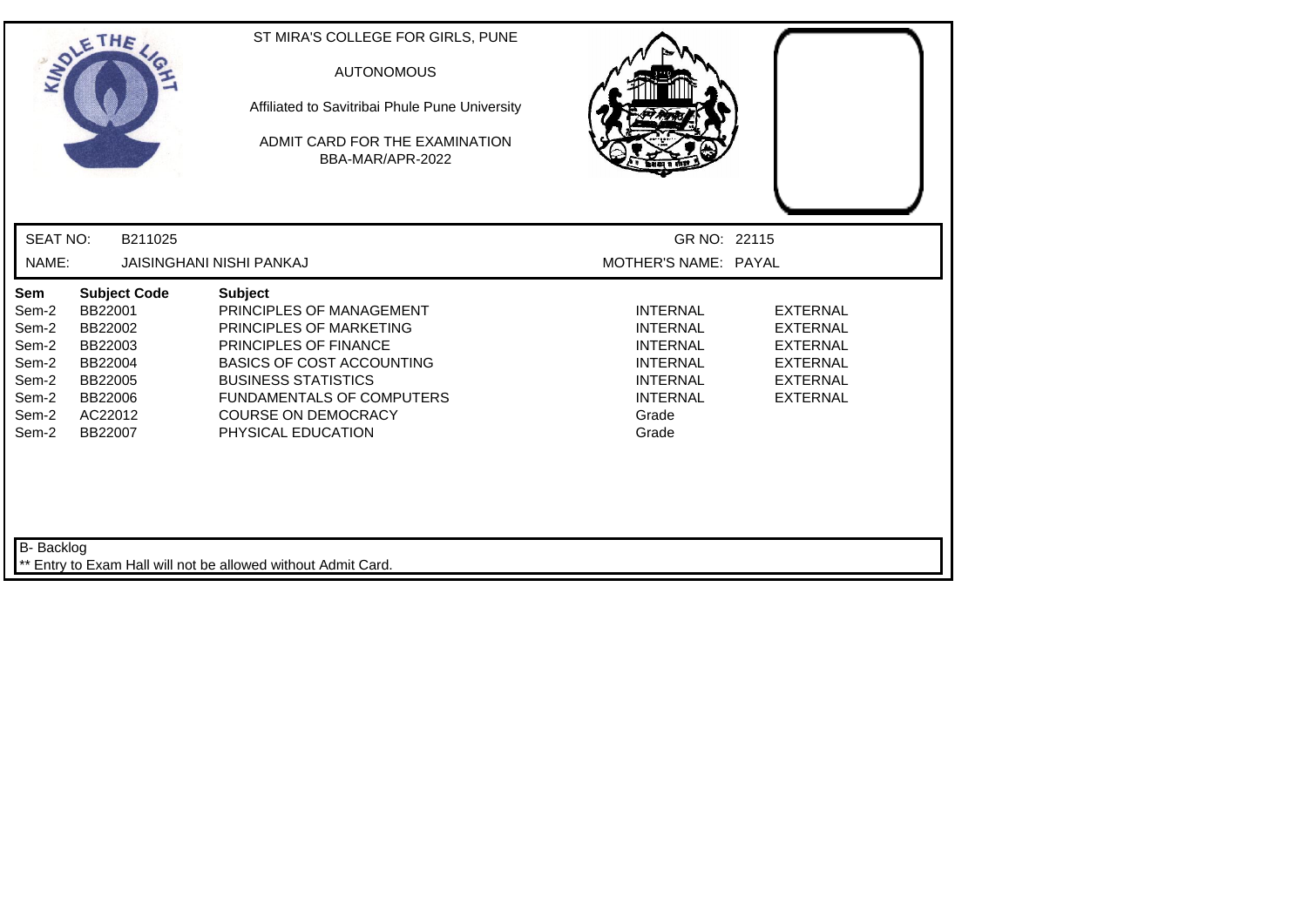| SOLETHE                                                                                                                                                                                    | ST MIRA'S COLLEGE FOR GIRLS, PUNE<br><b>AUTONOMOUS</b><br>Affiliated to Savitribai Phule Pune University<br>ADMIT CARD FOR THE EXAMINATION<br>BBA-MAR/APR-2022                                                                                                  |                                                                                                                                  |                                                                                                                |
|--------------------------------------------------------------------------------------------------------------------------------------------------------------------------------------------|-----------------------------------------------------------------------------------------------------------------------------------------------------------------------------------------------------------------------------------------------------------------|----------------------------------------------------------------------------------------------------------------------------------|----------------------------------------------------------------------------------------------------------------|
| <b>SEAT NO:</b><br>B211026                                                                                                                                                                 |                                                                                                                                                                                                                                                                 | GR NO: 22130                                                                                                                     |                                                                                                                |
| NAME:                                                                                                                                                                                      | <b>JANGDA SONALI NATHMAL</b>                                                                                                                                                                                                                                    | MOTHER'S NAME: GEETA                                                                                                             |                                                                                                                |
| <b>Subject Code</b><br>Sem<br>BB22001<br>Sem-2<br>BB22002<br>Sem-2<br>Sem-2<br>BB22003<br>Sem-2<br>BB22004<br>Sem-2<br>BB22005<br>Sem-2<br>BB22006<br>Sem-2<br>AC22012<br>Sem-2<br>BB22007 | <b>Subject</b><br>PRINCIPLES OF MANAGEMENT<br>PRINCIPLES OF MARKETING<br><b>PRINCIPLES OF FINANCE</b><br><b>BASICS OF COST ACCOUNTING</b><br><b>BUSINESS STATISTICS</b><br><b>FUNDAMENTALS OF COMPUTERS</b><br><b>COURSE ON DEMOCRACY</b><br>PHYSICAL EDUCATION | <b>INTERNAL</b><br><b>INTERNAL</b><br><b>INTERNAL</b><br><b>INTERNAL</b><br><b>INTERNAL</b><br><b>INTERNAL</b><br>Grade<br>Grade | <b>EXTERNAL</b><br><b>EXTERNAL</b><br><b>EXTERNAL</b><br><b>EXTERNAL</b><br><b>EXTERNAL</b><br><b>EXTERNAL</b> |
| B- Backlog                                                                                                                                                                                 | ** Entry to Exam Hall will not be allowed without Admit Card.                                                                                                                                                                                                   |                                                                                                                                  |                                                                                                                |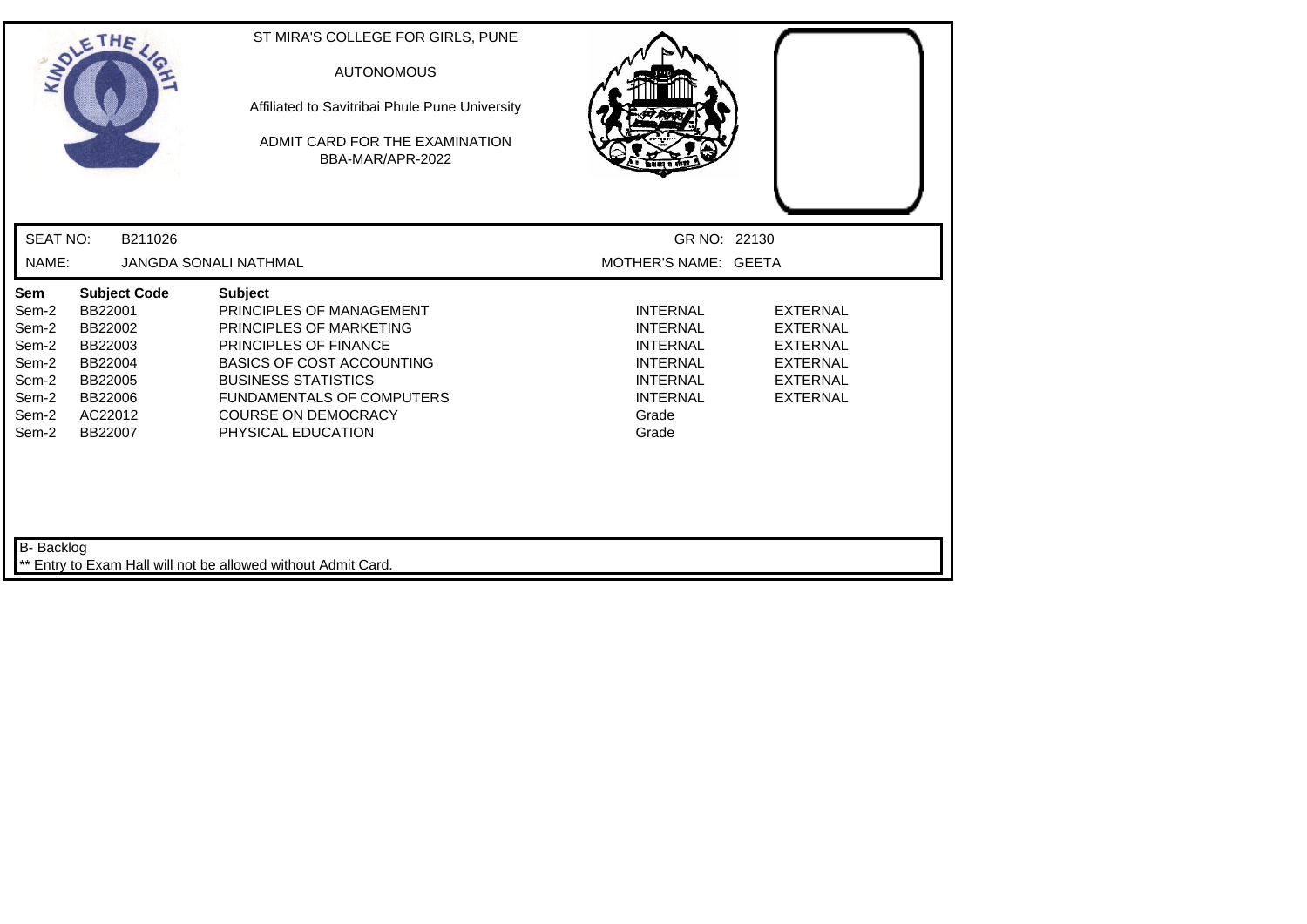|                                                                             | SOLETHE ,                                                                                                   | ST MIRA'S COLLEGE FOR GIRLS, PUNE<br><b>AUTONOMOUS</b><br>Affiliated to Savitribai Phule Pune University<br>ADMIT CARD FOR THE EXAMINATION<br>BBA-MAR/APR-2022                                                                                                  |                                                                                                                                  |                                                                                                                |
|-----------------------------------------------------------------------------|-------------------------------------------------------------------------------------------------------------|-----------------------------------------------------------------------------------------------------------------------------------------------------------------------------------------------------------------------------------------------------------------|----------------------------------------------------------------------------------------------------------------------------------|----------------------------------------------------------------------------------------------------------------|
| <b>SEAT NO:</b>                                                             | B211027                                                                                                     |                                                                                                                                                                                                                                                                 | GR NO: 22105                                                                                                                     |                                                                                                                |
| NAME:                                                                       | <b>JAYANTI RAJ</b>                                                                                          |                                                                                                                                                                                                                                                                 | MOTHER'S NAME: SMITA SINGH                                                                                                       |                                                                                                                |
| Sem<br>Sem-2<br>Sem-2<br>Sem-2<br>Sem-2<br>Sem-2<br>Sem-2<br>Sem-2<br>Sem-2 | <b>Subject Code</b><br>BB22001<br>BB22002<br>BB22003<br>BB22004<br>BB22005<br>BB22006<br>AC22012<br>BB22007 | <b>Subject</b><br>PRINCIPLES OF MANAGEMENT<br>PRINCIPLES OF MARKETING<br><b>PRINCIPLES OF FINANCE</b><br><b>BASICS OF COST ACCOUNTING</b><br><b>BUSINESS STATISTICS</b><br><b>FUNDAMENTALS OF COMPUTERS</b><br><b>COURSE ON DEMOCRACY</b><br>PHYSICAL EDUCATION | <b>INTERNAL</b><br><b>INTERNAL</b><br><b>INTERNAL</b><br><b>INTERNAL</b><br><b>INTERNAL</b><br><b>INTERNAL</b><br>Grade<br>Grade | <b>EXTERNAL</b><br><b>EXTERNAL</b><br><b>EXTERNAL</b><br><b>EXTERNAL</b><br><b>EXTERNAL</b><br><b>EXTERNAL</b> |
| B- Backlog                                                                  |                                                                                                             | Entry to Exam Hall will not be allowed without Admit Card.                                                                                                                                                                                                      |                                                                                                                                  |                                                                                                                |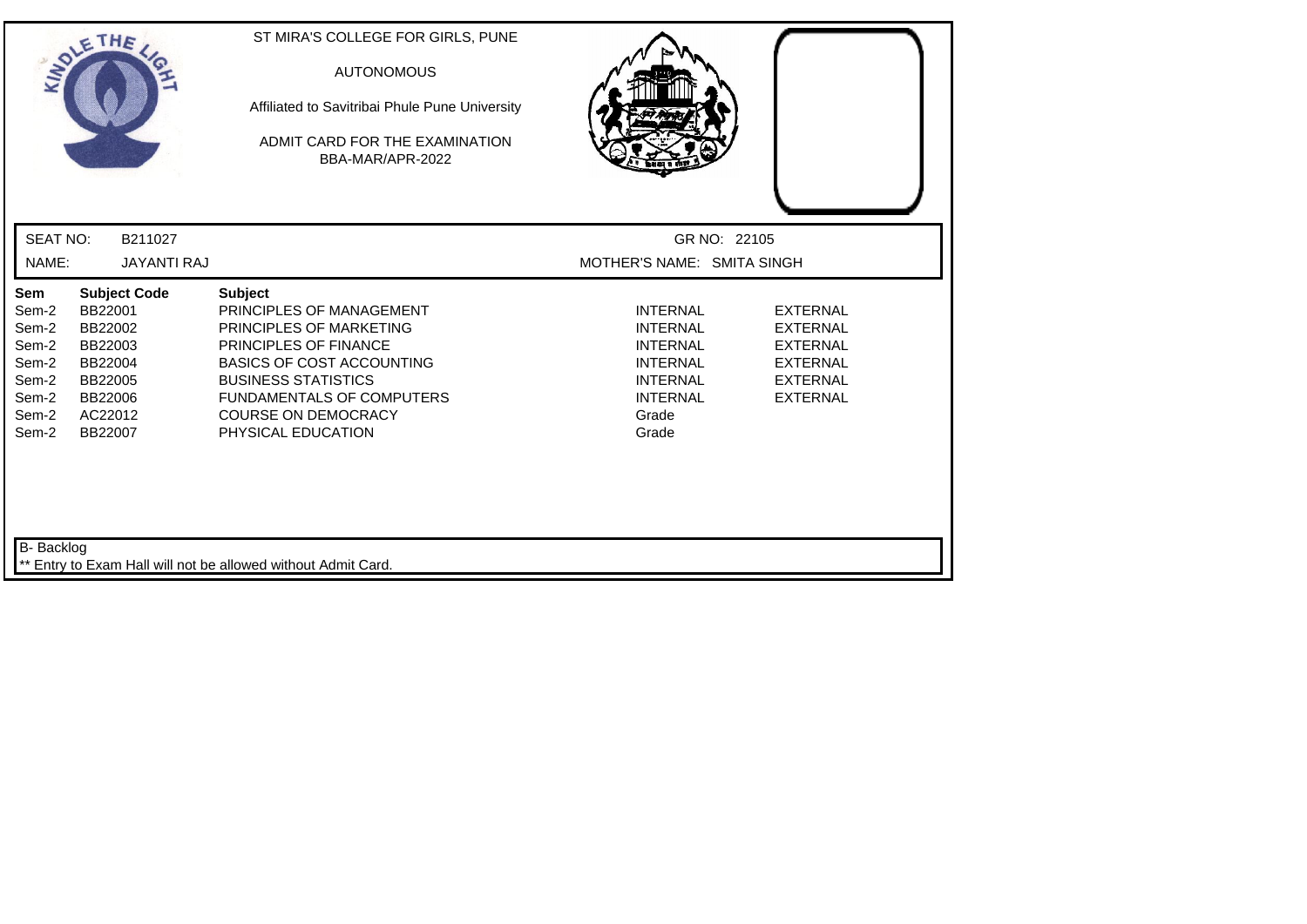| SOLETHE ,                                                                                                                                                                                  | ST MIRA'S COLLEGE FOR GIRLS, PUNE<br><b>AUTONOMOUS</b><br>Affiliated to Savitribai Phule Pune University<br>ADMIT CARD FOR THE EXAMINATION<br>BBA-MAR/APR-2022                                                                                                  |                                                                                                                                  |                                                                                                                |
|--------------------------------------------------------------------------------------------------------------------------------------------------------------------------------------------|-----------------------------------------------------------------------------------------------------------------------------------------------------------------------------------------------------------------------------------------------------------------|----------------------------------------------------------------------------------------------------------------------------------|----------------------------------------------------------------------------------------------------------------|
| <b>SEAT NO:</b>                                                                                                                                                                            | B211028                                                                                                                                                                                                                                                         | GR NO: 22101                                                                                                                     |                                                                                                                |
| NAME:                                                                                                                                                                                      | KAIZEEN ZAVER KAMDIN                                                                                                                                                                                                                                            | MOTHER'S NAME: ABAN ZAVER KAMDIN                                                                                                 |                                                                                                                |
| Sem<br><b>Subject Code</b><br>BB22001<br>Sem-2<br>Sem-2<br>BB22002<br>Sem-2<br>BB22003<br>BB22004<br>Sem-2<br>Sem-2<br>BB22005<br>Sem-2<br>BB22006<br>Sem-2<br>AC22012<br>Sem-2<br>BB22007 | <b>Subject</b><br>PRINCIPLES OF MANAGEMENT<br>PRINCIPLES OF MARKETING<br><b>PRINCIPLES OF FINANCE</b><br><b>BASICS OF COST ACCOUNTING</b><br><b>BUSINESS STATISTICS</b><br><b>FUNDAMENTALS OF COMPUTERS</b><br><b>COURSE ON DEMOCRACY</b><br>PHYSICAL EDUCATION | <b>INTERNAL</b><br><b>INTERNAL</b><br><b>INTERNAL</b><br><b>INTERNAL</b><br><b>INTERNAL</b><br><b>INTERNAL</b><br>Grade<br>Grade | <b>EXTERNAL</b><br><b>EXTERNAL</b><br><b>EXTERNAL</b><br><b>EXTERNAL</b><br><b>EXTERNAL</b><br><b>EXTERNAL</b> |
| B- Backlog                                                                                                                                                                                 | Entry to Exam Hall will not be allowed without Admit Card.                                                                                                                                                                                                      |                                                                                                                                  |                                                                                                                |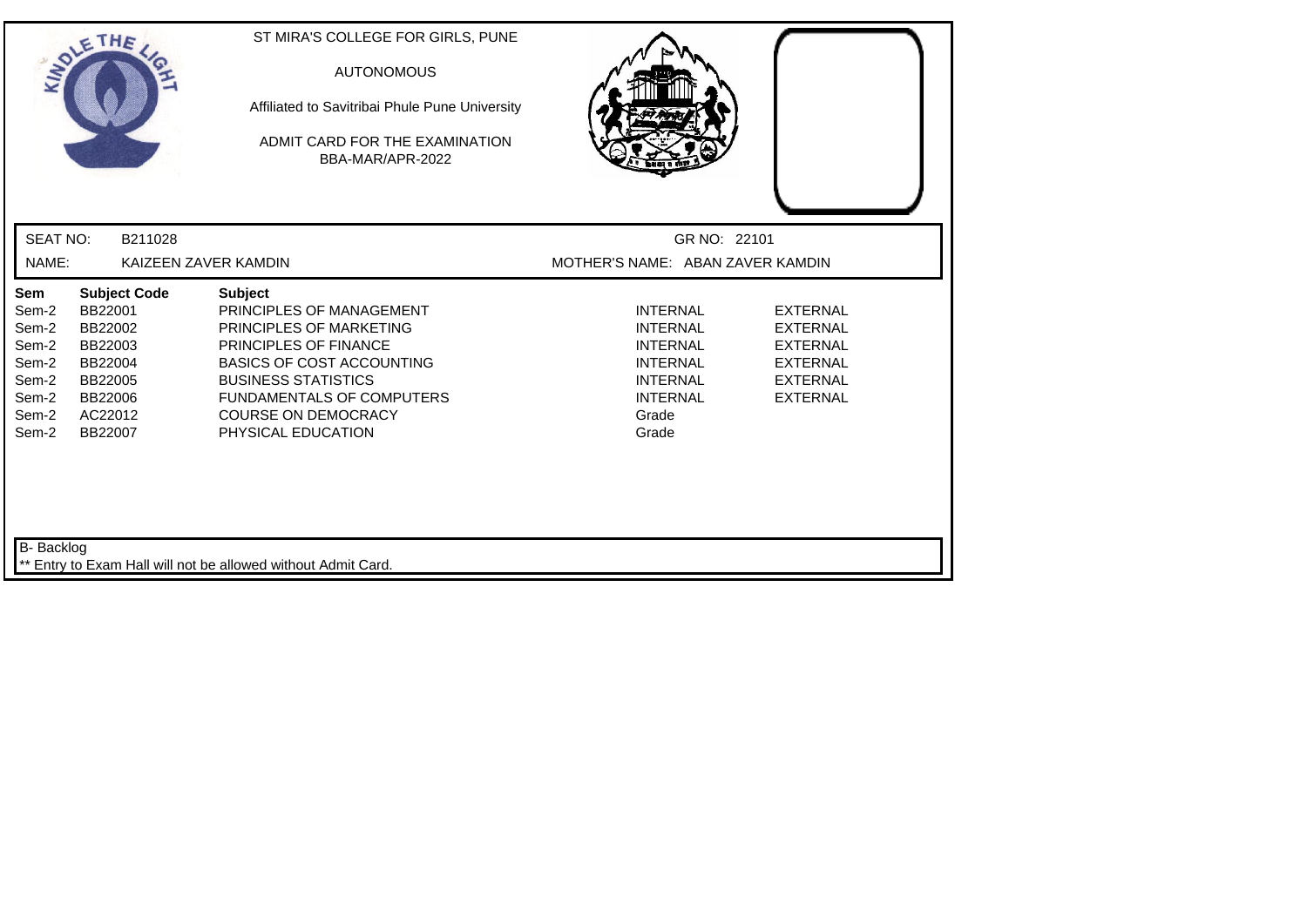| <b>INDI</b>                                                                          | THE                                                                                                                    | ST MIRA'S COLLEGE FOR GIRLS, PUNE<br><b>AUTONOMOUS</b><br>Affiliated to Savitribai Phule Pune University<br>ADMIT CARD FOR THE EXAMINATION<br>BBA-MAR/APR-2022                                                                                                                                   |                                                                                                                                                  |                                                                                                                |
|--------------------------------------------------------------------------------------|------------------------------------------------------------------------------------------------------------------------|--------------------------------------------------------------------------------------------------------------------------------------------------------------------------------------------------------------------------------------------------------------------------------------------------|--------------------------------------------------------------------------------------------------------------------------------------------------|----------------------------------------------------------------------------------------------------------------|
| <b>SEAT NO:</b>                                                                      | B211029                                                                                                                |                                                                                                                                                                                                                                                                                                  | GR NO: 22154                                                                                                                                     |                                                                                                                |
| NAME:                                                                                |                                                                                                                        | KAKADE PRIYANKA SANTOSH                                                                                                                                                                                                                                                                          | MOTHER'S NAME: PREETI                                                                                                                            |                                                                                                                |
| Sem<br>Sem-1<br>Sem-2<br>Sem-2<br>Sem-2<br>Sem-2<br>Sem-2<br>Sem-2<br>Sem-2<br>Sem-2 | <b>Subject Code</b><br>BB12002<br>BB22001<br>BB22002<br>BB22003<br>BB22004<br>BB22005<br>BB22006<br>AC22012<br>BB22007 | <b>Subject</b><br><b>BUSINESS COMMUNICATION SKILLS</b><br>PRINCIPLES OF MANAGEMENT<br>PRINCIPLES OF MARKETING<br>PRINCIPLES OF FINANCE<br><b>BASICS OF COST ACCOUNTING</b><br><b>BUSINESS STATISTICS</b><br><b>FUNDAMENTALS OF COMPUTERS</b><br><b>COURSE ON DEMOCRACY</b><br>PHYSICAL EDUCATION | (B) INTERNAL<br><b>INTERNAL</b><br><b>INTERNAL</b><br><b>INTERNAL</b><br><b>INTERNAL</b><br><b>INTERNAL</b><br><b>INTERNAL</b><br>Grade<br>Grade | <b>EXTERNAL</b><br><b>EXTERNAL</b><br><b>EXTERNAL</b><br><b>EXTERNAL</b><br><b>EXTERNAL</b><br><b>EXTERNAL</b> |
| B- Backlog                                                                           |                                                                                                                        | Entry to Exam Hall will not be allowed without Admit Card.                                                                                                                                                                                                                                       |                                                                                                                                                  |                                                                                                                |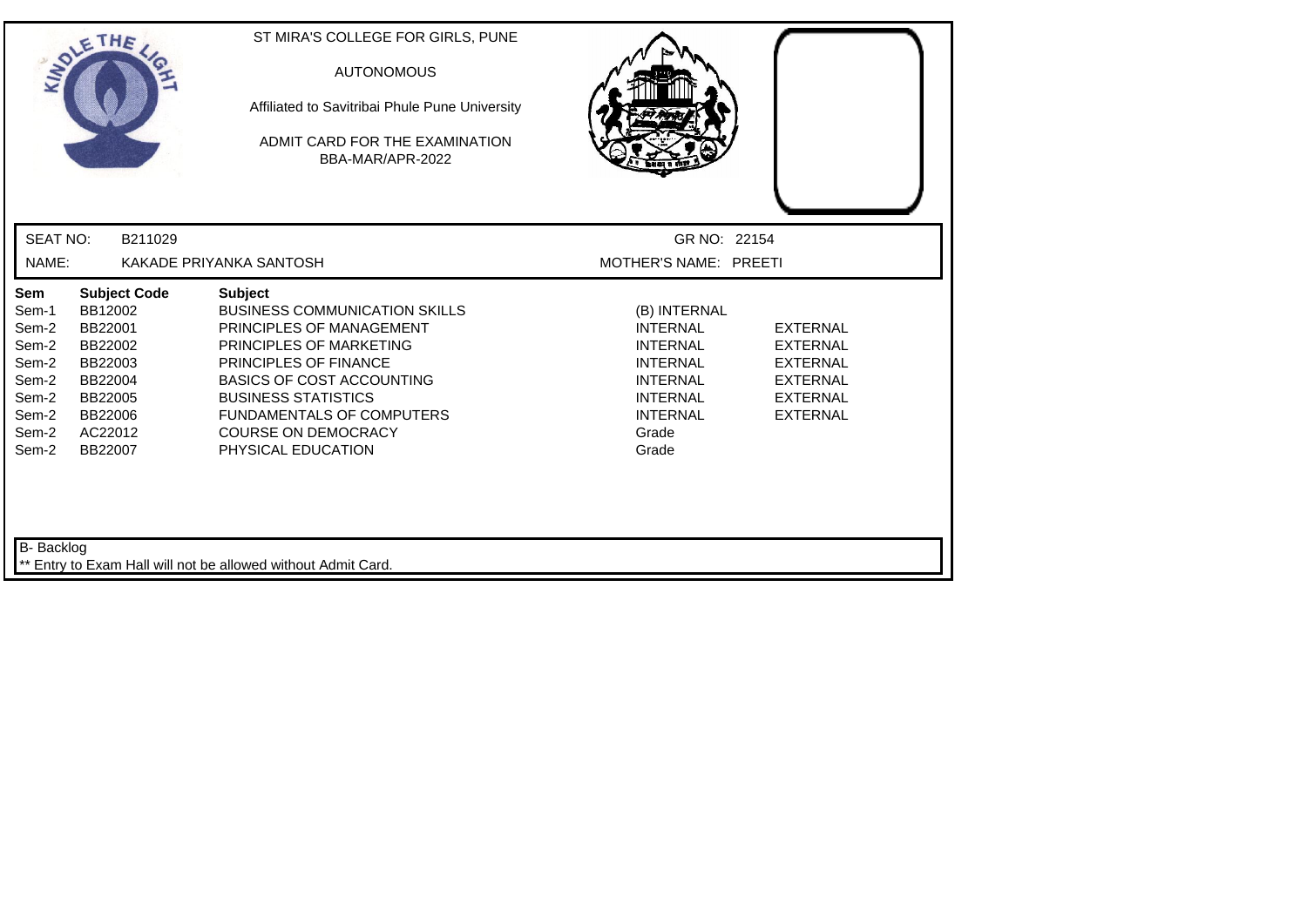| <b>SEAT NO:</b><br>B211030<br>GR NO: 22162<br>NAME:<br>KANDPAL HARSHITA PRAKASH<br>MOTHER'S NAME: MADHAVI<br>Sem<br><b>Subject Code</b><br><b>Subject</b><br>BB12002<br><b>BUSINESS COMMUNICATION SKILLS</b><br>Sem-1<br>(B) INTERNAL<br>Sem-2<br>BB22001<br>PRINCIPLES OF MANAGEMENT<br><b>EXTERNAL</b><br><b>INTERNAL</b><br>Sem-2<br>BB22002<br>PRINCIPLES OF MARKETING<br><b>INTERNAL</b><br><b>EXTERNAL</b><br>Sem-2<br><b>PRINCIPLES OF FINANCE</b><br>BB22003<br><b>INTERNAL</b><br><b>EXTERNAL</b><br>Sem-2<br><b>BASICS OF COST ACCOUNTING</b><br>BB22004<br><b>INTERNAL</b><br><b>EXTERNAL</b><br><b>BUSINESS STATISTICS</b><br><b>INTERNAL</b><br>Sem-2<br>BB22005<br><b>EXTERNAL</b><br>Sem-2<br><b>FUNDAMENTALS OF COMPUTERS</b><br><b>INTERNAL</b><br><b>EXTERNAL</b><br>BB22006<br>Sem-2<br>AC22012<br><b>COURSE ON DEMOCRACY</b><br>Grade<br>Sem-2<br>BB22007<br>PHYSICAL EDUCATION<br>Grade | ADLE | THE | ST MIRA'S COLLEGE FOR GIRLS, PUNE<br><b>AUTONOMOUS</b><br>Affiliated to Savitribai Phule Pune University<br>ADMIT CARD FOR THE EXAMINATION<br>BBA-MAR/APR-2022 |  |
|--------------------------------------------------------------------------------------------------------------------------------------------------------------------------------------------------------------------------------------------------------------------------------------------------------------------------------------------------------------------------------------------------------------------------------------------------------------------------------------------------------------------------------------------------------------------------------------------------------------------------------------------------------------------------------------------------------------------------------------------------------------------------------------------------------------------------------------------------------------------------------------------------------------|------|-----|----------------------------------------------------------------------------------------------------------------------------------------------------------------|--|
|                                                                                                                                                                                                                                                                                                                                                                                                                                                                                                                                                                                                                                                                                                                                                                                                                                                                                                              |      |     |                                                                                                                                                                |  |
|                                                                                                                                                                                                                                                                                                                                                                                                                                                                                                                                                                                                                                                                                                                                                                                                                                                                                                              |      |     |                                                                                                                                                                |  |
|                                                                                                                                                                                                                                                                                                                                                                                                                                                                                                                                                                                                                                                                                                                                                                                                                                                                                                              |      |     |                                                                                                                                                                |  |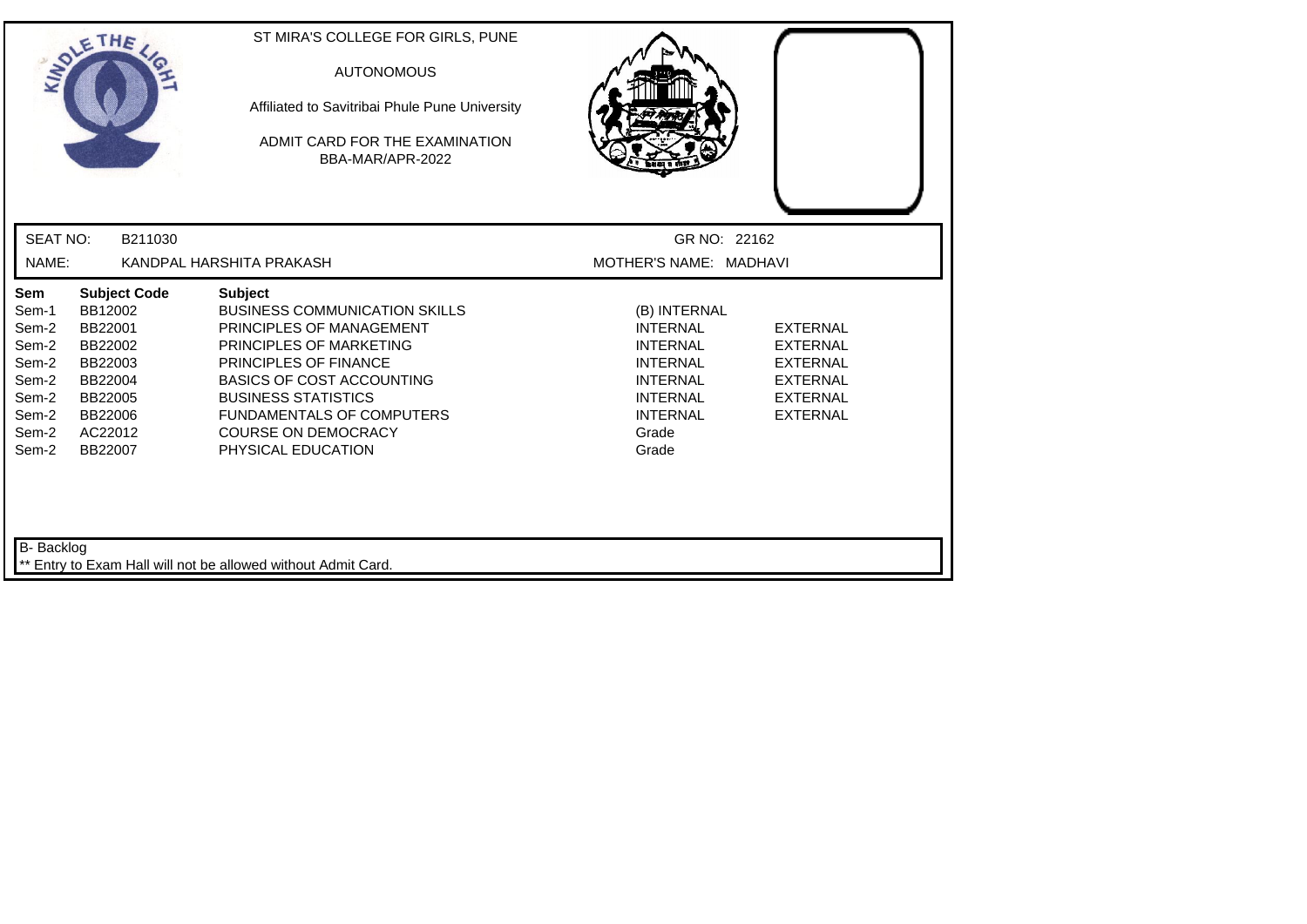| INDIE                                                                              | THE                                                                                                         | ST MIRA'S COLLEGE FOR GIRLS, PUNE<br><b>AUTONOMOUS</b><br>Affiliated to Savitribai Phule Pune University<br>ADMIT CARD FOR THE EXAMINATION<br>BBA-MAR/APR-2022                                                                                                  |                                                                                                                                  |                                                                                                                |
|------------------------------------------------------------------------------------|-------------------------------------------------------------------------------------------------------------|-----------------------------------------------------------------------------------------------------------------------------------------------------------------------------------------------------------------------------------------------------------------|----------------------------------------------------------------------------------------------------------------------------------|----------------------------------------------------------------------------------------------------------------|
| <b>SEAT NO:</b>                                                                    | B211031                                                                                                     |                                                                                                                                                                                                                                                                 | GR NO: 22160                                                                                                                     |                                                                                                                |
| NAME:                                                                              |                                                                                                             | KARISHMA NARAYANAN                                                                                                                                                                                                                                              | MOTHER'S NAME: ANITHA                                                                                                            |                                                                                                                |
| <b>Sem</b><br>Sem-2<br>Sem-2<br>Sem-2<br>Sem-2<br>Sem-2<br>Sem-2<br>Sem-2<br>Sem-2 | <b>Subject Code</b><br>BB22001<br>BB22002<br>BB22003<br>BB22004<br>BB22005<br>BB22006<br>AC22012<br>BB22007 | <b>Subject</b><br>PRINCIPLES OF MANAGEMENT<br>PRINCIPLES OF MARKETING<br><b>PRINCIPLES OF FINANCE</b><br><b>BASICS OF COST ACCOUNTING</b><br><b>BUSINESS STATISTICS</b><br><b>FUNDAMENTALS OF COMPUTERS</b><br><b>COURSE ON DEMOCRACY</b><br>PHYSICAL EDUCATION | <b>INTERNAL</b><br><b>INTERNAL</b><br><b>INTERNAL</b><br><b>INTERNAL</b><br><b>INTERNAL</b><br><b>INTERNAL</b><br>Grade<br>Grade | <b>EXTERNAL</b><br><b>EXTERNAL</b><br><b>EXTERNAL</b><br><b>EXTERNAL</b><br><b>EXTERNAL</b><br><b>EXTERNAL</b> |
| B- Backlog                                                                         |                                                                                                             | ** Entry to Exam Hall will not be allowed without Admit Card.                                                                                                                                                                                                   |                                                                                                                                  |                                                                                                                |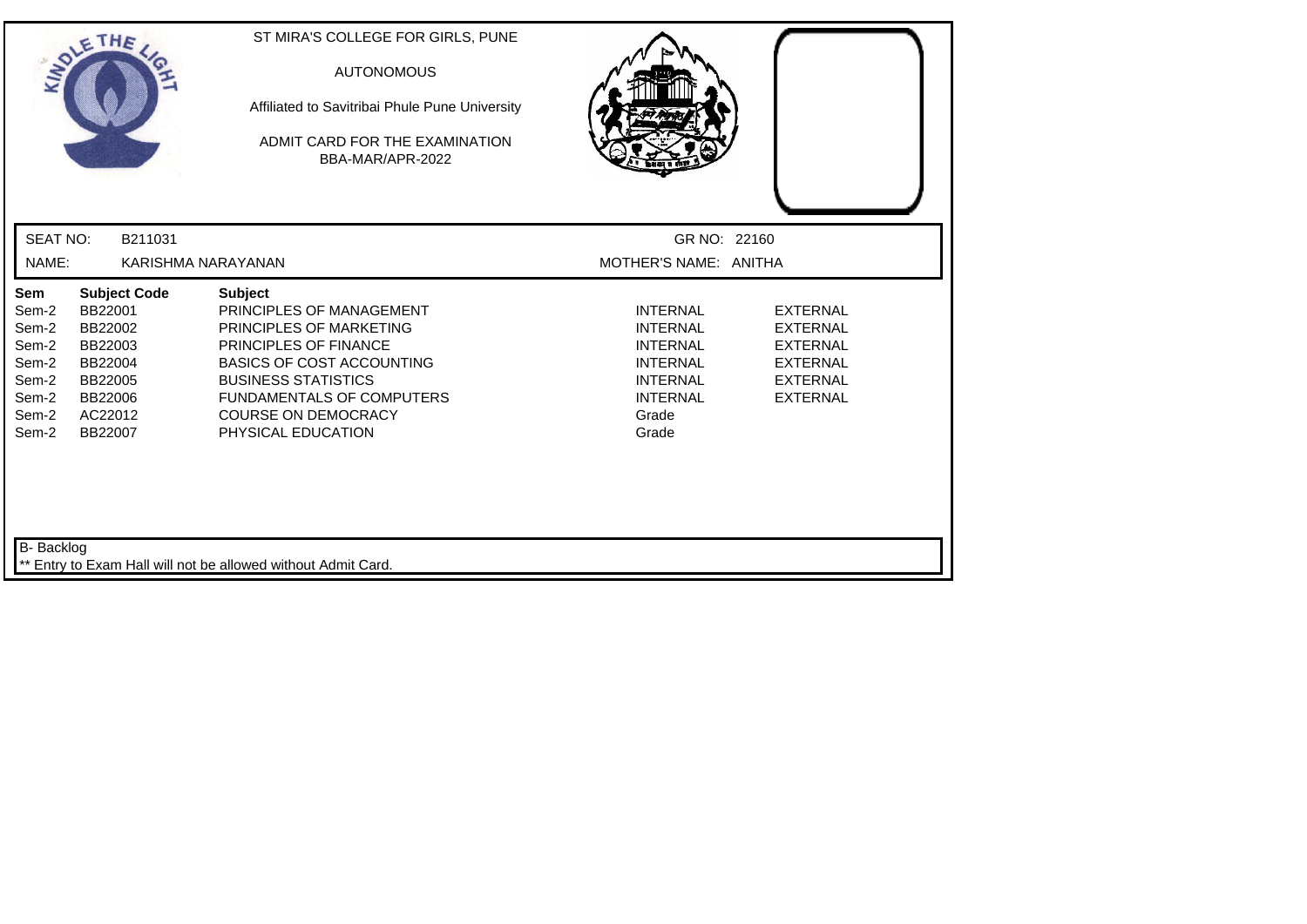| SOLETHE,                                                                                                                                                                                   | ST MIRA'S COLLEGE FOR GIRLS, PUNE<br><b>AUTONOMOUS</b><br>Affiliated to Savitribai Phule Pune University<br>ADMIT CARD FOR THE EXAMINATION.<br>BBA-MAR/APR-2022                                                                                                 |                                                                                                                                  |                                                                                                                |
|--------------------------------------------------------------------------------------------------------------------------------------------------------------------------------------------|-----------------------------------------------------------------------------------------------------------------------------------------------------------------------------------------------------------------------------------------------------------------|----------------------------------------------------------------------------------------------------------------------------------|----------------------------------------------------------------------------------------------------------------|
| <b>SEAT NO:</b><br>B211032                                                                                                                                                                 |                                                                                                                                                                                                                                                                 | GR NO: 22161                                                                                                                     |                                                                                                                |
| NAME:                                                                                                                                                                                      | <b>GULATI KASHISH NAVIN</b>                                                                                                                                                                                                                                     | MOTHER'S NAME: NISHA                                                                                                             |                                                                                                                |
| Sem<br><b>Subject Code</b><br>BB22001<br>Sem-2<br>Sem-2<br>BB22002<br>Sem-2<br>BB22003<br>Sem-2<br>BB22004<br>Sem-2<br>BB22005<br>Sem-2<br>BB22006<br>Sem-2<br>AC22012<br>Sem-2<br>BB22007 | <b>Subject</b><br>PRINCIPLES OF MANAGEMENT<br>PRINCIPLES OF MARKETING<br><b>PRINCIPLES OF FINANCE</b><br><b>BASICS OF COST ACCOUNTING</b><br><b>BUSINESS STATISTICS</b><br><b>FUNDAMENTALS OF COMPUTERS</b><br><b>COURSE ON DEMOCRACY</b><br>PHYSICAL EDUCATION | <b>INTERNAL</b><br><b>INTERNAL</b><br><b>INTERNAL</b><br><b>INTERNAL</b><br><b>INTERNAL</b><br><b>INTERNAL</b><br>Grade<br>Grade | <b>EXTERNAL</b><br><b>EXTERNAL</b><br><b>EXTERNAL</b><br><b>EXTERNAL</b><br><b>EXTERNAL</b><br><b>EXTERNAL</b> |
| B- Backlog                                                                                                                                                                                 | Entry to Exam Hall will not be allowed without Admit Card.                                                                                                                                                                                                      |                                                                                                                                  |                                                                                                                |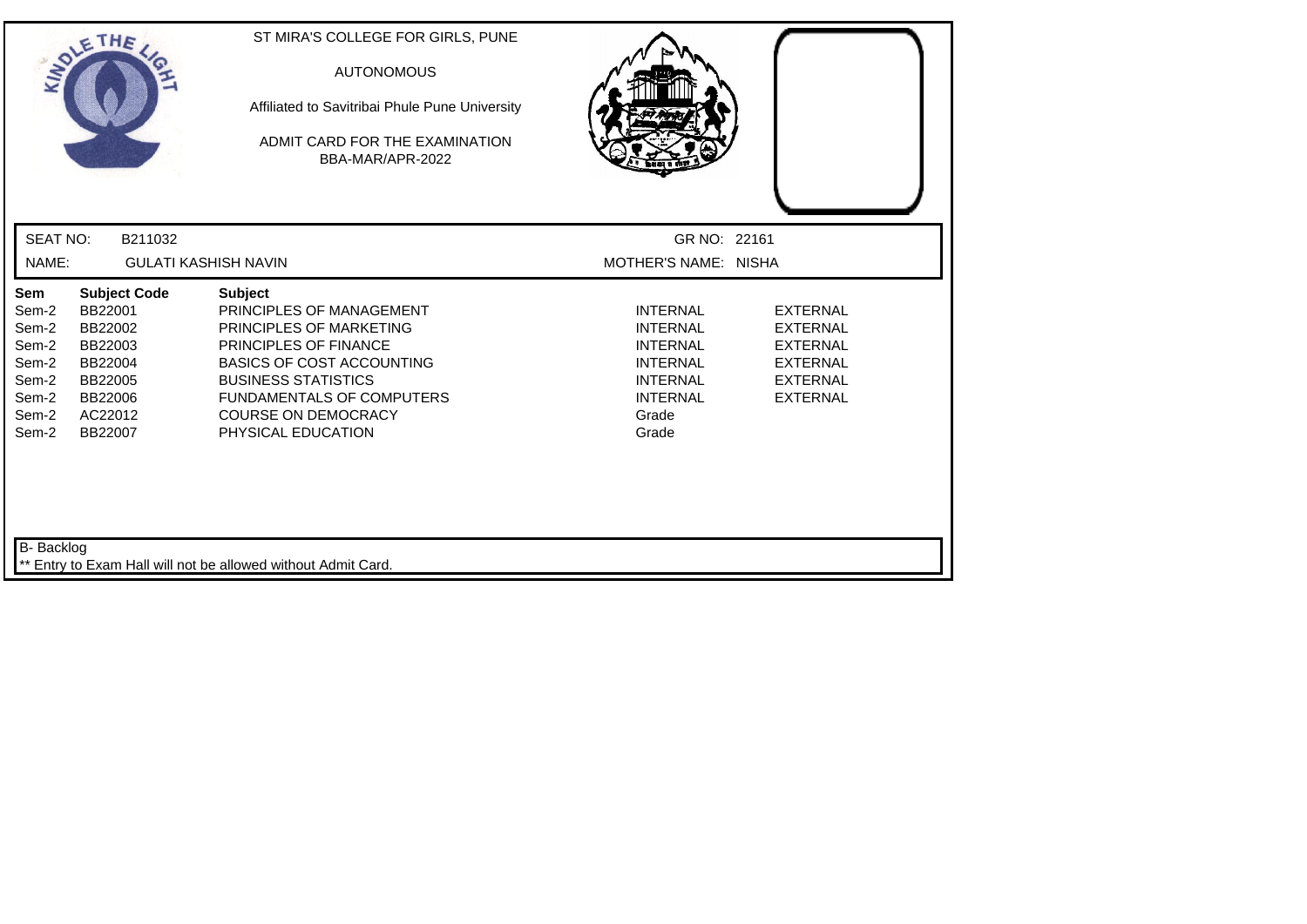|                                                                             | SOLETHE                                                                                                     | ST MIRA'S COLLEGE FOR GIRLS, PUNE<br><b>AUTONOMOUS</b><br>Affiliated to Savitribai Phule Pune University<br>ADMIT CARD FOR THE EXAMINATION<br>BBA-MAR/APR-2022                                                                                                  |                                                                                                                                  |                                                                                                                |
|-----------------------------------------------------------------------------|-------------------------------------------------------------------------------------------------------------|-----------------------------------------------------------------------------------------------------------------------------------------------------------------------------------------------------------------------------------------------------------------|----------------------------------------------------------------------------------------------------------------------------------|----------------------------------------------------------------------------------------------------------------|
| <b>SEAT NO:</b>                                                             | B211033                                                                                                     |                                                                                                                                                                                                                                                                 | GR NO: 22108                                                                                                                     |                                                                                                                |
| NAME:                                                                       |                                                                                                             | KHALILY AHALAM JAFAR                                                                                                                                                                                                                                            | MOTHER'S NAME: SAYYEDA                                                                                                           |                                                                                                                |
| Sem<br>Sem-2<br>Sem-2<br>Sem-2<br>Sem-2<br>Sem-2<br>Sem-2<br>Sem-2<br>Sem-2 | <b>Subject Code</b><br>BB22001<br>BB22002<br>BB22003<br>BB22004<br>BB22005<br>BB22006<br>AC22012<br>BB22007 | <b>Subject</b><br>PRINCIPLES OF MANAGEMENT<br>PRINCIPLES OF MARKETING<br><b>PRINCIPLES OF FINANCE</b><br><b>BASICS OF COST ACCOUNTING</b><br><b>BUSINESS STATISTICS</b><br><b>FUNDAMENTALS OF COMPUTERS</b><br><b>COURSE ON DEMOCRACY</b><br>PHYSICAL EDUCATION | <b>INTERNAL</b><br><b>INTERNAL</b><br><b>INTERNAL</b><br><b>INTERNAL</b><br><b>INTERNAL</b><br><b>INTERNAL</b><br>Grade<br>Grade | <b>EXTERNAL</b><br><b>EXTERNAL</b><br><b>EXTERNAL</b><br><b>EXTERNAL</b><br><b>EXTERNAL</b><br><b>EXTERNAL</b> |
| B- Backlog                                                                  |                                                                                                             | ** Entry to Exam Hall will not be allowed without Admit Card.                                                                                                                                                                                                   |                                                                                                                                  |                                                                                                                |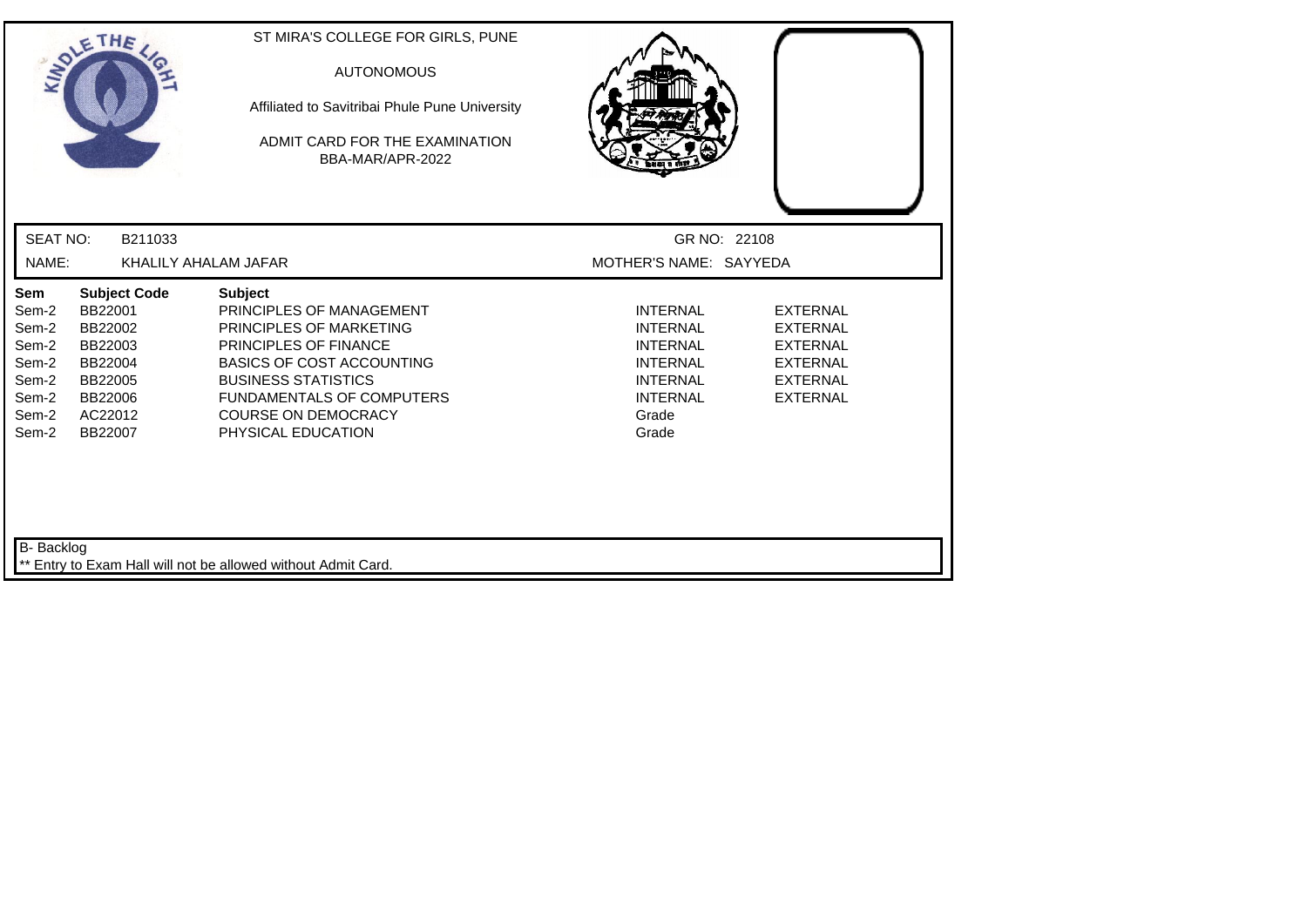| ANDLE                                                                       | <b>THE</b>                                                                                                  | ST MIRA'S COLLEGE FOR GIRLS, PUNE<br><b>AUTONOMOUS</b><br>Affiliated to Savitribai Phule Pune University<br>ADMIT CARD FOR THE EXAMINATION<br>BBA-MAR/APR-2022                                                                                           |                                                                                                                                  |                                                                                                                |
|-----------------------------------------------------------------------------|-------------------------------------------------------------------------------------------------------------|----------------------------------------------------------------------------------------------------------------------------------------------------------------------------------------------------------------------------------------------------------|----------------------------------------------------------------------------------------------------------------------------------|----------------------------------------------------------------------------------------------------------------|
| <b>SEAT NO:</b>                                                             | B211034                                                                                                     |                                                                                                                                                                                                                                                          | GR NO: 22103                                                                                                                     |                                                                                                                |
| NAME:                                                                       |                                                                                                             | DHAMANI KHUSHI KARIM                                                                                                                                                                                                                                     | MOTHER'S NAME: MUNIRA                                                                                                            |                                                                                                                |
| Sem<br>Sem-2<br>Sem-2<br>Sem-2<br>Sem-2<br>Sem-2<br>Sem-2<br>Sem-2<br>Sem-2 | <b>Subject Code</b><br>BB22001<br>BB22002<br>BB22003<br>BB22004<br>BB22005<br>BB22006<br>AC22012<br>BB22007 | <b>Subject</b><br>PRINCIPLES OF MANAGEMENT<br>PRINCIPLES OF MARKETING<br>PRINCIPLES OF FINANCE<br><b>BASICS OF COST ACCOUNTING</b><br><b>BUSINESS STATISTICS</b><br><b>FUNDAMENTALS OF COMPUTERS</b><br><b>COURSE ON DEMOCRACY</b><br>PHYSICAL EDUCATION | <b>INTERNAL</b><br><b>INTERNAL</b><br><b>INTERNAL</b><br><b>INTERNAL</b><br><b>INTERNAL</b><br><b>INTERNAL</b><br>Grade<br>Grade | <b>EXTERNAL</b><br><b>EXTERNAL</b><br><b>EXTERNAL</b><br><b>EXTERNAL</b><br><b>EXTERNAL</b><br><b>EXTERNAL</b> |
| B- Backlog                                                                  |                                                                                                             | ** Entry to Exam Hall will not be allowed without Admit Card.                                                                                                                                                                                            |                                                                                                                                  |                                                                                                                |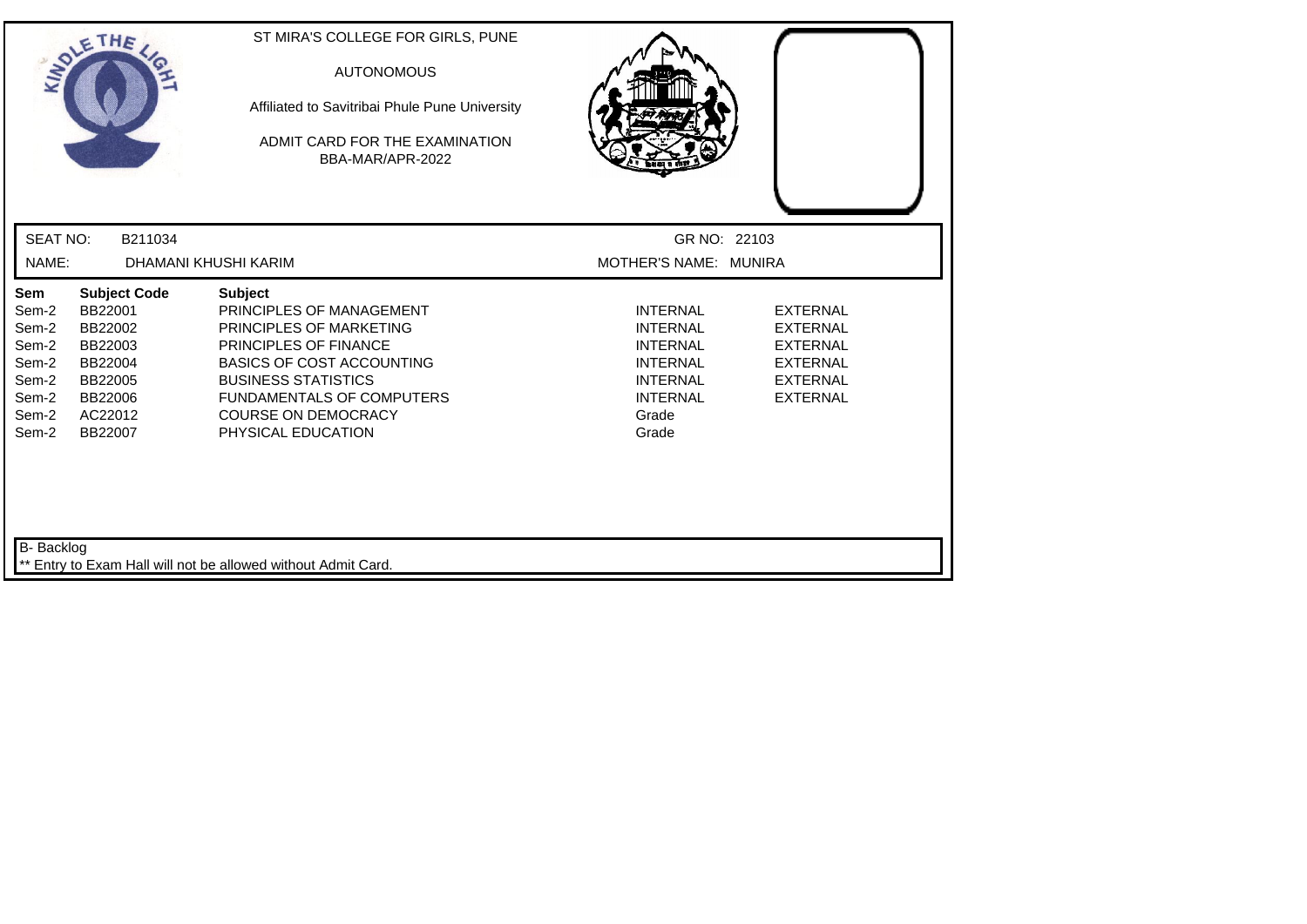| SOLETHE,                                                                    |                                                                                                             | ST MIRA'S COLLEGE FOR GIRLS, PUNE<br><b>AUTONOMOUS</b><br>Affiliated to Savitribai Phule Pune University<br>ADMIT CARD FOR THE EXAMINATION<br>BBA-MAR/APR-2022                                                                                                  |                                                                                                                                  |                                                                                                                |
|-----------------------------------------------------------------------------|-------------------------------------------------------------------------------------------------------------|-----------------------------------------------------------------------------------------------------------------------------------------------------------------------------------------------------------------------------------------------------------------|----------------------------------------------------------------------------------------------------------------------------------|----------------------------------------------------------------------------------------------------------------|
| <b>SEAT NO:</b>                                                             | B211035                                                                                                     |                                                                                                                                                                                                                                                                 | GR NO: 22179                                                                                                                     |                                                                                                                |
| NAME:                                                                       |                                                                                                             | KHYATI MAHESH DAWARA                                                                                                                                                                                                                                            | MOTHER'S NAME: LATA                                                                                                              |                                                                                                                |
| Sem<br>Sem-2<br>Sem-2<br>Sem-2<br>Sem-2<br>Sem-2<br>Sem-2<br>Sem-2<br>Sem-2 | <b>Subject Code</b><br>BB22001<br>BB22002<br>BB22003<br>BB22004<br>BB22005<br>BB22006<br>AC22012<br>BB22007 | <b>Subject</b><br>PRINCIPLES OF MANAGEMENT<br><b>PRINCIPLES OF MARKETING</b><br>PRINCIPLES OF FINANCE<br><b>BASICS OF COST ACCOUNTING</b><br><b>BUSINESS STATISTICS</b><br><b>FUNDAMENTALS OF COMPUTERS</b><br><b>COURSE ON DEMOCRACY</b><br>PHYSICAL EDUCATION | <b>INTERNAL</b><br><b>INTERNAL</b><br><b>INTERNAL</b><br><b>INTERNAL</b><br><b>INTERNAL</b><br><b>INTERNAL</b><br>Grade<br>Grade | <b>EXTERNAL</b><br><b>EXTERNAL</b><br><b>EXTERNAL</b><br><b>EXTERNAL</b><br><b>EXTERNAL</b><br><b>EXTERNAL</b> |
| B- Backlog                                                                  |                                                                                                             | Entry to Exam Hall will not be allowed without Admit Card.                                                                                                                                                                                                      |                                                                                                                                  |                                                                                                                |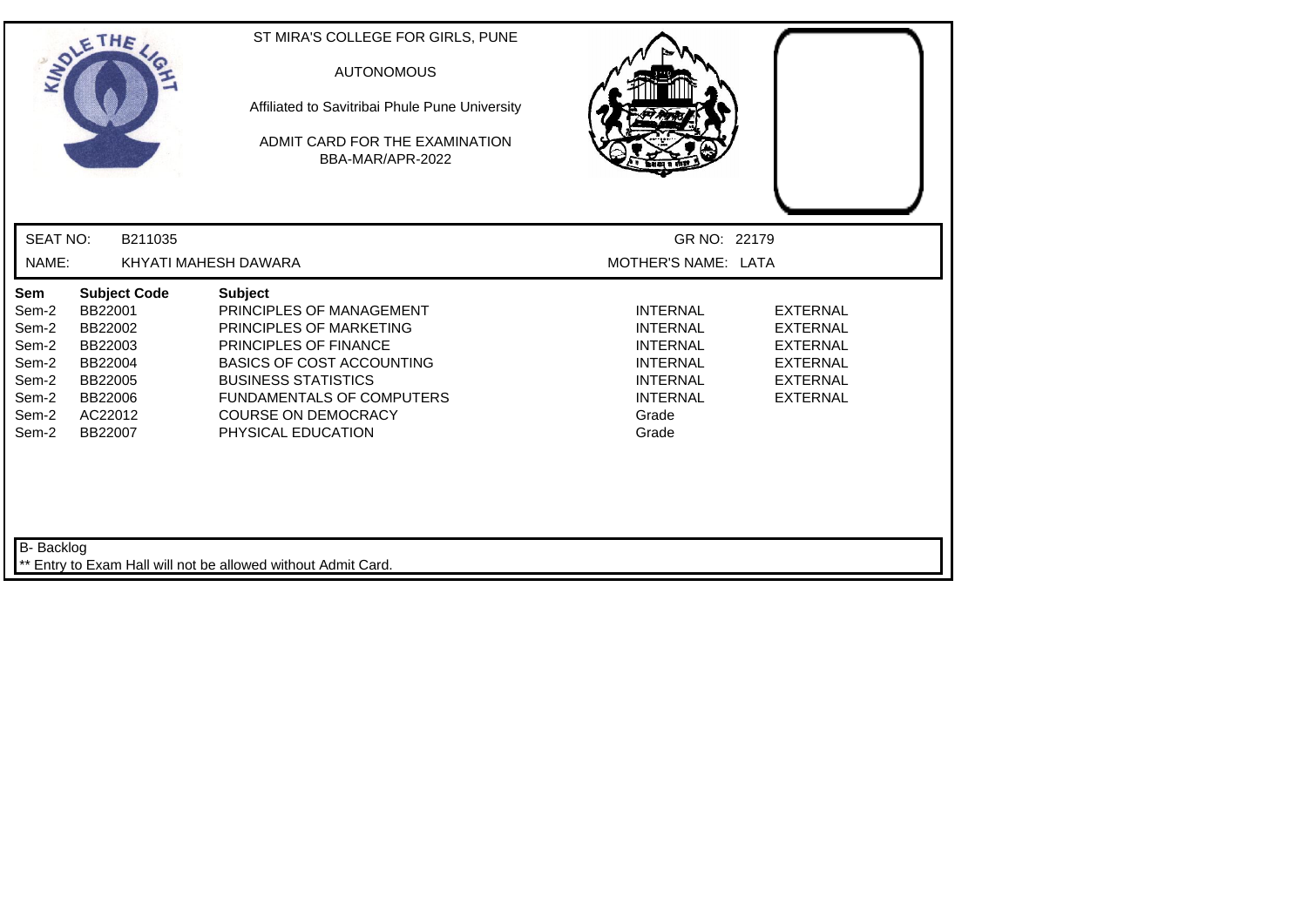|                                                                             | SOLETHE                                                                                                     | ST MIRA'S COLLEGE FOR GIRLS, PUNE<br><b>AUTONOMOUS</b><br>Affiliated to Savitribai Phule Pune University<br>ADMIT CARD FOR THE EXAMINATION<br>BBA-MAR/APR-2022                                                                                                  |                                                                                                                                  |                                                                                                                |
|-----------------------------------------------------------------------------|-------------------------------------------------------------------------------------------------------------|-----------------------------------------------------------------------------------------------------------------------------------------------------------------------------------------------------------------------------------------------------------------|----------------------------------------------------------------------------------------------------------------------------------|----------------------------------------------------------------------------------------------------------------|
| <b>SEAT NO:</b>                                                             | B211036                                                                                                     |                                                                                                                                                                                                                                                                 | GR NO: 22170                                                                                                                     |                                                                                                                |
| NAME:                                                                       | KOLGE LIZA SANDEEP                                                                                          |                                                                                                                                                                                                                                                                 | MOTHER'S NAME: JYOTI                                                                                                             |                                                                                                                |
| Sem<br>Sem-2<br>Sem-2<br>Sem-2<br>Sem-2<br>Sem-2<br>Sem-2<br>Sem-2<br>Sem-2 | <b>Subject Code</b><br>BB22001<br>BB22002<br>BB22003<br>BB22004<br>BB22005<br>BB22006<br>AC22012<br>BB22007 | <b>Subject</b><br>PRINCIPLES OF MANAGEMENT<br>PRINCIPLES OF MARKETING<br><b>PRINCIPLES OF FINANCE</b><br><b>BASICS OF COST ACCOUNTING</b><br><b>BUSINESS STATISTICS</b><br><b>FUNDAMENTALS OF COMPUTERS</b><br><b>COURSE ON DEMOCRACY</b><br>PHYSICAL EDUCATION | <b>INTERNAL</b><br><b>INTERNAL</b><br><b>INTERNAL</b><br><b>INTERNAL</b><br><b>INTERNAL</b><br><b>INTERNAL</b><br>Grade<br>Grade | <b>EXTERNAL</b><br><b>EXTERNAL</b><br><b>EXTERNAL</b><br><b>EXTERNAL</b><br><b>EXTERNAL</b><br><b>EXTERNAL</b> |
| B- Backlog                                                                  |                                                                                                             | Entry to Exam Hall will not be allowed without Admit Card.                                                                                                                                                                                                      |                                                                                                                                  |                                                                                                                |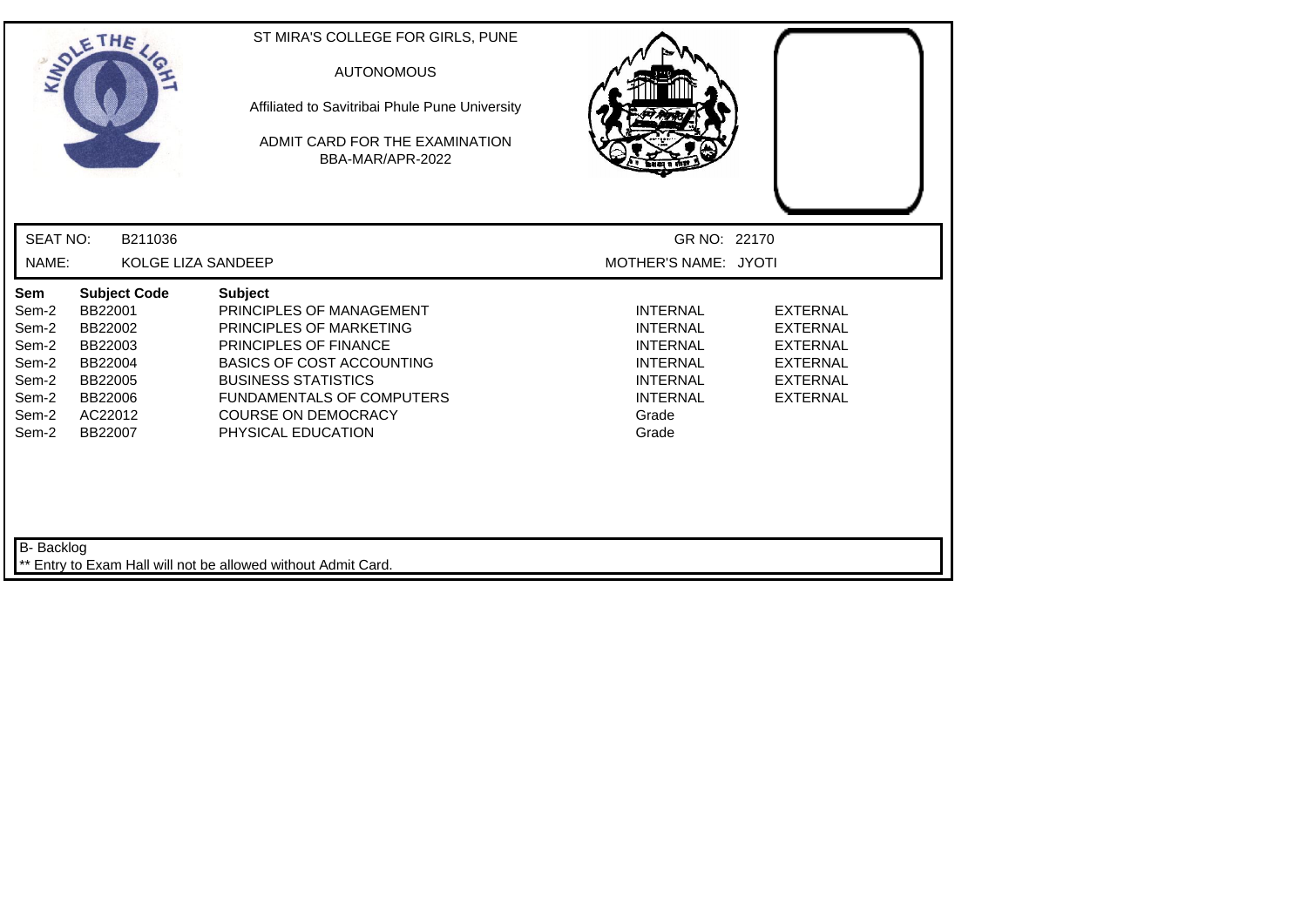|                                                                             | SOLETHE,                                                                                                    | ST MIRA'S COLLEGE FOR GIRLS, PUNE<br><b>AUTONOMOUS</b><br>Affiliated to Savitribai Phule Pune University<br>ADMIT CARD FOR THE EXAMINATION<br>BBA-MAR/APR-2022                                                                                           |                                                                                                                                  |                                                                                                                |
|-----------------------------------------------------------------------------|-------------------------------------------------------------------------------------------------------------|----------------------------------------------------------------------------------------------------------------------------------------------------------------------------------------------------------------------------------------------------------|----------------------------------------------------------------------------------------------------------------------------------|----------------------------------------------------------------------------------------------------------------|
| <b>SEAT NO:</b>                                                             | B211037                                                                                                     |                                                                                                                                                                                                                                                          | GR NO: 22147                                                                                                                     |                                                                                                                |
| NAME:                                                                       | KOMAL RUCHANDANI                                                                                            |                                                                                                                                                                                                                                                          | MOTHER'S NAME: ANITA RUCHANDANI                                                                                                  |                                                                                                                |
| Sem<br>Sem-2<br>Sem-2<br>Sem-2<br>Sem-2<br>Sem-2<br>Sem-2<br>Sem-2<br>Sem-2 | <b>Subject Code</b><br>BB22001<br>BB22002<br>BB22003<br>BB22004<br>BB22005<br>BB22006<br>AC22012<br>BB22007 | <b>Subject</b><br>PRINCIPLES OF MANAGEMENT<br>PRINCIPLES OF MARKETING<br>PRINCIPLES OF FINANCE<br><b>BASICS OF COST ACCOUNTING</b><br><b>BUSINESS STATISTICS</b><br><b>FUNDAMENTALS OF COMPUTERS</b><br><b>COURSE ON DEMOCRACY</b><br>PHYSICAL EDUCATION | <b>INTERNAL</b><br><b>INTERNAL</b><br><b>INTERNAL</b><br><b>INTERNAL</b><br><b>INTERNAL</b><br><b>INTERNAL</b><br>Grade<br>Grade | <b>EXTERNAL</b><br><b>EXTERNAL</b><br><b>EXTERNAL</b><br><b>EXTERNAL</b><br><b>EXTERNAL</b><br><b>EXTERNAL</b> |
| B- Backlog                                                                  |                                                                                                             | ** Entry to Exam Hall will not be allowed without Admit Card.                                                                                                                                                                                            |                                                                                                                                  |                                                                                                                |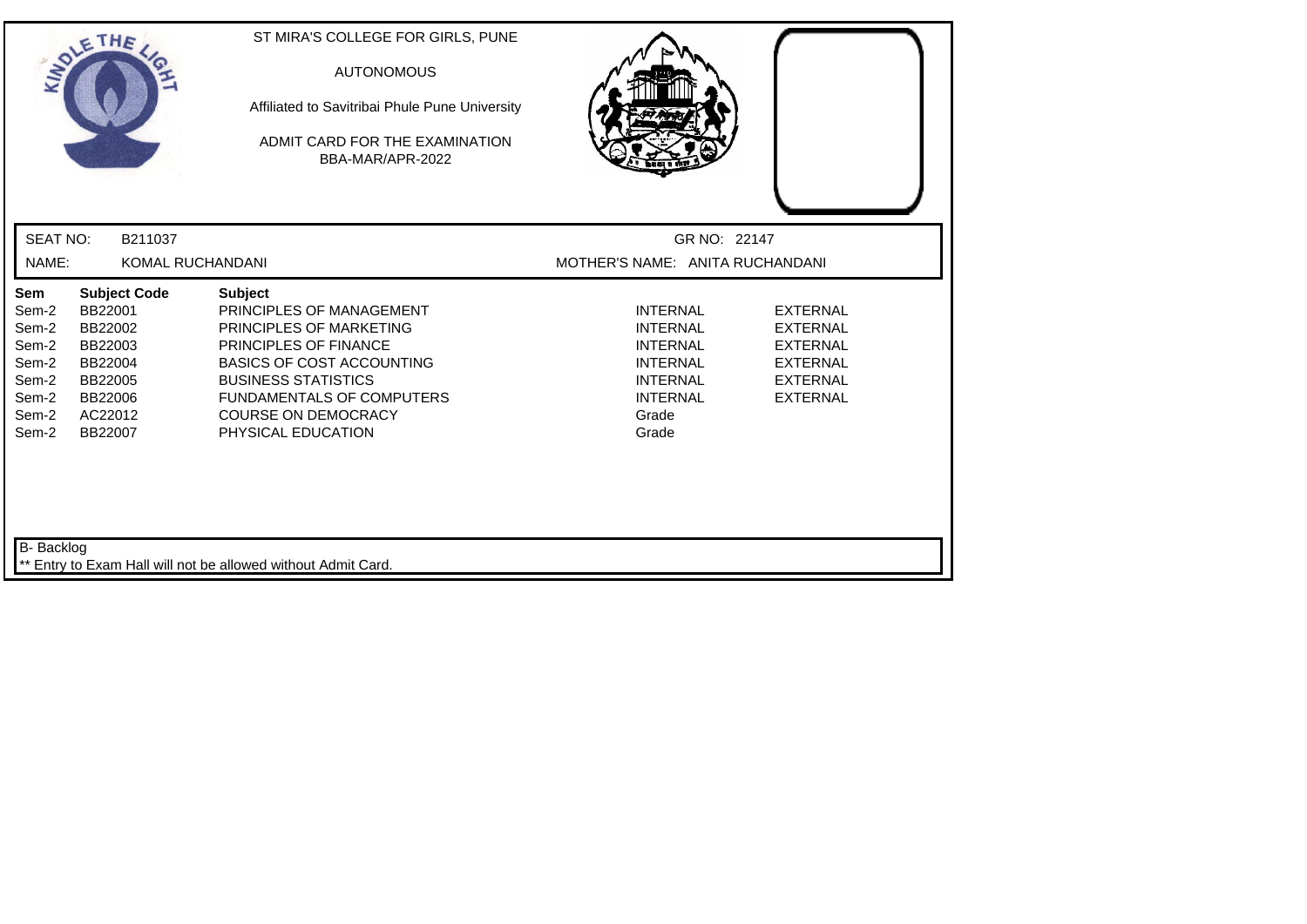| SOLETHE,                                                                                                                                                            |                                       | ST MIRA'S COLLEGE FOR GIRLS, PUNE<br><b>AUTONOMOUS</b><br>Affiliated to Savitribai Phule Pune University<br>ADMIT CARD FOR THE EXAMINATION<br>BBA-MAR/APR-2022                                                                         |                                                                                                                                  |                                                                                                                |
|---------------------------------------------------------------------------------------------------------------------------------------------------------------------|---------------------------------------|----------------------------------------------------------------------------------------------------------------------------------------------------------------------------------------------------------------------------------------|----------------------------------------------------------------------------------------------------------------------------------|----------------------------------------------------------------------------------------------------------------|
| <b>SEAT NO:</b>                                                                                                                                                     | B211038                               |                                                                                                                                                                                                                                        |                                                                                                                                  | GR NO: 22157                                                                                                   |
| NAME:                                                                                                                                                               | <b>LAKSHITA TANWANI</b>               |                                                                                                                                                                                                                                        | MOTHER'S NAME: RITU TANWANI                                                                                                      |                                                                                                                |
| Sem<br>BB22001<br>Sem-2<br>Sem-2<br>BB22002<br>Sem-2<br>BB22003<br>Sem-2<br>BB22004<br>Sem-2<br>BB22005<br>Sem-2<br>BB22006<br>Sem-2<br>AC22012<br>Sem-2<br>BB22007 | <b>Subject Code</b><br><b>Subject</b> | PRINCIPLES OF MANAGEMENT<br>PRINCIPLES OF MARKETING<br>PRINCIPLES OF FINANCE<br><b>BASICS OF COST ACCOUNTING</b><br><b>BUSINESS STATISTICS</b><br><b>FUNDAMENTALS OF COMPUTERS</b><br><b>COURSE ON DEMOCRACY</b><br>PHYSICAL EDUCATION | <b>INTERNAL</b><br><b>INTERNAL</b><br><b>INTERNAL</b><br><b>INTERNAL</b><br><b>INTERNAL</b><br><b>INTERNAL</b><br>Grade<br>Grade | <b>EXTERNAL</b><br><b>EXTERNAL</b><br><b>EXTERNAL</b><br><b>EXTERNAL</b><br><b>EXTERNAL</b><br><b>EXTERNAL</b> |
| B- Backlog                                                                                                                                                          |                                       | ** Entry to Exam Hall will not be allowed without Admit Card.                                                                                                                                                                          |                                                                                                                                  |                                                                                                                |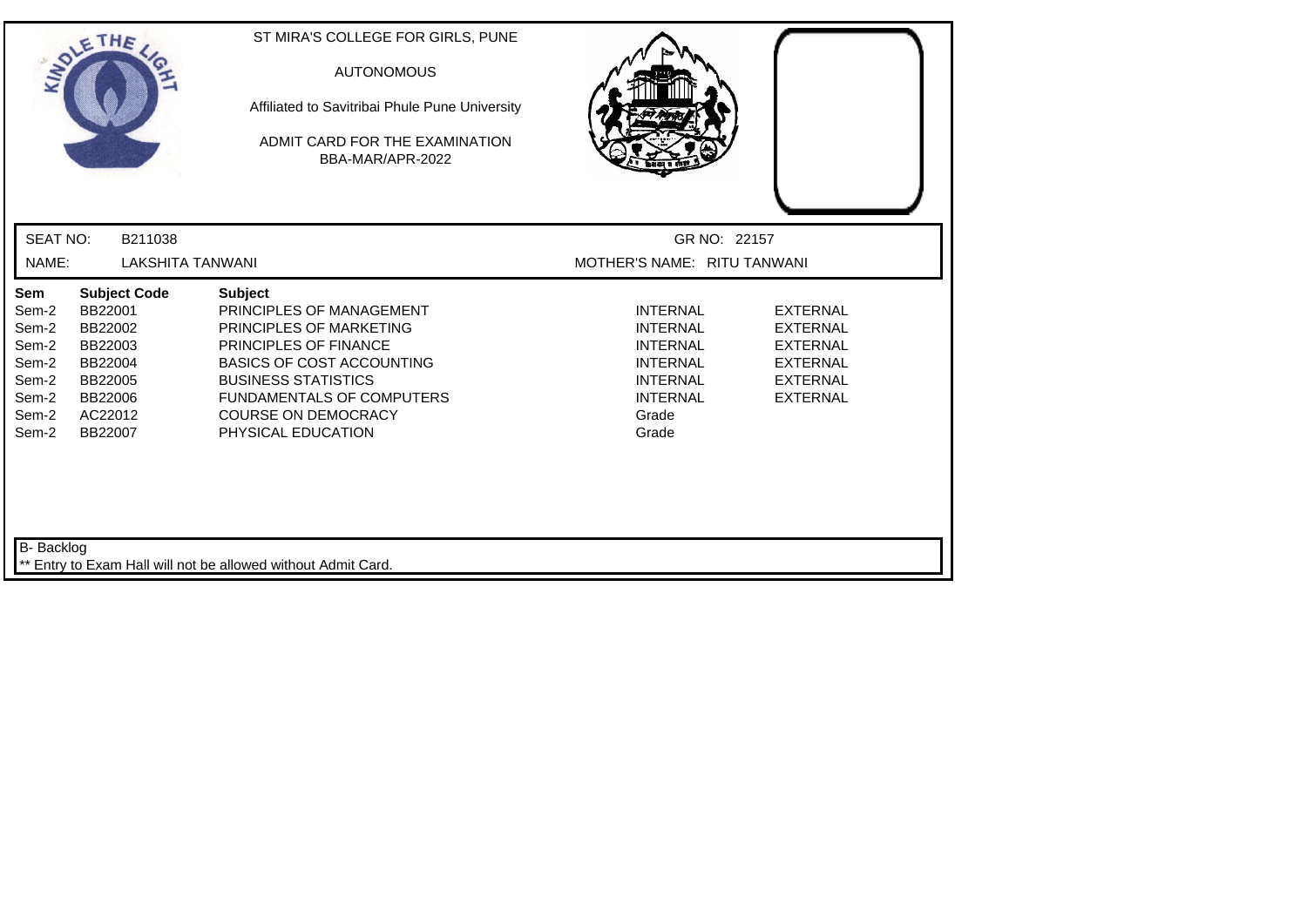| ANDLE                                                                                | THE                                                                                                                    | ST MIRA'S COLLEGE FOR GIRLS, PUNE<br><b>AUTONOMOUS</b><br>Affiliated to Savitribai Phule Pune University<br>ADMIT CARD FOR THE EXAMINATION<br>BBA-MAR/APR-2022                                                                                                                                   |                                                                                                                                                  |                                                                                                                |
|--------------------------------------------------------------------------------------|------------------------------------------------------------------------------------------------------------------------|--------------------------------------------------------------------------------------------------------------------------------------------------------------------------------------------------------------------------------------------------------------------------------------------------|--------------------------------------------------------------------------------------------------------------------------------------------------|----------------------------------------------------------------------------------------------------------------|
| <b>SEAT NO:</b>                                                                      | B211039                                                                                                                |                                                                                                                                                                                                                                                                                                  | GR NO: 22151                                                                                                                                     |                                                                                                                |
| NAME:                                                                                |                                                                                                                        | <b>MAGAR AVANTI KISHOR</b>                                                                                                                                                                                                                                                                       | MOTHER'S NAME:                                                                                                                                   | <b>PADMA</b>                                                                                                   |
| Sem<br>Sem-1<br>Sem-2<br>Sem-2<br>Sem-2<br>Sem-2<br>Sem-2<br>Sem-2<br>Sem-2<br>Sem-2 | <b>Subject Code</b><br>BB12002<br>BB22001<br>BB22002<br>BB22003<br>BB22004<br>BB22005<br>BB22006<br>AC22012<br>BB22007 | <b>Subject</b><br><b>BUSINESS COMMUNICATION SKILLS</b><br>PRINCIPLES OF MANAGEMENT<br>PRINCIPLES OF MARKETING<br>PRINCIPLES OF FINANCE<br><b>BASICS OF COST ACCOUNTING</b><br><b>BUSINESS STATISTICS</b><br><b>FUNDAMENTALS OF COMPUTERS</b><br><b>COURSE ON DEMOCRACY</b><br>PHYSICAL EDUCATION | (B) INTERNAL<br><b>INTERNAL</b><br><b>INTERNAL</b><br><b>INTERNAL</b><br><b>INTERNAL</b><br><b>INTERNAL</b><br><b>INTERNAL</b><br>Grade<br>Grade | <b>EXTERNAL</b><br><b>EXTERNAL</b><br><b>EXTERNAL</b><br><b>EXTERNAL</b><br><b>EXTERNAL</b><br><b>EXTERNAL</b> |
| B- Backlog                                                                           |                                                                                                                        | Entry to Exam Hall will not be allowed without Admit Card.                                                                                                                                                                                                                                       |                                                                                                                                                  |                                                                                                                |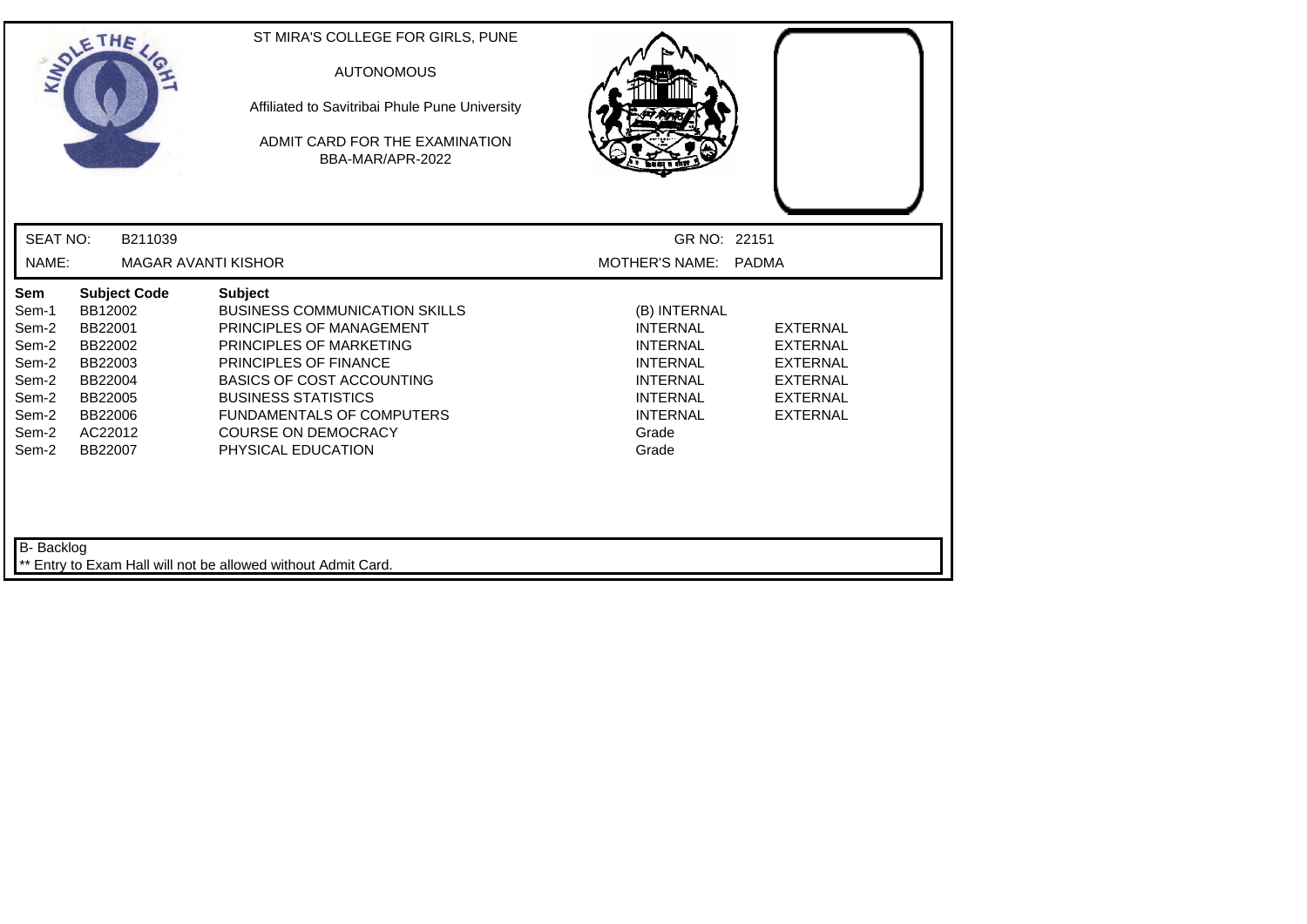| <b>INDI</b>                                                                                                                                                                             | THE                 | ST MIRA'S COLLEGE FOR GIRLS, PUNE<br><b>AUTONOMOUS</b><br>Affiliated to Savitribai Phule Pune University<br>ADMIT CARD FOR THE EXAMINATION<br>BBA-MAR/APR-2022                                                                                                                                   |                                                                                                                                                  |                                                                                                                |
|-----------------------------------------------------------------------------------------------------------------------------------------------------------------------------------------|---------------------|--------------------------------------------------------------------------------------------------------------------------------------------------------------------------------------------------------------------------------------------------------------------------------------------------|--------------------------------------------------------------------------------------------------------------------------------------------------|----------------------------------------------------------------------------------------------------------------|
| <b>SEAT NO:</b>                                                                                                                                                                         | B211040             |                                                                                                                                                                                                                                                                                                  | GR NO: 22136                                                                                                                                     |                                                                                                                |
| NAME:                                                                                                                                                                                   | MAKHIJA BHAKTI RAVI |                                                                                                                                                                                                                                                                                                  | MOTHER'S NAME: BHAVNA                                                                                                                            |                                                                                                                |
| Sem<br>BB12002<br>Sem-1<br>Sem-2<br>BB22001<br>Sem-2<br>BB22002<br>Sem-2<br>BB22003<br>Sem-2<br>BB22004<br>Sem-2<br>BB22005<br>Sem-2<br>BB22006<br>Sem-2<br>AC22012<br>BB22007<br>Sem-2 | <b>Subject Code</b> | <b>Subject</b><br><b>BUSINESS COMMUNICATION SKILLS</b><br>PRINCIPLES OF MANAGEMENT<br>PRINCIPLES OF MARKETING<br>PRINCIPLES OF FINANCE<br><b>BASICS OF COST ACCOUNTING</b><br><b>BUSINESS STATISTICS</b><br><b>FUNDAMENTALS OF COMPUTERS</b><br><b>COURSE ON DEMOCRACY</b><br>PHYSICAL EDUCATION | (B) INTERNAL<br><b>INTERNAL</b><br><b>INTERNAL</b><br><b>INTERNAL</b><br><b>INTERNAL</b><br><b>INTERNAL</b><br><b>INTERNAL</b><br>Grade<br>Grade | <b>EXTERNAL</b><br><b>EXTERNAL</b><br><b>EXTERNAL</b><br><b>EXTERNAL</b><br><b>EXTERNAL</b><br><b>EXTERNAL</b> |
| B- Backlog                                                                                                                                                                              |                     | Entry to Exam Hall will not be allowed without Admit Card.                                                                                                                                                                                                                                       |                                                                                                                                                  |                                                                                                                |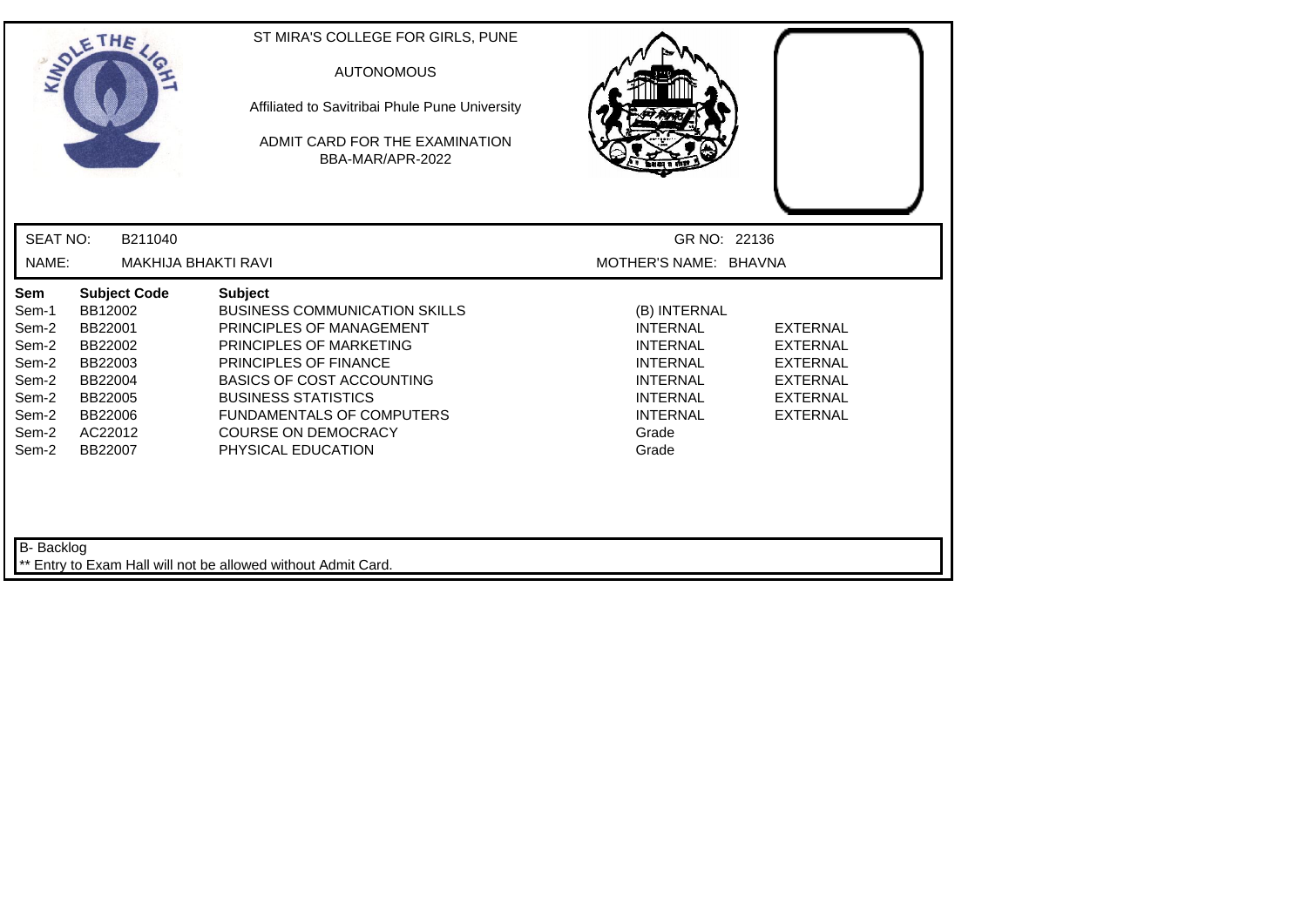| SOLETHE,                                                                    |                                                                                                             | ST MIRA'S COLLEGE FOR GIRLS, PUNE<br><b>AUTONOMOUS</b><br>Affiliated to Savitribai Phule Pune University<br>ADMIT CARD FOR THE EXAMINATION<br>BBA-MAR/APR-2022                                                                                    |                                                                                                                                  |                                                                                                                |
|-----------------------------------------------------------------------------|-------------------------------------------------------------------------------------------------------------|---------------------------------------------------------------------------------------------------------------------------------------------------------------------------------------------------------------------------------------------------|----------------------------------------------------------------------------------------------------------------------------------|----------------------------------------------------------------------------------------------------------------|
| <b>SEAT NO:</b>                                                             | B211041                                                                                                     |                                                                                                                                                                                                                                                   | GR NO: 22137                                                                                                                     |                                                                                                                |
| NAME:                                                                       |                                                                                                             | <b>MAURYA RUCHI DIWAKAR</b>                                                                                                                                                                                                                       | MOTHER'S NAME: INDUDEVI                                                                                                          |                                                                                                                |
| Sem<br>Sem-2<br>Sem-2<br>Sem-2<br>Sem-2<br>Sem-2<br>Sem-2<br>Sem-2<br>Sem-2 | <b>Subject Code</b><br>BB22001<br>BB22002<br>BB22003<br>BB22004<br>BB22005<br>BB22006<br>AC22012<br>BB22007 | <b>Subject</b><br>PRINCIPLES OF MANAGEMENT<br>PRINCIPLES OF MARKETING<br>PRINCIPLES OF FINANCE<br><b>BASICS OF COST ACCOUNTING</b><br><b>BUSINESS STATISTICS</b><br>FUNDAMENTALS OF COMPUTERS<br><b>COURSE ON DEMOCRACY</b><br>PHYSICAL EDUCATION | <b>INTERNAL</b><br><b>INTERNAL</b><br><b>INTERNAL</b><br><b>INTERNAL</b><br><b>INTERNAL</b><br><b>INTERNAL</b><br>Grade<br>Grade | <b>EXTERNAL</b><br><b>EXTERNAL</b><br><b>EXTERNAL</b><br><b>EXTERNAL</b><br><b>EXTERNAL</b><br><b>EXTERNAL</b> |
| B- Backlog                                                                  |                                                                                                             | ** Entry to Exam Hall will not be allowed without Admit Card.                                                                                                                                                                                     |                                                                                                                                  |                                                                                                                |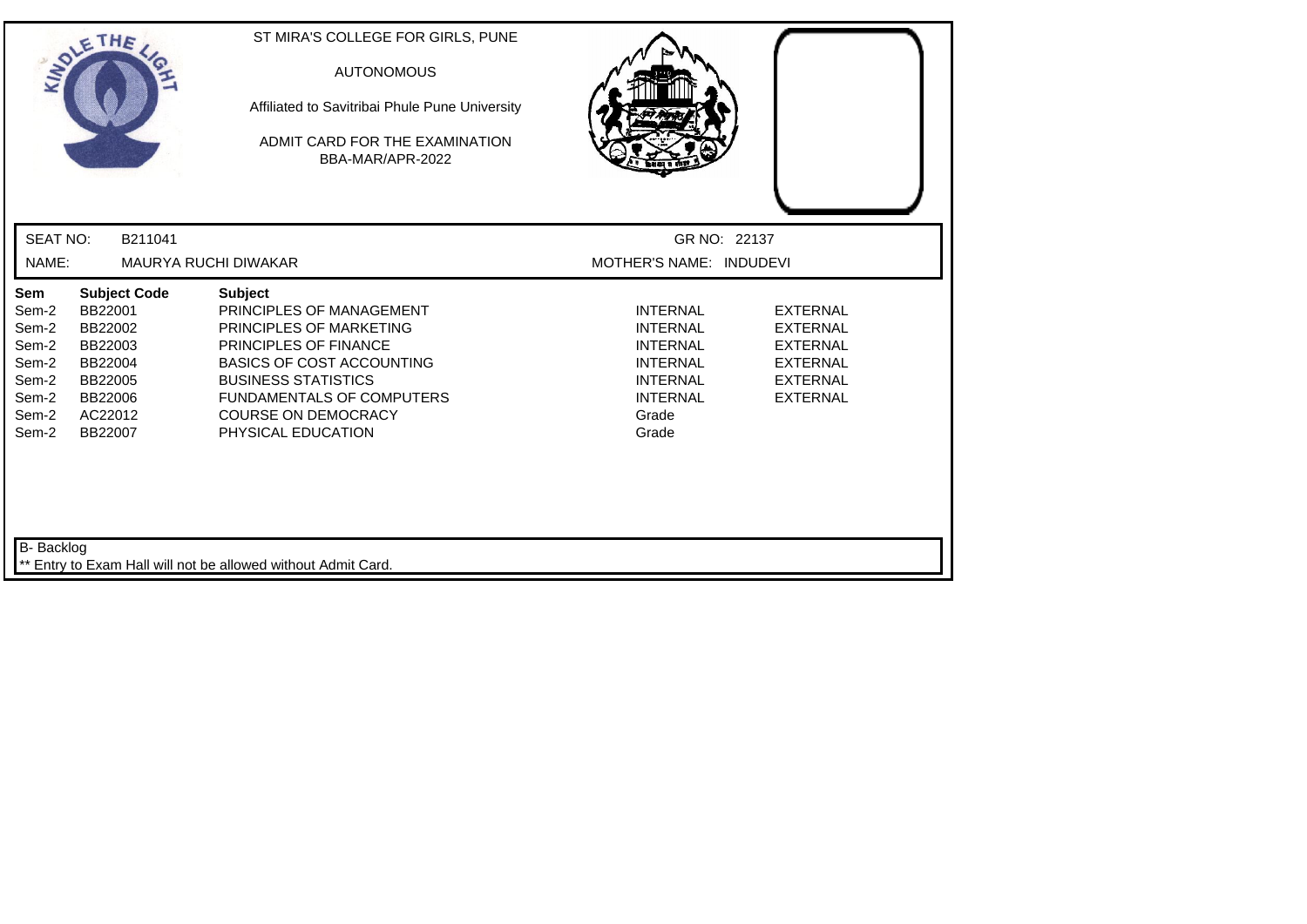| SOLETHE                                                                     |                                                                                                             | ST MIRA'S COLLEGE FOR GIRLS, PUNE<br><b>AUTONOMOUS</b><br>Affiliated to Savitribai Phule Pune University<br>ADMIT CARD FOR THE EXAMINATION<br>BBA-MAR/APR-2022                                                                                           |                                                                                                                                  |                                                                                                                |
|-----------------------------------------------------------------------------|-------------------------------------------------------------------------------------------------------------|----------------------------------------------------------------------------------------------------------------------------------------------------------------------------------------------------------------------------------------------------------|----------------------------------------------------------------------------------------------------------------------------------|----------------------------------------------------------------------------------------------------------------|
| <b>SEAT NO:</b>                                                             | B211042                                                                                                     |                                                                                                                                                                                                                                                          | GR NO: 22173                                                                                                                     |                                                                                                                |
| NAME:                                                                       |                                                                                                             | SOLANKI MEHAK ARVIND                                                                                                                                                                                                                                     | MOTHER'S NAME: HEMA                                                                                                              |                                                                                                                |
| Sem<br>Sem-2<br>Sem-2<br>Sem-2<br>Sem-2<br>Sem-2<br>Sem-2<br>Sem-2<br>Sem-2 | <b>Subject Code</b><br>BB22001<br>BB22002<br>BB22003<br>BB22004<br>BB22005<br>BB22006<br>AC22012<br>BB22007 | <b>Subject</b><br>PRINCIPLES OF MANAGEMENT<br>PRINCIPLES OF MARKETING<br>PRINCIPLES OF FINANCE<br><b>BASICS OF COST ACCOUNTING</b><br><b>BUSINESS STATISTICS</b><br><b>FUNDAMENTALS OF COMPUTERS</b><br><b>COURSE ON DEMOCRACY</b><br>PHYSICAL EDUCATION | <b>INTERNAL</b><br><b>INTERNAL</b><br><b>INTERNAL</b><br><b>INTERNAL</b><br><b>INTERNAL</b><br><b>INTERNAL</b><br>Grade<br>Grade | <b>EXTERNAL</b><br><b>EXTERNAL</b><br><b>EXTERNAL</b><br><b>EXTERNAL</b><br><b>EXTERNAL</b><br><b>EXTERNAL</b> |
| B- Backlog                                                                  |                                                                                                             | Entry to Exam Hall will not be allowed without Admit Card.                                                                                                                                                                                               |                                                                                                                                  |                                                                                                                |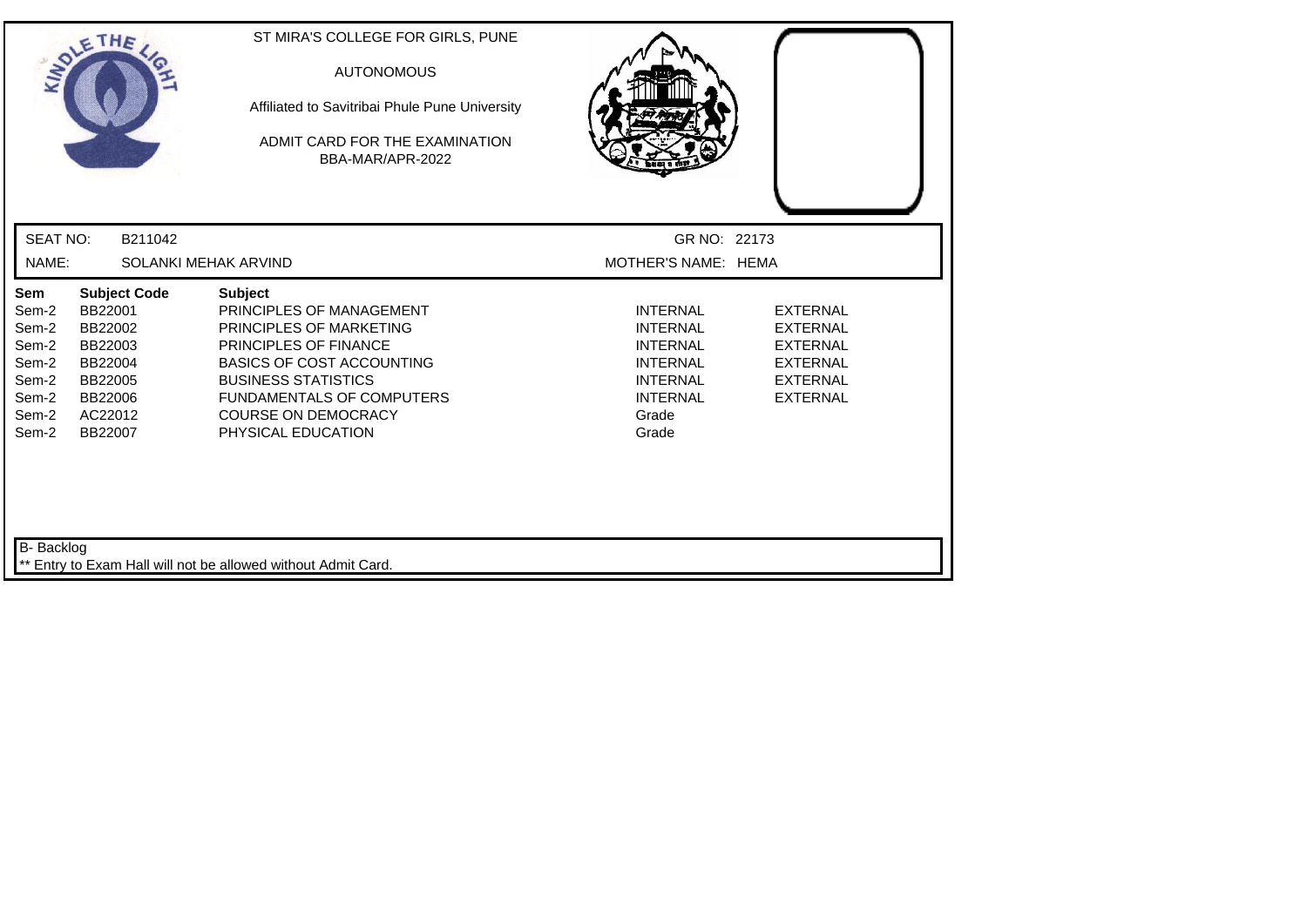| SOLETHE ,                                                                                                                                                                                  | ST MIRA'S COLLEGE FOR GIRLS, PUNE<br><b>AUTONOMOUS</b><br>Affiliated to Savitribai Phule Pune University<br>ADMIT CARD FOR THE EXAMINATION<br>BBA-MAR/APR-2022                                                                                                         |                                                                                                                                  |                                                                                                                |
|--------------------------------------------------------------------------------------------------------------------------------------------------------------------------------------------|------------------------------------------------------------------------------------------------------------------------------------------------------------------------------------------------------------------------------------------------------------------------|----------------------------------------------------------------------------------------------------------------------------------|----------------------------------------------------------------------------------------------------------------|
| <b>SEAT NO:</b><br>B211043                                                                                                                                                                 |                                                                                                                                                                                                                                                                        |                                                                                                                                  | GR NO: 22109                                                                                                   |
| NAME:                                                                                                                                                                                      | <b>ISHA MANISH MEHTA</b>                                                                                                                                                                                                                                               | MOTHER'S NAME: DARSHANA                                                                                                          |                                                                                                                |
| Sem<br><b>Subject Code</b><br>BB22001<br>Sem-2<br>Sem-2<br>BB22002<br>Sem-2<br>BB22003<br>Sem-2<br>BB22004<br>Sem-2<br>BB22005<br>Sem-2<br>BB22006<br>Sem-2<br>AC22012<br>Sem-2<br>BB22007 | <b>Subject</b><br>PRINCIPLES OF MANAGEMENT<br><b>PRINCIPLES OF MARKETING</b><br><b>PRINCIPLES OF FINANCE</b><br><b>BASICS OF COST ACCOUNTING</b><br><b>BUSINESS STATISTICS</b><br><b>FUNDAMENTALS OF COMPUTERS</b><br><b>COURSE ON DEMOCRACY</b><br>PHYSICAL EDUCATION | <b>INTERNAL</b><br><b>INTERNAL</b><br><b>INTERNAL</b><br><b>INTERNAL</b><br><b>INTERNAL</b><br><b>INTERNAL</b><br>Grade<br>Grade | <b>EXTERNAL</b><br><b>EXTERNAL</b><br><b>EXTERNAL</b><br><b>EXTERNAL</b><br><b>EXTERNAL</b><br><b>EXTERNAL</b> |
| B- Backlog                                                                                                                                                                                 | Entry to Exam Hall will not be allowed without Admit Card.                                                                                                                                                                                                             |                                                                                                                                  |                                                                                                                |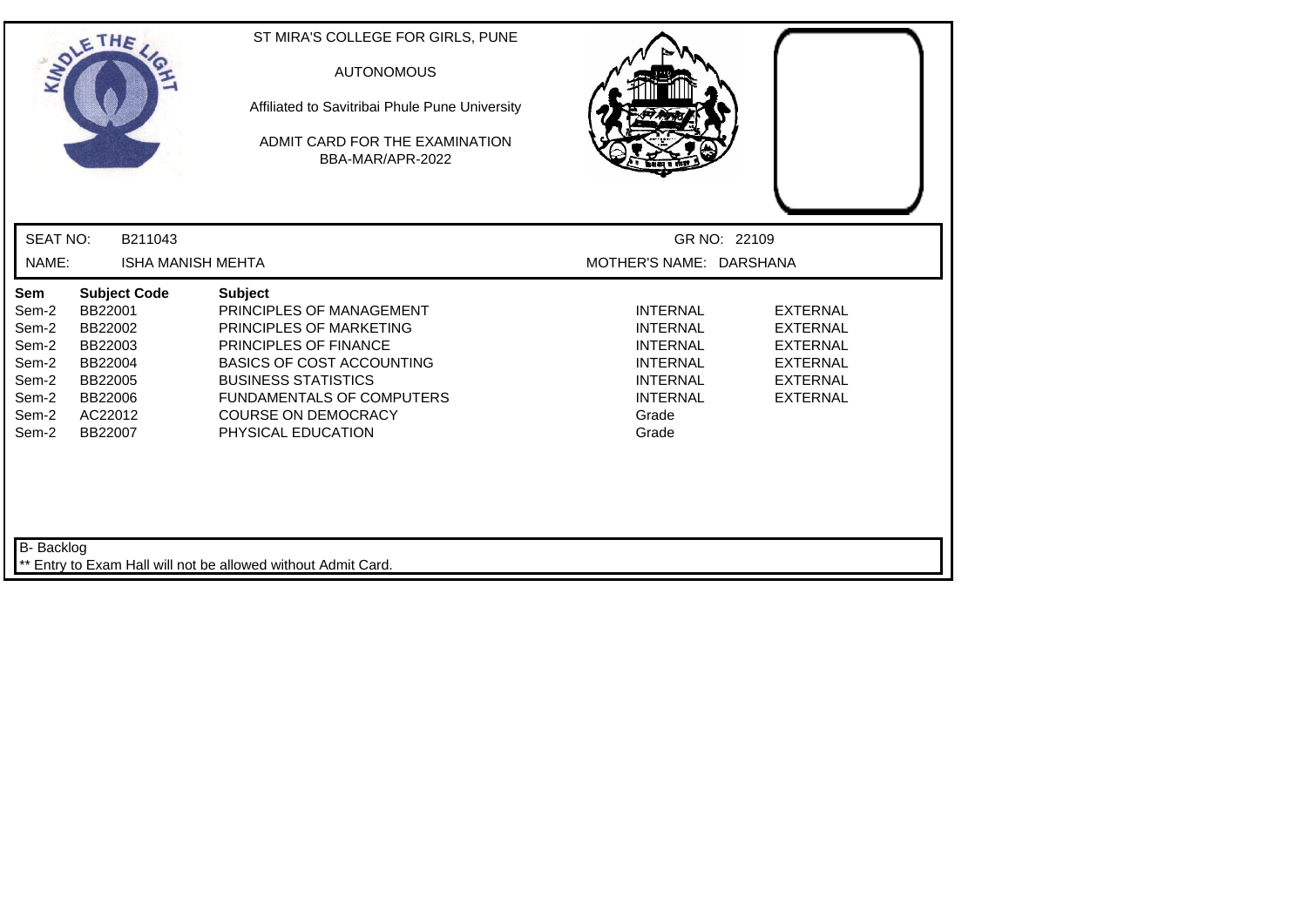| THE<br>ANDLE                                                                                                                                                        |                                                                                                                                                                                                                                                    | ST MIRA'S COLLEGE FOR GIRLS, PUNE<br><b>AUTONOMOUS</b><br>Affiliated to Savitribai Phule Pune University<br>ADMIT CARD FOR THE EXAMINATION<br>BBA-MAR/APR-2022 |                                                                                                                                  |                                                                                                                |  |
|---------------------------------------------------------------------------------------------------------------------------------------------------------------------|----------------------------------------------------------------------------------------------------------------------------------------------------------------------------------------------------------------------------------------------------|----------------------------------------------------------------------------------------------------------------------------------------------------------------|----------------------------------------------------------------------------------------------------------------------------------|----------------------------------------------------------------------------------------------------------------|--|
| <b>SEAT NO:</b>                                                                                                                                                     | B211044                                                                                                                                                                                                                                            |                                                                                                                                                                |                                                                                                                                  | GR NO: 22111                                                                                                   |  |
| NAME:                                                                                                                                                               | <b>MEMON AAISHA AYAZ</b>                                                                                                                                                                                                                           |                                                                                                                                                                | MOTHER'S NAME: NAAZ AYAZ MEMON                                                                                                   |                                                                                                                |  |
| Sem<br>BB22001<br>Sem-2<br>Sem-2<br>BB22002<br>Sem-2<br>BB22003<br>Sem-2<br>BB22004<br>Sem-2<br>BB22005<br>Sem-2<br>BB22006<br>Sem-2<br>AC22012<br>Sem-2<br>BB22007 | <b>Subject Code</b><br><b>Subject</b><br>PRINCIPLES OF MANAGEMENT<br>PRINCIPLES OF MARKETING<br><b>PRINCIPLES OF FINANCE</b><br><b>BASICS OF COST ACCOUNTING</b><br><b>BUSINESS STATISTICS</b><br><b>COURSE ON DEMOCRACY</b><br>PHYSICAL EDUCATION | <b>FUNDAMENTALS OF COMPUTERS</b>                                                                                                                               | <b>INTERNAL</b><br><b>INTERNAL</b><br><b>INTERNAL</b><br><b>INTERNAL</b><br><b>INTERNAL</b><br><b>INTERNAL</b><br>Grade<br>Grade | <b>EXTERNAL</b><br><b>EXTERNAL</b><br><b>EXTERNAL</b><br><b>EXTERNAL</b><br><b>EXTERNAL</b><br><b>EXTERNAL</b> |  |
| B- Backlog                                                                                                                                                          | Entry to Exam Hall will not be allowed without Admit Card.                                                                                                                                                                                         |                                                                                                                                                                |                                                                                                                                  |                                                                                                                |  |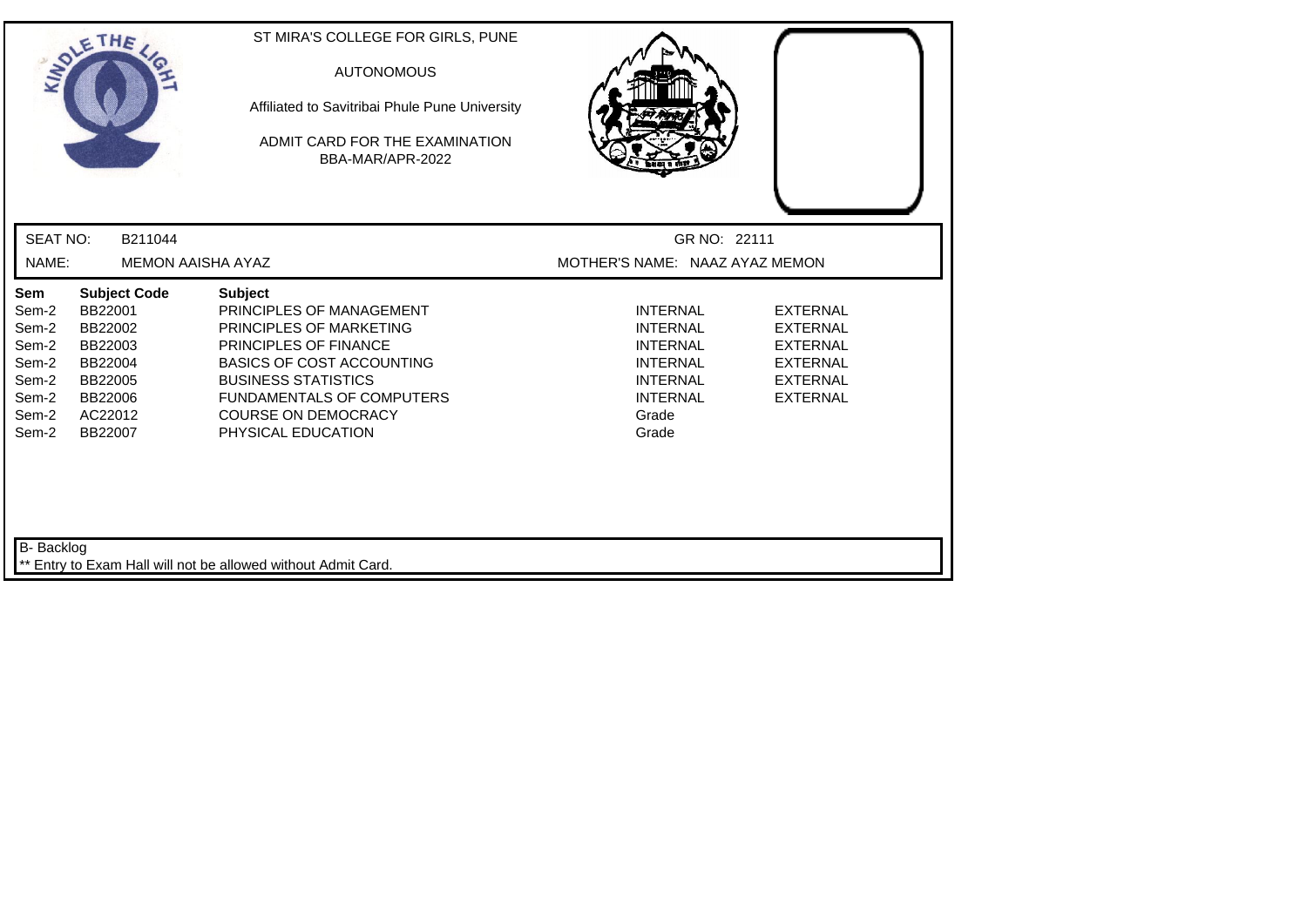| INDIE                                                                              | THE                                                                                                         | ST MIRA'S COLLEGE FOR GIRLS, PUNE<br><b>AUTONOMOUS</b><br>Affiliated to Savitribai Phule Pune University<br>ADMIT CARD FOR THE EXAMINATION<br>BBA-MAR/APR-2022                                                                                                  |                                                                                                                                  |                                                                                                                |
|------------------------------------------------------------------------------------|-------------------------------------------------------------------------------------------------------------|-----------------------------------------------------------------------------------------------------------------------------------------------------------------------------------------------------------------------------------------------------------------|----------------------------------------------------------------------------------------------------------------------------------|----------------------------------------------------------------------------------------------------------------|
| <b>SEAT NO:</b>                                                                    | B211045                                                                                                     |                                                                                                                                                                                                                                                                 | GR NO: 22168                                                                                                                     |                                                                                                                |
| NAME:                                                                              |                                                                                                             | MUKTI KAPIL CHAWLA                                                                                                                                                                                                                                              | MOTHER'S NAME: TULSI CHAWLA                                                                                                      |                                                                                                                |
| <b>Sem</b><br>Sem-2<br>Sem-2<br>Sem-2<br>Sem-2<br>Sem-2<br>Sem-2<br>Sem-2<br>Sem-2 | <b>Subject Code</b><br>BB22001<br>BB22002<br>BB22003<br>BB22004<br>BB22005<br>BB22006<br>AC22012<br>BB22007 | <b>Subject</b><br>PRINCIPLES OF MANAGEMENT<br>PRINCIPLES OF MARKETING<br><b>PRINCIPLES OF FINANCE</b><br><b>BASICS OF COST ACCOUNTING</b><br><b>BUSINESS STATISTICS</b><br><b>FUNDAMENTALS OF COMPUTERS</b><br><b>COURSE ON DEMOCRACY</b><br>PHYSICAL EDUCATION | <b>INTERNAL</b><br><b>INTERNAL</b><br><b>INTERNAL</b><br><b>INTERNAL</b><br><b>INTERNAL</b><br><b>INTERNAL</b><br>Grade<br>Grade | <b>EXTERNAL</b><br><b>EXTERNAL</b><br><b>EXTERNAL</b><br><b>EXTERNAL</b><br><b>EXTERNAL</b><br><b>EXTERNAL</b> |
| B- Backlog                                                                         |                                                                                                             | ** Entry to Exam Hall will not be allowed without Admit Card.                                                                                                                                                                                                   |                                                                                                                                  |                                                                                                                |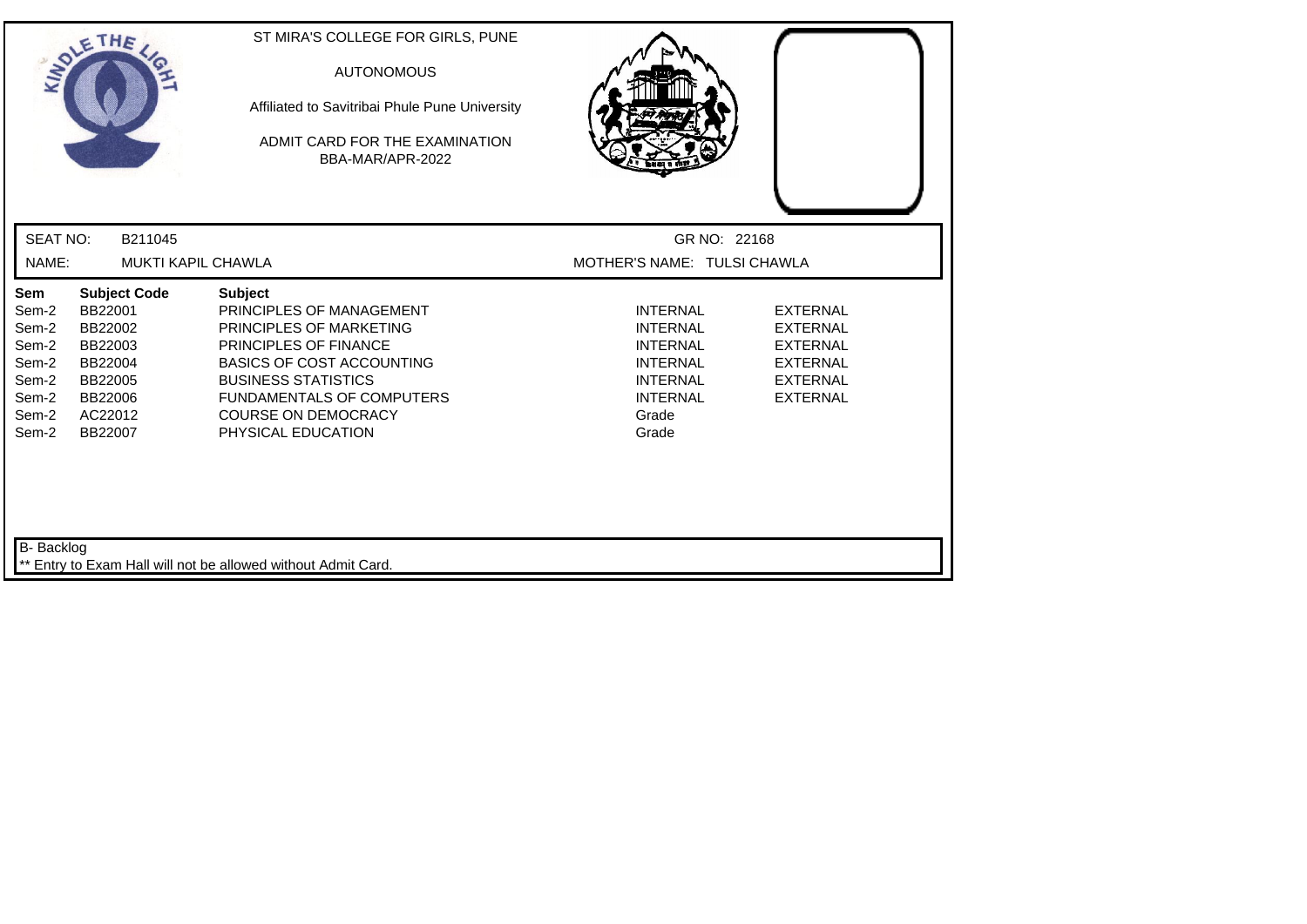| SOLETHE,                                                                    |                                                                                                             | ST MIRA'S COLLEGE FOR GIRLS, PUNE<br><b>AUTONOMOUS</b><br>Affiliated to Savitribai Phule Pune University<br>ADMIT CARD FOR THE EXAMINATION<br>BBA-MAR/APR-2022                                                                                           |                                                                                                                                  |                                                                                                                |
|-----------------------------------------------------------------------------|-------------------------------------------------------------------------------------------------------------|----------------------------------------------------------------------------------------------------------------------------------------------------------------------------------------------------------------------------------------------------------|----------------------------------------------------------------------------------------------------------------------------------|----------------------------------------------------------------------------------------------------------------|
| <b>SEAT NO:</b>                                                             | B211046                                                                                                     |                                                                                                                                                                                                                                                          | GR NO: 22141                                                                                                                     |                                                                                                                |
| NAME:                                                                       | NAIR LAVANYA KANNAN                                                                                         |                                                                                                                                                                                                                                                          | MOTHER'S NAME: SUSHAMA                                                                                                           |                                                                                                                |
| Sem<br>Sem-2<br>Sem-2<br>Sem-2<br>Sem-2<br>Sem-2<br>Sem-2<br>Sem-2<br>Sem-2 | <b>Subject Code</b><br>BB22001<br>BB22002<br>BB22003<br>BB22004<br>BB22005<br>BB22006<br>AC22012<br>BB22007 | <b>Subject</b><br>PRINCIPLES OF MANAGEMENT<br>PRINCIPLES OF MARKETING<br>PRINCIPLES OF FINANCE<br><b>BASICS OF COST ACCOUNTING</b><br><b>BUSINESS STATISTICS</b><br><b>FUNDAMENTALS OF COMPUTERS</b><br><b>COURSE ON DEMOCRACY</b><br>PHYSICAL EDUCATION | <b>INTERNAL</b><br><b>INTERNAL</b><br><b>INTERNAL</b><br><b>INTERNAL</b><br><b>INTERNAL</b><br><b>INTERNAL</b><br>Grade<br>Grade | <b>EXTERNAL</b><br><b>EXTERNAL</b><br><b>EXTERNAL</b><br><b>EXTERNAL</b><br><b>EXTERNAL</b><br><b>EXTERNAL</b> |
| B- Backlog                                                                  |                                                                                                             | ** Entry to Exam Hall will not be allowed without Admit Card.                                                                                                                                                                                            |                                                                                                                                  |                                                                                                                |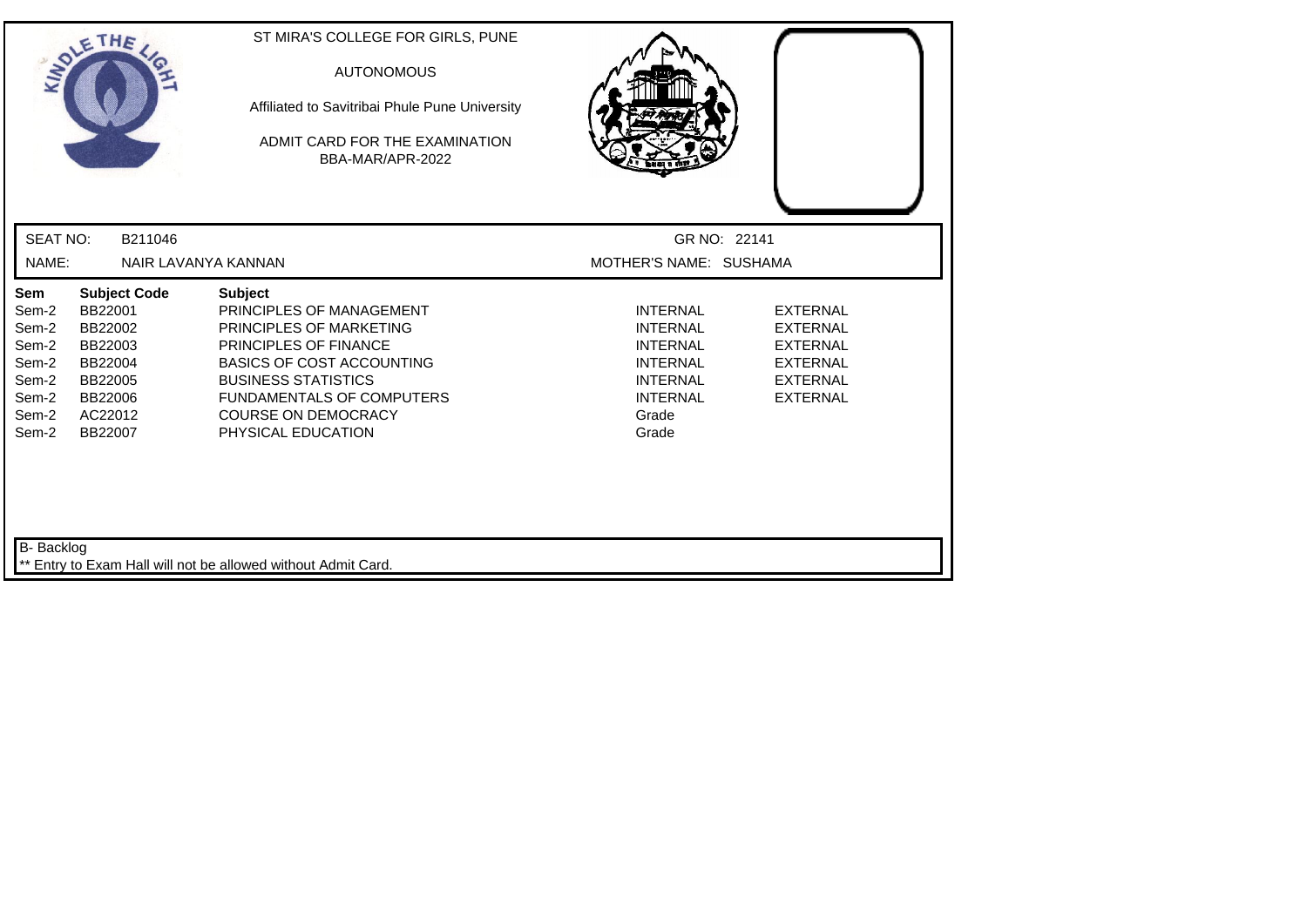| <b>INDI</b>                                                                          | THE                                                                                                                    | ST MIRA'S COLLEGE FOR GIRLS, PUNE<br><b>AUTONOMOUS</b><br>Affiliated to Savitribai Phule Pune University<br>ADMIT CARD FOR THE EXAMINATION<br>BBA-MAR/APR-2022                                                                                                                                   |                                                                                                                                                  |                                                                                                                |
|--------------------------------------------------------------------------------------|------------------------------------------------------------------------------------------------------------------------|--------------------------------------------------------------------------------------------------------------------------------------------------------------------------------------------------------------------------------------------------------------------------------------------------|--------------------------------------------------------------------------------------------------------------------------------------------------|----------------------------------------------------------------------------------------------------------------|
| <b>SEAT NO:</b>                                                                      | B211047                                                                                                                |                                                                                                                                                                                                                                                                                                  | GR NO: 22120                                                                                                                                     |                                                                                                                |
| NAME:                                                                                |                                                                                                                        | NANDEDKAR VAIBHAVI RAJENDRA                                                                                                                                                                                                                                                                      | MOTHER'S NAME: JYOTI                                                                                                                             |                                                                                                                |
| Sem<br>Sem-1<br>Sem-2<br>Sem-2<br>Sem-2<br>Sem-2<br>Sem-2<br>Sem-2<br>Sem-2<br>Sem-2 | <b>Subject Code</b><br>BB12002<br>BB22001<br>BB22002<br>BB22003<br>BB22004<br>BB22005<br>BB22006<br>AC22012<br>BB22007 | <b>Subject</b><br><b>BUSINESS COMMUNICATION SKILLS</b><br>PRINCIPLES OF MANAGEMENT<br>PRINCIPLES OF MARKETING<br>PRINCIPLES OF FINANCE<br><b>BASICS OF COST ACCOUNTING</b><br><b>BUSINESS STATISTICS</b><br><b>FUNDAMENTALS OF COMPUTERS</b><br><b>COURSE ON DEMOCRACY</b><br>PHYSICAL EDUCATION | (B) INTERNAL<br><b>INTERNAL</b><br><b>INTERNAL</b><br><b>INTERNAL</b><br><b>INTERNAL</b><br><b>INTERNAL</b><br><b>INTERNAL</b><br>Grade<br>Grade | <b>EXTERNAL</b><br><b>EXTERNAL</b><br><b>EXTERNAL</b><br><b>EXTERNAL</b><br><b>EXTERNAL</b><br><b>EXTERNAL</b> |
| B- Backlog                                                                           |                                                                                                                        | Entry to Exam Hall will not be allowed without Admit Card.                                                                                                                                                                                                                                       |                                                                                                                                                  |                                                                                                                |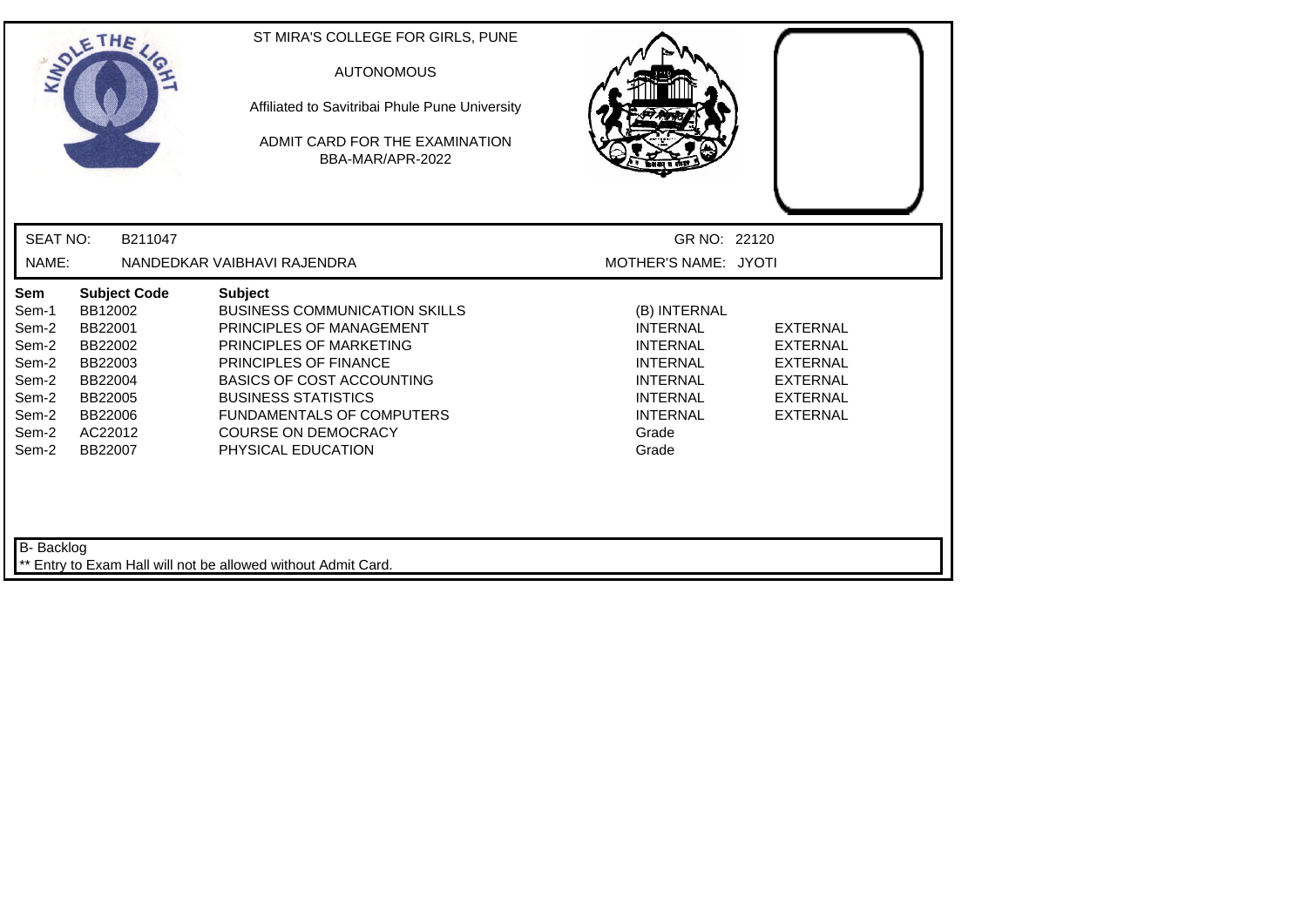| <b>SEAT NO:</b><br>B211048<br>GR NO: 22125<br>NAME:<br>PAWAR NIKITA KAKA<br>MOTHER'S NAME: SARIKA PAWAR<br>Sem<br><b>Subject Code</b><br><b>Subject</b><br>BB12002<br><b>BUSINESS COMMUNICATION SKILLS</b><br>Sem-1<br>(B) INTERNAL<br>Sem-2<br>BB22001<br>PRINCIPLES OF MANAGEMENT<br><b>INTERNAL</b><br><b>EXTERNAL</b><br>Sem-2<br>BB22002<br>PRINCIPLES OF MARKETING<br><b>INTERNAL</b><br><b>EXTERNAL</b><br>PRINCIPLES OF FINANCE<br>Sem-2<br><b>INTERNAL</b><br><b>EXTERNAL</b><br>BB22003<br>Sem-2<br><b>BASICS OF COST ACCOUNTING</b><br><b>INTERNAL</b><br>BB22004<br><b>EXTERNAL</b><br>Sem-2<br><b>BUSINESS STATISTICS</b><br><b>INTERNAL</b><br>BB22005<br><b>EXTERNAL</b><br>Sem-2<br>BB22006<br><b>FUNDAMENTALS OF COMPUTERS</b><br><b>INTERNAL</b><br><b>EXTERNAL</b><br>Sem-2<br>AC22012<br><b>COURSE ON DEMOCRACY</b><br>Grade<br>BB22007 | ADLE  | THE | ST MIRA'S COLLEGE FOR GIRLS, PUNE<br><b>AUTONOMOUS</b><br>Affiliated to Savitribai Phule Pune University<br>ADMIT CARD FOR THE EXAMINATION<br>BBA-MAR/APR-2022 |       |  |
|-------------------------------------------------------------------------------------------------------------------------------------------------------------------------------------------------------------------------------------------------------------------------------------------------------------------------------------------------------------------------------------------------------------------------------------------------------------------------------------------------------------------------------------------------------------------------------------------------------------------------------------------------------------------------------------------------------------------------------------------------------------------------------------------------------------------------------------------------------------|-------|-----|----------------------------------------------------------------------------------------------------------------------------------------------------------------|-------|--|
|                                                                                                                                                                                                                                                                                                                                                                                                                                                                                                                                                                                                                                                                                                                                                                                                                                                             |       |     |                                                                                                                                                                |       |  |
|                                                                                                                                                                                                                                                                                                                                                                                                                                                                                                                                                                                                                                                                                                                                                                                                                                                             |       |     |                                                                                                                                                                |       |  |
|                                                                                                                                                                                                                                                                                                                                                                                                                                                                                                                                                                                                                                                                                                                                                                                                                                                             | Sem-2 |     | PHYSICAL EDUCATION                                                                                                                                             | Grade |  |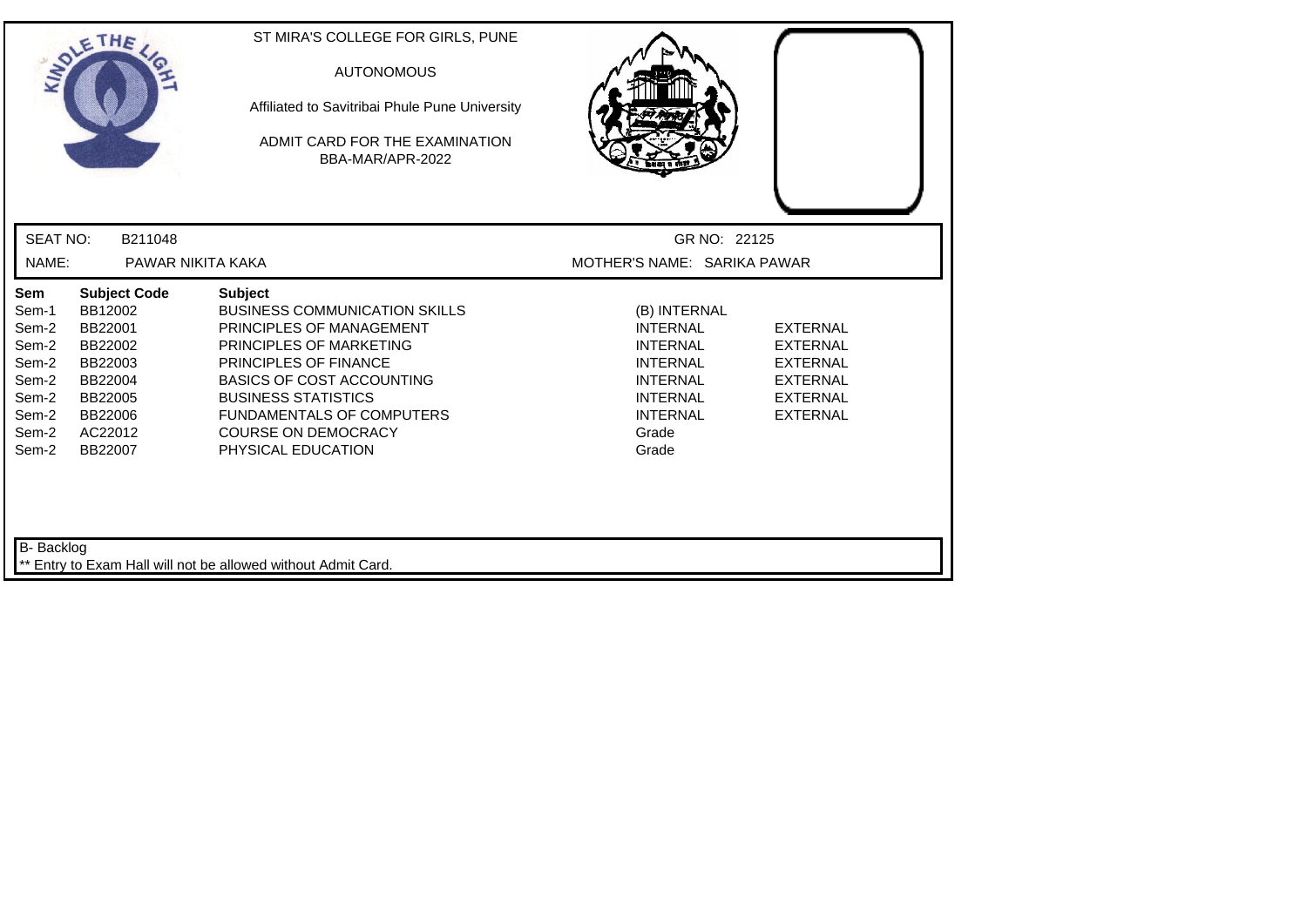|                                                                             | SOLETHE                                                                                                     | ST MIRA'S COLLEGE FOR GIRLS, PUNE<br><b>AUTONOMOUS</b><br>Affiliated to Savitribai Phule Pune University<br>ADMIT CARD FOR THE EXAMINATION<br>BBA-MAR/APR-2022                                                                                                  |                                                                                                                                  |                                                                                                                |
|-----------------------------------------------------------------------------|-------------------------------------------------------------------------------------------------------------|-----------------------------------------------------------------------------------------------------------------------------------------------------------------------------------------------------------------------------------------------------------------|----------------------------------------------------------------------------------------------------------------------------------|----------------------------------------------------------------------------------------------------------------|
| <b>SEAT NO:</b>                                                             | B211049                                                                                                     |                                                                                                                                                                                                                                                                 | GR NO: 22145                                                                                                                     |                                                                                                                |
| NAME:                                                                       | PAGARE KHUSHI AJIT                                                                                          |                                                                                                                                                                                                                                                                 | MOTHER'S NAME: SUNITA                                                                                                            |                                                                                                                |
| Sem<br>Sem-2<br>Sem-2<br>Sem-2<br>Sem-2<br>Sem-2<br>Sem-2<br>Sem-2<br>Sem-2 | <b>Subject Code</b><br>BB22001<br>BB22002<br>BB22003<br>BB22004<br>BB22005<br>BB22006<br>AC22012<br>BB22007 | <b>Subject</b><br>PRINCIPLES OF MANAGEMENT<br>PRINCIPLES OF MARKETING<br><b>PRINCIPLES OF FINANCE</b><br><b>BASICS OF COST ACCOUNTING</b><br><b>BUSINESS STATISTICS</b><br><b>FUNDAMENTALS OF COMPUTERS</b><br><b>COURSE ON DEMOCRACY</b><br>PHYSICAL EDUCATION | <b>INTERNAL</b><br><b>INTERNAL</b><br><b>INTERNAL</b><br><b>INTERNAL</b><br><b>INTERNAL</b><br><b>INTERNAL</b><br>Grade<br>Grade | <b>EXTERNAL</b><br><b>EXTERNAL</b><br><b>EXTERNAL</b><br><b>EXTERNAL</b><br><b>EXTERNAL</b><br><b>EXTERNAL</b> |
| B- Backlog                                                                  |                                                                                                             | Entry to Exam Hall will not be allowed without Admit Card.                                                                                                                                                                                                      |                                                                                                                                  |                                                                                                                |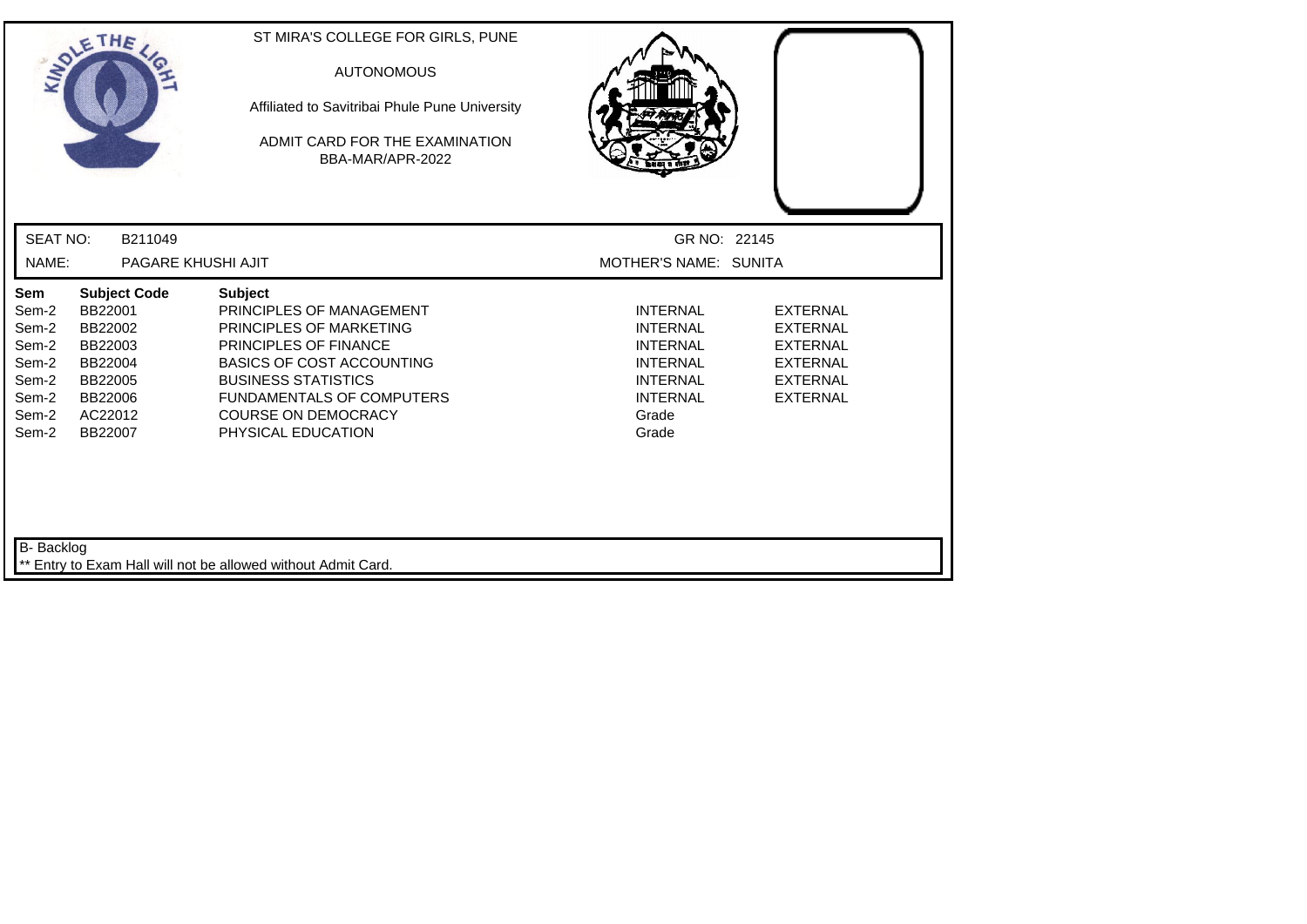|                                                                             | SOLETHE,                                                                                                    | ST MIRA'S COLLEGE FOR GIRLS, PUNE<br><b>AUTONOMOUS</b><br>Affiliated to Savitribai Phule Pune University<br>ADMIT CARD FOR THE EXAMINATION.<br>BBA-MAR/APR-2022                                                                                                 |                                                                                                                                  |                                                                                                                |
|-----------------------------------------------------------------------------|-------------------------------------------------------------------------------------------------------------|-----------------------------------------------------------------------------------------------------------------------------------------------------------------------------------------------------------------------------------------------------------------|----------------------------------------------------------------------------------------------------------------------------------|----------------------------------------------------------------------------------------------------------------|
| <b>SEAT NO:</b>                                                             | B211051                                                                                                     |                                                                                                                                                                                                                                                                 | GR NO: 22172                                                                                                                     |                                                                                                                |
| NAME:                                                                       |                                                                                                             | PUJARI NEHA SUDHAKAR                                                                                                                                                                                                                                            | MOTHER'S NAME: LEELA                                                                                                             |                                                                                                                |
| Sem<br>Sem-2<br>Sem-2<br>Sem-2<br>Sem-2<br>Sem-2<br>Sem-2<br>Sem-2<br>Sem-2 | <b>Subject Code</b><br>BB22001<br>BB22002<br>BB22003<br>BB22004<br>BB22005<br>BB22006<br>AC22012<br>BB22007 | <b>Subject</b><br>PRINCIPLES OF MANAGEMENT<br>PRINCIPLES OF MARKETING<br><b>PRINCIPLES OF FINANCE</b><br><b>BASICS OF COST ACCOUNTING</b><br><b>BUSINESS STATISTICS</b><br><b>FUNDAMENTALS OF COMPUTERS</b><br><b>COURSE ON DEMOCRACY</b><br>PHYSICAL EDUCATION | <b>INTERNAL</b><br><b>INTERNAL</b><br><b>INTERNAL</b><br><b>INTERNAL</b><br><b>INTERNAL</b><br><b>INTERNAL</b><br>Grade<br>Grade | <b>EXTERNAL</b><br><b>EXTERNAL</b><br><b>EXTERNAL</b><br><b>EXTERNAL</b><br><b>EXTERNAL</b><br><b>EXTERNAL</b> |
| B- Backlog                                                                  |                                                                                                             | Entry to Exam Hall will not be allowed without Admit Card.                                                                                                                                                                                                      |                                                                                                                                  |                                                                                                                |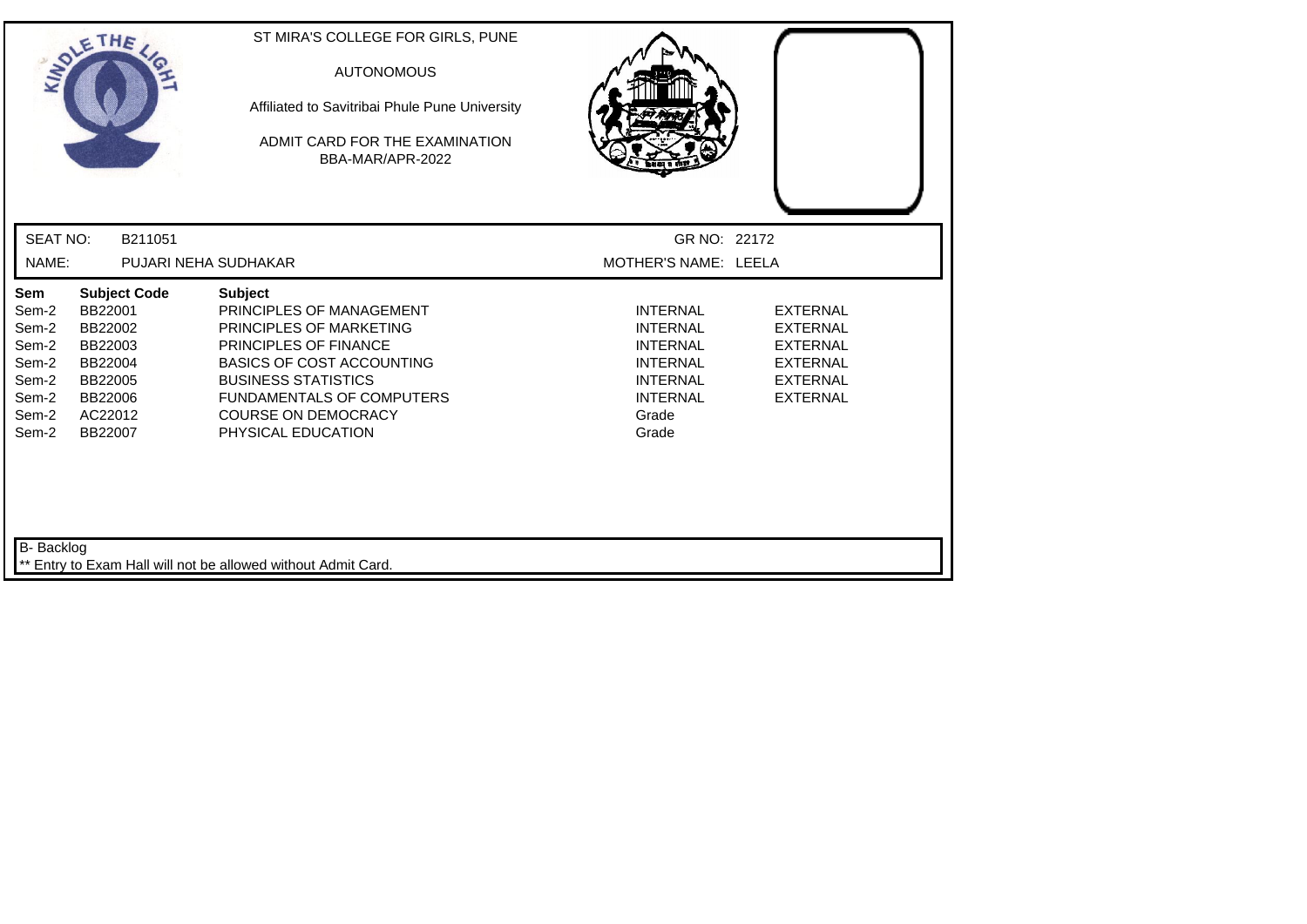| THE<br>INDIE                                                                                                                                                                               | ST MIRA'S COLLEGE FOR GIRLS, PUNE<br><b>AUTONOMOUS</b><br>Affiliated to Savitribai Phule Pune University<br>ADMIT CARD FOR THE EXAMINATION<br>BBA-MAR/APR-2022                                                                                           |                                                                                                                                  |                                                                                                                |
|--------------------------------------------------------------------------------------------------------------------------------------------------------------------------------------------|----------------------------------------------------------------------------------------------------------------------------------------------------------------------------------------------------------------------------------------------------------|----------------------------------------------------------------------------------------------------------------------------------|----------------------------------------------------------------------------------------------------------------|
| <b>SEAT NO:</b><br>B211052                                                                                                                                                                 |                                                                                                                                                                                                                                                          | GR NO: 22132                                                                                                                     |                                                                                                                |
| NAME:                                                                                                                                                                                      | PUNJABI HANSA KANAYO                                                                                                                                                                                                                                     | MOTHER'S NAME: ASHA                                                                                                              |                                                                                                                |
| <b>Subject Code</b><br>Sem<br>BB22001<br>Sem-2<br>Sem-2<br>BB22002<br>Sem-2<br>BB22003<br>Sem-2<br>BB22004<br>Sem-2<br>BB22005<br>BB22006<br>Sem-2<br>Sem-2<br>AC22012<br>Sem-2<br>BB22007 | <b>Subject</b><br>PRINCIPLES OF MANAGEMENT<br>PRINCIPLES OF MARKETING<br>PRINCIPLES OF FINANCE<br><b>BASICS OF COST ACCOUNTING</b><br><b>BUSINESS STATISTICS</b><br><b>FUNDAMENTALS OF COMPUTERS</b><br><b>COURSE ON DEMOCRACY</b><br>PHYSICAL EDUCATION | <b>INTERNAL</b><br><b>INTERNAL</b><br><b>INTERNAL</b><br><b>INTERNAL</b><br><b>INTERNAL</b><br><b>INTERNAL</b><br>Grade<br>Grade | <b>EXTERNAL</b><br><b>EXTERNAL</b><br><b>EXTERNAL</b><br><b>EXTERNAL</b><br><b>EXTERNAL</b><br><b>EXTERNAL</b> |
| B- Backlog                                                                                                                                                                                 | Entry to Exam Hall will not be allowed without Admit Card.                                                                                                                                                                                               |                                                                                                                                  |                                                                                                                |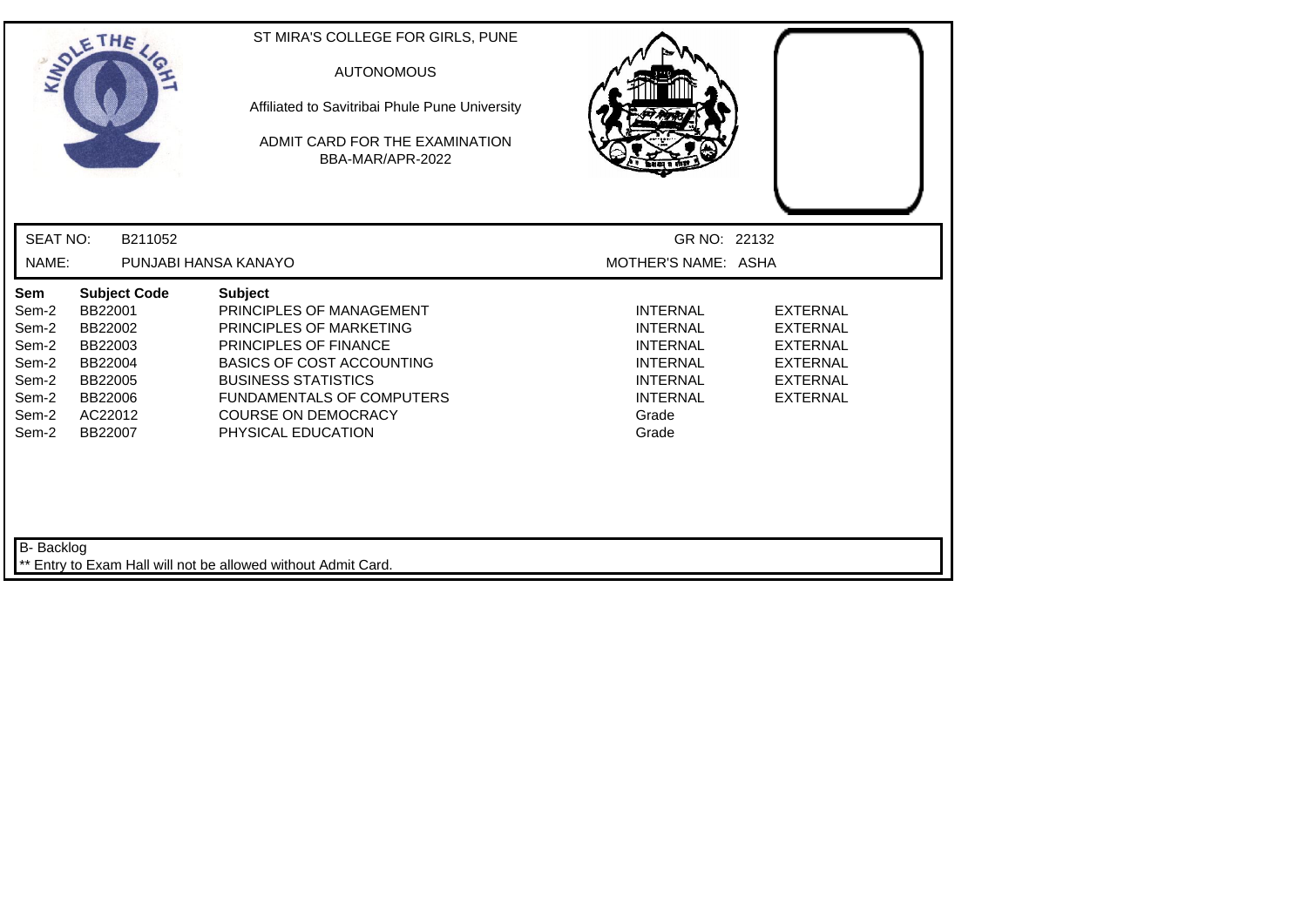| <b>SEAT NO:</b><br>B211053<br>GR NO: 22140<br>NAME:<br>PUNJANI SAKINA ALIREZA<br>MOTHER'S NAME: MANSURA<br>Sem<br><b>Subject Code</b><br><b>Subject</b><br>BB12002<br><b>BUSINESS COMMUNICATION SKILLS</b><br>Sem-1<br>(B) INTERNAL<br>Sem-2<br>BB22001<br>PRINCIPLES OF MANAGEMENT<br><b>INTERNAL</b><br><b>EXTERNAL</b><br>Sem-2<br>BB22002<br>PRINCIPLES OF MARKETING<br><b>INTERNAL</b><br><b>EXTERNAL</b><br>PRINCIPLES OF FINANCE<br><b>INTERNAL</b><br>Sem-2<br>BB22003<br><b>EXTERNAL</b><br>Sem-2<br><b>BASICS OF COST ACCOUNTING</b><br>BB22004<br><b>INTERNAL</b><br><b>EXTERNAL</b><br><b>BUSINESS STATISTICS</b><br><b>INTERNAL</b><br><b>EXTERNAL</b><br>Sem-2<br>BB22005<br><b>INTERNAL</b><br>Sem-2<br>BB22006<br><b>FUNDAMENTALS OF COMPUTERS</b><br><b>EXTERNAL</b><br>Sem-2<br>AC22012<br><b>COURSE ON DEMOCRACY</b><br>Grade<br>BB22007<br>Sem-2<br>PHYSICAL EDUCATION<br>Grade | THE<br>LADLE | ST MIRA'S COLLEGE FOR GIRLS, PUNE<br><b>AUTONOMOUS</b><br>Affiliated to Savitribai Phule Pune University<br>ADMIT CARD FOR THE EXAMINATION<br>BBA-MAR/APR-2022 |  |
|-----------------------------------------------------------------------------------------------------------------------------------------------------------------------------------------------------------------------------------------------------------------------------------------------------------------------------------------------------------------------------------------------------------------------------------------------------------------------------------------------------------------------------------------------------------------------------------------------------------------------------------------------------------------------------------------------------------------------------------------------------------------------------------------------------------------------------------------------------------------------------------------------------|--------------|----------------------------------------------------------------------------------------------------------------------------------------------------------------|--|
|                                                                                                                                                                                                                                                                                                                                                                                                                                                                                                                                                                                                                                                                                                                                                                                                                                                                                                     |              |                                                                                                                                                                |  |
|                                                                                                                                                                                                                                                                                                                                                                                                                                                                                                                                                                                                                                                                                                                                                                                                                                                                                                     |              |                                                                                                                                                                |  |
|                                                                                                                                                                                                                                                                                                                                                                                                                                                                                                                                                                                                                                                                                                                                                                                                                                                                                                     |              |                                                                                                                                                                |  |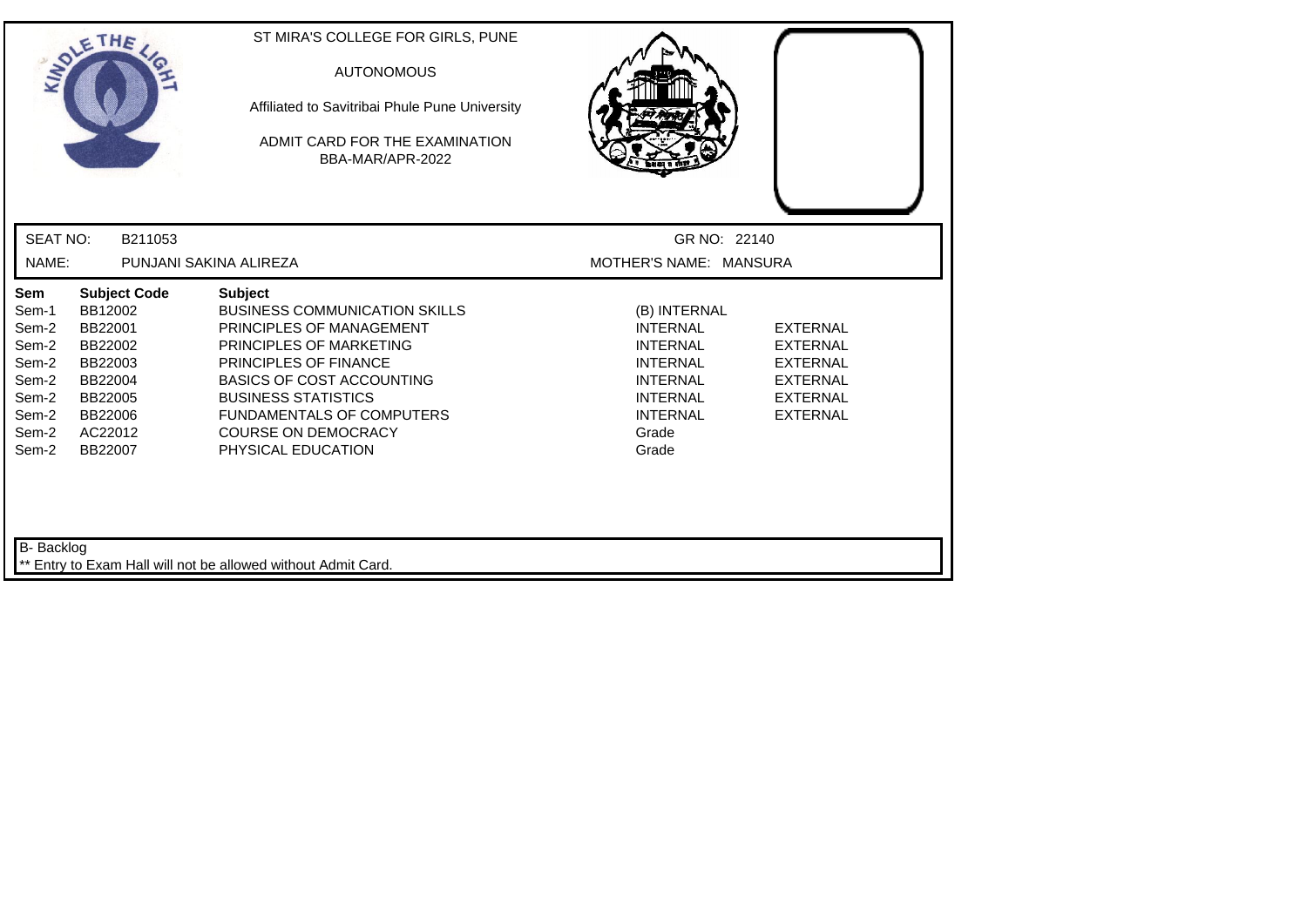|                                                                             | SOLETHE                                                                                                     | ST MIRA'S COLLEGE FOR GIRLS, PUNE<br><b>AUTONOMOUS</b><br>Affiliated to Savitribai Phule Pune University<br>ADMIT CARD FOR THE EXAMINATION<br>BBA-MAR/APR-2022                                                                                                  |                                                                                                                                                                                                                                                    |  |
|-----------------------------------------------------------------------------|-------------------------------------------------------------------------------------------------------------|-----------------------------------------------------------------------------------------------------------------------------------------------------------------------------------------------------------------------------------------------------------------|----------------------------------------------------------------------------------------------------------------------------------------------------------------------------------------------------------------------------------------------------|--|
| <b>SEAT NO:</b>                                                             | B211054                                                                                                     |                                                                                                                                                                                                                                                                 | GR NO: 22150                                                                                                                                                                                                                                       |  |
| NAME:                                                                       |                                                                                                             | RELWANI PRIYANKA DEEPAK                                                                                                                                                                                                                                         | MOTHER'S NAME: SONIA                                                                                                                                                                                                                               |  |
| Sem<br>Sem-2<br>Sem-2<br>Sem-2<br>Sem-2<br>Sem-2<br>Sem-2<br>Sem-2<br>Sem-2 | <b>Subject Code</b><br>BB22001<br>BB22002<br>BB22003<br>BB22004<br>BB22005<br>BB22006<br>AC22012<br>BB22007 | <b>Subject</b><br>PRINCIPLES OF MANAGEMENT<br>PRINCIPLES OF MARKETING<br><b>PRINCIPLES OF FINANCE</b><br><b>BASICS OF COST ACCOUNTING</b><br><b>BUSINESS STATISTICS</b><br><b>FUNDAMENTALS OF COMPUTERS</b><br><b>COURSE ON DEMOCRACY</b><br>PHYSICAL EDUCATION | <b>INTERNAL</b><br><b>EXTERNAL</b><br><b>INTERNAL</b><br><b>EXTERNAL</b><br><b>INTERNAL</b><br><b>EXTERNAL</b><br><b>INTERNAL</b><br><b>EXTERNAL</b><br><b>INTERNAL</b><br><b>EXTERNAL</b><br><b>INTERNAL</b><br><b>EXTERNAL</b><br>Grade<br>Grade |  |
| B- Backlog                                                                  |                                                                                                             | ** Entry to Exam Hall will not be allowed without Admit Card.                                                                                                                                                                                                   |                                                                                                                                                                                                                                                    |  |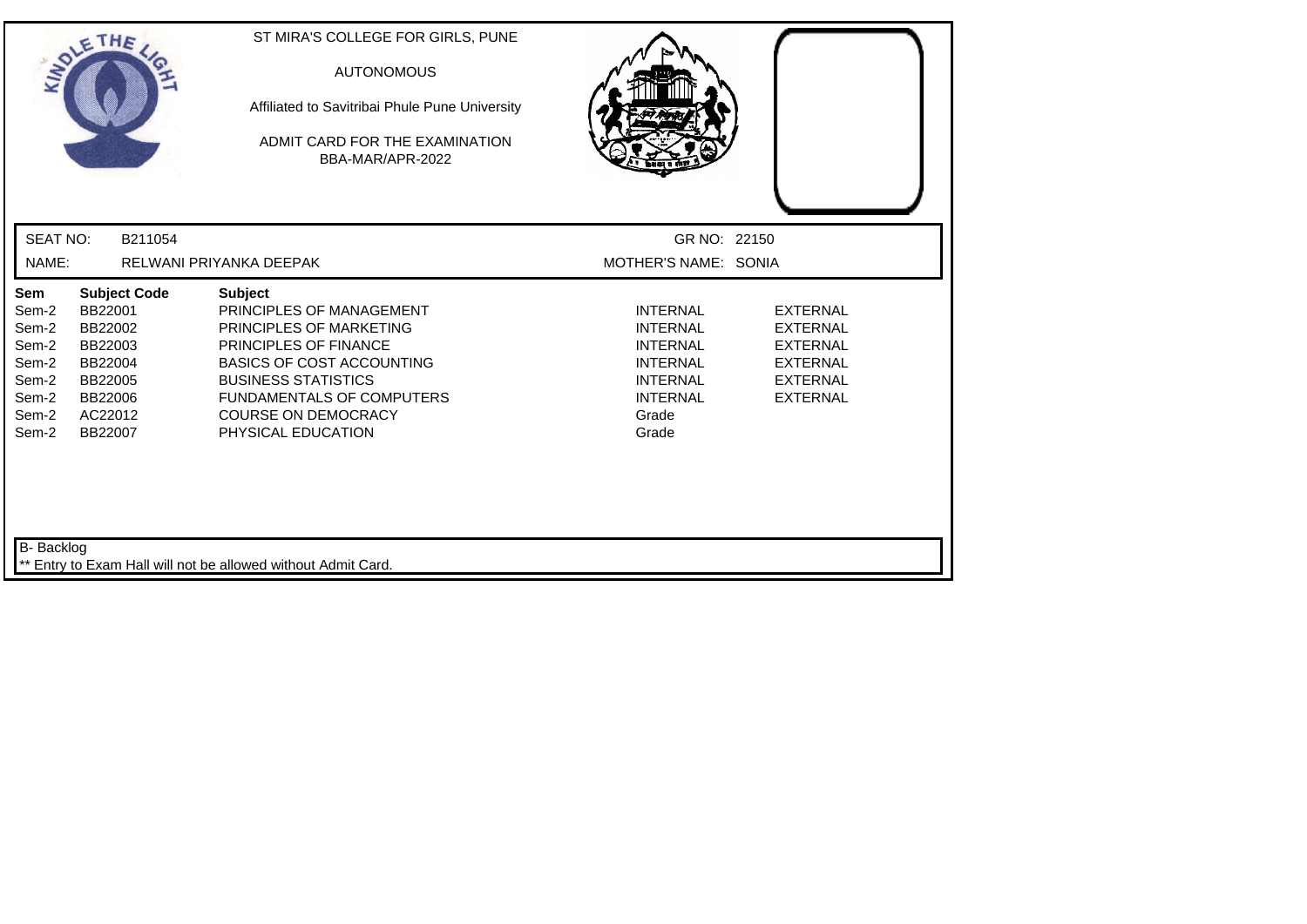|                                                                             | SOLETHE                                                                                                     | ST MIRA'S COLLEGE FOR GIRLS, PUNE<br><b>AUTONOMOUS</b><br>Affiliated to Savitribai Phule Pune University<br>ADMIT CARD FOR THE EXAMINATION<br>BBA-MAR/APR-2022                                                                                                  |                                                                                                                                  |                                                                                                                |
|-----------------------------------------------------------------------------|-------------------------------------------------------------------------------------------------------------|-----------------------------------------------------------------------------------------------------------------------------------------------------------------------------------------------------------------------------------------------------------------|----------------------------------------------------------------------------------------------------------------------------------|----------------------------------------------------------------------------------------------------------------|
| <b>SEAT NO:</b>                                                             | B211055                                                                                                     |                                                                                                                                                                                                                                                                 | GR NO: 22169                                                                                                                     |                                                                                                                |
| NAME:                                                                       |                                                                                                             | SAMPAT KHUSHI DHARMESH                                                                                                                                                                                                                                          | MOTHER'S NAME: ALPA                                                                                                              |                                                                                                                |
| Sem<br>Sem-2<br>Sem-2<br>Sem-2<br>Sem-2<br>Sem-2<br>Sem-2<br>Sem-2<br>Sem-2 | <b>Subject Code</b><br>BB22001<br>BB22002<br>BB22003<br>BB22004<br>BB22005<br>BB22006<br>AC22012<br>BB22007 | <b>Subject</b><br>PRINCIPLES OF MANAGEMENT<br>PRINCIPLES OF MARKETING<br><b>PRINCIPLES OF FINANCE</b><br><b>BASICS OF COST ACCOUNTING</b><br><b>BUSINESS STATISTICS</b><br><b>FUNDAMENTALS OF COMPUTERS</b><br><b>COURSE ON DEMOCRACY</b><br>PHYSICAL EDUCATION | <b>INTERNAL</b><br><b>INTERNAL</b><br><b>INTERNAL</b><br><b>INTERNAL</b><br><b>INTERNAL</b><br><b>INTERNAL</b><br>Grade<br>Grade | <b>EXTERNAL</b><br><b>EXTERNAL</b><br><b>EXTERNAL</b><br><b>EXTERNAL</b><br><b>EXTERNAL</b><br><b>EXTERNAL</b> |
| B- Backlog                                                                  |                                                                                                             | ** Entry to Exam Hall will not be allowed without Admit Card.                                                                                                                                                                                                   |                                                                                                                                  |                                                                                                                |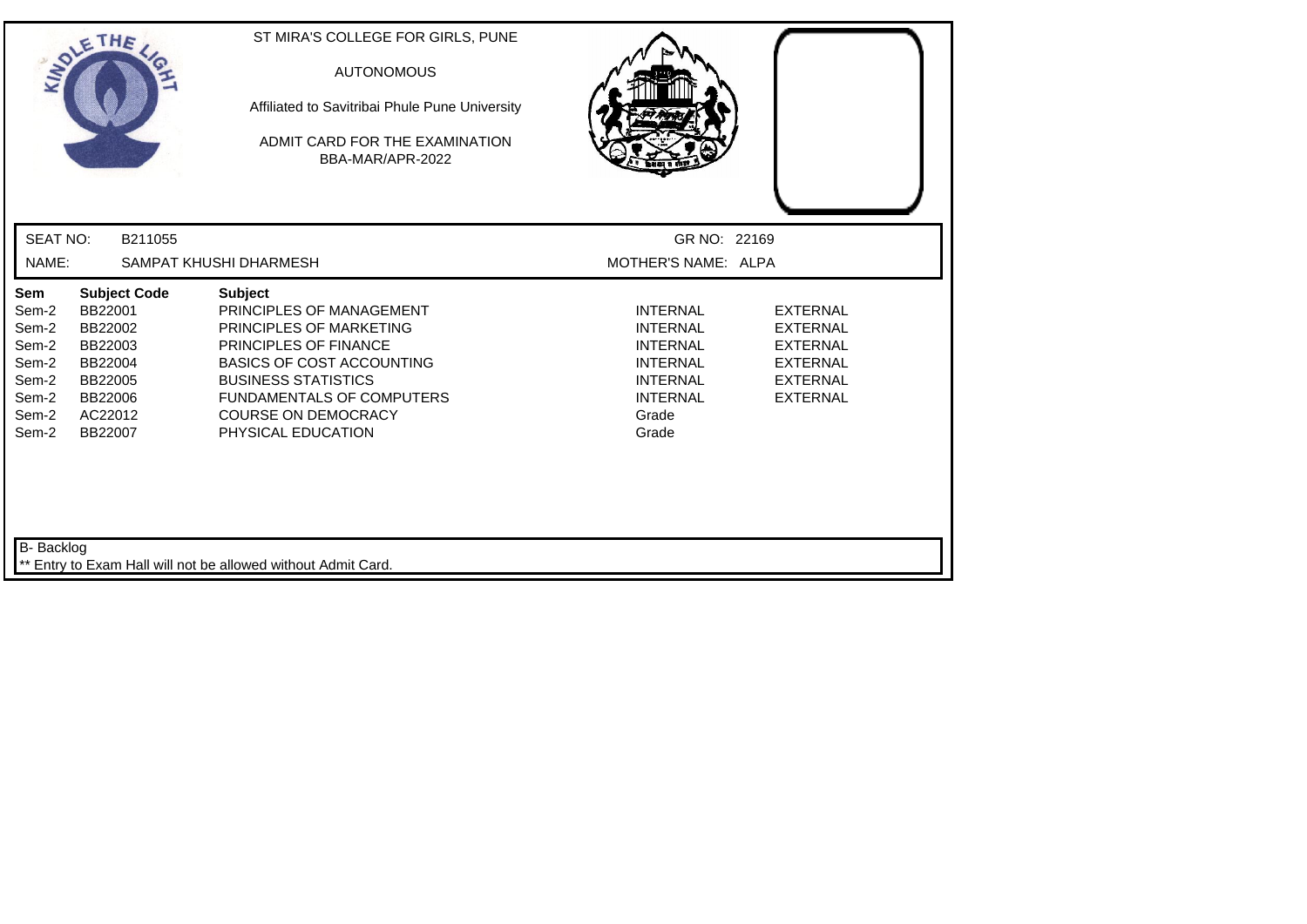|                                                                             | SOLETHE ,                                                                                                   | ST MIRA'S COLLEGE FOR GIRLS, PUNE<br><b>AUTONOMOUS</b><br>Affiliated to Savitribai Phule Pune University<br>ADMIT CARD FOR THE EXAMINATION<br>BBA-MAR/APR-2022                                                                                                  |                                                                                                                                  |                                                                                                                |
|-----------------------------------------------------------------------------|-------------------------------------------------------------------------------------------------------------|-----------------------------------------------------------------------------------------------------------------------------------------------------------------------------------------------------------------------------------------------------------------|----------------------------------------------------------------------------------------------------------------------------------|----------------------------------------------------------------------------------------------------------------|
| <b>SEAT NO:</b>                                                             | B211056                                                                                                     |                                                                                                                                                                                                                                                                 | GR NO: 22165                                                                                                                     |                                                                                                                |
| NAME:                                                                       | SHAIKH SANIYA RIYAJ                                                                                         |                                                                                                                                                                                                                                                                 | MOTHER'S NAME: MAMATA                                                                                                            |                                                                                                                |
| Sem<br>Sem-2<br>Sem-2<br>Sem-2<br>Sem-2<br>Sem-2<br>Sem-2<br>Sem-2<br>Sem-2 | <b>Subject Code</b><br>BB22001<br>BB22002<br>BB22003<br>BB22004<br>BB22005<br>BB22006<br>AC22012<br>BB22007 | <b>Subject</b><br>PRINCIPLES OF MANAGEMENT<br>PRINCIPLES OF MARKETING<br><b>PRINCIPLES OF FINANCE</b><br><b>BASICS OF COST ACCOUNTING</b><br><b>BUSINESS STATISTICS</b><br><b>FUNDAMENTALS OF COMPUTERS</b><br><b>COURSE ON DEMOCRACY</b><br>PHYSICAL EDUCATION | <b>INTERNAL</b><br><b>INTERNAL</b><br><b>INTERNAL</b><br><b>INTERNAL</b><br><b>INTERNAL</b><br><b>INTERNAL</b><br>Grade<br>Grade | <b>EXTERNAL</b><br><b>EXTERNAL</b><br><b>EXTERNAL</b><br><b>EXTERNAL</b><br><b>EXTERNAL</b><br><b>EXTERNAL</b> |
| B- Backlog                                                                  |                                                                                                             | ** Entry to Exam Hall will not be allowed without Admit Card.                                                                                                                                                                                                   |                                                                                                                                  |                                                                                                                |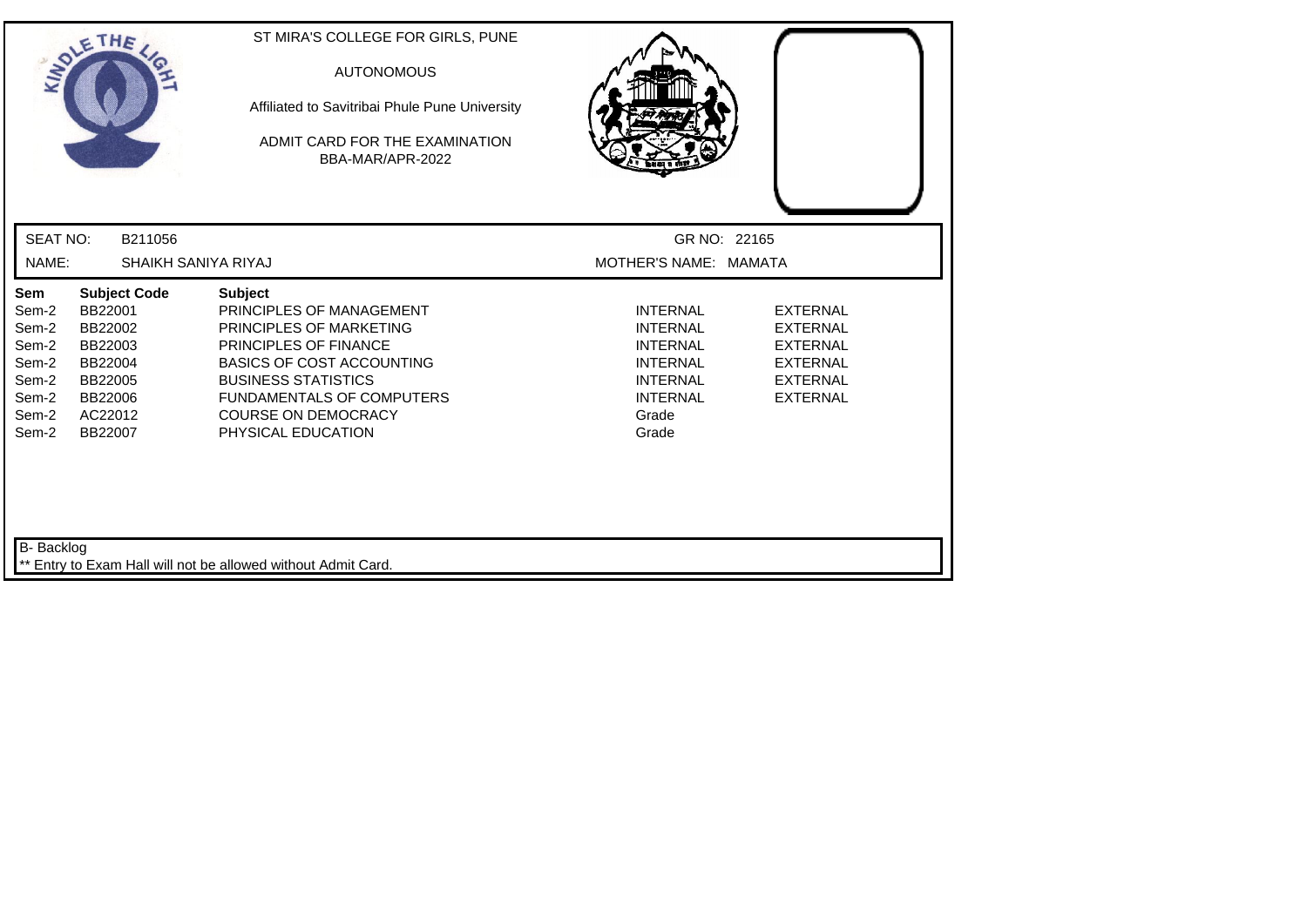|                                                                             | SOLETHE                                                                                                     | ST MIRA'S COLLEGE FOR GIRLS, PUNE<br><b>AUTONOMOUS</b><br>Affiliated to Savitribai Phule Pune University<br>ADMIT CARD FOR THE EXAMINATION<br>BBA-MAR/APR-2022                                                                                                  |                                                                                                                                  |                                                                                                                |
|-----------------------------------------------------------------------------|-------------------------------------------------------------------------------------------------------------|-----------------------------------------------------------------------------------------------------------------------------------------------------------------------------------------------------------------------------------------------------------------|----------------------------------------------------------------------------------------------------------------------------------|----------------------------------------------------------------------------------------------------------------|
| <b>SEAT NO:</b>                                                             | B211057                                                                                                     |                                                                                                                                                                                                                                                                 | GR NO: 22135                                                                                                                     |                                                                                                                |
| NAME:                                                                       |                                                                                                             | SASANANI AANCHAL PITAMBAR                                                                                                                                                                                                                                       | MOTHER'S NAME: NEHA                                                                                                              |                                                                                                                |
| Sem<br>Sem-2<br>Sem-2<br>Sem-2<br>Sem-2<br>Sem-2<br>Sem-2<br>Sem-2<br>Sem-2 | <b>Subject Code</b><br>BB22001<br>BB22002<br>BB22003<br>BB22004<br>BB22005<br>BB22006<br>AC22012<br>BB22007 | <b>Subject</b><br>PRINCIPLES OF MANAGEMENT<br>PRINCIPLES OF MARKETING<br><b>PRINCIPLES OF FINANCE</b><br><b>BASICS OF COST ACCOUNTING</b><br><b>BUSINESS STATISTICS</b><br><b>FUNDAMENTALS OF COMPUTERS</b><br><b>COURSE ON DEMOCRACY</b><br>PHYSICAL EDUCATION | <b>INTERNAL</b><br><b>INTERNAL</b><br><b>INTERNAL</b><br><b>INTERNAL</b><br><b>INTERNAL</b><br><b>INTERNAL</b><br>Grade<br>Grade | <b>EXTERNAL</b><br><b>EXTERNAL</b><br><b>EXTERNAL</b><br><b>EXTERNAL</b><br><b>EXTERNAL</b><br><b>EXTERNAL</b> |
| B- Backlog                                                                  |                                                                                                             | Entry to Exam Hall will not be allowed without Admit Card.                                                                                                                                                                                                      |                                                                                                                                  |                                                                                                                |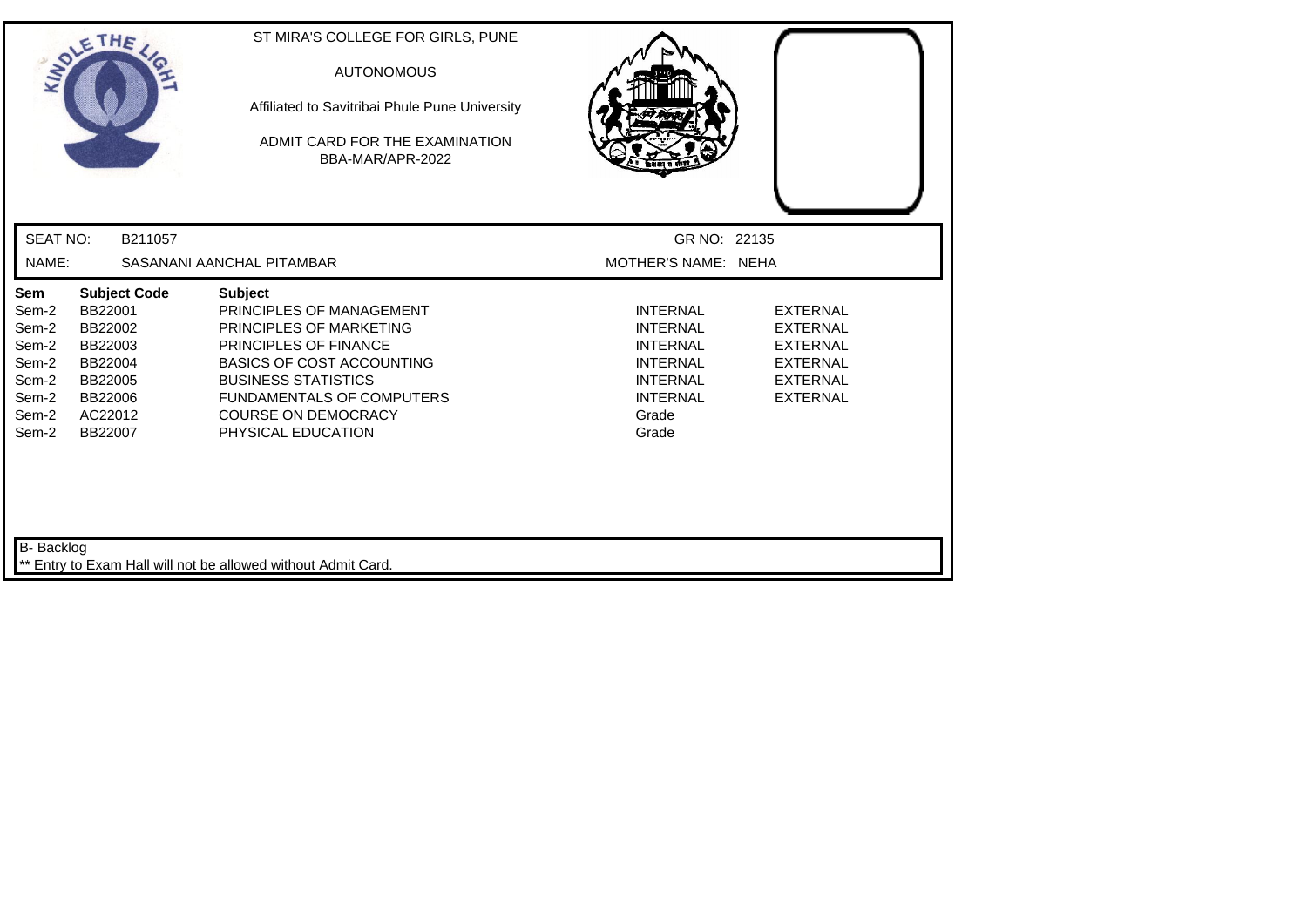|                                                                             | SOLETHE                                                                                                     | ST MIRA'S COLLEGE FOR GIRLS, PUNE<br><b>AUTONOMOUS</b><br>Affiliated to Savitribai Phule Pune University<br>ADMIT CARD FOR THE EXAMINATION<br>BBA-MAR/APR-2022                                                                                                  |                                                                                                                                  |                                                                                                                |
|-----------------------------------------------------------------------------|-------------------------------------------------------------------------------------------------------------|-----------------------------------------------------------------------------------------------------------------------------------------------------------------------------------------------------------------------------------------------------------------|----------------------------------------------------------------------------------------------------------------------------------|----------------------------------------------------------------------------------------------------------------|
| <b>SEAT NO:</b>                                                             | B211058                                                                                                     |                                                                                                                                                                                                                                                                 | GR NO: 22133                                                                                                                     |                                                                                                                |
| NAME:                                                                       | SAYYED AZA ALIM                                                                                             |                                                                                                                                                                                                                                                                 | MOTHER'S NAME: AALIYA                                                                                                            |                                                                                                                |
| Sem<br>Sem-2<br>Sem-2<br>Sem-2<br>Sem-2<br>Sem-2<br>Sem-2<br>Sem-2<br>Sem-2 | <b>Subject Code</b><br>BB22001<br>BB22002<br>BB22003<br>BB22004<br>BB22005<br>BB22006<br>AC22012<br>BB22007 | <b>Subject</b><br>PRINCIPLES OF MANAGEMENT<br>PRINCIPLES OF MARKETING<br><b>PRINCIPLES OF FINANCE</b><br><b>BASICS OF COST ACCOUNTING</b><br><b>BUSINESS STATISTICS</b><br><b>FUNDAMENTALS OF COMPUTERS</b><br><b>COURSE ON DEMOCRACY</b><br>PHYSICAL EDUCATION | <b>INTERNAL</b><br><b>INTERNAL</b><br><b>INTERNAL</b><br><b>INTERNAL</b><br><b>INTERNAL</b><br><b>INTERNAL</b><br>Grade<br>Grade | <b>EXTERNAL</b><br><b>EXTERNAL</b><br><b>EXTERNAL</b><br><b>EXTERNAL</b><br><b>EXTERNAL</b><br><b>EXTERNAL</b> |
| B- Backlog                                                                  |                                                                                                             | ** Entry to Exam Hall will not be allowed without Admit Card.                                                                                                                                                                                                   |                                                                                                                                  |                                                                                                                |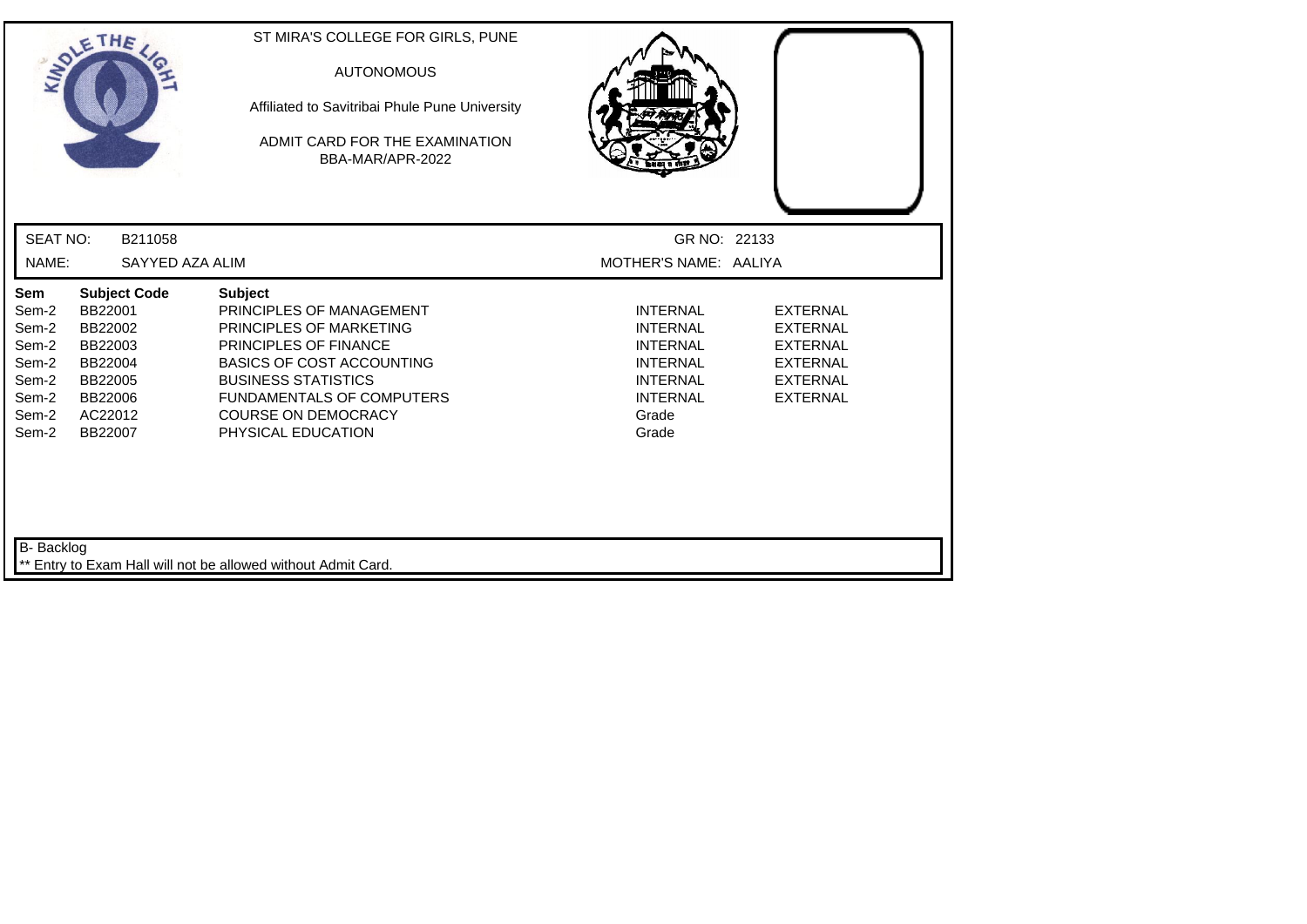|                                                                             | SOLETHE,                                                                                                    | ST MIRA'S COLLEGE FOR GIRLS, PUNE<br><b>AUTONOMOUS</b><br>Affiliated to Savitribai Phule Pune University<br>ADMIT CARD FOR THE EXAMINATION<br>BBA-MAR/APR-2022                                                                                                  |                                                                                                                                  |                                                                                                                |
|-----------------------------------------------------------------------------|-------------------------------------------------------------------------------------------------------------|-----------------------------------------------------------------------------------------------------------------------------------------------------------------------------------------------------------------------------------------------------------------|----------------------------------------------------------------------------------------------------------------------------------|----------------------------------------------------------------------------------------------------------------|
| <b>SEAT NO:</b>                                                             | B211059                                                                                                     |                                                                                                                                                                                                                                                                 | GR NO: 22131                                                                                                                     |                                                                                                                |
| NAME:                                                                       |                                                                                                             | SHAIKH AARZOO SOHAEL                                                                                                                                                                                                                                            | MOTHER'S NAME: MUMTAZ                                                                                                            |                                                                                                                |
| Sem<br>Sem-2<br>Sem-2<br>Sem-2<br>Sem-2<br>Sem-2<br>Sem-2<br>Sem-2<br>Sem-2 | <b>Subject Code</b><br>BB22001<br>BB22002<br>BB22003<br>BB22004<br>BB22005<br>BB22006<br>AC22012<br>BB22007 | <b>Subject</b><br>PRINCIPLES OF MANAGEMENT<br><b>PRINCIPLES OF MARKETING</b><br>PRINCIPLES OF FINANCE<br><b>BASICS OF COST ACCOUNTING</b><br><b>BUSINESS STATISTICS</b><br><b>FUNDAMENTALS OF COMPUTERS</b><br><b>COURSE ON DEMOCRACY</b><br>PHYSICAL EDUCATION | <b>INTERNAL</b><br><b>INTERNAL</b><br><b>INTERNAL</b><br><b>INTERNAL</b><br><b>INTERNAL</b><br><b>INTERNAL</b><br>Grade<br>Grade | <b>EXTERNAL</b><br><b>EXTERNAL</b><br><b>EXTERNAL</b><br><b>EXTERNAL</b><br><b>EXTERNAL</b><br><b>EXTERNAL</b> |
| B- Backlog                                                                  |                                                                                                             | Entry to Exam Hall will not be allowed without Admit Card.                                                                                                                                                                                                      |                                                                                                                                  |                                                                                                                |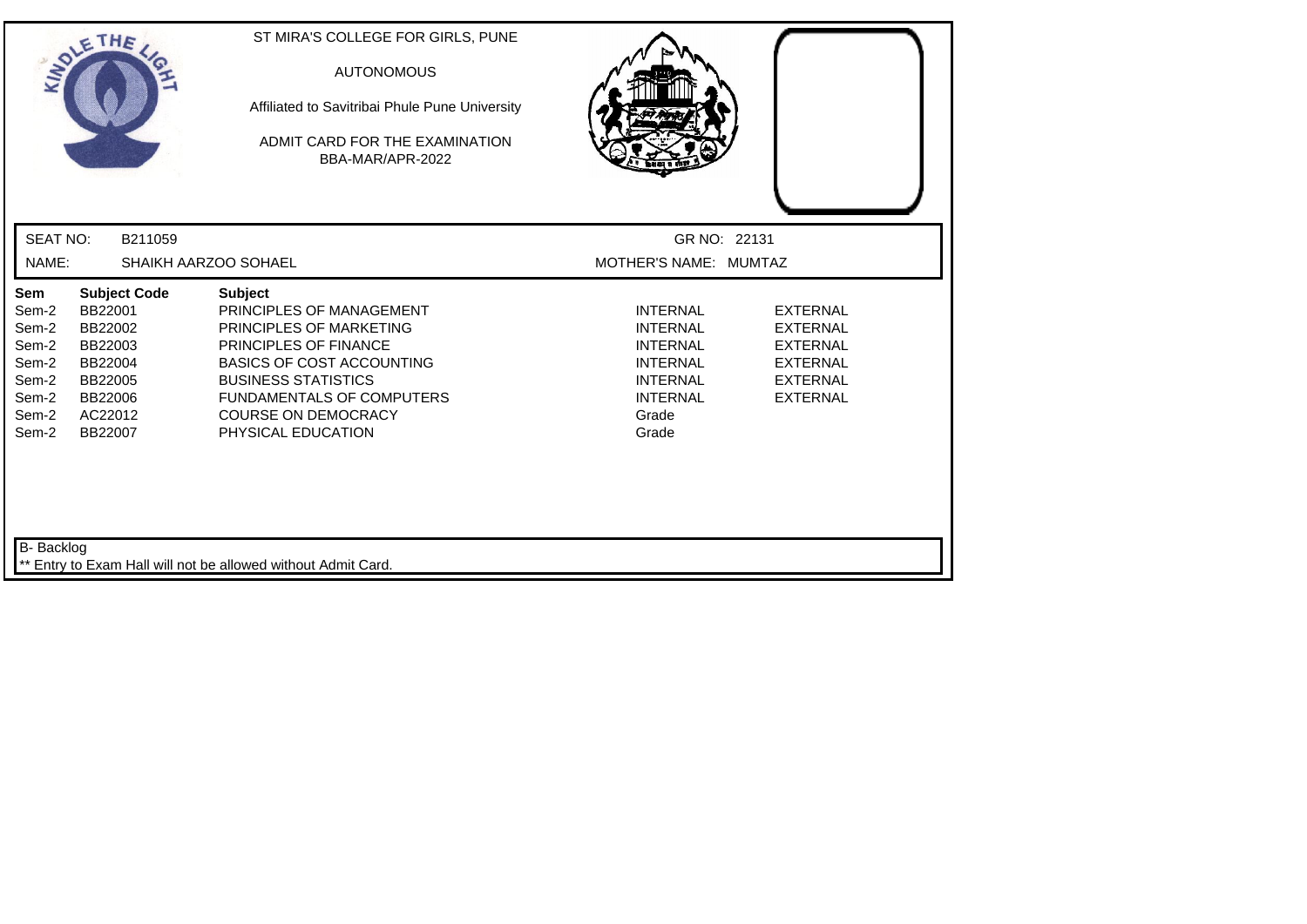| SOLETHE ,                                                                   |                                                                                                             | ST MIRA'S COLLEGE FOR GIRLS, PUNE<br><b>AUTONOMOUS</b><br>Affiliated to Savitribai Phule Pune University<br>ADMIT CARD FOR THE EXAMINATION<br>BBA-MAR/APR-2022                                                                                           |                                                                                                                                  |                                                                                                                |
|-----------------------------------------------------------------------------|-------------------------------------------------------------------------------------------------------------|----------------------------------------------------------------------------------------------------------------------------------------------------------------------------------------------------------------------------------------------------------|----------------------------------------------------------------------------------------------------------------------------------|----------------------------------------------------------------------------------------------------------------|
| <b>SEAT NO:</b>                                                             | B211060                                                                                                     |                                                                                                                                                                                                                                                          | GR NO: 22143                                                                                                                     |                                                                                                                |
| NAME:                                                                       |                                                                                                             | SHAIKH SHANA ABUTALEB                                                                                                                                                                                                                                    | MOTHER'S NAME: NAZMA                                                                                                             |                                                                                                                |
| Sem<br>Sem-2<br>Sem-2<br>Sem-2<br>Sem-2<br>Sem-2<br>Sem-2<br>Sem-2<br>Sem-2 | <b>Subject Code</b><br>BB22001<br>BB22002<br>BB22003<br>BB22004<br>BB22005<br>BB22006<br>AC22012<br>BB22007 | <b>Subject</b><br>PRINCIPLES OF MANAGEMENT<br>PRINCIPLES OF MARKETING<br>PRINCIPLES OF FINANCE<br><b>BASICS OF COST ACCOUNTING</b><br><b>BUSINESS STATISTICS</b><br><b>FUNDAMENTALS OF COMPUTERS</b><br><b>COURSE ON DEMOCRACY</b><br>PHYSICAL EDUCATION | <b>INTERNAL</b><br><b>INTERNAL</b><br><b>INTERNAL</b><br><b>INTERNAL</b><br><b>INTERNAL</b><br><b>INTERNAL</b><br>Grade<br>Grade | <b>EXTERNAL</b><br><b>EXTERNAL</b><br><b>EXTERNAL</b><br><b>EXTERNAL</b><br><b>EXTERNAL</b><br><b>EXTERNAL</b> |
| B- Backlog                                                                  |                                                                                                             | Entry to Exam Hall will not be allowed without Admit Card.                                                                                                                                                                                               |                                                                                                                                  |                                                                                                                |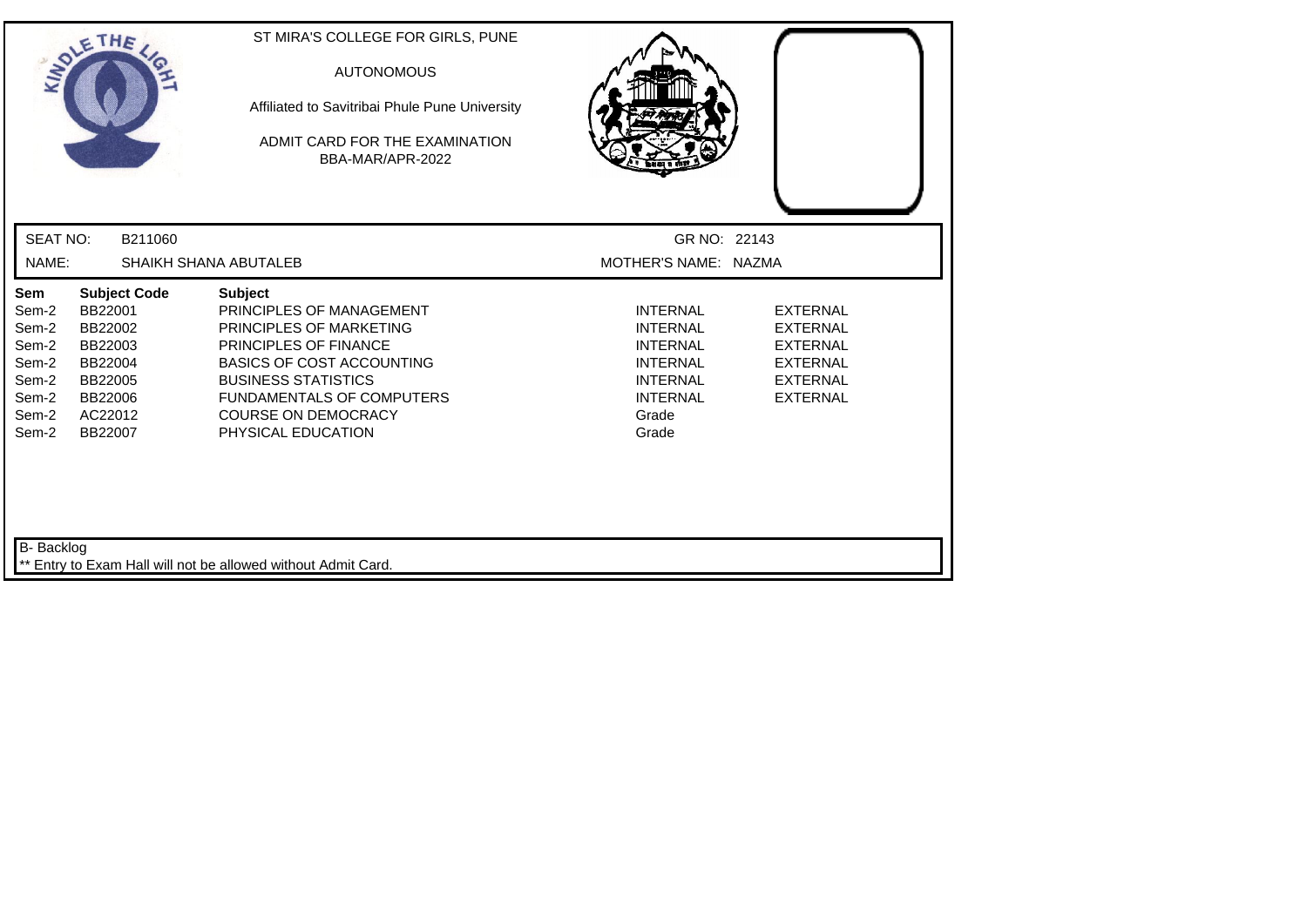|                                                                             | SOLETHE ,                                                                                                   | ST MIRA'S COLLEGE FOR GIRLS, PUNE<br><b>AUTONOMOUS</b><br>Affiliated to Savitribai Phule Pune University<br>ADMIT CARD FOR THE EXAMINATION<br>BBA-MAR/APR-2022                                                                                                  |                                                                                                                                  |                                                                                                                |
|-----------------------------------------------------------------------------|-------------------------------------------------------------------------------------------------------------|-----------------------------------------------------------------------------------------------------------------------------------------------------------------------------------------------------------------------------------------------------------------|----------------------------------------------------------------------------------------------------------------------------------|----------------------------------------------------------------------------------------------------------------|
| <b>SEAT NO:</b>                                                             | B211061                                                                                                     |                                                                                                                                                                                                                                                                 | GR NO: 22138                                                                                                                     |                                                                                                                |
| NAME:                                                                       | SHAIKH LAIQA MAULA                                                                                          |                                                                                                                                                                                                                                                                 | MOTHER'S NAME: RIZWANA                                                                                                           |                                                                                                                |
| Sem<br>Sem-2<br>Sem-2<br>Sem-2<br>Sem-2<br>Sem-2<br>Sem-2<br>Sem-2<br>Sem-2 | <b>Subject Code</b><br>BB22001<br>BB22002<br>BB22003<br>BB22004<br>BB22005<br>BB22006<br>AC22012<br>BB22007 | <b>Subject</b><br>PRINCIPLES OF MANAGEMENT<br>PRINCIPLES OF MARKETING<br><b>PRINCIPLES OF FINANCE</b><br><b>BASICS OF COST ACCOUNTING</b><br><b>BUSINESS STATISTICS</b><br><b>FUNDAMENTALS OF COMPUTERS</b><br><b>COURSE ON DEMOCRACY</b><br>PHYSICAL EDUCATION | <b>INTERNAL</b><br><b>INTERNAL</b><br><b>INTERNAL</b><br><b>INTERNAL</b><br><b>INTERNAL</b><br><b>INTERNAL</b><br>Grade<br>Grade | <b>EXTERNAL</b><br><b>EXTERNAL</b><br><b>EXTERNAL</b><br><b>EXTERNAL</b><br><b>EXTERNAL</b><br><b>EXTERNAL</b> |
| B- Backlog                                                                  |                                                                                                             | Entry to Exam Hall will not be allowed without Admit Card.                                                                                                                                                                                                      |                                                                                                                                  |                                                                                                                |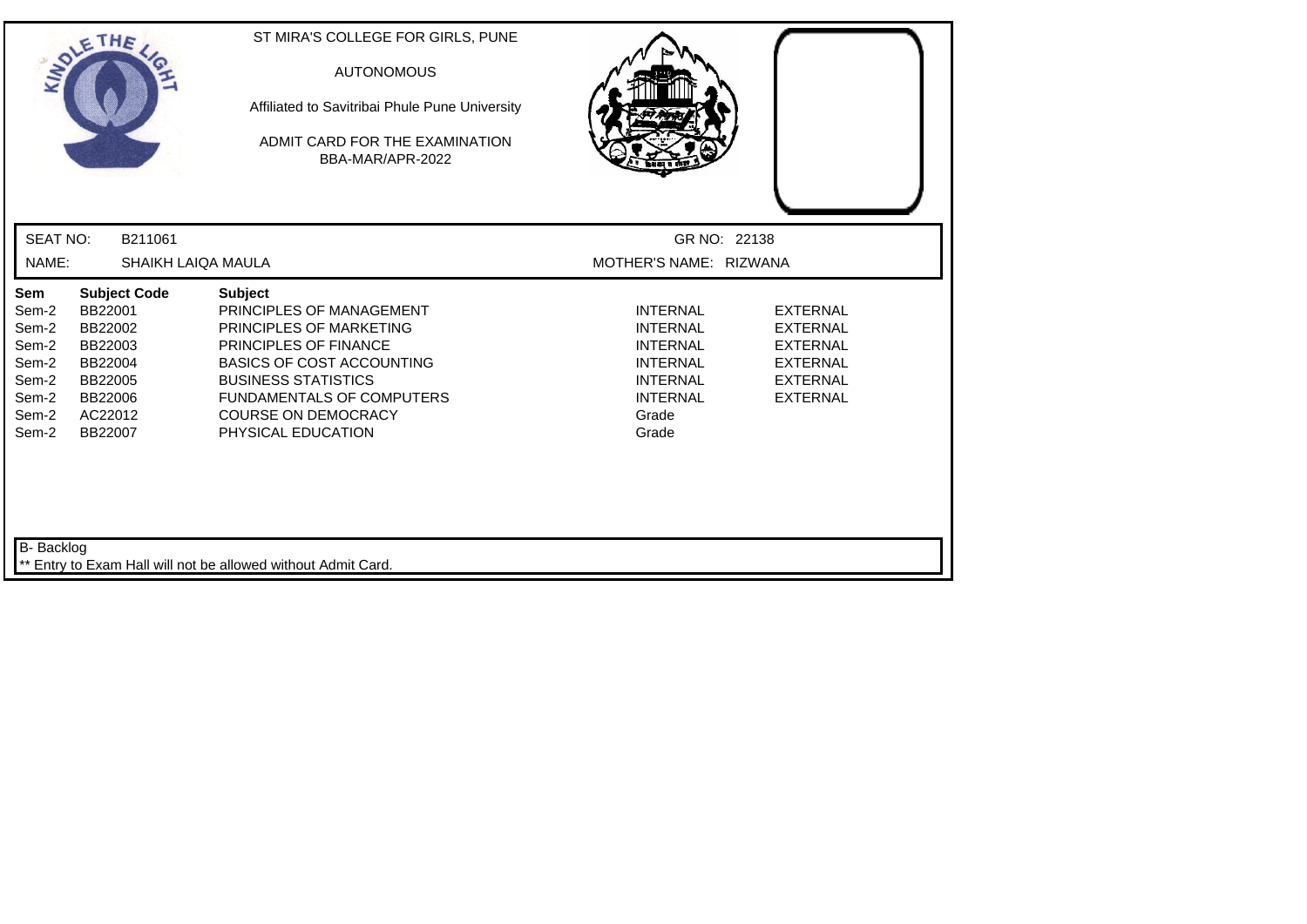|                                                                             | SOLETHE                                                                                                     | ST MIRA'S COLLEGE FOR GIRLS, PUNE<br><b>AUTONOMOUS</b><br>Affiliated to Savitribai Phule Pune University<br>ADMIT CARD FOR THE EXAMINATION<br>BBA-MAR/APR-2022                                                                                                  |                                                                                                                                  |                                                                                                                |
|-----------------------------------------------------------------------------|-------------------------------------------------------------------------------------------------------------|-----------------------------------------------------------------------------------------------------------------------------------------------------------------------------------------------------------------------------------------------------------------|----------------------------------------------------------------------------------------------------------------------------------|----------------------------------------------------------------------------------------------------------------|
| <b>SEAT NO:</b>                                                             | B211062                                                                                                     |                                                                                                                                                                                                                                                                 | GR NO: 22163                                                                                                                     |                                                                                                                |
| NAME:                                                                       |                                                                                                             | SHARMA PRIYA VENKATESH                                                                                                                                                                                                                                          | MOTHER'S NAME: SAVITA                                                                                                            |                                                                                                                |
| Sem<br>Sem-2<br>Sem-2<br>Sem-2<br>Sem-2<br>Sem-2<br>Sem-2<br>Sem-2<br>Sem-2 | <b>Subject Code</b><br>BB22001<br>BB22002<br>BB22003<br>BB22004<br>BB22005<br>BB22006<br>AC22012<br>BB22007 | <b>Subject</b><br>PRINCIPLES OF MANAGEMENT<br>PRINCIPLES OF MARKETING<br><b>PRINCIPLES OF FINANCE</b><br><b>BASICS OF COST ACCOUNTING</b><br><b>BUSINESS STATISTICS</b><br><b>FUNDAMENTALS OF COMPUTERS</b><br><b>COURSE ON DEMOCRACY</b><br>PHYSICAL EDUCATION | <b>INTERNAL</b><br><b>INTERNAL</b><br><b>INTERNAL</b><br><b>INTERNAL</b><br><b>INTERNAL</b><br><b>INTERNAL</b><br>Grade<br>Grade | <b>EXTERNAL</b><br><b>EXTERNAL</b><br><b>EXTERNAL</b><br><b>EXTERNAL</b><br><b>EXTERNAL</b><br><b>EXTERNAL</b> |
| B- Backlog                                                                  |                                                                                                             | ** Entry to Exam Hall will not be allowed without Admit Card.                                                                                                                                                                                                   |                                                                                                                                  |                                                                                                                |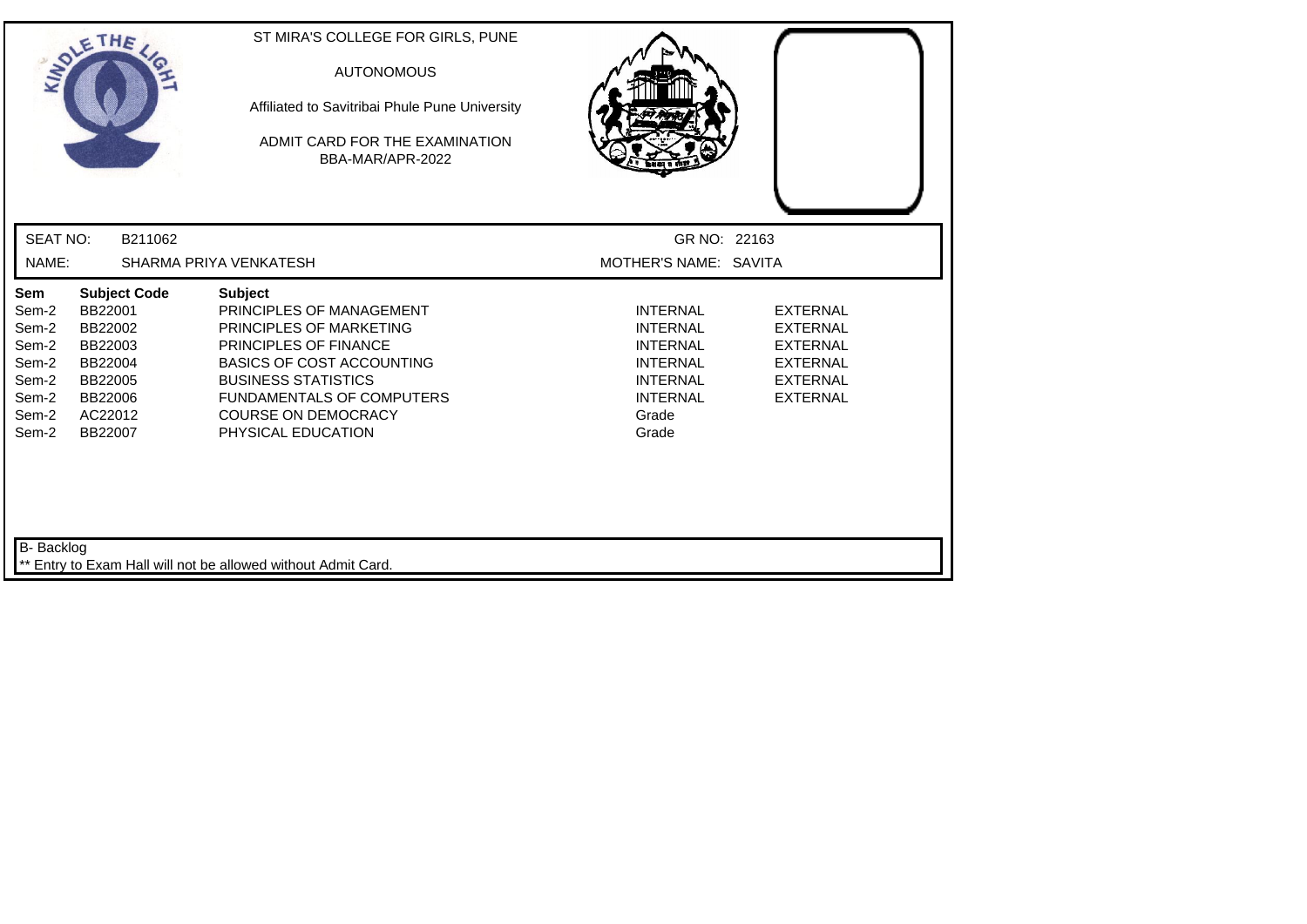| SOLETHE,                                                                                                                                                                                   | ST MIRA'S COLLEGE FOR GIRLS, PUNE<br><b>AUTONOMOUS</b><br>Affiliated to Savitribai Phule Pune University<br>ADMIT CARD FOR THE EXAMINATION<br>BBA-MAR/APR-2022                                                                                           |                                                                                                                                  |                                                                                                                |
|--------------------------------------------------------------------------------------------------------------------------------------------------------------------------------------------|----------------------------------------------------------------------------------------------------------------------------------------------------------------------------------------------------------------------------------------------------------|----------------------------------------------------------------------------------------------------------------------------------|----------------------------------------------------------------------------------------------------------------|
| <b>SEAT NO:</b><br>B211063                                                                                                                                                                 |                                                                                                                                                                                                                                                          | GR NO: 22124                                                                                                                     |                                                                                                                |
| NAME:                                                                                                                                                                                      | SHELKE MRUNAL DATTATRAYA                                                                                                                                                                                                                                 | MOTHER'S NAME: SEEMA                                                                                                             |                                                                                                                |
| Sem<br><b>Subject Code</b><br>BB22001<br>Sem-2<br>Sem-2<br>BB22002<br>Sem-2<br>BB22003<br>Sem-2<br>BB22004<br>Sem-2<br>BB22005<br>Sem-2<br>BB22006<br>Sem-2<br>AC22012<br>Sem-2<br>BB22007 | <b>Subject</b><br>PRINCIPLES OF MANAGEMENT<br>PRINCIPLES OF MARKETING<br>PRINCIPLES OF FINANCE<br><b>BASICS OF COST ACCOUNTING</b><br><b>BUSINESS STATISTICS</b><br><b>FUNDAMENTALS OF COMPUTERS</b><br><b>COURSE ON DEMOCRACY</b><br>PHYSICAL EDUCATION | <b>INTERNAL</b><br><b>INTERNAL</b><br><b>INTERNAL</b><br><b>INTERNAL</b><br><b>INTERNAL</b><br><b>INTERNAL</b><br>Grade<br>Grade | <b>EXTERNAL</b><br><b>EXTERNAL</b><br><b>EXTERNAL</b><br><b>EXTERNAL</b><br><b>EXTERNAL</b><br><b>EXTERNAL</b> |
| B- Backlog                                                                                                                                                                                 | ** Entry to Exam Hall will not be allowed without Admit Card.                                                                                                                                                                                            |                                                                                                                                  |                                                                                                                |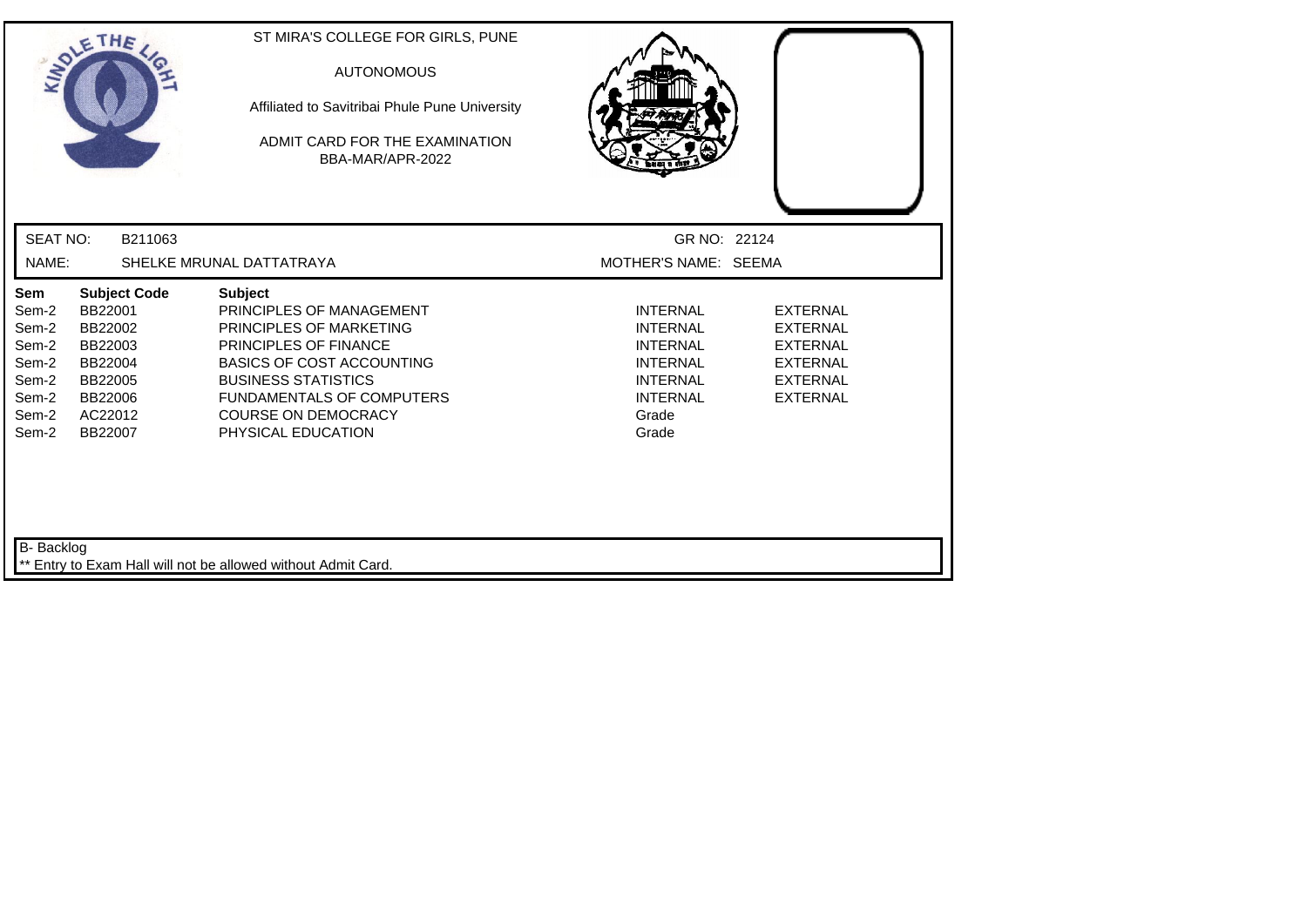| SOLETHE ,                                                                   |                                                                                                             | ST MIRA'S COLLEGE FOR GIRLS, PUNE<br><b>AUTONOMOUS</b><br>Affiliated to Savitribai Phule Pune University<br>ADMIT CARD FOR THE EXAMINATION<br>BBA-MAR/APR-2022                                                                                                  |                                                                                                                                  |                                                                                                                |
|-----------------------------------------------------------------------------|-------------------------------------------------------------------------------------------------------------|-----------------------------------------------------------------------------------------------------------------------------------------------------------------------------------------------------------------------------------------------------------------|----------------------------------------------------------------------------------------------------------------------------------|----------------------------------------------------------------------------------------------------------------|
| <b>SEAT NO:</b>                                                             | B211064                                                                                                     |                                                                                                                                                                                                                                                                 | GR NO: 22110                                                                                                                     |                                                                                                                |
| NAME:                                                                       |                                                                                                             | SHETE SANIKA VINAYAK                                                                                                                                                                                                                                            | MOTHER'S NAME: JYOTI                                                                                                             |                                                                                                                |
| Sem<br>Sem-2<br>Sem-2<br>Sem-2<br>Sem-2<br>Sem-2<br>Sem-2<br>Sem-2<br>Sem-2 | <b>Subject Code</b><br>BB22001<br>BB22002<br>BB22003<br>BB22004<br>BB22005<br>BB22006<br>AC22012<br>BB22007 | <b>Subject</b><br>PRINCIPLES OF MANAGEMENT<br>PRINCIPLES OF MARKETING<br><b>PRINCIPLES OF FINANCE</b><br><b>BASICS OF COST ACCOUNTING</b><br><b>BUSINESS STATISTICS</b><br><b>FUNDAMENTALS OF COMPUTERS</b><br><b>COURSE ON DEMOCRACY</b><br>PHYSICAL EDUCATION | <b>INTERNAL</b><br><b>INTERNAL</b><br><b>INTERNAL</b><br><b>INTERNAL</b><br><b>INTERNAL</b><br><b>INTERNAL</b><br>Grade<br>Grade | <b>EXTERNAL</b><br><b>EXTERNAL</b><br><b>EXTERNAL</b><br><b>EXTERNAL</b><br><b>EXTERNAL</b><br><b>EXTERNAL</b> |
| B- Backlog                                                                  |                                                                                                             | Entry to Exam Hall will not be allowed without Admit Card.                                                                                                                                                                                                      |                                                                                                                                  |                                                                                                                |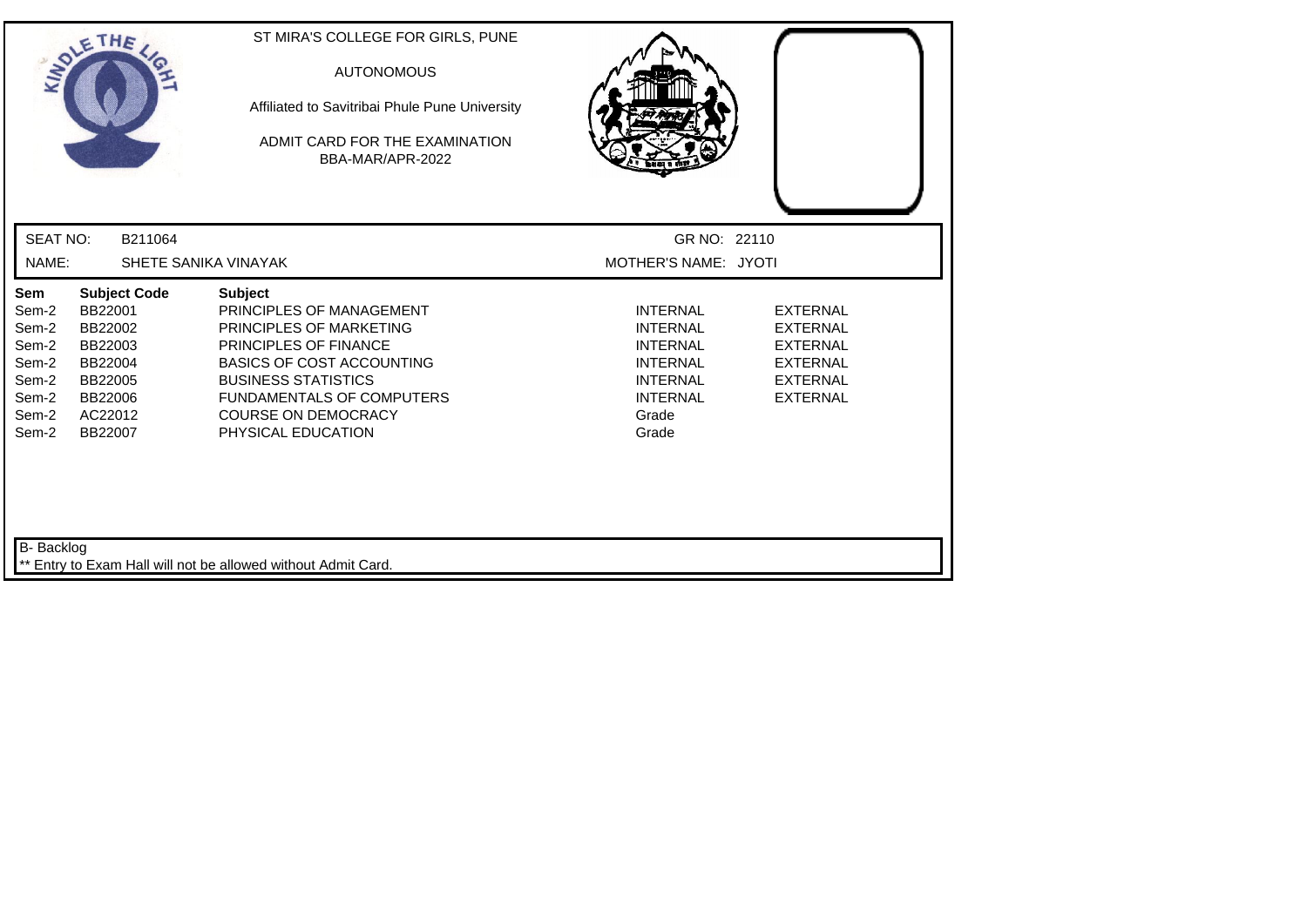|                                                                             | SOLETHE ,                                                                                                   | ST MIRA'S COLLEGE FOR GIRLS, PUNE<br><b>AUTONOMOUS</b><br>Affiliated to Savitribai Phule Pune University<br>ADMIT CARD FOR THE EXAMINATION<br>BBA-MAR/APR-2022                                                                                                  |                                                                                                                                  |                                                                                                                |
|-----------------------------------------------------------------------------|-------------------------------------------------------------------------------------------------------------|-----------------------------------------------------------------------------------------------------------------------------------------------------------------------------------------------------------------------------------------------------------------|----------------------------------------------------------------------------------------------------------------------------------|----------------------------------------------------------------------------------------------------------------|
| <b>SEAT NO:</b>                                                             | B211065                                                                                                     |                                                                                                                                                                                                                                                                 | GR NO: 22114                                                                                                                     |                                                                                                                |
| NAME:                                                                       |                                                                                                             | SHEWANI TEESHA PRAKASH                                                                                                                                                                                                                                          | MOTHER'S NAME: KHUSHI                                                                                                            |                                                                                                                |
| Sem<br>Sem-2<br>Sem-2<br>Sem-2<br>Sem-2<br>Sem-2<br>Sem-2<br>Sem-2<br>Sem-2 | <b>Subject Code</b><br>BB22001<br>BB22002<br>BB22003<br>BB22004<br>BB22005<br>BB22006<br>AC22012<br>BB22007 | <b>Subject</b><br>PRINCIPLES OF MANAGEMENT<br>PRINCIPLES OF MARKETING<br><b>PRINCIPLES OF FINANCE</b><br><b>BASICS OF COST ACCOUNTING</b><br><b>BUSINESS STATISTICS</b><br><b>FUNDAMENTALS OF COMPUTERS</b><br><b>COURSE ON DEMOCRACY</b><br>PHYSICAL EDUCATION | <b>INTERNAL</b><br><b>INTERNAL</b><br><b>INTERNAL</b><br><b>INTERNAL</b><br><b>INTERNAL</b><br><b>INTERNAL</b><br>Grade<br>Grade | <b>EXTERNAL</b><br><b>EXTERNAL</b><br><b>EXTERNAL</b><br><b>EXTERNAL</b><br><b>EXTERNAL</b><br><b>EXTERNAL</b> |
| B- Backlog                                                                  |                                                                                                             | Entry to Exam Hall will not be allowed without Admit Card.                                                                                                                                                                                                      |                                                                                                                                  |                                                                                                                |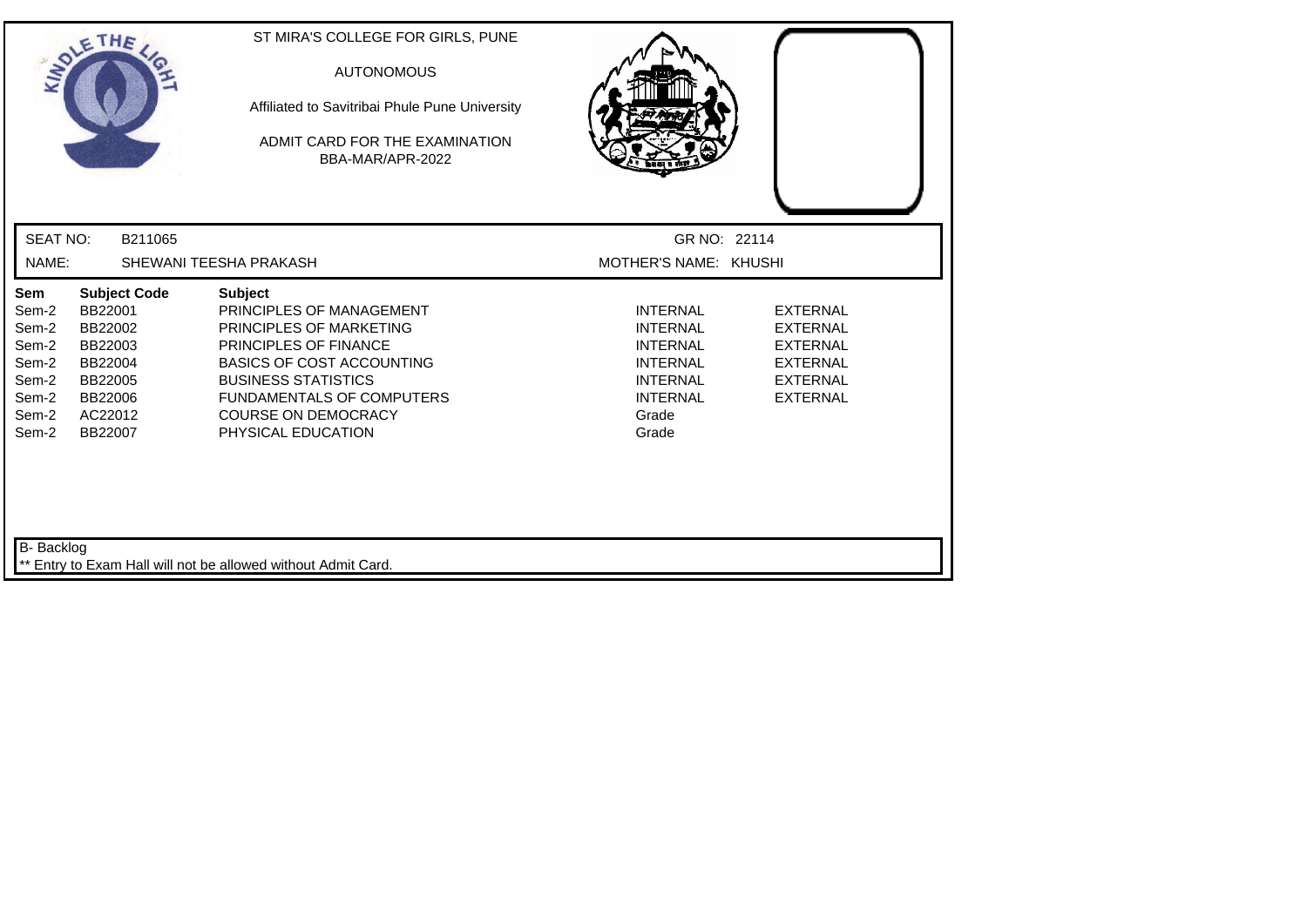| SOLETHE,                                                                                                                                                            |                                                                                           | ST MIRA'S COLLEGE FOR GIRLS, PUNE<br><b>AUTONOMOUS</b><br>Affiliated to Savitribai Phule Pune University<br>ADMIT CARD FOR THE EXAMINATION<br>BBA-MAR/APR-2022                            |                |                                                                                                                |                                                                                                                |
|---------------------------------------------------------------------------------------------------------------------------------------------------------------------|-------------------------------------------------------------------------------------------|-------------------------------------------------------------------------------------------------------------------------------------------------------------------------------------------|----------------|----------------------------------------------------------------------------------------------------------------|----------------------------------------------------------------------------------------------------------------|
| <b>SEAT NO:</b>                                                                                                                                                     | B211066                                                                                   |                                                                                                                                                                                           |                | GR NO: 22117                                                                                                   |                                                                                                                |
| NAME:                                                                                                                                                               | SHINDE NEHA PRAVEEN                                                                       |                                                                                                                                                                                           |                | MOTHER'S NAME: JAI                                                                                             |                                                                                                                |
| Sem<br>BB22001<br>Sem-2<br>Sem-2<br>BB22002<br>Sem-2<br>BB22003<br>Sem-2<br>BB22004<br>Sem-2<br>BB22005<br>Sem-2<br>BB22006<br>Sem-2<br>AC22012<br>Sem-2<br>BB22007 | <b>Subject Code</b><br><b>Subject</b><br><b>BUSINESS STATISTICS</b><br>PHYSICAL EDUCATION | PRINCIPLES OF MANAGEMENT<br><b>PRINCIPLES OF MARKETING</b><br>PRINCIPLES OF FINANCE<br><b>BASICS OF COST ACCOUNTING</b><br><b>FUNDAMENTALS OF COMPUTERS</b><br><b>COURSE ON DEMOCRACY</b> | Grade<br>Grade | <b>INTERNAL</b><br><b>INTERNAL</b><br><b>INTERNAL</b><br><b>INTERNAL</b><br><b>INTERNAL</b><br><b>INTERNAL</b> | <b>EXTERNAL</b><br><b>EXTERNAL</b><br><b>EXTERNAL</b><br><b>EXTERNAL</b><br><b>EXTERNAL</b><br><b>EXTERNAL</b> |
| B- Backlog                                                                                                                                                          | Entry to Exam Hall will not be allowed without Admit Card.                                |                                                                                                                                                                                           |                |                                                                                                                |                                                                                                                |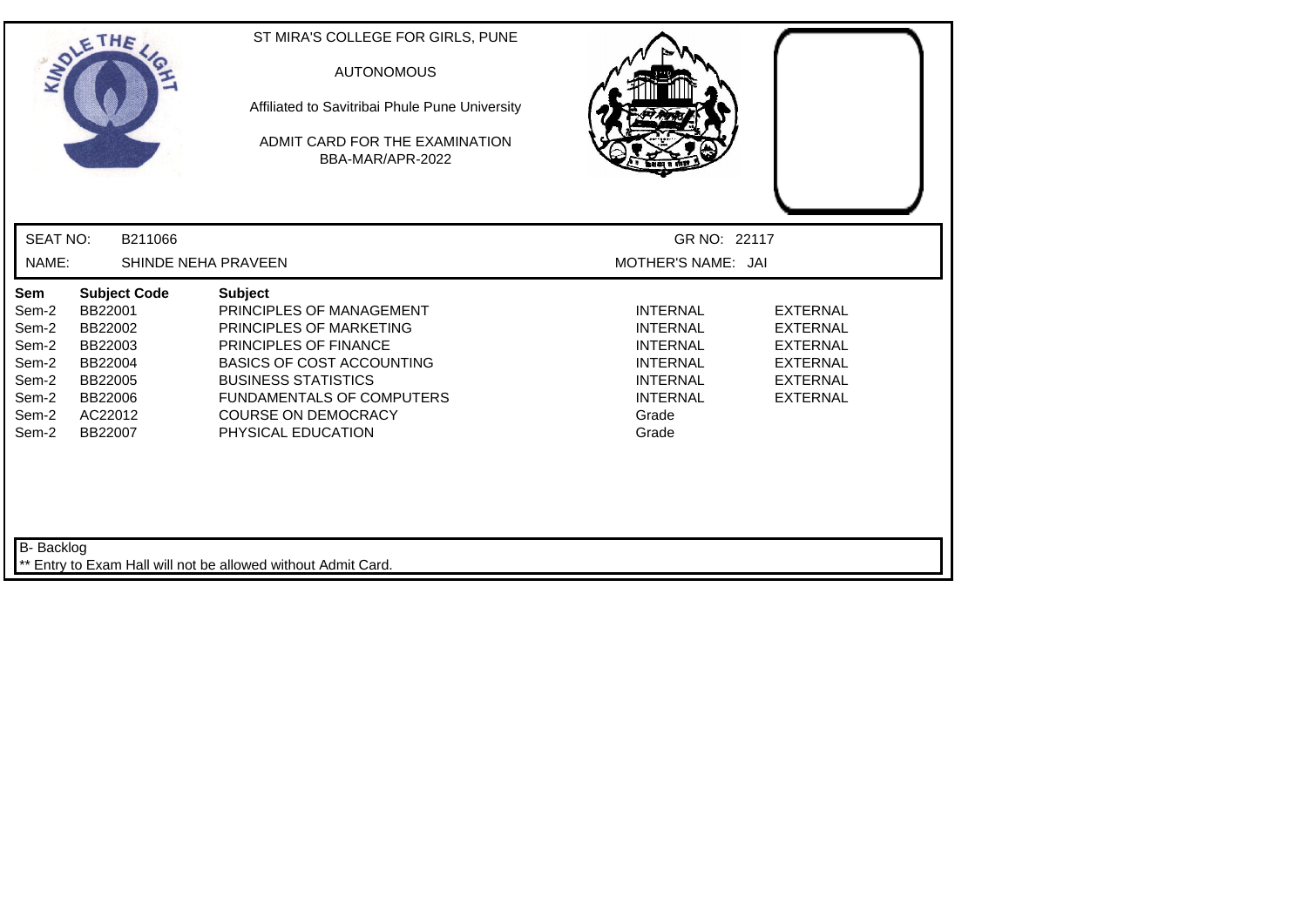|                                                                             | SOLETHE ,                                                                                                   | ST MIRA'S COLLEGE FOR GIRLS, PUNE<br><b>AUTONOMOUS</b><br>Affiliated to Savitribai Phule Pune University<br>ADMIT CARD FOR THE EXAMINATION<br>BBA-MAR/APR-2022                                                                                           |                                                                                                                                  |                                                                                                                |
|-----------------------------------------------------------------------------|-------------------------------------------------------------------------------------------------------------|----------------------------------------------------------------------------------------------------------------------------------------------------------------------------------------------------------------------------------------------------------|----------------------------------------------------------------------------------------------------------------------------------|----------------------------------------------------------------------------------------------------------------|
| <b>SEAT NO:</b>                                                             | B211067                                                                                                     |                                                                                                                                                                                                                                                          | GR NO: 22121                                                                                                                     |                                                                                                                |
| NAME:                                                                       |                                                                                                             | SIDDHI SANDEEP KHESE                                                                                                                                                                                                                                     | MOTHER'S NAME: VARSHA S KHESE                                                                                                    |                                                                                                                |
| Sem<br>Sem-2<br>Sem-2<br>Sem-2<br>Sem-2<br>Sem-2<br>Sem-2<br>Sem-2<br>Sem-2 | <b>Subject Code</b><br>BB22001<br>BB22002<br>BB22003<br>BB22004<br>BB22005<br>BB22006<br>AC22012<br>BB22007 | <b>Subject</b><br>PRINCIPLES OF MANAGEMENT<br>PRINCIPLES OF MARKETING<br>PRINCIPLES OF FINANCE<br><b>BASICS OF COST ACCOUNTING</b><br><b>BUSINESS STATISTICS</b><br><b>FUNDAMENTALS OF COMPUTERS</b><br><b>COURSE ON DEMOCRACY</b><br>PHYSICAL EDUCATION | <b>INTERNAL</b><br><b>INTERNAL</b><br><b>INTERNAL</b><br><b>INTERNAL</b><br><b>INTERNAL</b><br><b>INTERNAL</b><br>Grade<br>Grade | <b>EXTERNAL</b><br><b>EXTERNAL</b><br><b>EXTERNAL</b><br><b>EXTERNAL</b><br><b>EXTERNAL</b><br><b>EXTERNAL</b> |
| B- Backlog                                                                  |                                                                                                             | ** Entry to Exam Hall will not be allowed without Admit Card.                                                                                                                                                                                            |                                                                                                                                  |                                                                                                                |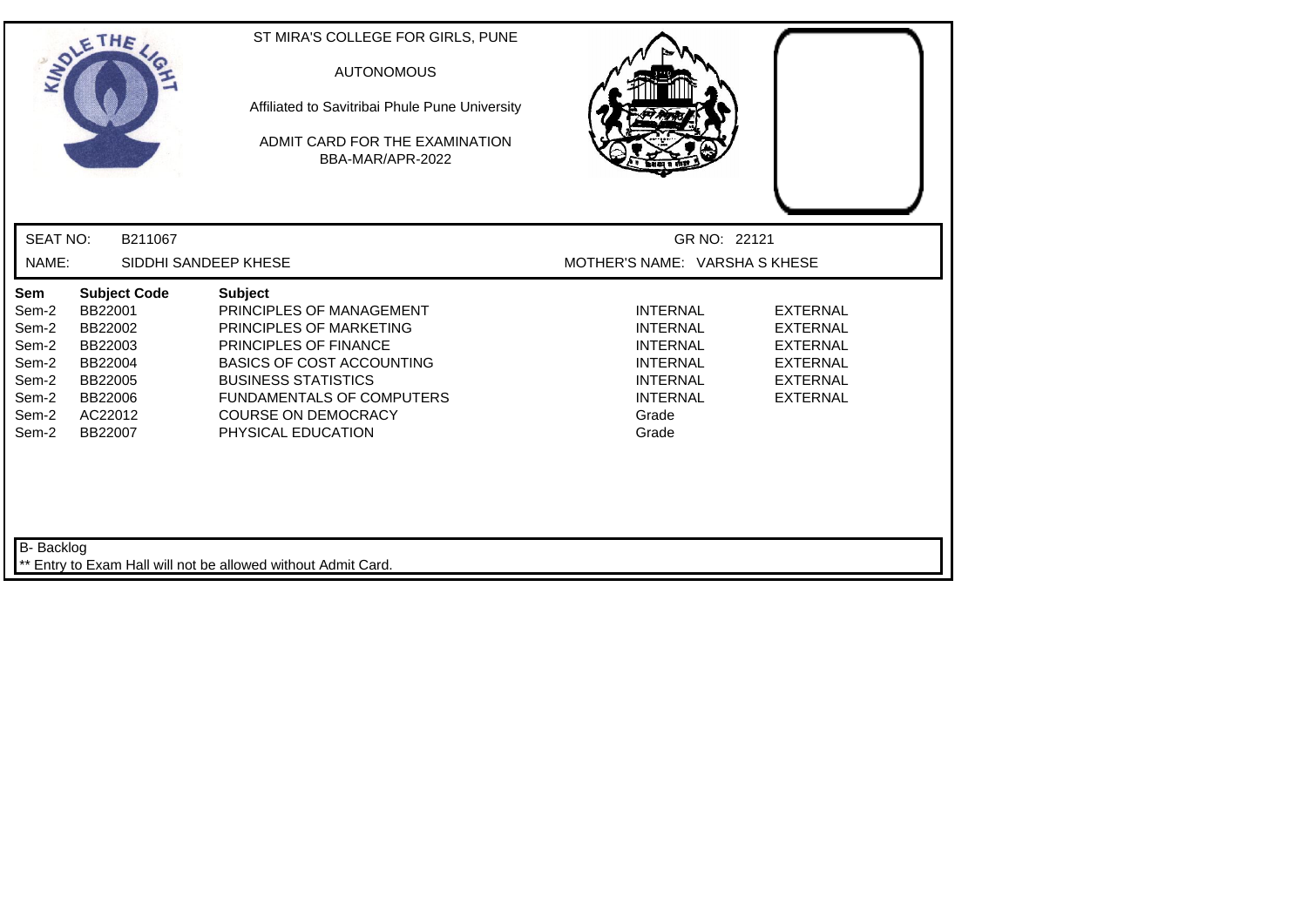| SOLETHE,                                                                                                                                                                                   | ST MIRA'S COLLEGE FOR GIRLS, PUNE<br><b>AUTONOMOUS</b><br>Affiliated to Savitribai Phule Pune University<br>ADMIT CARD FOR THE EXAMINATION<br>BBA-MAR/APR-2022                                                                                                  |                                                                                                                                  |                                                                                                                |
|--------------------------------------------------------------------------------------------------------------------------------------------------------------------------------------------|-----------------------------------------------------------------------------------------------------------------------------------------------------------------------------------------------------------------------------------------------------------------|----------------------------------------------------------------------------------------------------------------------------------|----------------------------------------------------------------------------------------------------------------|
| <b>SEAT NO:</b><br>B211068                                                                                                                                                                 |                                                                                                                                                                                                                                                                 | GR NO: 22122                                                                                                                     |                                                                                                                |
| NAME:                                                                                                                                                                                      | SIRWANI HARSHA GURUMUKH                                                                                                                                                                                                                                         | MOTHER'S NAME: ARTI                                                                                                              |                                                                                                                |
| Sem<br><b>Subject Code</b><br>BB22001<br>Sem-2<br>Sem-2<br>BB22002<br>Sem-2<br>BB22003<br>Sem-2<br>BB22004<br>Sem-2<br>BB22005<br>Sem-2<br>BB22006<br>Sem-2<br>AC22012<br>Sem-2<br>BB22007 | <b>Subject</b><br>PRINCIPLES OF MANAGEMENT<br>PRINCIPLES OF MARKETING<br><b>PRINCIPLES OF FINANCE</b><br><b>BASICS OF COST ACCOUNTING</b><br><b>BUSINESS STATISTICS</b><br><b>FUNDAMENTALS OF COMPUTERS</b><br><b>COURSE ON DEMOCRACY</b><br>PHYSICAL EDUCATION | <b>INTERNAL</b><br><b>INTERNAL</b><br><b>INTERNAL</b><br><b>INTERNAL</b><br><b>INTERNAL</b><br><b>INTERNAL</b><br>Grade<br>Grade | <b>EXTERNAL</b><br><b>EXTERNAL</b><br><b>EXTERNAL</b><br><b>EXTERNAL</b><br><b>EXTERNAL</b><br><b>EXTERNAL</b> |
| B- Backlog                                                                                                                                                                                 | ** Entry to Exam Hall will not be allowed without Admit Card.                                                                                                                                                                                                   |                                                                                                                                  |                                                                                                                |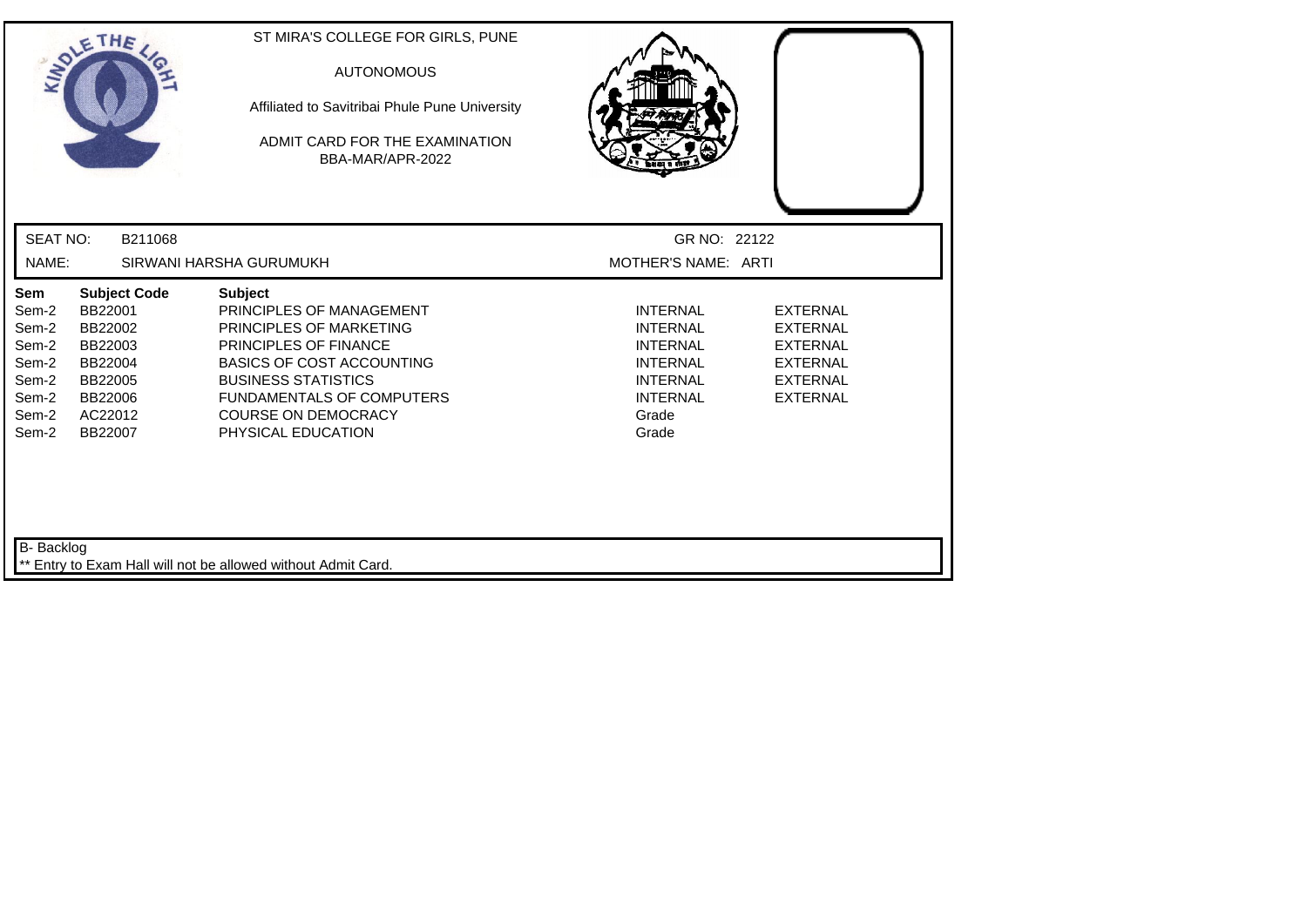| LADLE                                                                       | THE                                                                                                         | ST MIRA'S COLLEGE FOR GIRLS, PUNE<br><b>AUTONOMOUS</b><br>Affiliated to Savitribai Phule Pune University<br>ADMIT CARD FOR THE EXAMINATION<br>BBA-MAR/APR-2022                                                                                           |                                                                                                                                  |                                                                                                                |
|-----------------------------------------------------------------------------|-------------------------------------------------------------------------------------------------------------|----------------------------------------------------------------------------------------------------------------------------------------------------------------------------------------------------------------------------------------------------------|----------------------------------------------------------------------------------------------------------------------------------|----------------------------------------------------------------------------------------------------------------|
| <b>SEAT NO:</b>                                                             | B211069                                                                                                     |                                                                                                                                                                                                                                                          | GR NO: 22146                                                                                                                     |                                                                                                                |
| NAME:                                                                       | SITA DHAKAL                                                                                                 |                                                                                                                                                                                                                                                          | MOTHER'S NAME: REKHA DHAKAL                                                                                                      |                                                                                                                |
| Sem<br>Sem-2<br>Sem-2<br>Sem-2<br>Sem-2<br>Sem-2<br>Sem-2<br>Sem-2<br>Sem-2 | <b>Subject Code</b><br>BB22001<br>BB22002<br>BB22003<br>BB22004<br>BB22005<br>BB22006<br>AC22012<br>BB22007 | <b>Subject</b><br>PRINCIPLES OF MANAGEMENT<br>PRINCIPLES OF MARKETING<br>PRINCIPLES OF FINANCE<br><b>BASICS OF COST ACCOUNTING</b><br><b>BUSINESS STATISTICS</b><br><b>FUNDAMENTALS OF COMPUTERS</b><br><b>COURSE ON DEMOCRACY</b><br>PHYSICAL EDUCATION | <b>INTERNAL</b><br><b>INTERNAL</b><br><b>INTERNAL</b><br><b>INTERNAL</b><br><b>INTERNAL</b><br><b>INTERNAL</b><br>Grade<br>Grade | <b>EXTERNAL</b><br><b>EXTERNAL</b><br><b>EXTERNAL</b><br><b>EXTERNAL</b><br><b>EXTERNAL</b><br><b>EXTERNAL</b> |
| B- Backlog                                                                  |                                                                                                             | ** Entry to Exam Hall will not be allowed without Admit Card.                                                                                                                                                                                            |                                                                                                                                  |                                                                                                                |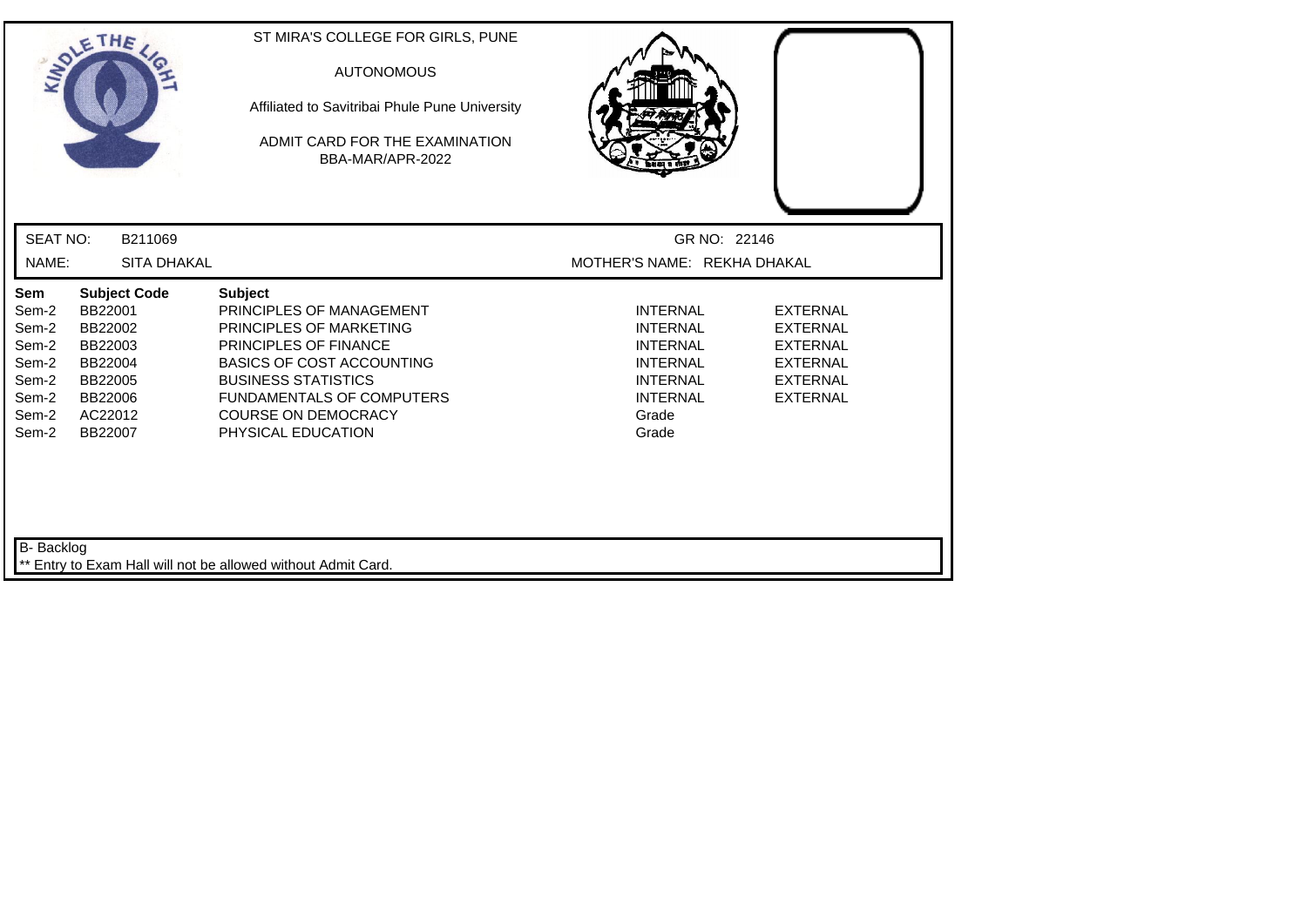| SOLETHE ,                                                                   |                                                                                                             | ST MIRA'S COLLEGE FOR GIRLS, PUNE<br><b>AUTONOMOUS</b><br>Affiliated to Savitribai Phule Pune University<br>ADMIT CARD FOR THE EXAMINATION<br>BBA-MAR/APR-2022                                                                                                  |                                                                                                                                  |                                                                                                                |
|-----------------------------------------------------------------------------|-------------------------------------------------------------------------------------------------------------|-----------------------------------------------------------------------------------------------------------------------------------------------------------------------------------------------------------------------------------------------------------------|----------------------------------------------------------------------------------------------------------------------------------|----------------------------------------------------------------------------------------------------------------|
| <b>SEAT NO:</b>                                                             | B211070                                                                                                     |                                                                                                                                                                                                                                                                 | GR NO: 22153                                                                                                                     |                                                                                                                |
| NAME:                                                                       |                                                                                                             | SONDE SANIA RAJENDRA                                                                                                                                                                                                                                            | MOTHER'S NAME: VIDYA                                                                                                             |                                                                                                                |
| Sem<br>Sem-2<br>Sem-2<br>Sem-2<br>Sem-2<br>Sem-2<br>Sem-2<br>Sem-2<br>Sem-2 | <b>Subject Code</b><br>BB22001<br>BB22002<br>BB22003<br>BB22004<br>BB22005<br>BB22006<br>AC22012<br>BB22007 | <b>Subject</b><br>PRINCIPLES OF MANAGEMENT<br>PRINCIPLES OF MARKETING<br><b>PRINCIPLES OF FINANCE</b><br><b>BASICS OF COST ACCOUNTING</b><br><b>BUSINESS STATISTICS</b><br><b>FUNDAMENTALS OF COMPUTERS</b><br><b>COURSE ON DEMOCRACY</b><br>PHYSICAL EDUCATION | <b>INTERNAL</b><br><b>INTERNAL</b><br><b>INTERNAL</b><br><b>INTERNAL</b><br><b>INTERNAL</b><br><b>INTERNAL</b><br>Grade<br>Grade | <b>EXTERNAL</b><br><b>EXTERNAL</b><br><b>EXTERNAL</b><br><b>EXTERNAL</b><br><b>EXTERNAL</b><br><b>EXTERNAL</b> |
| B- Backlog                                                                  |                                                                                                             | Entry to Exam Hall will not be allowed without Admit Card.                                                                                                                                                                                                      |                                                                                                                                  |                                                                                                                |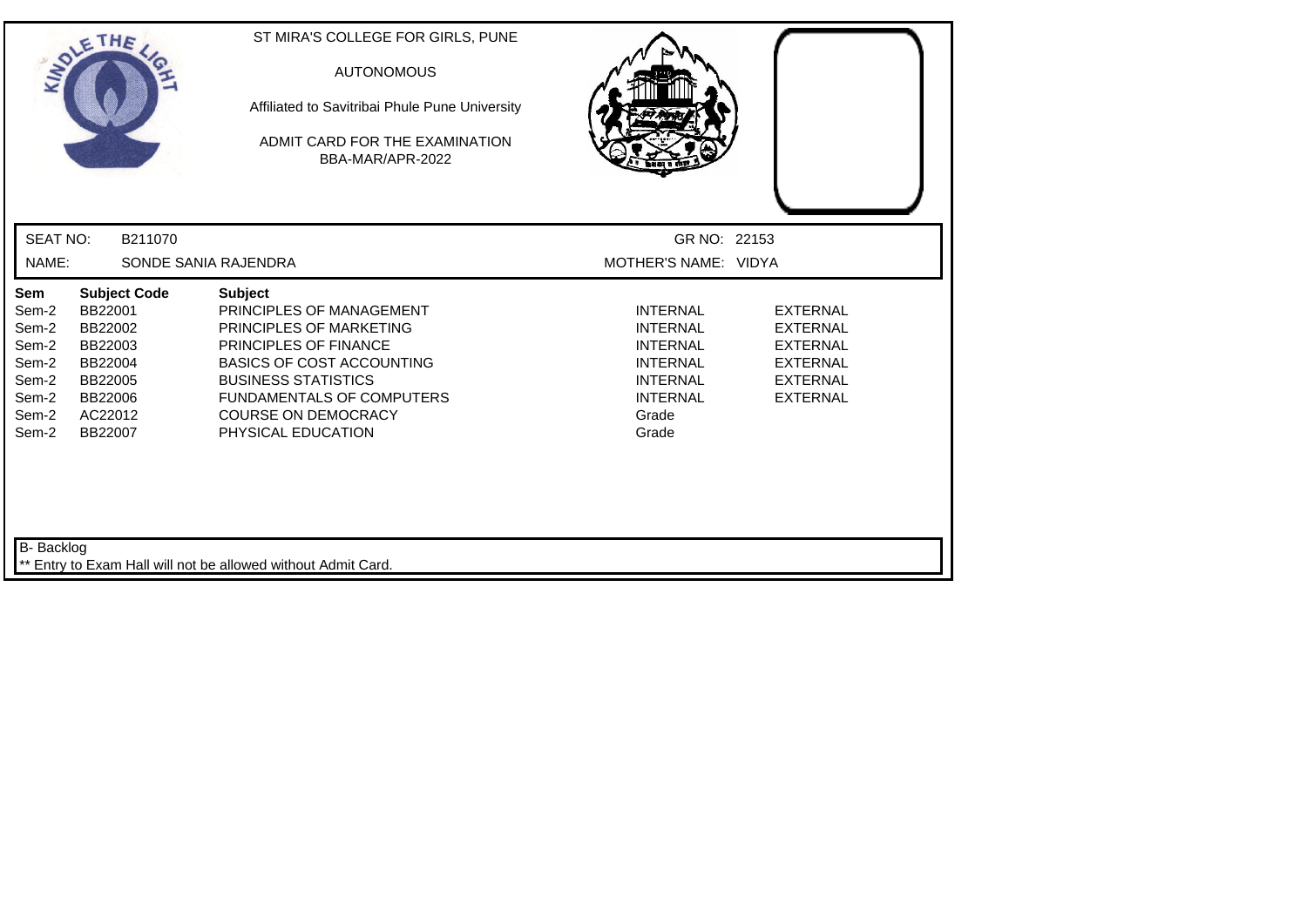|                                                                             | SOLETHE,                                                                                                    | ST MIRA'S COLLEGE FOR GIRLS, PUNE<br><b>AUTONOMOUS</b><br>Affiliated to Savitribai Phule Pune University<br>ADMIT CARD FOR THE EXAMINATION<br>BBA-MAR/APR-2022                                                                                                  |                                                                                                                                  |                                                                                                                |
|-----------------------------------------------------------------------------|-------------------------------------------------------------------------------------------------------------|-----------------------------------------------------------------------------------------------------------------------------------------------------------------------------------------------------------------------------------------------------------------|----------------------------------------------------------------------------------------------------------------------------------|----------------------------------------------------------------------------------------------------------------|
| <b>SEAT NO:</b>                                                             | B211071                                                                                                     |                                                                                                                                                                                                                                                                 | GR NO: 22107                                                                                                                     |                                                                                                                |
| NAME:                                                                       | <b>SUHANA SINGH</b>                                                                                         |                                                                                                                                                                                                                                                                 | MOTHER'S NAME: KIRAN SINGH                                                                                                       |                                                                                                                |
| Sem<br>Sem-2<br>Sem-2<br>Sem-2<br>Sem-2<br>Sem-2<br>Sem-2<br>Sem-2<br>Sem-2 | <b>Subject Code</b><br>BB22001<br>BB22002<br>BB22003<br>BB22004<br>BB22005<br>BB22006<br>AC22012<br>BB22007 | <b>Subject</b><br>PRINCIPLES OF MANAGEMENT<br>PRINCIPLES OF MARKETING<br><b>PRINCIPLES OF FINANCE</b><br><b>BASICS OF COST ACCOUNTING</b><br><b>BUSINESS STATISTICS</b><br><b>FUNDAMENTALS OF COMPUTERS</b><br><b>COURSE ON DEMOCRACY</b><br>PHYSICAL EDUCATION | <b>INTERNAL</b><br><b>INTERNAL</b><br><b>INTERNAL</b><br><b>INTERNAL</b><br><b>INTERNAL</b><br><b>INTERNAL</b><br>Grade<br>Grade | <b>EXTERNAL</b><br><b>EXTERNAL</b><br><b>EXTERNAL</b><br><b>EXTERNAL</b><br><b>EXTERNAL</b><br><b>EXTERNAL</b> |
| B- Backlog                                                                  |                                                                                                             | ** Entry to Exam Hall will not be allowed without Admit Card.                                                                                                                                                                                                   |                                                                                                                                  |                                                                                                                |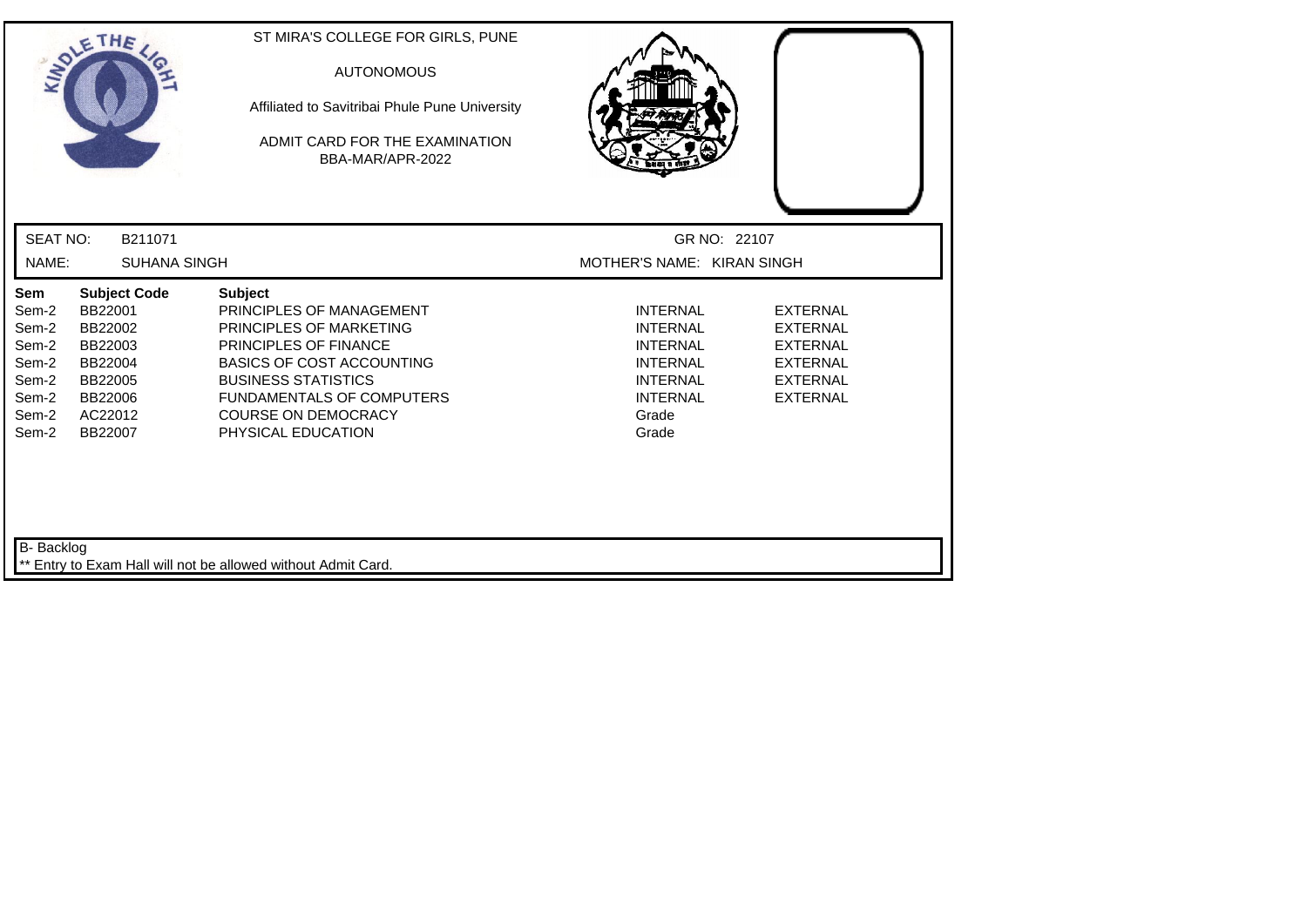| SOLETHE,                                                                    |                                                                                                             | ST MIRA'S COLLEGE FOR GIRLS, PUNE<br><b>AUTONOMOUS</b><br>Affiliated to Savitribai Phule Pune University<br>ADMIT CARD FOR THE EXAMINATION<br>BBA-MAR/APR-2022                                                                                           |                                                                                                                                  |                                                                                                                |
|-----------------------------------------------------------------------------|-------------------------------------------------------------------------------------------------------------|----------------------------------------------------------------------------------------------------------------------------------------------------------------------------------------------------------------------------------------------------------|----------------------------------------------------------------------------------------------------------------------------------|----------------------------------------------------------------------------------------------------------------|
| <b>SEAT NO:</b>                                                             | B211072                                                                                                     |                                                                                                                                                                                                                                                          | GR NO: 22119                                                                                                                     |                                                                                                                |
| NAME:                                                                       | <b>SUNITA KUMARI</b>                                                                                        |                                                                                                                                                                                                                                                          | MOTHER'S NAME: BIDYA DEVI                                                                                                        |                                                                                                                |
| Sem<br>Sem-2<br>Sem-2<br>Sem-2<br>Sem-2<br>Sem-2<br>Sem-2<br>Sem-2<br>Sem-2 | <b>Subject Code</b><br>BB22001<br>BB22002<br>BB22003<br>BB22004<br>BB22005<br>BB22006<br>AC22012<br>BB22007 | <b>Subject</b><br>PRINCIPLES OF MANAGEMENT<br>PRINCIPLES OF MARKETING<br>PRINCIPLES OF FINANCE<br><b>BASICS OF COST ACCOUNTING</b><br><b>BUSINESS STATISTICS</b><br><b>FUNDAMENTALS OF COMPUTERS</b><br><b>COURSE ON DEMOCRACY</b><br>PHYSICAL EDUCATION | <b>INTERNAL</b><br><b>INTERNAL</b><br><b>INTERNAL</b><br><b>INTERNAL</b><br><b>INTERNAL</b><br><b>INTERNAL</b><br>Grade<br>Grade | <b>EXTERNAL</b><br><b>EXTERNAL</b><br><b>EXTERNAL</b><br><b>EXTERNAL</b><br><b>EXTERNAL</b><br><b>EXTERNAL</b> |
| B- Backlog                                                                  |                                                                                                             | ** Entry to Exam Hall will not be allowed without Admit Card.                                                                                                                                                                                            |                                                                                                                                  |                                                                                                                |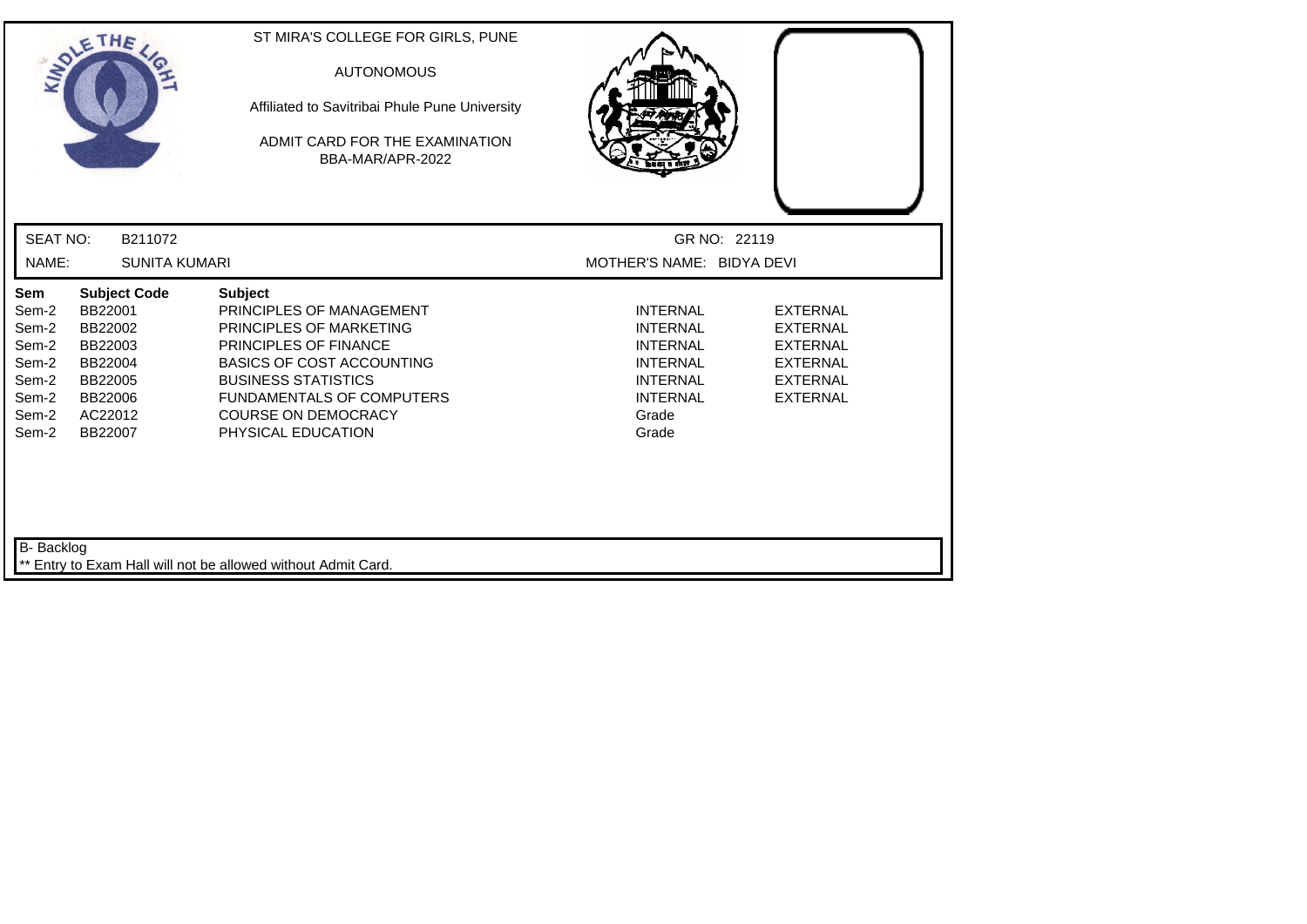| INDIE                                                                       | THE                                                                                                         | ST MIRA'S COLLEGE FOR GIRLS, PUNE<br><b>AUTONOMOUS</b><br>Affiliated to Savitribai Phule Pune University<br>ADMIT CARD FOR THE EXAMINATION<br>BBA-MAR/APR-2022                                                                                                  |                                                                                                                                  |                                                                                                                |
|-----------------------------------------------------------------------------|-------------------------------------------------------------------------------------------------------------|-----------------------------------------------------------------------------------------------------------------------------------------------------------------------------------------------------------------------------------------------------------------|----------------------------------------------------------------------------------------------------------------------------------|----------------------------------------------------------------------------------------------------------------|
| <b>SEAT NO:</b>                                                             | B211073                                                                                                     |                                                                                                                                                                                                                                                                 | GR NO: 22106                                                                                                                     |                                                                                                                |
| NAME:                                                                       |                                                                                                             | SURVE SAMRUDDHI PRADEEP                                                                                                                                                                                                                                         | MOTHER'S NAME: SHARAYU                                                                                                           |                                                                                                                |
| Sem<br>Sem-2<br>Sem-2<br>Sem-2<br>Sem-2<br>Sem-2<br>Sem-2<br>Sem-2<br>Sem-2 | <b>Subject Code</b><br>BB22001<br>BB22002<br>BB22003<br>BB22004<br>BB22005<br>BB22006<br>AC22012<br>BB22007 | <b>Subject</b><br>PRINCIPLES OF MANAGEMENT<br>PRINCIPLES OF MARKETING<br><b>PRINCIPLES OF FINANCE</b><br><b>BASICS OF COST ACCOUNTING</b><br><b>BUSINESS STATISTICS</b><br><b>FUNDAMENTALS OF COMPUTERS</b><br><b>COURSE ON DEMOCRACY</b><br>PHYSICAL EDUCATION | <b>INTERNAL</b><br><b>INTERNAL</b><br><b>INTERNAL</b><br><b>INTERNAL</b><br><b>INTERNAL</b><br><b>INTERNAL</b><br>Grade<br>Grade | <b>EXTERNAL</b><br><b>EXTERNAL</b><br><b>EXTERNAL</b><br><b>EXTERNAL</b><br><b>EXTERNAL</b><br><b>EXTERNAL</b> |
| B- Backlog                                                                  |                                                                                                             | ** Entry to Exam Hall will not be allowed without Admit Card.                                                                                                                                                                                                   |                                                                                                                                  |                                                                                                                |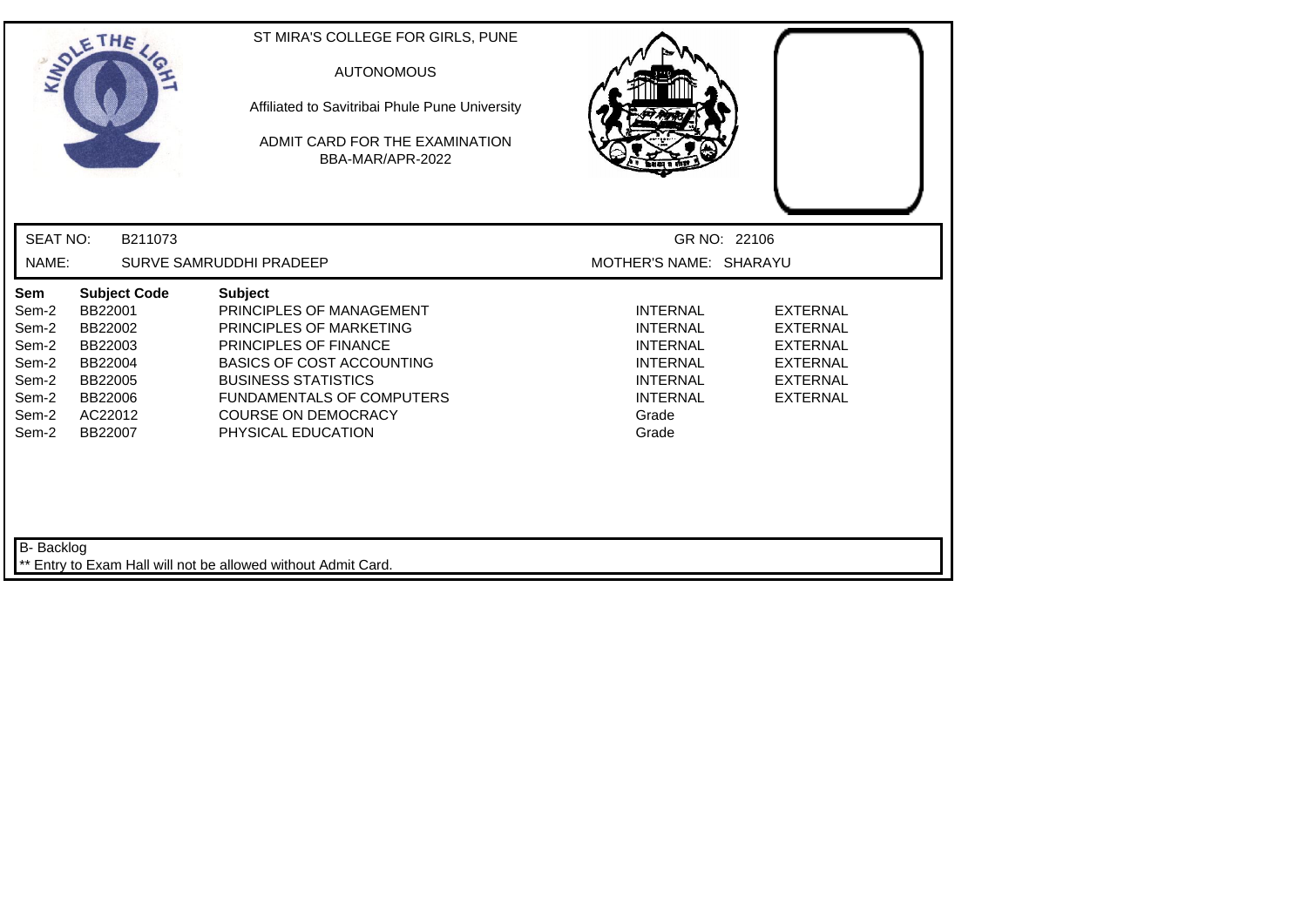| SOLETHE,                                                                                                                                                                                   | ST MIRA'S COLLEGE FOR GIRLS, PUNE<br><b>AUTONOMOUS</b><br>Affiliated to Savitribai Phule Pune University<br>ADMIT CARD FOR THE EXAMINATION<br>BBA-MAR/APR-2022                                                                                           |                                                                                                                                  |                                                                                                                |
|--------------------------------------------------------------------------------------------------------------------------------------------------------------------------------------------|----------------------------------------------------------------------------------------------------------------------------------------------------------------------------------------------------------------------------------------------------------|----------------------------------------------------------------------------------------------------------------------------------|----------------------------------------------------------------------------------------------------------------|
| <b>SEAT NO:</b><br>B211074                                                                                                                                                                 |                                                                                                                                                                                                                                                          | GR NO: 22164                                                                                                                     |                                                                                                                |
| NAME:<br><b>TANISHKA SURESH</b>                                                                                                                                                            |                                                                                                                                                                                                                                                          | MOTHER'S NAME: SAPANA                                                                                                            |                                                                                                                |
| Sem<br><b>Subject Code</b><br>BB22001<br>Sem-2<br>Sem-2<br>BB22002<br>Sem-2<br>BB22003<br>Sem-2<br>BB22004<br>Sem-2<br>BB22005<br>Sem-2<br>BB22006<br>Sem-2<br>AC22012<br>Sem-2<br>BB22007 | <b>Subject</b><br>PRINCIPLES OF MANAGEMENT<br>PRINCIPLES OF MARKETING<br>PRINCIPLES OF FINANCE<br><b>BASICS OF COST ACCOUNTING</b><br><b>BUSINESS STATISTICS</b><br><b>FUNDAMENTALS OF COMPUTERS</b><br><b>COURSE ON DEMOCRACY</b><br>PHYSICAL EDUCATION | <b>INTERNAL</b><br><b>INTERNAL</b><br><b>INTERNAL</b><br><b>INTERNAL</b><br><b>INTERNAL</b><br><b>INTERNAL</b><br>Grade<br>Grade | <b>EXTERNAL</b><br><b>EXTERNAL</b><br><b>EXTERNAL</b><br><b>EXTERNAL</b><br><b>EXTERNAL</b><br><b>EXTERNAL</b> |
| B- Backlog                                                                                                                                                                                 | ** Entry to Exam Hall will not be allowed without Admit Card.                                                                                                                                                                                            |                                                                                                                                  |                                                                                                                |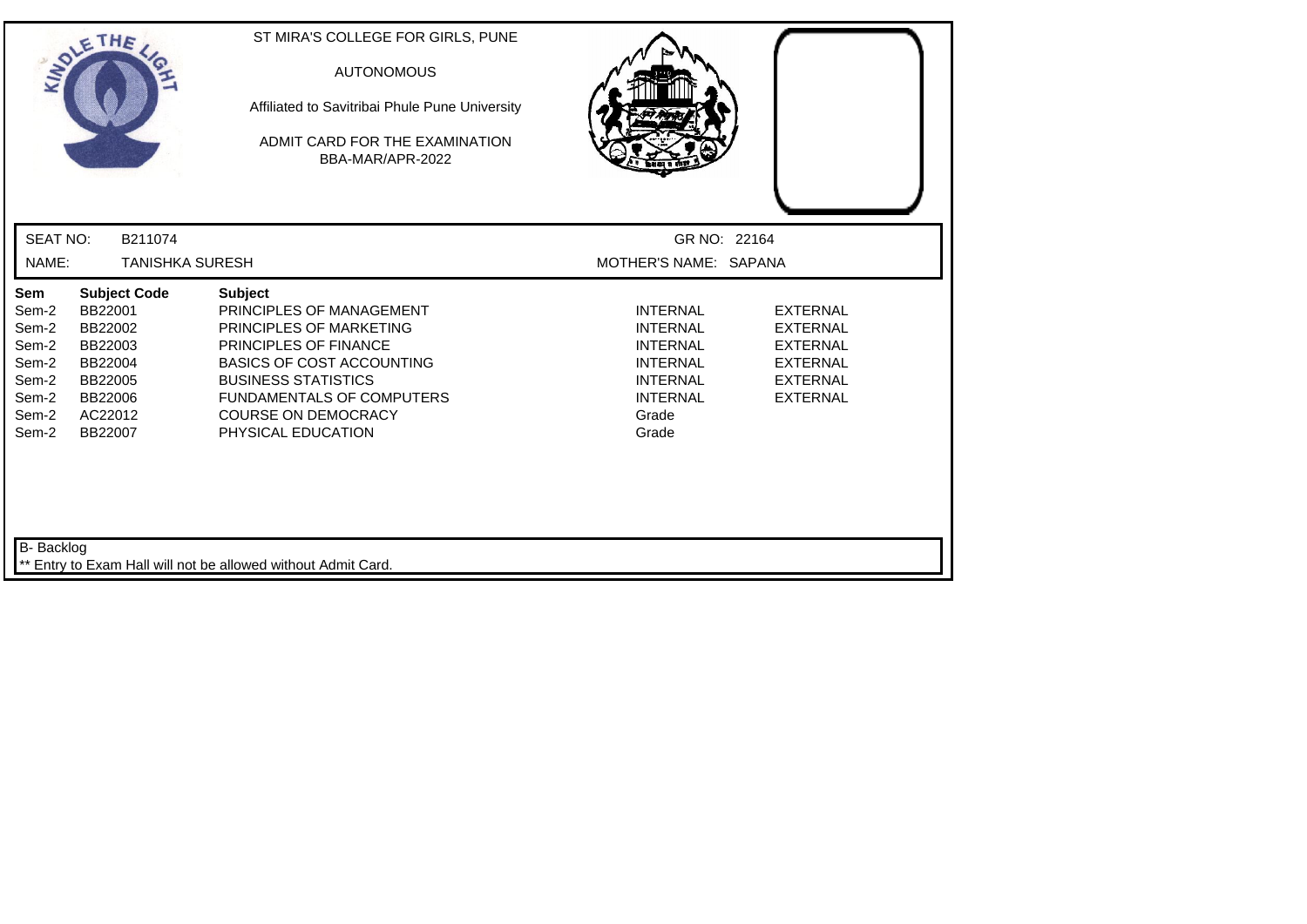| SOLETHE,                                                                    |                                                                                                             | ST MIRA'S COLLEGE FOR GIRLS, PUNE<br><b>AUTONOMOUS</b><br>Affiliated to Savitribai Phule Pune University<br>ADMIT CARD FOR THE EXAMINATION<br>BBA-MAR/APR-2022                                                                                                  |                                                                                                                                  |                                                                                                                |
|-----------------------------------------------------------------------------|-------------------------------------------------------------------------------------------------------------|-----------------------------------------------------------------------------------------------------------------------------------------------------------------------------------------------------------------------------------------------------------------|----------------------------------------------------------------------------------------------------------------------------------|----------------------------------------------------------------------------------------------------------------|
| <b>SEAT NO:</b>                                                             | B211075                                                                                                     |                                                                                                                                                                                                                                                                 | GR NO: 22134                                                                                                                     |                                                                                                                |
| NAME:                                                                       |                                                                                                             | LOKHANDWALA TASNEEM MUSTAFA                                                                                                                                                                                                                                     | MOTHER'S NAME: FATEMA                                                                                                            |                                                                                                                |
| Sem<br>Sem-2<br>Sem-2<br>Sem-2<br>Sem-2<br>Sem-2<br>Sem-2<br>Sem-2<br>Sem-2 | <b>Subject Code</b><br>BB22001<br>BB22002<br>BB22003<br>BB22004<br>BB22005<br>BB22006<br>AC22012<br>BB22007 | <b>Subject</b><br>PRINCIPLES OF MANAGEMENT<br><b>PRINCIPLES OF MARKETING</b><br>PRINCIPLES OF FINANCE<br><b>BASICS OF COST ACCOUNTING</b><br><b>BUSINESS STATISTICS</b><br><b>FUNDAMENTALS OF COMPUTERS</b><br><b>COURSE ON DEMOCRACY</b><br>PHYSICAL EDUCATION | <b>INTERNAL</b><br><b>INTERNAL</b><br><b>INTERNAL</b><br><b>INTERNAL</b><br><b>INTERNAL</b><br><b>INTERNAL</b><br>Grade<br>Grade | <b>EXTERNAL</b><br><b>EXTERNAL</b><br><b>EXTERNAL</b><br><b>EXTERNAL</b><br><b>EXTERNAL</b><br><b>EXTERNAL</b> |
| B- Backlog                                                                  |                                                                                                             | Entry to Exam Hall will not be allowed without Admit Card.                                                                                                                                                                                                      |                                                                                                                                  |                                                                                                                |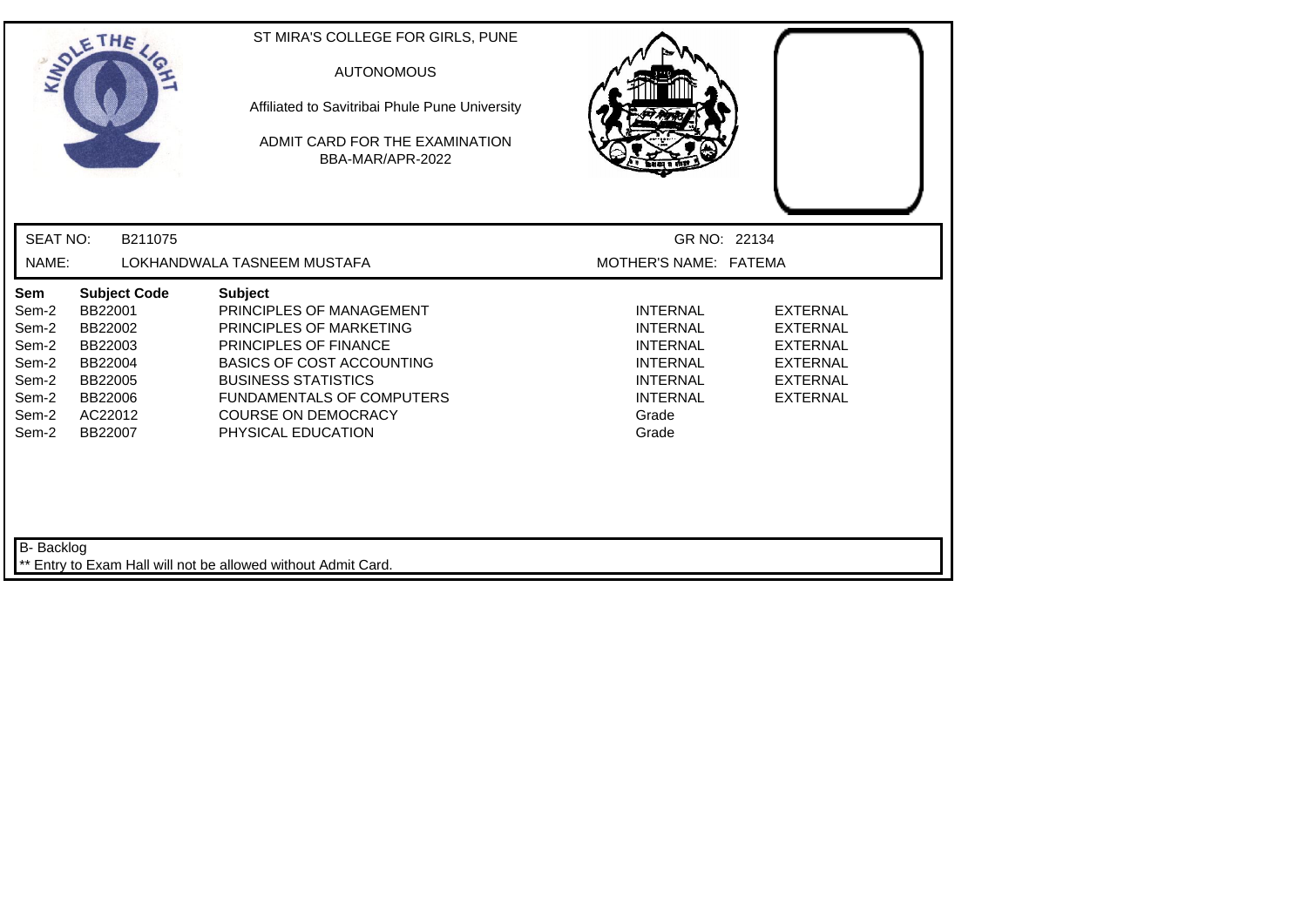| SOLETHE,                                                                                                                                                            |                                       | ST MIRA'S COLLEGE FOR GIRLS, PUNE<br><b>AUTONOMOUS</b><br>Affiliated to Savitribai Phule Pune University<br>ADMIT CARD FOR THE EXAMINATION<br>BBA-MAR/APR-2022                                                                                |                                                                                                                                  |                                                                                                                |
|---------------------------------------------------------------------------------------------------------------------------------------------------------------------|---------------------------------------|-----------------------------------------------------------------------------------------------------------------------------------------------------------------------------------------------------------------------------------------------|----------------------------------------------------------------------------------------------------------------------------------|----------------------------------------------------------------------------------------------------------------|
| <b>SEAT NO:</b>                                                                                                                                                     | B211076                               |                                                                                                                                                                                                                                               | GR NO: 22174                                                                                                                     |                                                                                                                |
| NAME:                                                                                                                                                               | <b>VAISHALI BHARAT SASANE</b>         |                                                                                                                                                                                                                                               | MOTHER'S NAME: MANGAL                                                                                                            |                                                                                                                |
| Sem<br>BB22001<br>Sem-2<br>Sem-2<br>BB22002<br>Sem-2<br>BB22003<br>Sem-2<br>BB22004<br>Sem-2<br>BB22005<br>Sem-2<br>BB22006<br>Sem-2<br>AC22012<br>Sem-2<br>BB22007 | <b>Subject Code</b><br><b>Subject</b> | PRINCIPLES OF MANAGEMENT<br><b>PRINCIPLES OF MARKETING</b><br>PRINCIPLES OF FINANCE<br><b>BASICS OF COST ACCOUNTING</b><br><b>BUSINESS STATISTICS</b><br><b>FUNDAMENTALS OF COMPUTERS</b><br><b>COURSE ON DEMOCRACY</b><br>PHYSICAL EDUCATION | <b>INTERNAL</b><br><b>INTERNAL</b><br><b>INTERNAL</b><br><b>INTERNAL</b><br><b>INTERNAL</b><br><b>INTERNAL</b><br>Grade<br>Grade | <b>EXTERNAL</b><br><b>EXTERNAL</b><br><b>EXTERNAL</b><br><b>EXTERNAL</b><br><b>EXTERNAL</b><br><b>EXTERNAL</b> |
| B- Backlog                                                                                                                                                          |                                       | Entry to Exam Hall will not be allowed without Admit Card.                                                                                                                                                                                    |                                                                                                                                  |                                                                                                                |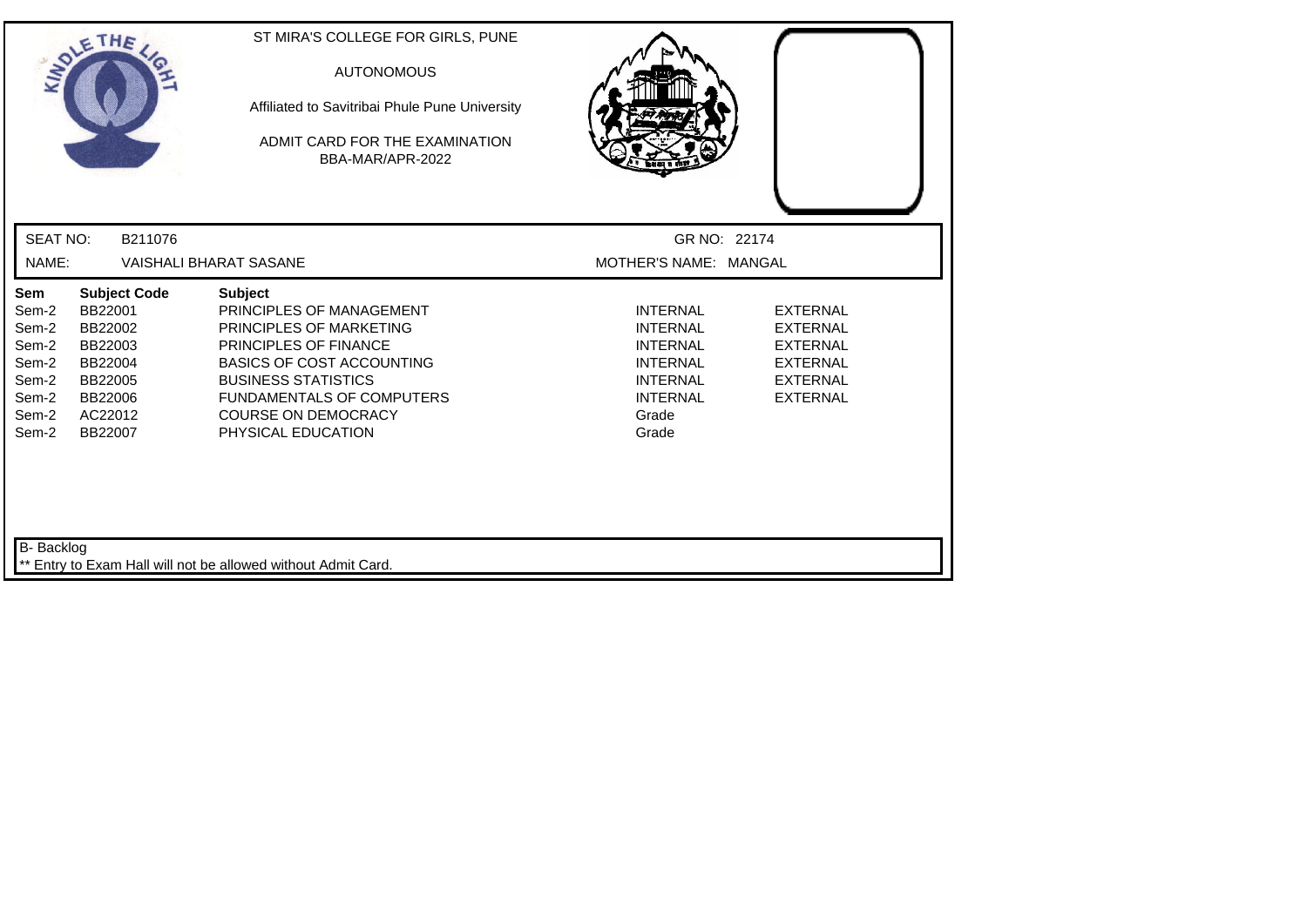| SOLETHE,                                                                                                                                                                                   | ST MIRA'S COLLEGE FOR GIRLS, PUNE<br><b>AUTONOMOUS</b><br>Affiliated to Savitribai Phule Pune University<br>ADMIT CARD FOR THE EXAMINATION<br>BBA-MAR/APR-2022                                                                                           |                                                                                                                                  |                                                                                                                |  |  |
|--------------------------------------------------------------------------------------------------------------------------------------------------------------------------------------------|----------------------------------------------------------------------------------------------------------------------------------------------------------------------------------------------------------------------------------------------------------|----------------------------------------------------------------------------------------------------------------------------------|----------------------------------------------------------------------------------------------------------------|--|--|
| <b>SEAT NO:</b><br>B211077                                                                                                                                                                 |                                                                                                                                                                                                                                                          | GR NO: 22159                                                                                                                     |                                                                                                                |  |  |
| NAME:<br><b>VARINDANI DIYA PREETAM</b>                                                                                                                                                     |                                                                                                                                                                                                                                                          |                                                                                                                                  | MOTHER'S NAME: KHUSHBU                                                                                         |  |  |
| Sem<br><b>Subject Code</b><br>BB22001<br>Sem-2<br>Sem-2<br>BB22002<br>Sem-2<br>BB22003<br>Sem-2<br>BB22004<br>Sem-2<br>BB22005<br>Sem-2<br>BB22006<br>Sem-2<br>AC22012<br>Sem-2<br>BB22007 | <b>Subject</b><br>PRINCIPLES OF MANAGEMENT<br>PRINCIPLES OF MARKETING<br>PRINCIPLES OF FINANCE<br><b>BASICS OF COST ACCOUNTING</b><br><b>BUSINESS STATISTICS</b><br><b>FUNDAMENTALS OF COMPUTERS</b><br><b>COURSE ON DEMOCRACY</b><br>PHYSICAL EDUCATION | <b>INTERNAL</b><br><b>INTERNAL</b><br><b>INTERNAL</b><br><b>INTERNAL</b><br><b>INTERNAL</b><br><b>INTERNAL</b><br>Grade<br>Grade | <b>EXTERNAL</b><br><b>EXTERNAL</b><br><b>EXTERNAL</b><br><b>EXTERNAL</b><br><b>EXTERNAL</b><br><b>EXTERNAL</b> |  |  |
| B- Backlog                                                                                                                                                                                 | ** Entry to Exam Hall will not be allowed without Admit Card.                                                                                                                                                                                            |                                                                                                                                  |                                                                                                                |  |  |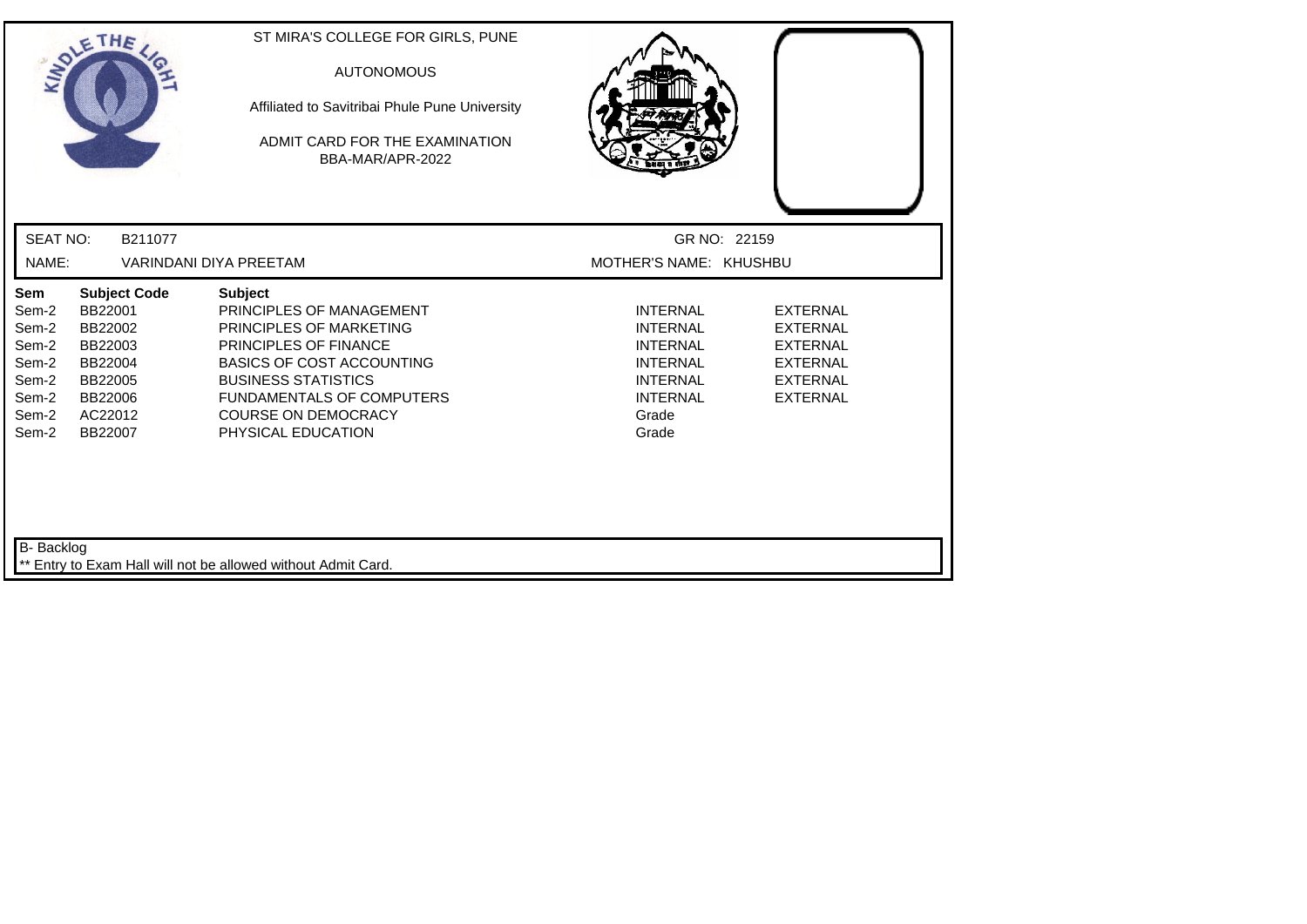| SOLETHE,                                                                                                                                                                                   | ST MIRA'S COLLEGE FOR GIRLS, PUNE<br><b>AUTONOMOUS</b><br>Affiliated to Savitribai Phule Pune University<br>ADMIT CARD FOR THE EXAMINATION<br>BBA-MAR/APR-2022                                                                                                         |                                                                                                                                  |                                                                                                                |
|--------------------------------------------------------------------------------------------------------------------------------------------------------------------------------------------|------------------------------------------------------------------------------------------------------------------------------------------------------------------------------------------------------------------------------------------------------------------------|----------------------------------------------------------------------------------------------------------------------------------|----------------------------------------------------------------------------------------------------------------|
| <b>SEAT NO:</b><br>B211078                                                                                                                                                                 |                                                                                                                                                                                                                                                                        | GR NO: 22123                                                                                                                     |                                                                                                                |
| NAME:<br>VASULKAR KRUTIKA SANDEEP                                                                                                                                                          |                                                                                                                                                                                                                                                                        | MOTHER'S NAME: SARIKA                                                                                                            |                                                                                                                |
| <b>Subject Code</b><br>Sem<br>BB22001<br>Sem-2<br>Sem-2<br>BB22002<br>Sem-2<br>BB22003<br>Sem-2<br>BB22004<br>Sem-2<br>BB22005<br>Sem-2<br>BB22006<br>Sem-2<br>AC22012<br>Sem-2<br>BB22007 | <b>Subject</b><br>PRINCIPLES OF MANAGEMENT<br><b>PRINCIPLES OF MARKETING</b><br><b>PRINCIPLES OF FINANCE</b><br><b>BASICS OF COST ACCOUNTING</b><br><b>BUSINESS STATISTICS</b><br><b>FUNDAMENTALS OF COMPUTERS</b><br><b>COURSE ON DEMOCRACY</b><br>PHYSICAL EDUCATION | <b>INTERNAL</b><br><b>INTERNAL</b><br><b>INTERNAL</b><br><b>INTERNAL</b><br><b>INTERNAL</b><br><b>INTERNAL</b><br>Grade<br>Grade | <b>EXTERNAL</b><br><b>EXTERNAL</b><br><b>EXTERNAL</b><br><b>EXTERNAL</b><br><b>EXTERNAL</b><br><b>EXTERNAL</b> |
| B- Backlog                                                                                                                                                                                 | ** Entry to Exam Hall will not be allowed without Admit Card.                                                                                                                                                                                                          |                                                                                                                                  |                                                                                                                |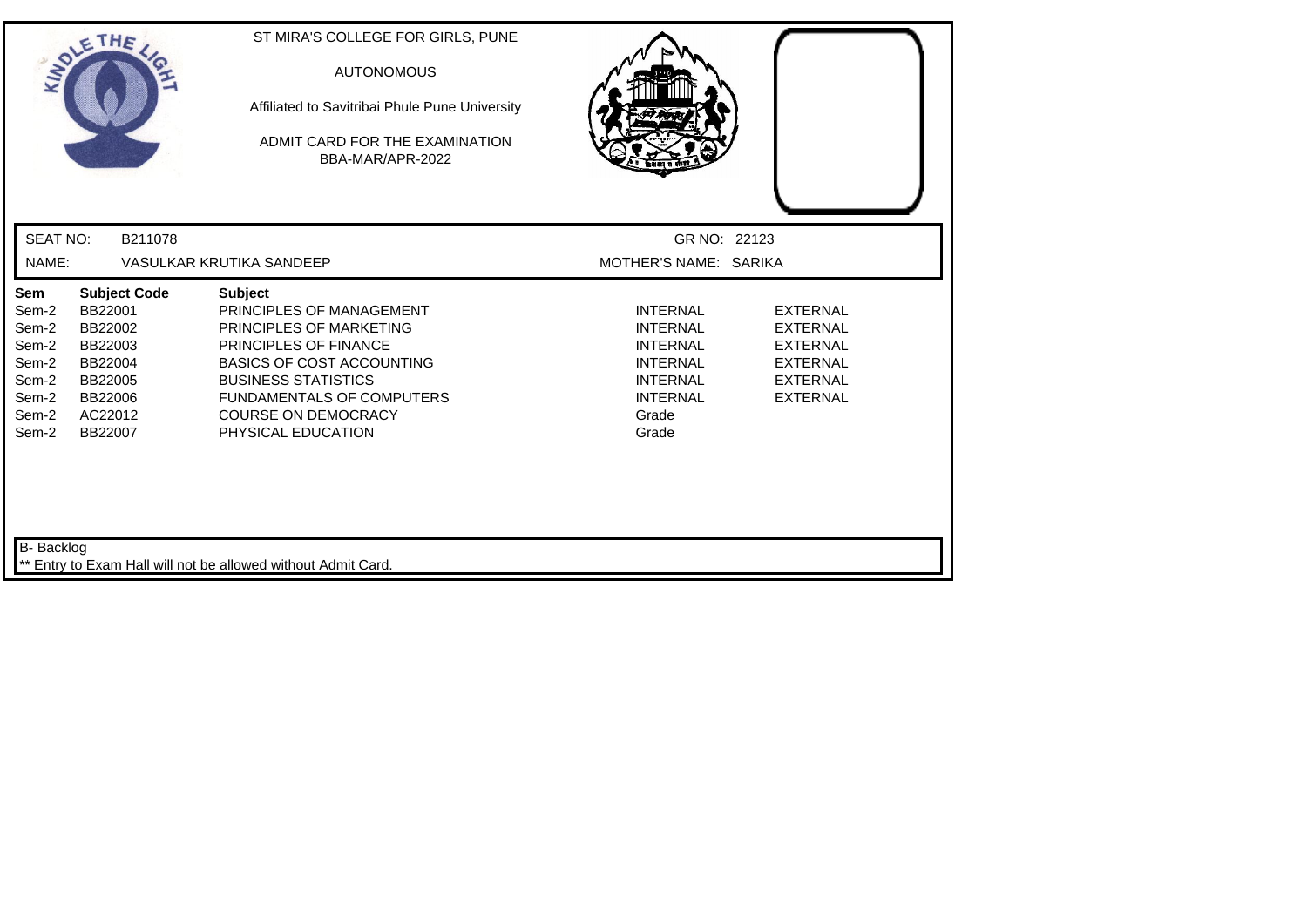| SOLETHE,                                                                                                                                                                                   | ST MIRA'S COLLEGE FOR GIRLS, PUNE<br><b>AUTONOMOUS</b><br>Affiliated to Savitribai Phule Pune University<br>ADMIT CARD FOR THE EXAMINATION<br>BBA-MAR/APR-2022                                                                                                  |                                                                                                                                  |                                                                                                                |
|--------------------------------------------------------------------------------------------------------------------------------------------------------------------------------------------|-----------------------------------------------------------------------------------------------------------------------------------------------------------------------------------------------------------------------------------------------------------------|----------------------------------------------------------------------------------------------------------------------------------|----------------------------------------------------------------------------------------------------------------|
| <b>SEAT NO:</b><br>B211079                                                                                                                                                                 |                                                                                                                                                                                                                                                                 | GR NO: 22178                                                                                                                     |                                                                                                                |
| NAME:                                                                                                                                                                                      | WADHWANI EKTA MAHESH KUMAR                                                                                                                                                                                                                                      | MOTHER'S NAME: RANI BAI                                                                                                          |                                                                                                                |
| Sem<br><b>Subject Code</b><br>BB22001<br>Sem-2<br>Sem-2<br>BB22002<br>Sem-2<br>BB22003<br>Sem-2<br>BB22004<br>Sem-2<br>BB22005<br>Sem-2<br>BB22006<br>Sem-2<br>AC22012<br>Sem-2<br>BB22007 | <b>Subject</b><br>PRINCIPLES OF MANAGEMENT<br>PRINCIPLES OF MARKETING<br><b>PRINCIPLES OF FINANCE</b><br><b>BASICS OF COST ACCOUNTING</b><br><b>BUSINESS STATISTICS</b><br><b>FUNDAMENTALS OF COMPUTERS</b><br><b>COURSE ON DEMOCRACY</b><br>PHYSICAL EDUCATION | <b>INTERNAL</b><br><b>INTERNAL</b><br><b>INTERNAL</b><br><b>INTERNAL</b><br><b>INTERNAL</b><br><b>INTERNAL</b><br>Grade<br>Grade | <b>EXTERNAL</b><br><b>EXTERNAL</b><br><b>EXTERNAL</b><br><b>EXTERNAL</b><br><b>EXTERNAL</b><br><b>EXTERNAL</b> |
| B- Backlog                                                                                                                                                                                 | Entry to Exam Hall will not be allowed without Admit Card.                                                                                                                                                                                                      |                                                                                                                                  |                                                                                                                |